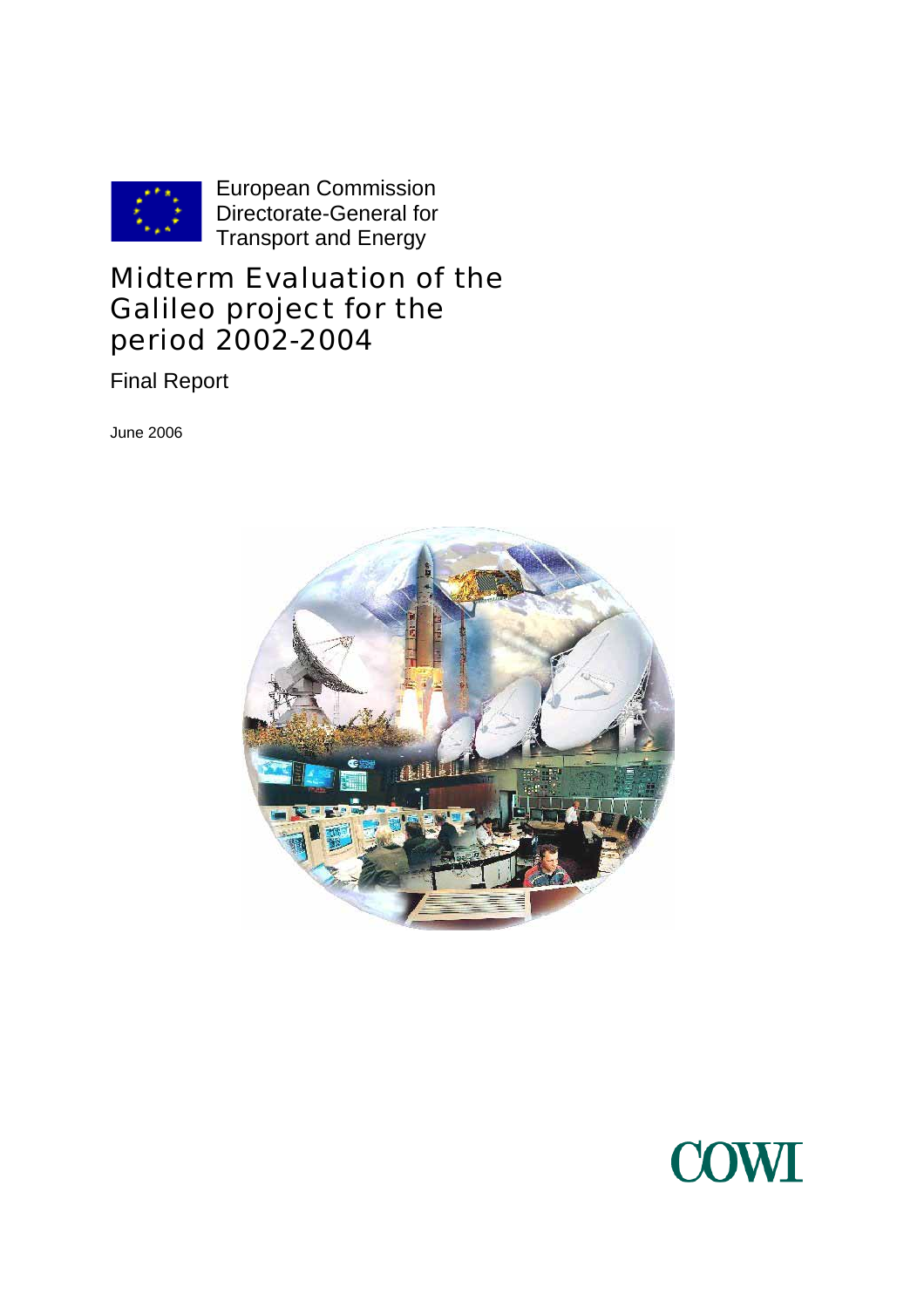# **COWT**

European Commission, DG TREN

## Midterm Evaluation of the Galileo project for the period 2002-2004

Final Report

June 2006

Report no. P/63149/Pdoc/Final Report Issue no. Version 3 Date of issue june 2006 Prepared RAZ, MRJE, PR, CELL, AR Checked RAZ Approved AR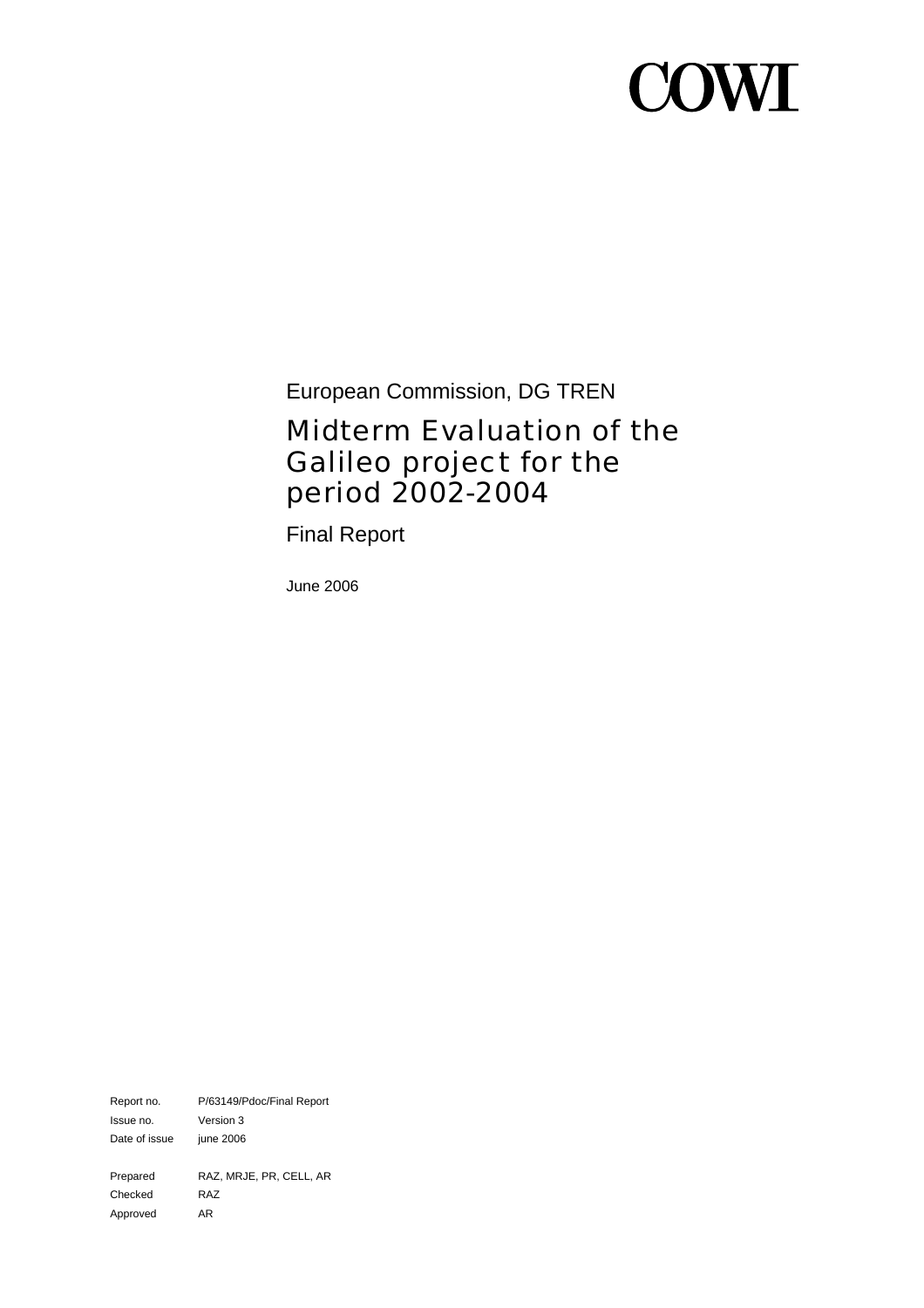## Table of Contents

|                         | <b>Executive Summary</b>                             | 3  |
|-------------------------|------------------------------------------------------|----|
| 1                       | <b>Introduction</b>                                  | 12 |
| 1.1                     | Foreword                                             | 12 |
| 1.2                     | Objectives and scope of evaluation                   | 13 |
| 1.3                     | Methodology                                          | 13 |
| $\boldsymbol{2}$        | The Galileo project                                  | 15 |
| 2.1                     | What is Galileo                                      | 15 |
| 2.2                     | An overview of the history of Galileo                | 18 |
| 2.3                     | <b>Funding of GNSS</b>                               | 25 |
| 3                       | <b>Effectiveness</b>                                 | 29 |
| 3.1                     | The objectives of Galileo                            | 29 |
| 3.2                     | Extent of goal fulfilment                            | 32 |
| 3.3                     | Effectiveness of concluding international agreements | 33 |
| 3.4                     | <b>Explaining the progress of Galileo</b>            | 38 |
| 3.5                     | Conclusion                                           | 43 |
| $\overline{\mathbf{4}}$ | <b>Efficiency</b>                                    | 45 |
| 4.1                     | Efficiency of the GJU as new organisational model    | 46 |
| 4.2                     | Efficiency of GJU management                         | 50 |
| 4.3                     | Efficiency in avoiding cost overrun                  | 59 |
| 4.4                     | Comparing with the GPS system                        | 62 |
| 4.5                     | Conclusions                                          | 64 |
| 5                       | <b>Impact, Sustainability, Consistency</b>           | 66 |
| 5.1                     | Impact                                               | 66 |
| 5.2                     | Sustainability                                       | 66 |
| 5.3                     | Consistency with other EU Policies                   | 67 |
| 5.4                     | Conclusion                                           | 70 |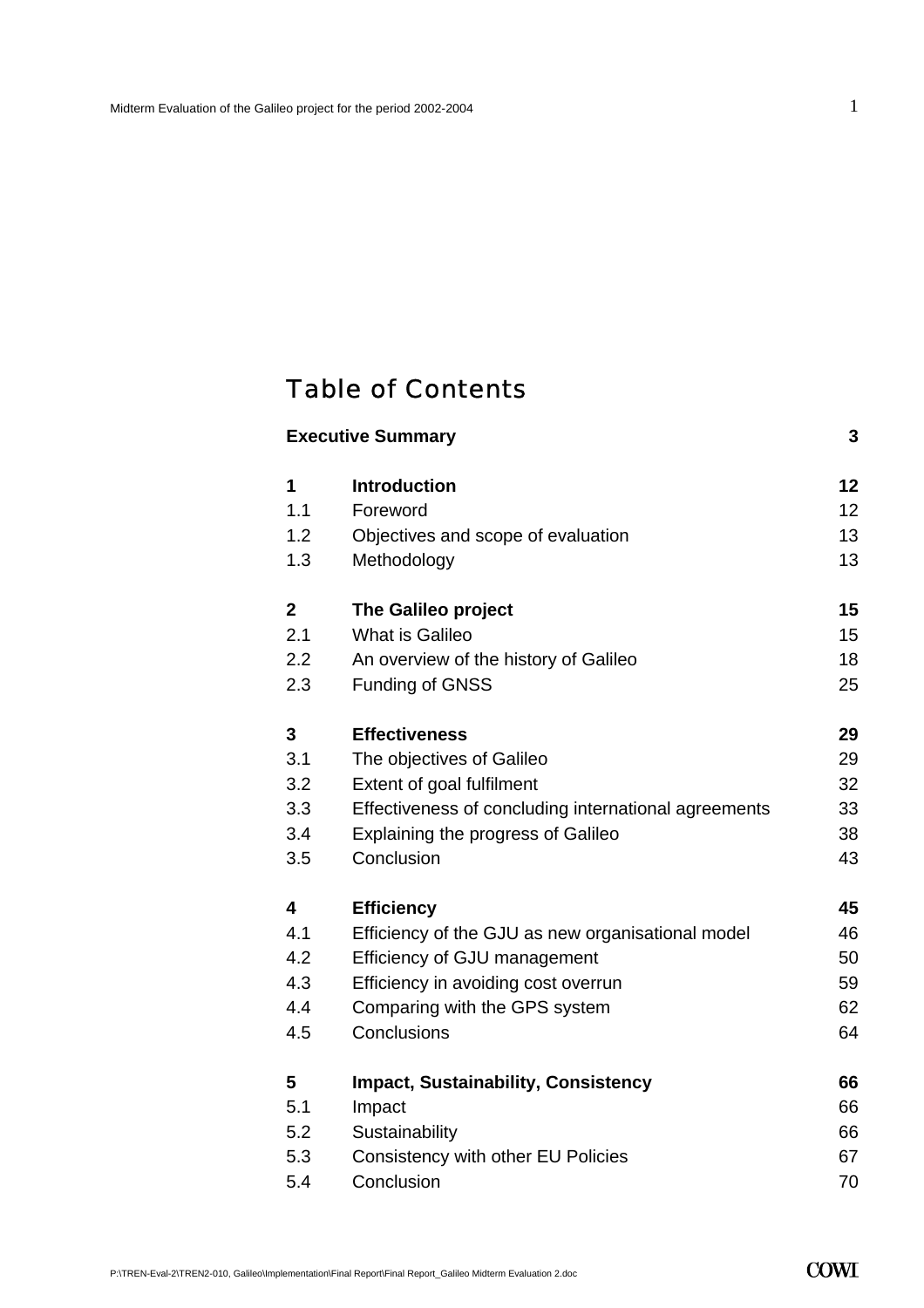| 6 | <b>Conclusion</b>      | 71 |
|---|------------------------|----|
|   | <b>Recommendations</b> | 76 |

## Table of Appendices

| Appendix 1 | Persons interviews  |
|------------|---------------------|
| Appendix 2 | Materials consulted |
| Appendix 3 | Data and benchmarks |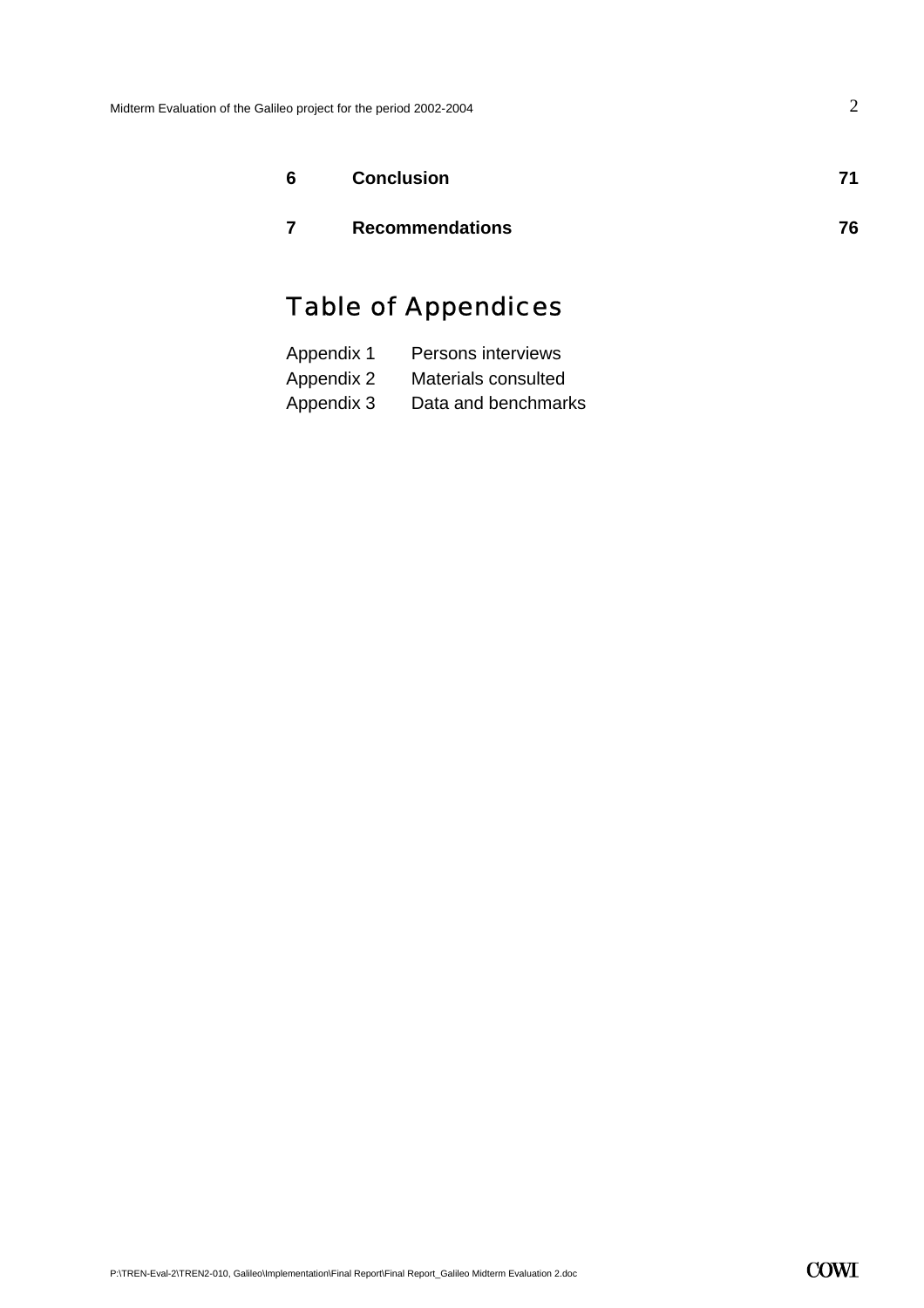## **Executive Summary**

<span id="page-4-0"></span>

| Introduction                | This Mid-term evaluation of the Galileo project for the period 2002-2004<br>concerns the highly complex Galileo project which is Europe's global satellite<br>navigation system. The Galileo project combines technological and<br>organisational innovations with, hopefully, economic, but also political benefits<br>for Europe.                                                                                                                                                                                                                                                                                        |
|-----------------------------|----------------------------------------------------------------------------------------------------------------------------------------------------------------------------------------------------------------------------------------------------------------------------------------------------------------------------------------------------------------------------------------------------------------------------------------------------------------------------------------------------------------------------------------------------------------------------------------------------------------------------|
|                             | The evaluation is being carried out by COWI A/S, from January 2006 - May<br>2006, under the existing COWI Service Framework Contract with DG TREN<br>covering Ex Post and Mid Term Evaluations (Ref. TREN/A1/17-2003 Lot 2)<br>for the Directorate-General for Energy and Transport (DG TREN).                                                                                                                                                                                                                                                                                                                             |
|                             | Readers should note that the report presents the views of the Consultant, which<br>remain under his responsibility and do not necessarily coincide with those of<br>the Commission.                                                                                                                                                                                                                                                                                                                                                                                                                                        |
| One project, four<br>phases | The Galileo project is structured into four phases and this evaluation covers the<br>Development and Validation Phase. The evaluation concerns the provisions<br>made by the Community budget (human and financial resources) under its<br>trans-European network budget included in the Multi-annual-Indicative<br>Programme (MIP). It amounts to 550 M€ for the development and validation<br>phase of the Galileo project. However, in order to evaluate this particular phase<br>it is essential to understand the Galileo project in its totality, and parts of the<br>evaluation therefore cover the entire project. |
| The overall objective       | Within the context established through the relevant decisions made by the<br>European Council and the EU Commission in recent years, the objective of the<br>mid-term evaluation is to assess the implementation of the development and<br>validation phase of Galileo during the period 2002-2004. For that purpose, 10<br>specific evaluation questions have been formulated so that the evaluation<br>themes of effectiveness, efficiency, impact, and sustainability are covered.                                                                                                                                      |
|                             | <b>Technical description</b>                                                                                                                                                                                                                                                                                                                                                                                                                                                                                                                                                                                               |
| Accuracy down to<br>metres  | Galileo is Europe's initiative for a state-of-the-art global navigation satellite<br>system, providing a highly accurate, guaranteed global positioning service<br>under civilian control. While providing autonomous navigation and positioning<br>services, Galileo will at the same time be interoperable with GPS (USA) and<br>GLONASS (RUSSIA), the two other global satellite navigation systems. A user                                                                                                                                                                                                             |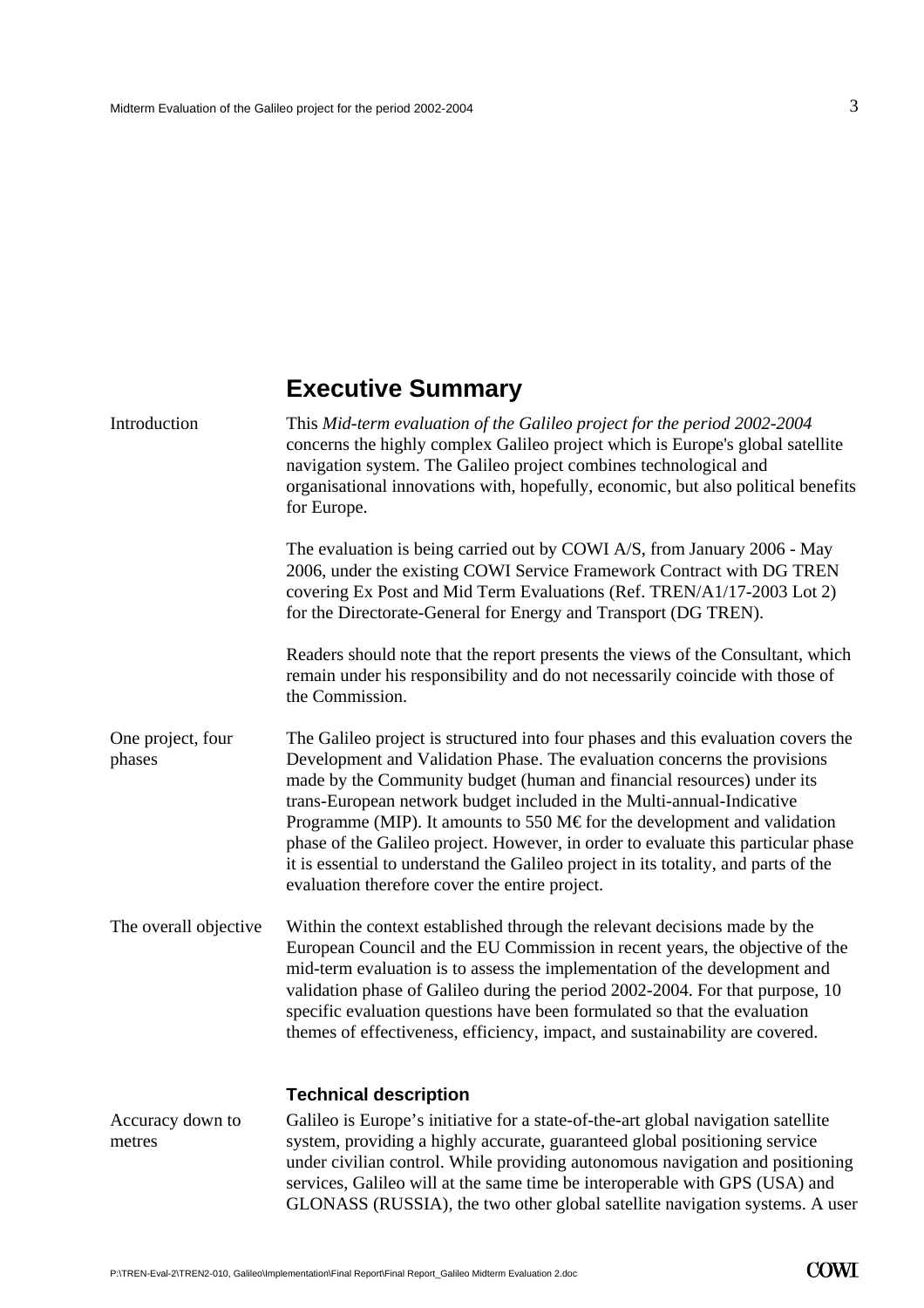|                                          | will be able to take a position with the same receiver from any of the satellites<br>in any combination. By offering dual frequencies as a standard, Galileo is,<br>however, expected to deliver real-time positioning accuracy down to the metre<br>range, which is unprecedented for a publicly available system. It will guarantee<br>availability of the service under all but the most extreme circumstances and will<br>inform users within seconds of a failure of any satellite. This will make it<br>suitable for applications where safety is crucial, such as running trains, guiding<br>cars and landing aircraft. The combined use of Galileo and other GNSS systems<br>will offer much improved performances for all types of user communities all<br>over the world. |
|------------------------------------------|-------------------------------------------------------------------------------------------------------------------------------------------------------------------------------------------------------------------------------------------------------------------------------------------------------------------------------------------------------------------------------------------------------------------------------------------------------------------------------------------------------------------------------------------------------------------------------------------------------------------------------------------------------------------------------------------------------------------------------------------------------------------------------------|
| From open access to<br>restricted access | For several years, work has been carried out on defining the services and the<br>frequency plan. The first version of the technical document defining Galileo's<br>mission (High Level mission Definition - HLD) and, hence, also the range of<br>associated services, was produced at the beginning of 2001. It has been widely<br>distributed and discussed, by both user groups and Member States, and later<br>updated. Galileo is designed to offer several service levels:                                                                                                                                                                                                                                                                                                    |
|                                          | An open, free, basic service, mainly involving applications for the general<br>$\bullet$<br>public and services of general interest. This service is comparable to that<br>provided by civil GPS, but with improved quality and reliability.                                                                                                                                                                                                                                                                                                                                                                                                                                                                                                                                        |
|                                          | A commercial service facilitating the development of professional<br>$\bullet$<br>applications and offering enhanced performance compared with the basic<br>service, particularly in terms of service guarantee.                                                                                                                                                                                                                                                                                                                                                                                                                                                                                                                                                                    |
|                                          | A "vital" service (Safety of Life Service) of a very high quality and<br>٠<br>integrity for safety-critical applications, such as aviation and shipping.                                                                                                                                                                                                                                                                                                                                                                                                                                                                                                                                                                                                                            |
|                                          | A search and rescue service that will greatly improve existing relief and<br>$\bullet$<br>rescue services.                                                                                                                                                                                                                                                                                                                                                                                                                                                                                                                                                                                                                                                                          |
|                                          | A public regulated service (PRS), encrypted and resistant to jamming and<br>interference, reserved principally for the public authorities responsible for<br>civil protection, national security and law enforcement which demand a<br>high level of continuity.                                                                                                                                                                                                                                                                                                                                                                                                                                                                                                                    |
|                                          | The history of Galileo                                                                                                                                                                                                                                                                                                                                                                                                                                                                                                                                                                                                                                                                                                                                                              |
| A long process of<br>decisions           | The review of the history of Galileo shows that the project is driven forward<br>within a very complex institutional set-up at two levels: At the level of sponsors<br>and decision makers (European institutions, Member States) and at the level of<br>project management involving in particular ESA, DG TREN and GJU. It shall<br>be noted that the organisational set-up has deviated from phase to phase.                                                                                                                                                                                                                                                                                                                                                                     |
|                                          | The decision-making process on Galileo consists of a series of decisions that<br>progressively have given legitimacy to still more binding and essential                                                                                                                                                                                                                                                                                                                                                                                                                                                                                                                                                                                                                            |

operations. In this way, decision-makers have gained confidence in the project and it has been progressively more difficult for them to withdraw their support.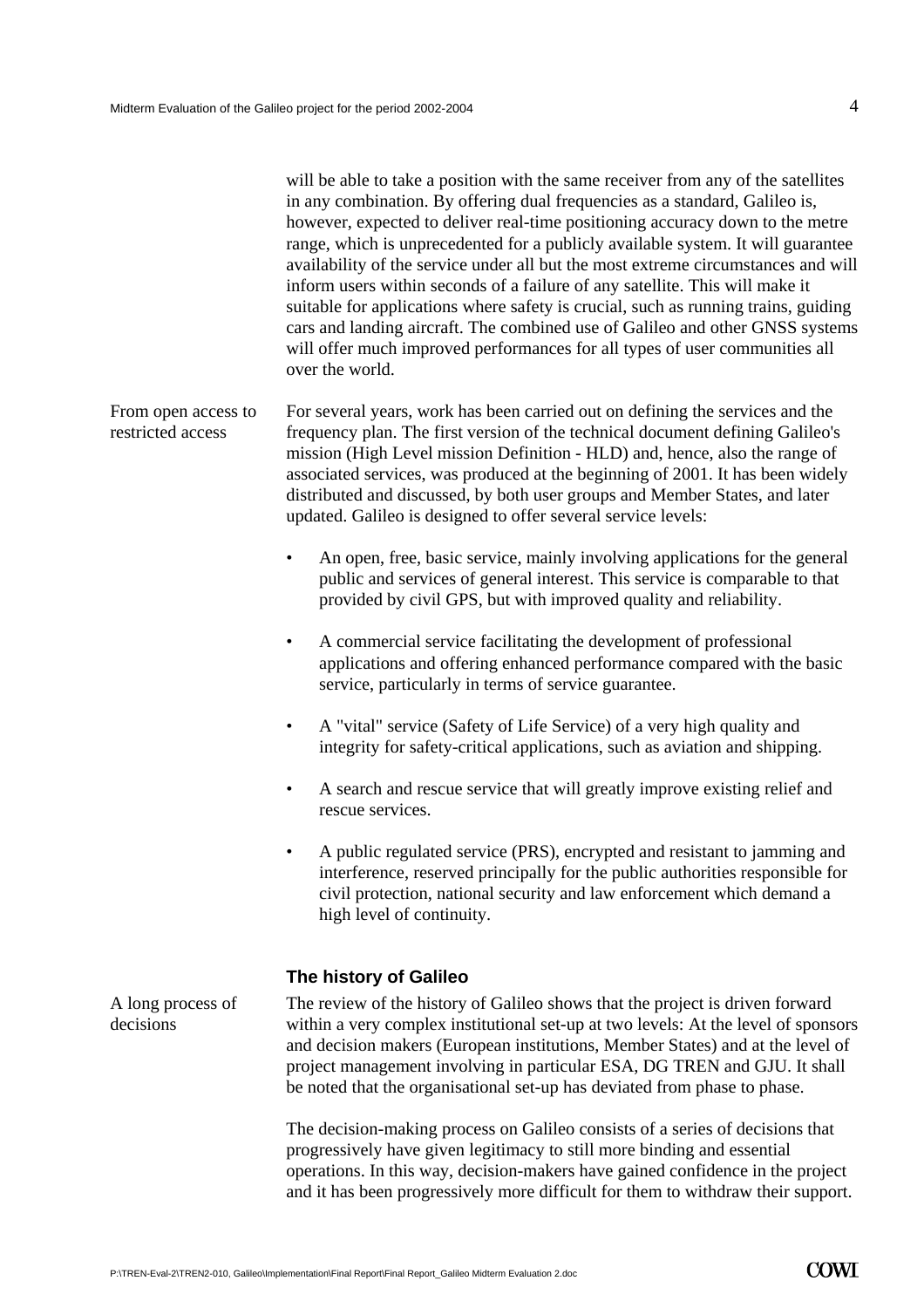The following table provides a summary on the history of the Galileo project.

| Lapie V. L<br><i>rne</i> Gauleo history |                                                                                                                      |  |
|-----------------------------------------|----------------------------------------------------------------------------------------------------------------------|--|
| <b>Phases</b>                           | <b>Key achievements</b>                                                                                              |  |
| The earlier phase<br>(before 1999)      | Council decisions on European involvement in GNSS, in particular<br>the development of EGNOS                         |  |
|                                         | No firm institutional set-up                                                                                         |  |
|                                         | Financing via research framework contracts                                                                           |  |
| Definition phase                        | The Galileo project managed jointly by DG TREN and ESA                                                               |  |
| (1999-2001)                             | Creation of Galileo Joint Undertaking                                                                                |  |
|                                         | Services and system architecture defined                                                                             |  |
| Validation phase                        | GJU as overall manager                                                                                               |  |
| $(2002 - 2005)$<br>(extended till 2008) | Several important decisions taking, including decision on and<br>establishment of Supervisory Authority (GSA)        |  |
|                                         | GJU, planning of PPP process, international agreements, technical<br>progress, launch of satellites, frequency bands |  |
| Deployment phase<br>$(2008 - 2010)$     | Supervisory authority (GSA) and the Concessionaire will be key<br>actors                                             |  |
| Operational phase<br>$(2011+)$          | Supervisory authority (GSA) and the Concessionaire will be key<br>actors                                             |  |

*Table 0.1 The Galileo history* 

#### **Funding of GNSS**

The context: TEN-T Prior to 2000, there was no specific EU budget line for Global Navigation Satellite Systems. Research, studies and developments related to GNSS were funded through various sources. It was later to become part of the TEN-T funding instrument according to which Community support can be granted to projects of common interest, identified within the framework of the TEN-T Guidelines.

> The 2001 MIP (indicatively) earmarked EC contribution totalling 550 M $\epsilon$ to the Galileo project for the period 2001-2006 which corresponds to approx. 20% of the MIP budget for the same period. The total cost of the validation and development phase for the period 2001-2005 was estimated to 1,100 M $\in$ .

> The EU contribution for the development and validation phase amounted to 550 M€as follows:

- 2001-EU-1501 A S (30 M $\oplus$  paid directly to ESA who was the applicant, as the GJU did not exist at that time
- 2001-EU-1501 B (70 M $\oplus$ ); applied by, paid to and managed by the GJU
- 2002-EU-1501A-S (170 M $\bigoplus$ ); idem
- 2003-EU-1501-S (80 M€) ; idem
- 2004-EU-1501A-S (100 M€); idem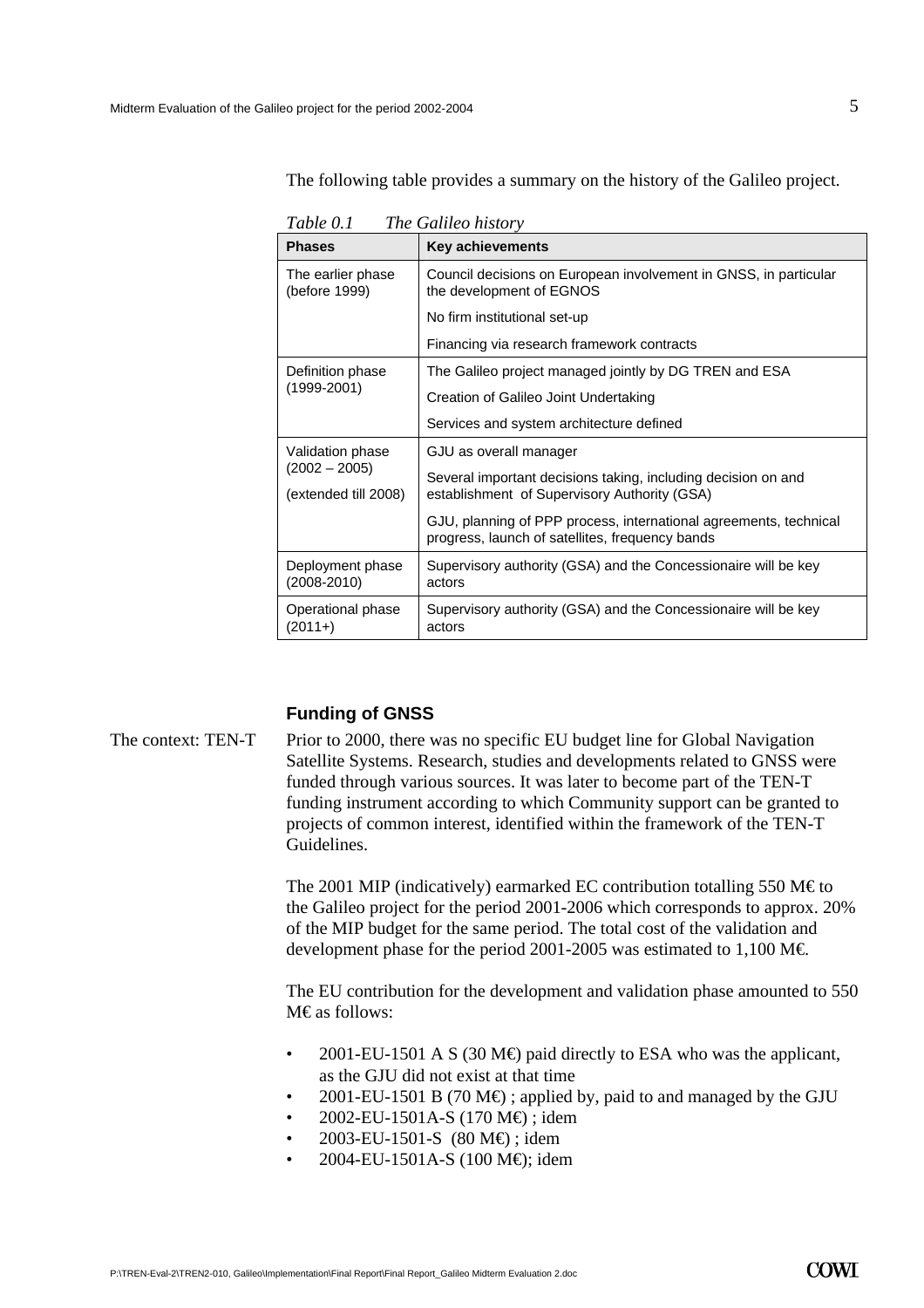Two additional decisions were made in 2005 and 2006 (100 M $\oplus$  bringing the total EU contribution to the development and validation phase to 550 M€.

Based on revised costs estimates made by ESA, and confirmed by GJU, the Commission acknowledged in early 2005 that the development and validation phase would cost up to 400 M€ more than foreseen, cf. table below.

| <b>Phases</b>                                | <b>Estimates till</b><br>2004 (M€) | <b>Current</b><br>estimates (M $\bigoplus$ |
|----------------------------------------------|------------------------------------|--------------------------------------------|
| Development and validation phase (2001-2005) | 1,100                              | 1,500                                      |
| Deployment phase (2006-2007)                 | 2,100                              | 2,100                                      |
| Total                                        | 3,200                              | 3,600                                      |
|                                              |                                    |                                            |
| Maximum TEN-T support (20%)                  | 640                                | 720                                        |

*Table 0.2 Overview of cost increases* 

Total costs Following the integration of EGNOS and Galileo, the total cost investment for the development and deployment of the European GNSS programme is estimated to reach 4,216 M€ (616+3,600) for which the EU TEN-T contribution over the 2001-2006 period would amount to 823 M€ (143+680) which corresponds to a level of co-financing of 19.5 %.

#### **Evaluations results**

|                | This Mid-term evaluation of the Galileo project for the period 2002-2004 has<br>had the aim of evaluating the implementation of the development and valida-<br>tion phase of Galileo during the period 2002-2004. In order to do so, it has been<br>necessary to acquire a broader understanding of the entire Galileo project, and<br>parts of the evaluation therefore cover the entire project.                                                                                                                            |
|----------------|-------------------------------------------------------------------------------------------------------------------------------------------------------------------------------------------------------------------------------------------------------------------------------------------------------------------------------------------------------------------------------------------------------------------------------------------------------------------------------------------------------------------------------|
|                | The evaluation is organised so as to answer ten specific evaluation questions that<br>were established in the inception phase of the evaluation. The conclusions in this<br>chapter answer these questions and the chapter also provides a broader reflection<br>on the evaluation results.                                                                                                                                                                                                                                   |
|                | On effectiveness                                                                                                                                                                                                                                                                                                                                                                                                                                                                                                              |
| The objectives | Evaluation question 1: What are the objectives of Galileo, and in particular the<br>objectives of the development and validation phase?                                                                                                                                                                                                                                                                                                                                                                                       |
|                | The overall objective of the Galileo project is to establish a global navigation<br>satellite system based on the following principles: primarily for civilian use,<br>offering a broad range of services, being a significant quality-improvement<br>compared to the GPS-system, and should involve public-private partnerships.<br>The Galileo project is motivated by political, economic and technological po-<br>tentials that in total create a richly faceted argumentation which many different<br>actors can accept. |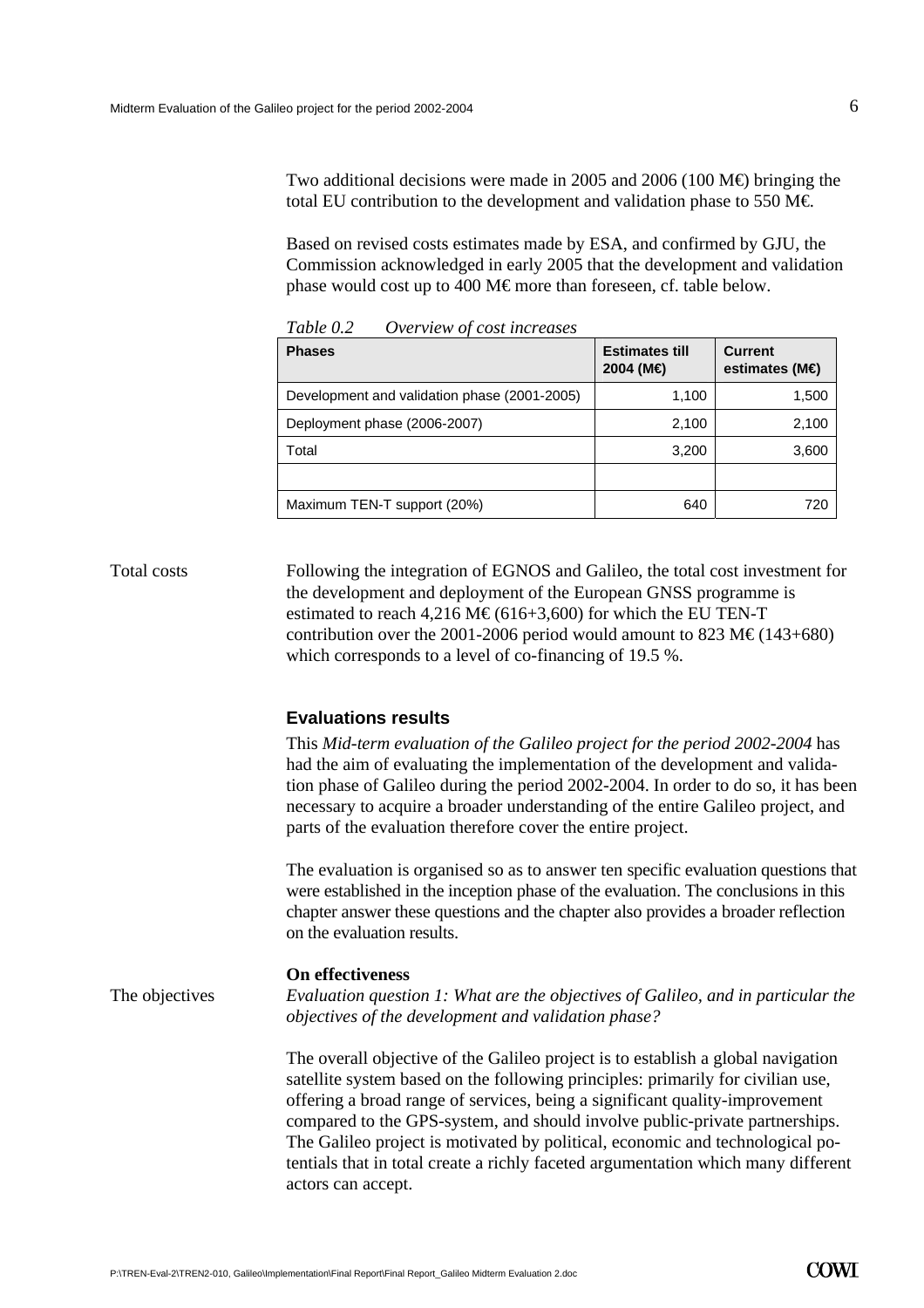| Level of goal-<br>fulfilment  | Evaluation question 2: To what extent have the objectives of the development<br>and validation phase been met?                                                                                                                                                                                                                                                                                                                                                                                                                                                                                                                                                                                                     |
|-------------------------------|--------------------------------------------------------------------------------------------------------------------------------------------------------------------------------------------------------------------------------------------------------------------------------------------------------------------------------------------------------------------------------------------------------------------------------------------------------------------------------------------------------------------------------------------------------------------------------------------------------------------------------------------------------------------------------------------------------------------|
|                               | The level of goal fulfilment of the Development and Validation phase is, over-<br>all, high. Three out of four tasks (USA-agreement, service definition, and future<br>regulatory structures) are successfully completed while the public-private part-<br>nership, being the fourth task, is not yet completed. Significant progress is be-<br>ing made in negotiating terms with the Merged Consortium but conclusions on<br>risk allocation have not yet been achieved.                                                                                                                                                                                                                                         |
| International agree-<br>ments | Evaluation question 3: How effective has the process of concluding interna-<br>tional agreements been, and what factors explain that it has been possible to<br>conclude several important agreements in a relative short period of time?                                                                                                                                                                                                                                                                                                                                                                                                                                                                          |
|                               | The process of concluding international agreements has been successful as sev-<br>eral countries are committing themselves to be future users of Galileo. For the<br>EU it was particularly important to secure third country agreements, Galileo<br>being a new system introduced. Market access and definition of standards are<br>crucial. The interest of third countries has also been sparked by the potential of<br>developing high tech navigation research and industry including the potential<br>creation of jobs. To facilitate international agreements, the EU established a<br>framework for negotiations comprising criteria and priorities for negotiation<br>and an overall content of agreement |
| Explaining the pro-<br>gress  | Evaluation question 4: Which factors explain the successful implementation of<br>the development phase in terms of commitment, delivery and progress?                                                                                                                                                                                                                                                                                                                                                                                                                                                                                                                                                              |
|                               | A combination of factors has been decisive in moving the Galileo project from<br>idea to plan to reality, cf. the figure below.                                                                                                                                                                                                                                                                                                                                                                                                                                                                                                                                                                                    |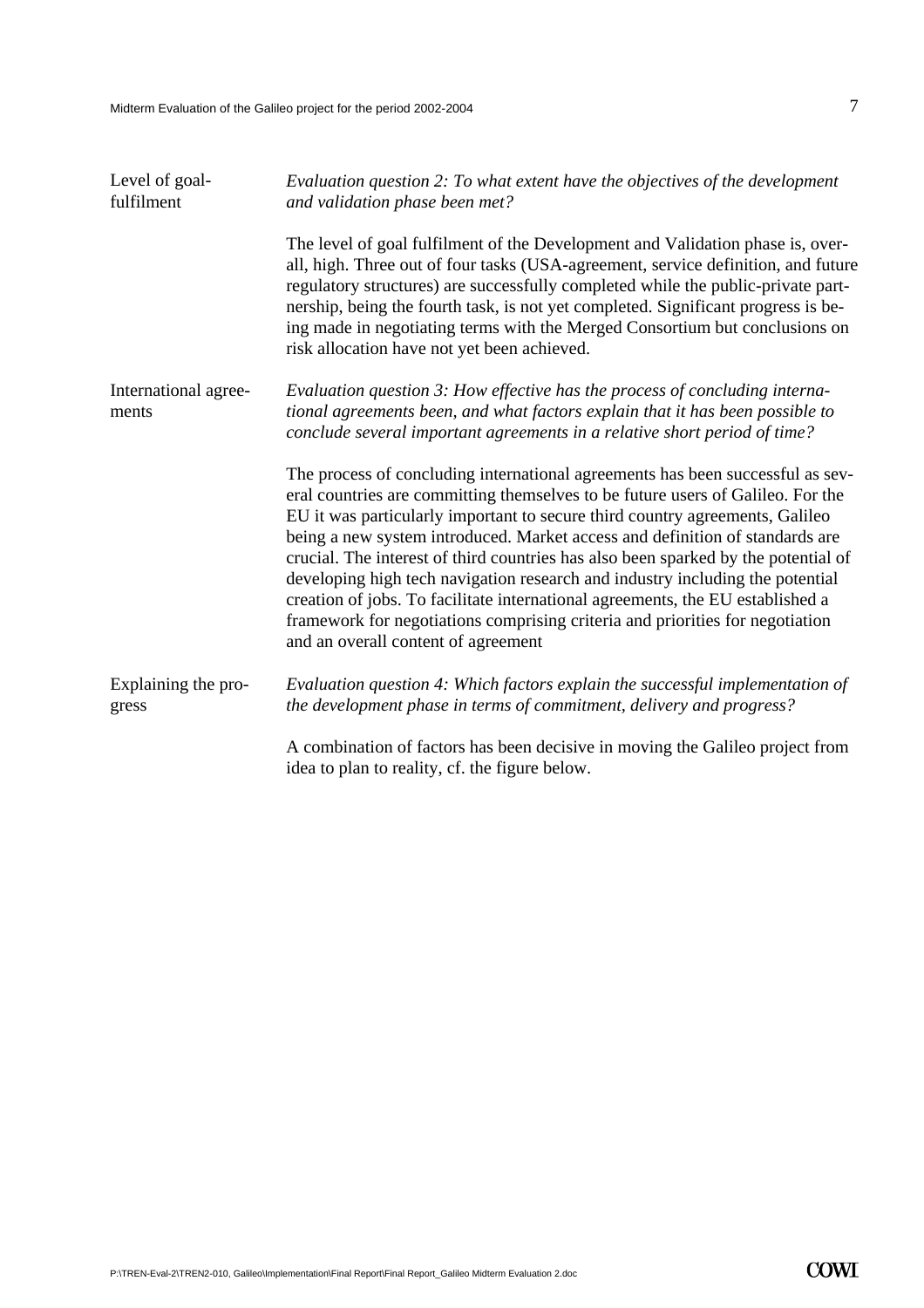

*Figure 0.1 Explaining the progress of Galileo project* 

In particular, the political and economic potentials of the Galileo project have been important drivers. As these potentials became still more documented and accepted it was of crucial importance to develop an effective implementation strategy. The strategy was prepared and applied and became thereafter a factor in it self of importance for progress. The above-mentioned factors were effective because of the institutional framework which provided finance, regulation, innovation and coordination.

#### **On efficiency**

The GJU model *Evaluation question 5: Has the GJU, as a particular organisational structure, been efficient in the management of the development phase?*

> As noted in relevant EU Commission Communications and articles on Galileo and also orally expressed by experts interviewed for this evaluation, the Galileo project is a special project in terms of technological, political and institutional complexity. The project execution is therefore requiring effective coordination and cooperation between the key actors involved; DG TREN, ESA, and the Galileo Joint Undertaking (GJU). The GJU was set-up by EU and ESA as a new organisational concept to run the everyday project implementation of the development and validation phase. As a particular structure - with the following characteristics: i) temporary, ii) management body, iii) complexity-reduction the GJU has been efficient in the management of the Development and Validation phase. The model is now being used in other contexts.

*Evaluation question 6: Has the GJU been efficient in meeting its specific objectives?* Efficiency of GJU

#### *6.1 In overseeing the establishment of a PPP?*

At an early stage it was decided by the Transport Council to establish a publicprivate partnership with a private concessionaire to manage the Galileo system. Measured against 'ideal' criteria for PPP processes, the process of selecting the concessionaire has been partly successful. Due to the limited number of provid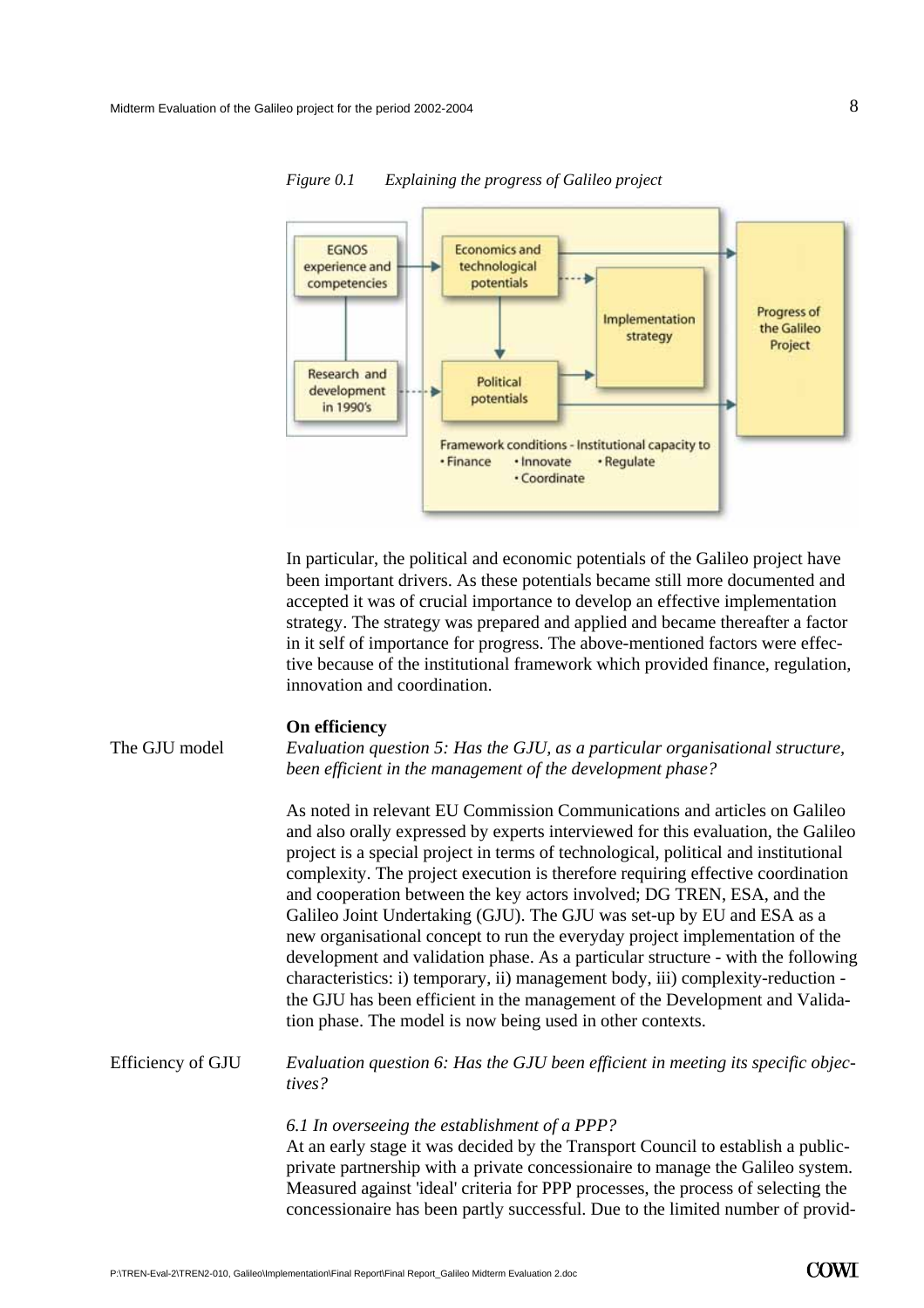ers of the necessary technology in Europe and the difficulties of forecasting revenues, full competition could not be sustained until contract close. Accordingly *negotiated procedure* was recommended for the procurement of the concession. Risk allocation is still unclear at this late stage of contract negotiation. The GJU did not develop a Public Sector Comparator until late in the process.

#### *6.2. In preparing first series of satellites to test reliability of Galileo system?*

A series of satellites were launched to finalise the technological developments and to ensure the large scale demonstration of capabilities and reliability of the system. The role of GJU was to conclude an agreement with ESA who will carry out the activities and furthermore to administrate and carry out financial control. Thus the overall aims of the development and in orbit validation phase has been achieved or are on track, despite political difficulties and requirements of design changes. Overall GJU is credited for its part in this process on administration and financial control, however, this task alone would probably not justify setting up a joint undertaking.

#### *6.3 In management of projects under the EU's 6th Framework Programme?*

The 6FP contributions were meant to develop the user segment of Galilleo. The task of administrative and financial management of the whole cycle of the calls for proposals was entrusted to GJU. Over a 4 year period, the GJU has been preparing, launching, selecting, managing and monitoring 3 calls for proposal resulting in a total expected co-financing of 110 Million Euro. Selected activities of the first call are almost completed and all activities of the second acc are on-going. User applications and receivers have been developed opening potential private sector opportunities for EGNOS and Galileo. The same activities could have been done internally in DG TREN but the fact that the 6FP activities have been managed and technically monitored by dedicated and specialised GNSS experts within the GJU contributed to the efficient and timely achievement of this task.

#### *6.4 In managing the integration of EGNOS into Galileo?*

It is found to be correct to entrust the administrative and financial management of EU contributions to EGNOS to the GJU when the EU decided to integrate EGNOS into Galileo due to the skills and experience available within the GJU. The GJU acted efficiently as it initiated and carried out all the tasks requested by the Council. Most of them are still on-going but achievements are expected in a year or 2.

#### *Evaluation question 7: What is the level of cost overrun of the development and validation phase?*  Level of cost overrun

The cost of the development and validation phase increased from  $1,100 \text{ M}\epsilon$  to  $1,500 \text{ M} \in (37\%)$  in the course of implementation due to design changes, delays and cost increases. According to conventional planning practices, the level of cost overrun is very low as the cost increase mostly can be explained with reference to events occurring outside of the project. The cost increase can also be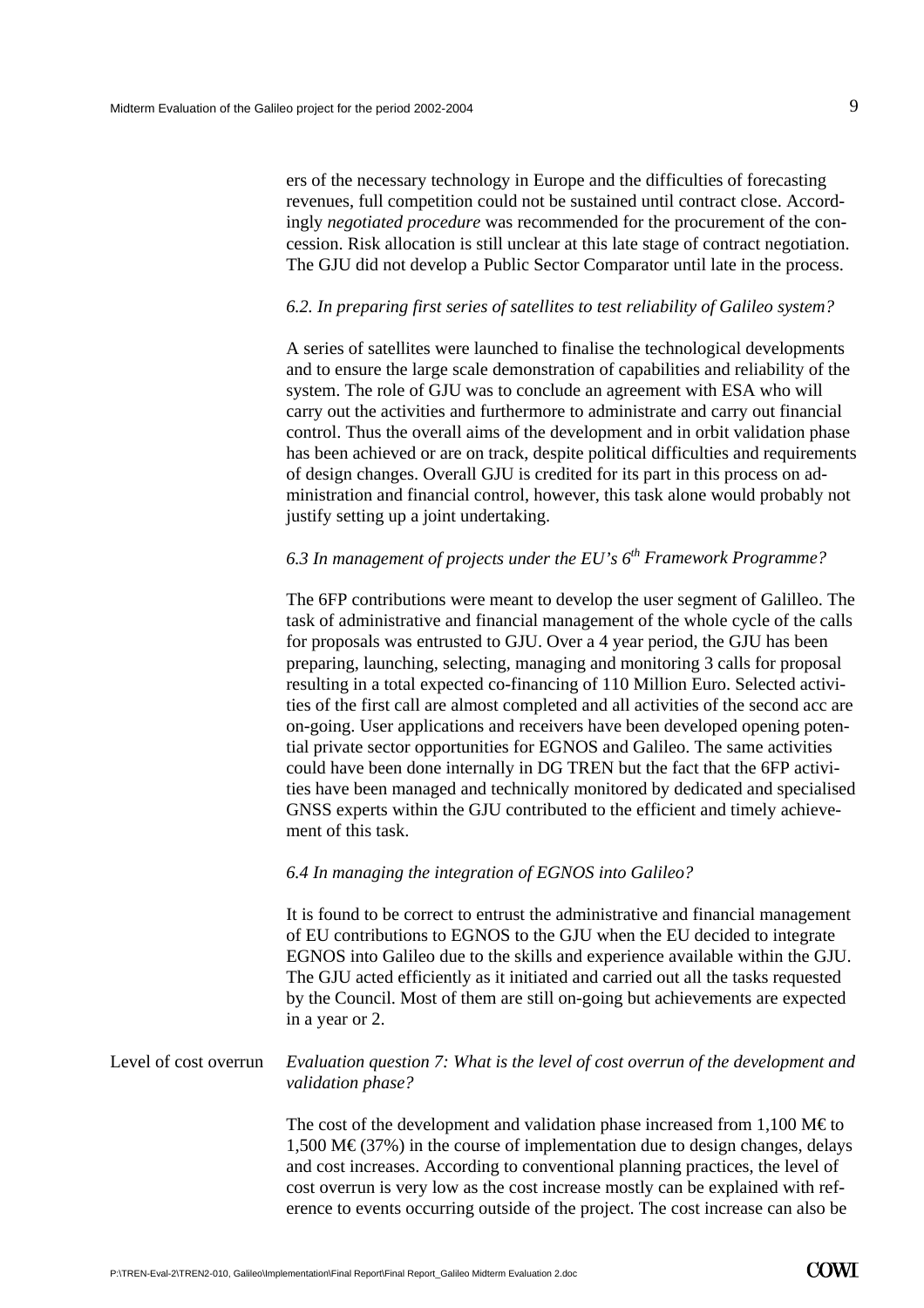|                        | interpreted according to the 'optimism bias' school of planning leading to the<br>conclusion that the cost increase of 402 M€should be seen as a cost overrun.                                                                                                                                                                                                                                                                                                                                                                                        |
|------------------------|-------------------------------------------------------------------------------------------------------------------------------------------------------------------------------------------------------------------------------------------------------------------------------------------------------------------------------------------------------------------------------------------------------------------------------------------------------------------------------------------------------------------------------------------------------|
|                        | Since project launch, the budgeted cost of the entire Galileo project has been<br>relatively constant. Currently, the development and deployment cost of GNSS -<br>covering EGNOS (616 M $\oplus$ and Galileo (3,600 M $\oplus$ - is expected to amount to<br>4,216 M€for which the EU TEN-T contribution over the 2001-2006 period will<br>amount to 823 M€ However, ultimately, the EU contribution to the Galileo<br>project will depend also on the outcome of the concession agreement negotia-<br>tions for which there is still no conclusion. |
| Comparing with<br>GPS? | A preliminary comparison of the development costs of Galileo with GPS de-<br>velopment costs was initiated as part of the evaluation; however with the results<br>that a comparison for a variety of reasons cannot be undertaken in a meaningful<br>manner within the scope of the evaluation. The GPS system, being the first sat-<br>ellite navigation system to be developed, was significantly more costly to de-<br>velop than the Galileo system but it includes also several military components.                                             |
| Impact                 | On impact<br>Evaluation question 8: What will be the likely impact of Galileo and in<br>particular the impact of the development and validation phase?                                                                                                                                                                                                                                                                                                                                                                                                |
|                        | A judgement on the impact of the Galileo project can be given only after the<br>system has been in operation for a few years. Some initial impacts can be ob-<br>served; the most significant one being the impact of the Joint Undertaking or-<br>ganisational model.                                                                                                                                                                                                                                                                                |
| Sustainability         | On sustainability<br>Evaluation question 9: To what extent will the results generated in the<br>Development and Validation phase be used in the subsequent phase?                                                                                                                                                                                                                                                                                                                                                                                     |
|                        | The sustainability of the main achievements of the Development and Validation<br>phase is high, with the exemption that the result of the PPP process in un-<br>known.                                                                                                                                                                                                                                                                                                                                                                                |
| Consistency            | On consistency<br>Evaluation question 10: To what extent is the Galileo project consistent with<br>other key EU policies?                                                                                                                                                                                                                                                                                                                                                                                                                             |
|                        | Galileo is found to be consistent with other main EU policies e.g. the Lisbon<br>Strategy and Sustainable Development strategies and being integral part of both<br>Transport Policy and a pillar of European Space Policy. It is premature to<br>measure the final outcome and impact of Galileo on the other policies as it will<br>first be operational by 2010 however for each policy area indicators have been<br>proposed based on Strategies and White Papers.                                                                                |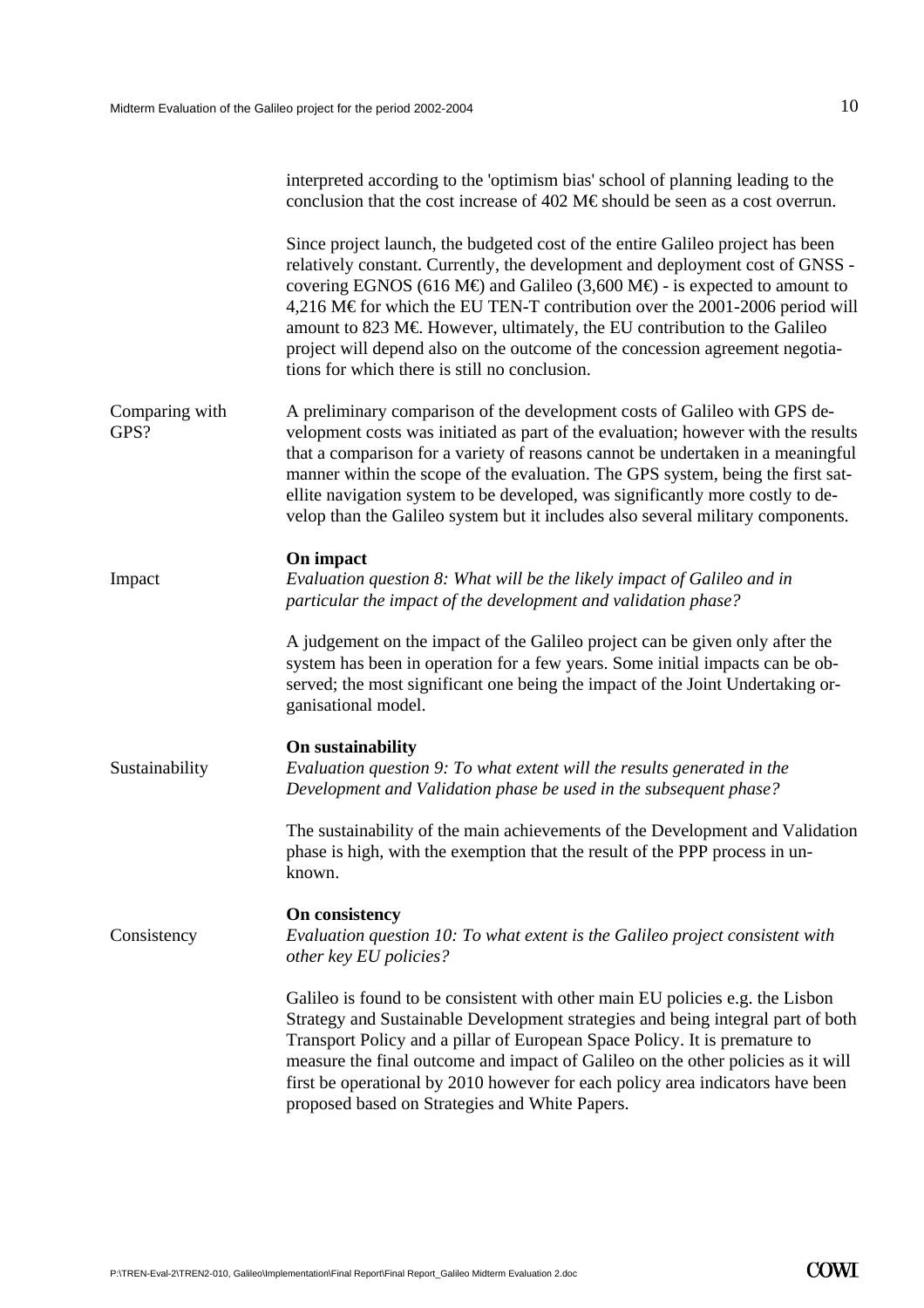#### **Recommendation**

In the light of the evaluation findings, the following recommendations have been made for consideration in the future implementation of the Galileo project and related projects:

- **Lessons learned.** It is concluded that the progress of the Galileo project has been good, and that the progress is due to, among other factors, the implementation strategy applied. It should be considered how to make best use of the experience gained by planning and implementing the Galileo project. The experience of the Galileo planning process might useful to consider in the preparation of the large technological and growth initiatives wherein Europe wants to have a leading role in the near future (SESAR, ITER….).
- **Reference forecasting**. Mega-projects are notoriously difficult to budget. Although the Galileo project has been relatively successful in that respect, it should nevertheless be considered to apply reference forecasting for projects of a similar character to avoid cost overrun. Also other methods that are developed in the wake of recent years' increasing focus on optimism bias in mega-projects planning can be suggested.
- **Monitor consistency with EU policies.** It is suggested to establish indicator and collect statistics at EU level (if not already available) to measure the impact of Galileo once operational particularly related to turnover and employment in Galileo related industries and markets etc.
- **PPP**. It is recommend to enhance the supervision of the concession process in the final stages to ensure fair conditions for the public sector (and perhaps private) given that there is only one concessionaire left.
- **Homepages and access to information.** The Galileo homepages hosted by DG TREN, GJU and ESA provides a wealth of useful information on the Galileo project targeted at a wide audience. It is recommended to update the homepages as follows:
	- *The DG TREN homepage*
		- provide an updated time schedule (avoiding statements like 'GALILEO will be fully operable in 2008 at the latest')
		- make explicit statements and explanations on satellite navigation systems and privacy concerns, e.g. likelihood of the Galileo system to be misused, thereby adding to the legitimacy of the system
	- *The GJU homepage* 
		- provide more information on the costs and budgets (easy to understand breakdown of budgets)
		- make progress reporting to the Commission available.
	- **Keeping the momentum.** Taking into account the experience gained by the GJU and the progresses made to date, it appears important to achieve a smooth transfer of GJU activities to a GSA with adequate staffing and budget.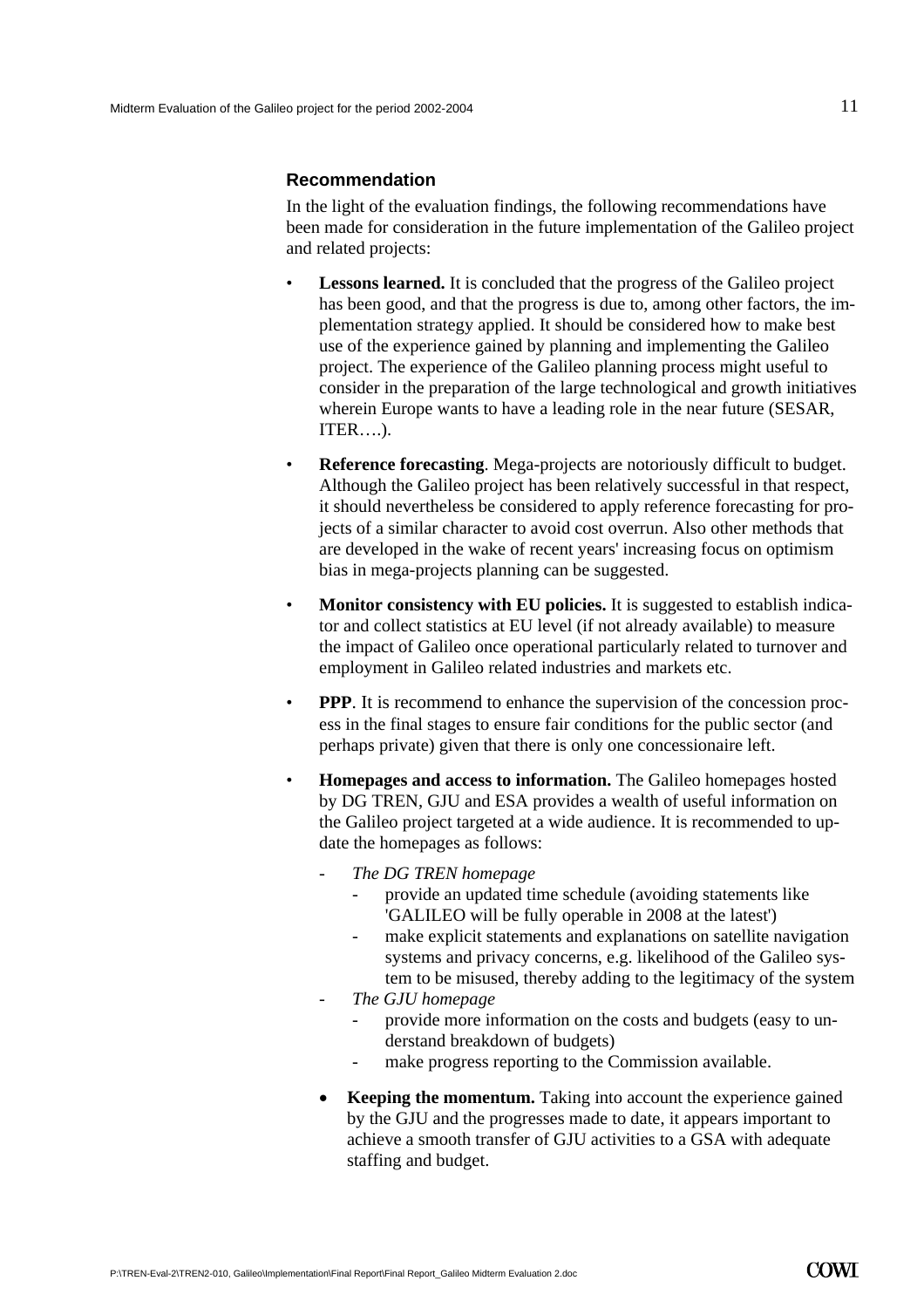## <span id="page-13-0"></span>**1 Introduction**

#### **1.1 Foreword**

| Introduction                | This Mid-term evaluation of the Galileo project for the period 2002-2004<br>concerns the highly complex Galileo project which is Europe's global satellite<br>navigation system. The Galileo project combines technological and<br>organisational innovations with, hopefully, economic, but also political benefits<br>for Europe.                                                                                                  |
|-----------------------------|--------------------------------------------------------------------------------------------------------------------------------------------------------------------------------------------------------------------------------------------------------------------------------------------------------------------------------------------------------------------------------------------------------------------------------------|
|                             | The evaluation is carried out by COWI A/S under the existing COWI Service<br>Framework Contract with DG TREN covering Ex Post and Mid Term<br>Evaluations (Ref. TREN/A1/17-2003 Lot 2) for the Directorate-General for<br>Energy and Transport (DG TREN).                                                                                                                                                                            |
|                             | Readers should note that the report presents the views of the Consultant, which<br>remain under his responsibility and do not necessarily coincide with those of<br>the Commission.                                                                                                                                                                                                                                                  |
| Scope                       | In compliance with the requirements of the EU Financial Regulation, DG<br>TREN has requested the present Mid-Term Evaluation through its dedicated<br>framework contract. The evaluation concerns the provisions made by the<br>Community budget (human and financial resources) under its trans-European<br>network budget included in the Multi-annual-Indicative Programme (MIP).<br>This amounts to 550 M $\epsilon$ as follows: |
|                             | 2001-EU-1501 A S (30 M $\oplus$ paid to ESA (GJU did not exist at that time)<br>$\bullet$<br>2001-EU-1501 B (70 M€); applied by, paid to and managed by the GJU<br>$\bullet$<br>2002-EU-1501A-S (170 M€); idem<br>٠<br>2003-EU-1501-S (80 M€); idem<br>$\bullet$<br>2004-EU-1501A-S (100 M€); idem<br>$\bullet$                                                                                                                      |
|                             | Two additional Decisions were taken in 2005 and 2006 for a total of 100 M $\epsilon$<br>$(76+24)$ to support the estimated cost of the validation and development phase,<br>bringing the total EU contribution to the Development and Validation phase to<br>550 M€                                                                                                                                                                  |
| One project, four<br>phases | The Galileo project is structured into four phases and this evaluation covers the<br>Development and Validation Phase. However, in order to evaluate this                                                                                                                                                                                                                                                                            |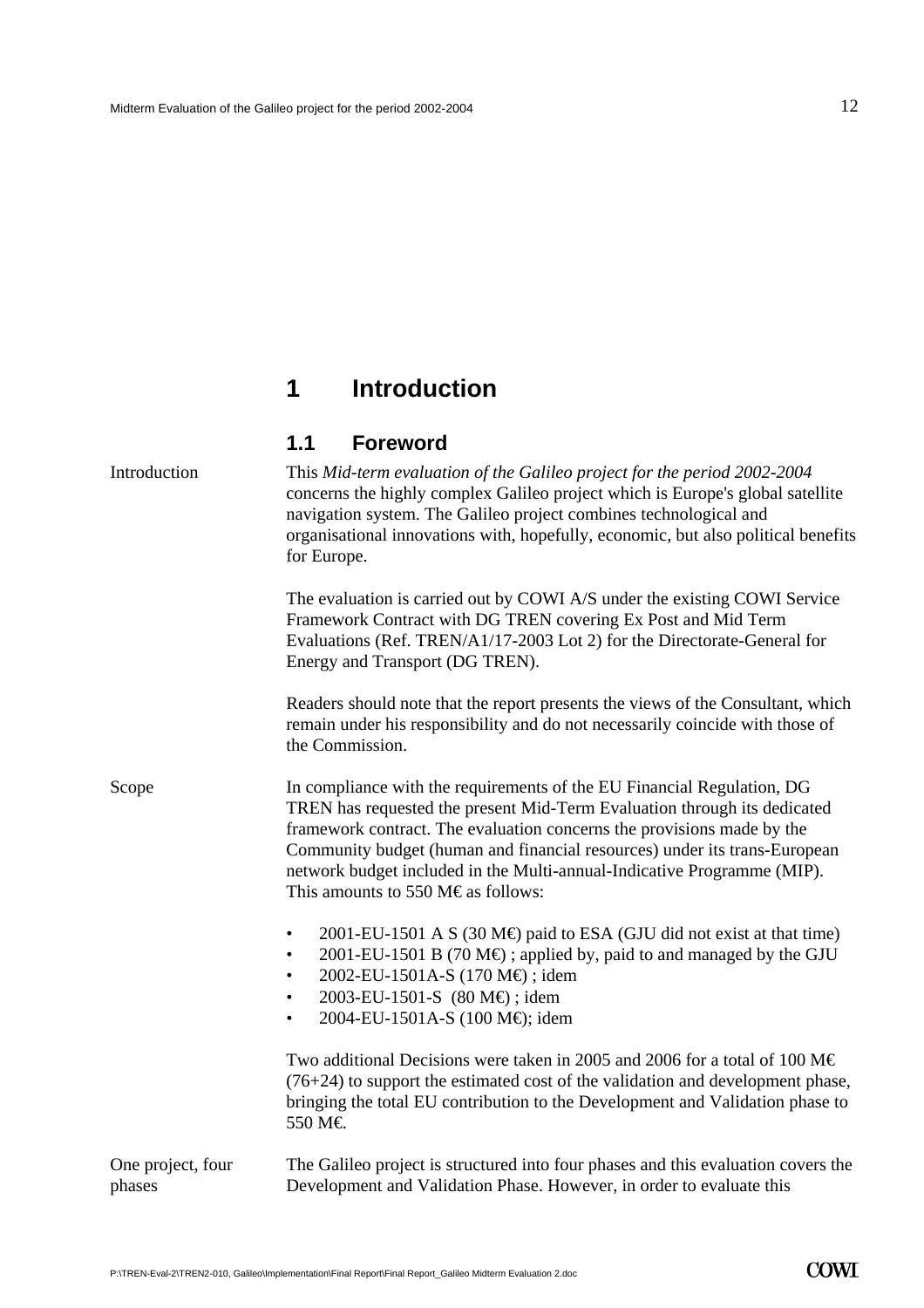particular phase it is essential to understand the Galileo project in its totality, and parts of the evaluation therefore cover the entire project.

#### **1.2 Objectives and scope of evaluation**

<span id="page-14-0"></span>Within the context established through the relevant decisions made by the European Council and the EU Commission in recent years, the objective of the mid-term evaluation is to assess the implementation of the development and validation phase of Galileo during the period 2002-2004. The overall objective

For that purpose, specific evaluation questions have been formulated so that the evaluation themes on effectiveness, efficiency, impact, and sustainability are covered. Specific evaluation questions

> The *effectiveness* of the Development and Validation Phase is analysed via a description of the objectives relating to that particular phase and the level of goal fulfilment. It also includes an analysis of factors that may explain the apparent successful implementation of the Development and Validation Phase in terms of commitment, delivery and progress. A judgement on *efficiency* is made on the basis of a review of the organisational structure of Galileo Joint Undertaking (GJU), and an analysis on how efficiently GJU has been in meeting its specific objectives which includes the establishment of a public private partnership to manage the Galileo Programme. Information is provided on the overall efficiency of the planning process by analysing the level of cost overrun and a preliminary comparison with the US GPS system is also included.

Finally, a list of the initial *impacts* of Galileo is presented and the *sustainability* of the achievements is also assessed. Being a Midterm Evaluation however, it is natural that the evaluation questions related to effectiveness and efficiency are more fully covered than questions on sustainability and impact which only can be covered, in depth, some time after completion of a project (which is not the case with the Galileo project). The evaluation questions are specified throughout the report as the report is structured on the basis of the evaluation themes.

#### **1.3 Methodology**

Data sources

As to evaluation methodology, two aspects should be noted. Firstly, the conclusions and judgements are based on varied but complementary data sources cf. the figure below. The evaluation modality has, thus, been to scan relevant literature in order to form preliminary hypotheses and observations which subsequently have been qualified via interviews with selected experts. See Appendix 1 for a list of experts interviewed.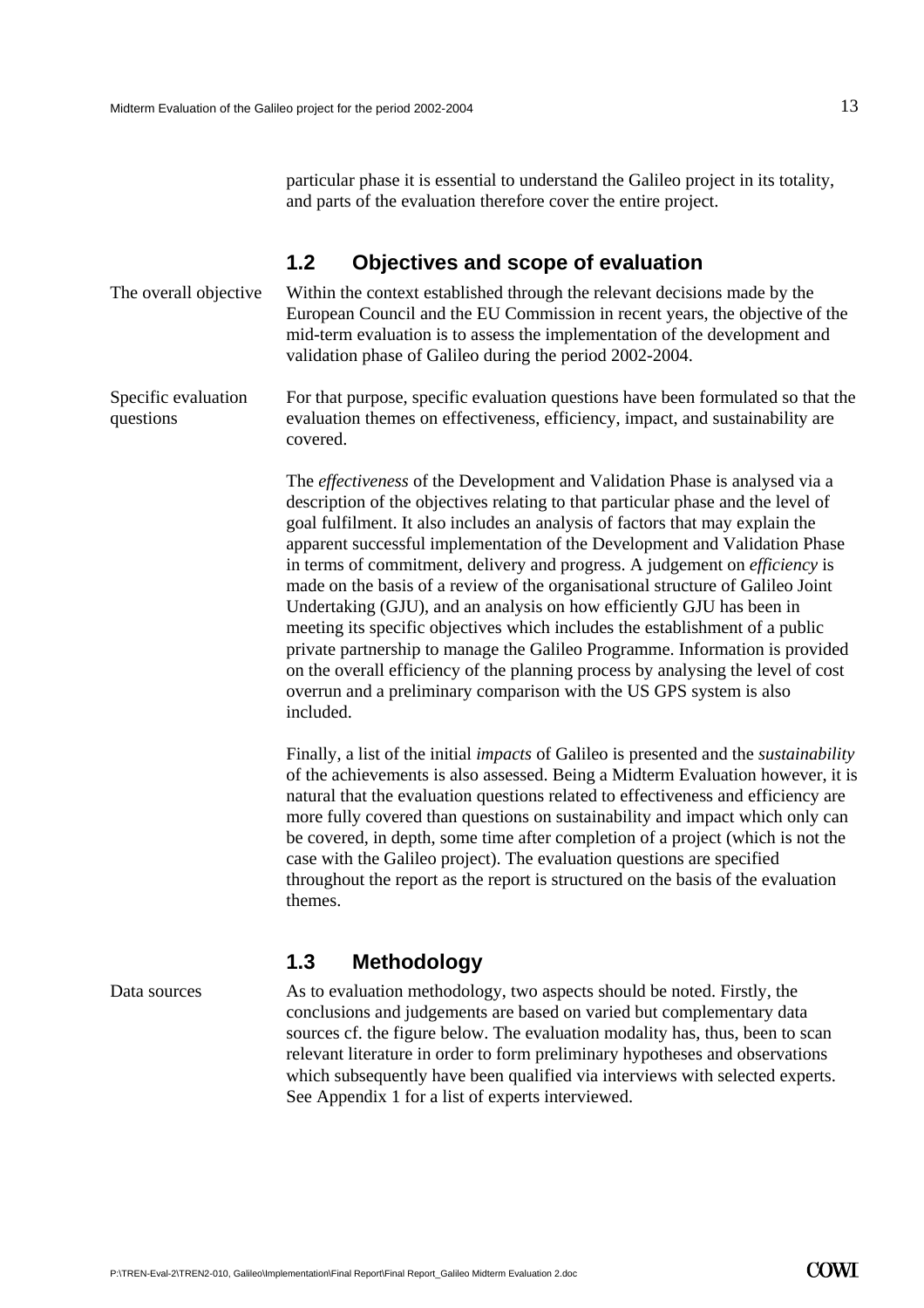

*Figure 1.1 Sources of information contributing to the mid-term evaluation* 

An important source of information has been the Official Galileo Documentations comprising among more numerous Council decisions and Commission Communications also reflecting the ongoing and continuous involvement of the Member States and the European Parliament and various Directorate Generals throughout the Galileo project. A full list of Council Decisions and Commission Communications are presented in Appendix 2.

Secondly, while most of the evaluation questions can be clearly answered our judgements are, in some cases, less definitive, reflecting the fact that some of the evaluation questions due to the uniqueness of the Galileo project cannot be answered via traditional benchmarks. There is, for instance, no yardstick by which to measure the relationship between input (money, staff) with output (the system) and it was therefore necessary to develop other approaches when making judgements. All evaluation questions, data sources and the used benchmarks are listed in Appendix 3.

The remainder of this report provides the preliminary results of the evaluation. Chapter 2 gives an overview of the content, history and funding of the Galileo project. Chapters 3-5 cover the evaluation theme of effectiveness, efficiency, sustainability and impact. The conclusions and recommendations are given in Chapter 6 and Chapter 7. Structure of the report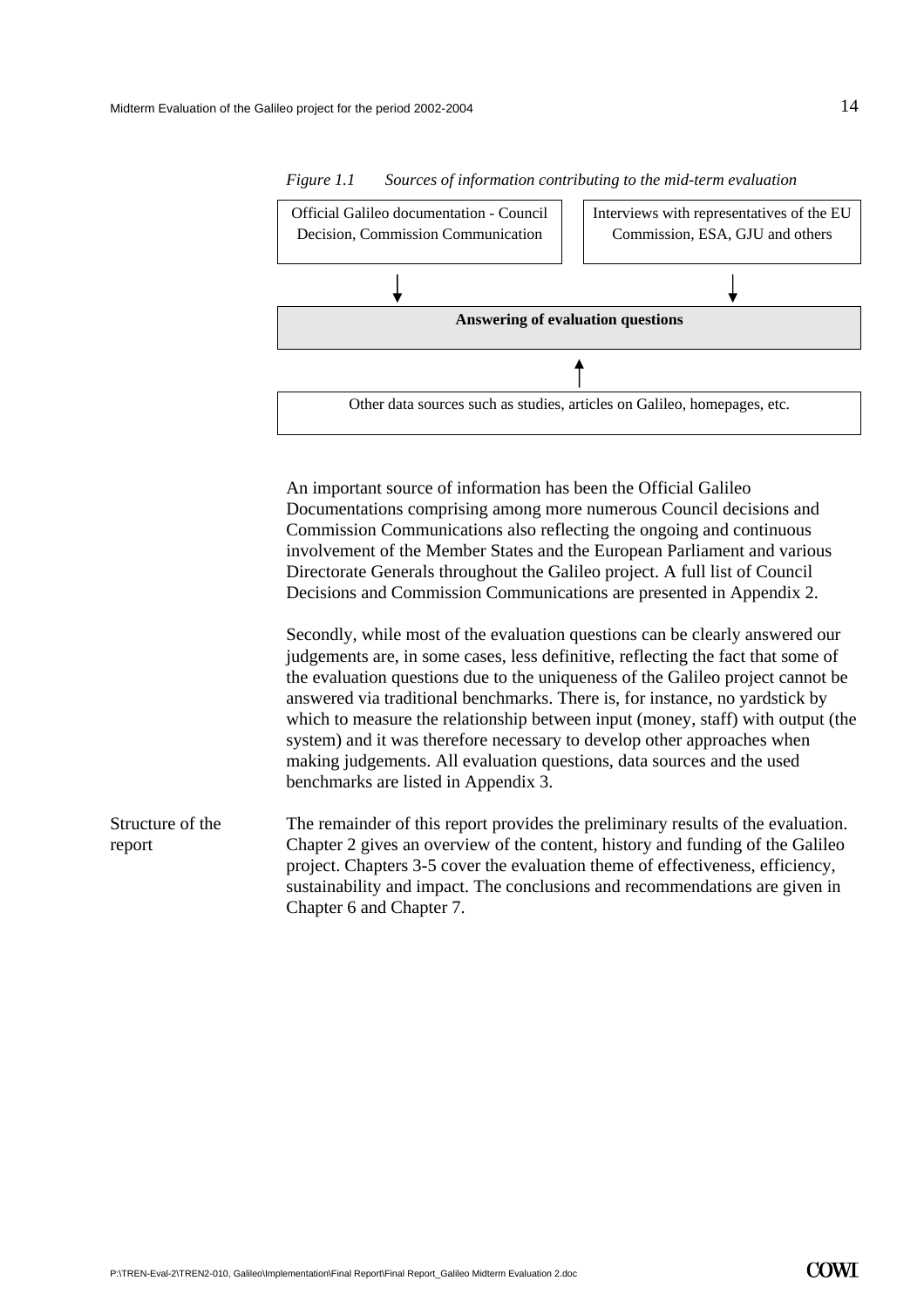## **2 The Galileo project**

Improve quality and increase the number of applications

Accuracy down to metres

<span id="page-16-0"></span>Purpose of chapter This chapter describes the context of the evaluation, i.e. provides basic information on Galileo, the history of the project, the main stakeholders involved, and the funding of the project. It does not address any of the evaluation questions directly but sets the scene for the subsequent answering of the evaluation questions.

#### **2.1 What is Galileo[1](#page-16-1)**

The vast majority of satellite navigation applications are currently based on GPS performances, and great technological effort is spent in integrating satellite-derived information with numerous other techniques, in order to reach better positioning precision with improved reliability. In 2011, the global satellite navigation system (GNSS) infrastructure will, with the advent of Galileo, double its present capacity. The availability of two or more constellations, more than doubling the total number of available satellites in orbit, will enhance the quality of the services, increasing the number of potential users and applications.

#### **2.1.1 Technical description**

Galileo is Europe's initiative for a state-of-the-art global navigation satellite system, providing a highly accurate, guaranteed global positioning service under civilian control. While providing autonomous navigation and positioning services, Galileo will at the same time be interoperable with GPS (USA) and GLONASS (RUSSIA), the two other global satellite navigation systems. A user will be able to take a position with the same receiver from any of the satellites in any combination. By offering dual frequencies as standard, Galileo is, however, expected to deliver real-time positioning accuracy down to the metre range, which is unprecedented for a publicly available system. It will guarantee availability of the service under all but the most extreme circumstances and will inform users within seconds of a failure of any satellite. This will make it suitable for applications where safety is crucial, such as running trains, guiding cars and landing aircraft. The combined use of Galileo and other GNSS systems

 $\overline{a}$ 

<span id="page-16-1"></span> $<sup>1</sup>$  The description of the technical aspects of the Galileo project in this chapter is borrowed</sup> from various formal sources of information, such as the DG TREN and GJU homepages.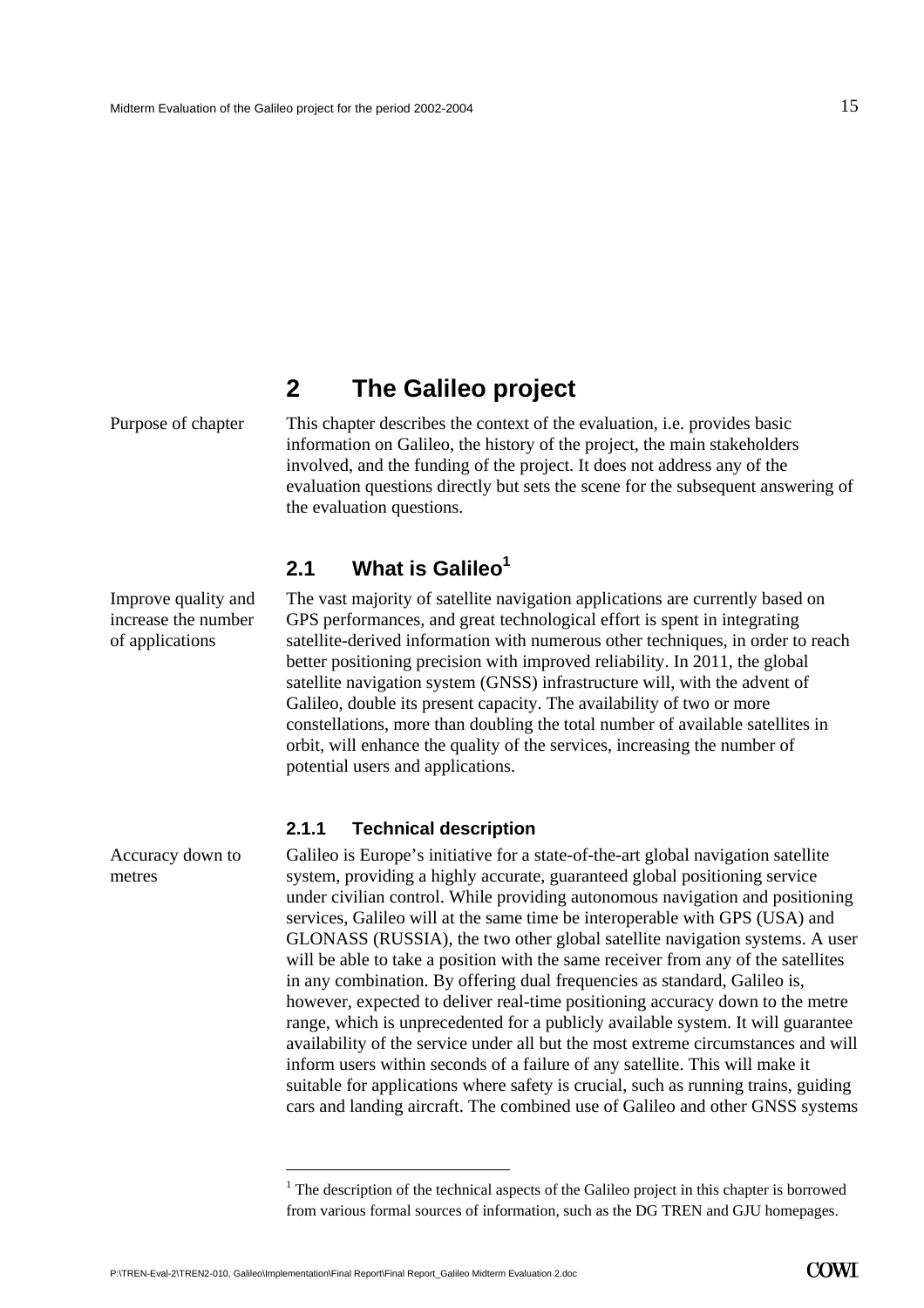| will offer much improved performances for all types of user communities all |  |
|-----------------------------------------------------------------------------|--|
| over the world.                                                             |  |

The fully deployed Galileo system will consist of 30 satellites and the associated ground infrastructure. The architecture is made up of four principal components: The main components

- Global component
- Regional components
- Local components
- User receivers and terminals

Global component The central component will be the global constellation of thirty satellites, distributed over three planes in Medium Earth Orbit (MEO). Within each plane, one satellite is an active spare, able to be moved to any of the other satellite positions within its plane, for replacement of a failed satellite. Several constellations were studied for optimisation of the space segment. The

retained constellation is based exclusively on satellites in MEO orbit, which ensures a uniform performance in terms of accuracy and availability. The Galileo satellite constellation is, furthermore, well suited for high latitude countries and offers an improved visibility in towns and cities.

The control of the satellite constellation, the synchronization of the satellite atomic clocks, processing of the integrity signal, and data handling of all internal and external elements is performed by two redundant Galileo Control Centers (GCC). Both of which will be located on European ground.

- The design of the Galileo system permits the introduction of data from regional service providers using authorised integrity up-link channels provided by Galileo, thereby making it possible to "personalise" integrity under partnership agreements with the relevant countries. The cost of this component will be borne by the region in question. A regional component is made up of an additional network of stations to oversee the integrity of the signals and a processing centre to provide this service. Regional components
- The Galileo system will provide high level performance to users world-wide, even in places where there is no ground infrastructure. However, in the case of specific applications in given areas, even more demanding levels of positioning performance will be necessary or, alternatively, integration with other functions, e.g. local communications, will confer added value on the basic service. Local components

In this way, starting from a common generic conception, it will be possible to adapt local elements to specific requirements: airports, ports, rail, roads, urban areas, etc. Furthermore, each application will need to make provision for specific cases: road tunnels, urban buildings, underground parking complexes, etc.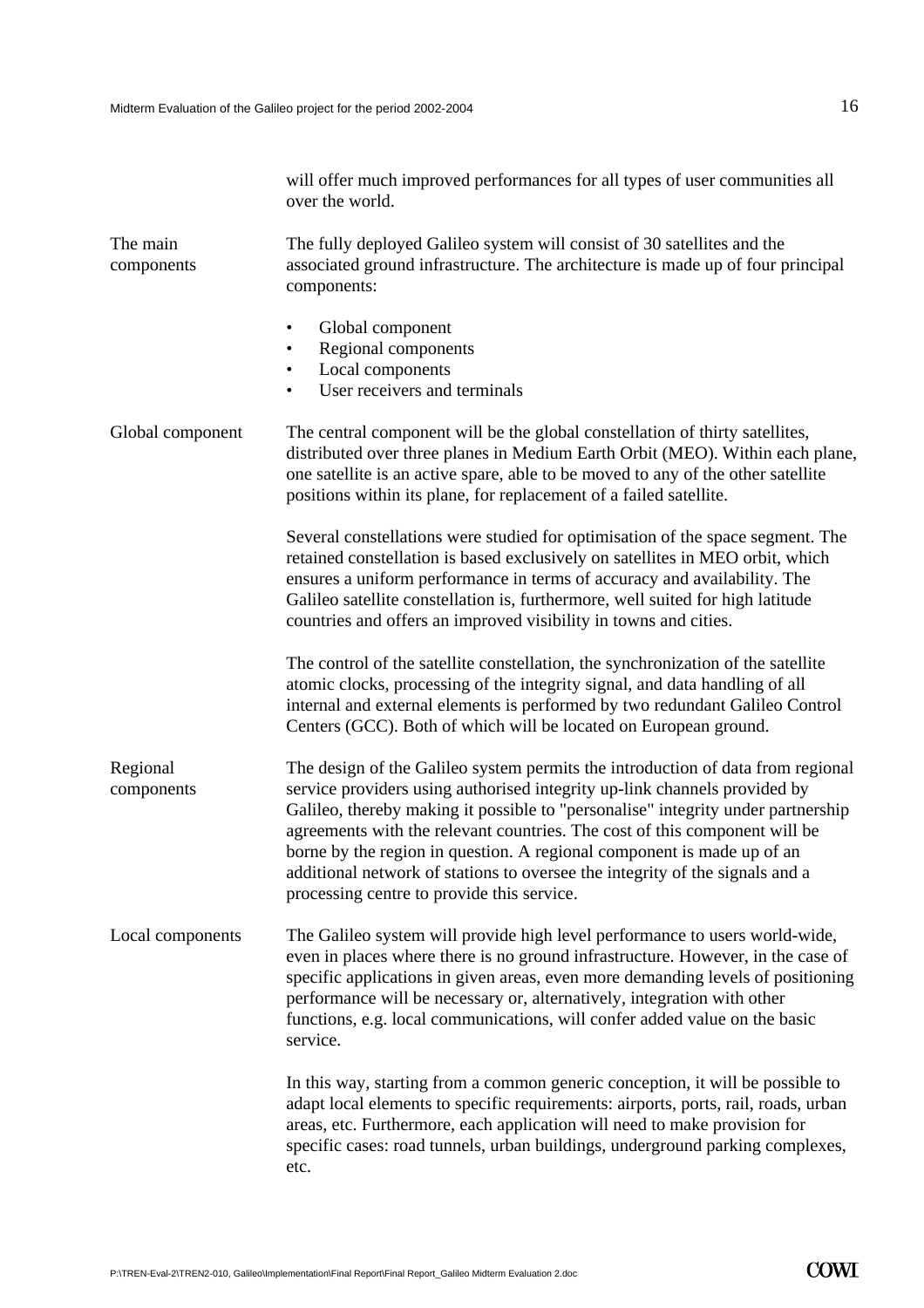Receivers will be the crucial link in the Galileo chain and will need to satisfy market requirements such as competitive performance and costs compared with the existing systems and adequate tailoring to the needs of users. User receivers and terminals

> A wide range of Galileo receivers will be available, providing the various types of satellite radio navigation services on offer, many combined with additional functions. In addition, technological potential will lead to a high degree of integration of these functions (standard 'microchips' tailored to a specific function). The challenge of the market in Galileo receivers represents one of the major factors which will determine whether or not the European industry successfully takes off in this area.

#### **2.1.2 The five services**

For several years, work has been carried out on defining the services and the frequency plan. The first version of the technical document defining Galileo's mission (High Level mission Definition - HLD) and, hence, also the range of associated services, was produced at the beginning of 2001. It has been widely distributed and discussed, by both user groups and Member States, and later updated. Galileo is designed to offer several service levels:

- An open, free, basic service, mainly involving applications for the general public and services of general interest. This service is comparable to that provided by civil GPS, but with improved quality and reliability.
- A commercial service facilitating the development of professional applications and offering enhanced performance compared with the basic service, particularly in terms of service guarantee.
- A "vital" service (Safety of Life Service) of a very high quality and integrity for safety-critical applications, such as aviation and shipping.
- A search and rescue service that will greatly improve existing relief and rescue services.
- A public regulated service (PRS), encrypted and resistant to jamming and interference, reserved principally for the public authorities responsible for civil protection, national security and law enforcement which demand a high level of continuity.

#### **2.1.3 Applications**

It has been said that Galileo will offer everybody, everywhere, satellite positioning services with guaranteed reliability. Individuals, companies and administrations will all be able to benefit, whether on the road, railways, in the sky or at sea: hikers will be able to find their way, and tourists will be able to find the museum or restaurant they are looking for, and taxi drivers will arrive at the correct destination. Examples of applications include transport (ITS, aviation, onboard maritime navigation), energy, banking (better encryption

From open access to restricted access of various levels

A myriad of applications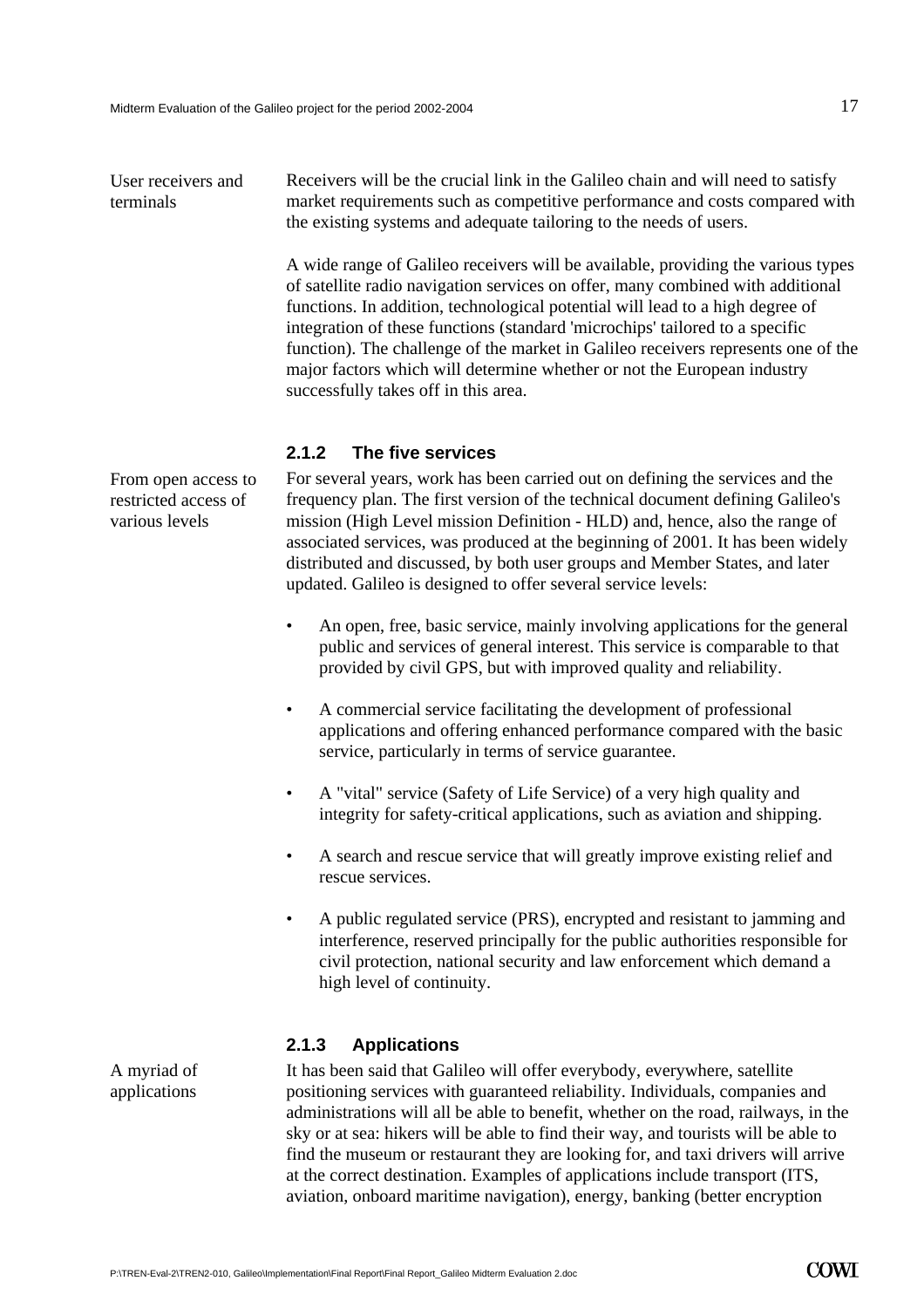<span id="page-19-0"></span>system), agriculture (precision farming), fishing (monitoring of fish stocks), and recreation (new forms of communication).<sup>[2](#page-19-1)</sup>

#### **2.2 An overview of the history of Galileo**

This section traces key developments and decisions since the late 1990's thereby providing an understanding of the progression of the project. The description follows the breakdown of the project into the 'traditional' Galileo project phases namely definition phase, development and validation phase, the deployment phase, and the operational phase.

#### **2.2.1 The early phase (before 1999)[3](#page-19-2)**

| Initiative in 1994              | The first political initiative came in 1994 when the European Commission<br>launched a proposal for Europe to engage in satellite navigation (COM (94)<br>248); an initiative that prepared the ground for the development of the first<br>generation of Global Navigation Satellite System, called EGNOS, <sup>4</sup> which was<br>indented to give Europe the experience it needed to launch a second generation<br>satellite system: the Galileo project, as it was termed in early 1999.                                                                                                                                                                                                                                          |
|---------------------------------|----------------------------------------------------------------------------------------------------------------------------------------------------------------------------------------------------------------------------------------------------------------------------------------------------------------------------------------------------------------------------------------------------------------------------------------------------------------------------------------------------------------------------------------------------------------------------------------------------------------------------------------------------------------------------------------------------------------------------------------|
|                                 | In this early phase, before a firm commitment was obtained from the involved<br>institutions and EU Member States, much attention was given to document the<br>potentials of the Galileo project and to secure support of the concept. This is<br>evident from reading through the Communications of that time. As an example,<br>with reference to US dominance in GPS, the EU Commission stated that 'an<br>urgent decision is needed' and that 'unless Europe gives a firm political<br>commitment now to developing a European system, to be in place at the same<br>time as the next generation of GPS, it will simply be too late' (COM(1999) 54<br>final, p iv).                                                                |
| No firm institutional<br>set-up | In the early phase, Galileo was largely a research and development oriented<br>programme without a broader institutional set-up and funding was primarily<br>allocated via framework research programmes. It was however, at an early<br>stage, recognised that the European Commission was not in a position to be an<br>operator of Galileo, while its role as a regulatory authority was widely<br>discussed by the EU Member States (Lembke, 2001).                                                                                                                                                                                                                                                                                |
|                                 | The emergence of satellite navigation was largely the result of a confluence of<br>activities undertaken by three European organisations: ESA (The European                                                                                                                                                                                                                                                                                                                                                                                                                                                                                                                                                                            |
|                                 | $2$ An overview of the applications of the Galileo system is given at the DG TREN home-<br>page http://europa.eu.int/comm/dgs/energy_transport/Galileo/applications/index_en.htm<br>$3$ The description in this section borrows significantly from the article <i>The Politics of Gali</i> -<br>leo', 2001, Johan Lembke, Visiting Center Associate, European Union Center, Center for<br>West European Studies, European Policy Paper No. 7.<br>$4$ EGNOS is a satellite radio navigation system that relies on the US GPS and the Russian<br>GLONASS and monitors their integrity, thereby warning the user in a very shorts pace of<br>time of any malfunction that could affect the quality of the signal relayed by geostationary |

<span id="page-19-3"></span><span id="page-19-2"></span><span id="page-19-1"></span>satellites.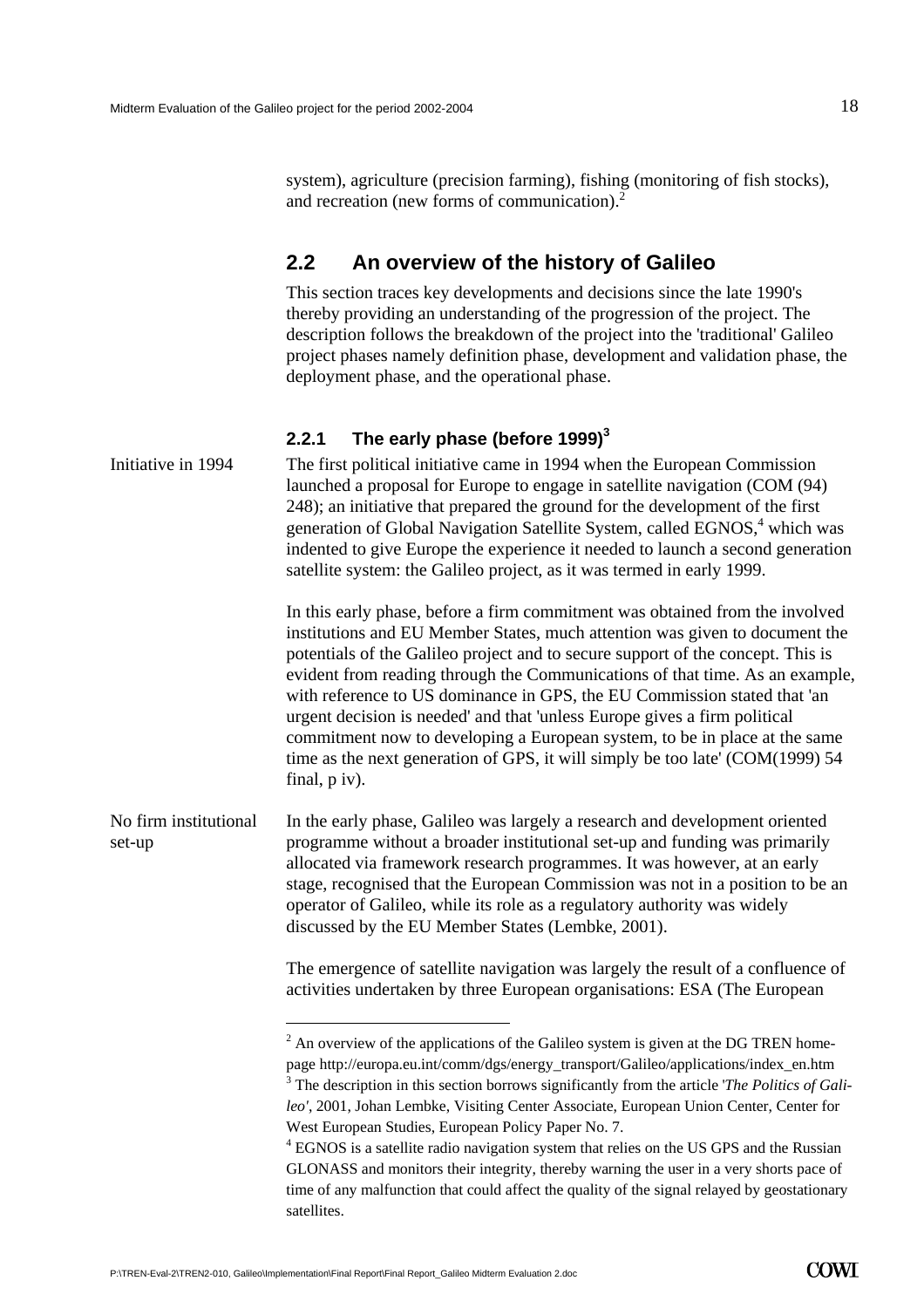Key decision taken

in 1999

Space Agency), Eurocontrol (the organisation responsible for coordination air traffic control) and DG TREN. Also, it should be noted that the world civil aviation community influenced the process by clearly indicating its interest in using satellite-based navigation aids for purposes such as enabling aircraft to land in bad weather, depending exclusively on satellite navigation.

In sum, the project paved its way towards the political agenda in this early phase. The key achievements were the increased commitment among the future sponsors and the increasing understanding of the rational of Galileo. At the technical level, several studies were undertaken to provide information as to the definition of the system design; efforts that were greatly expanded in the subsequent definition phase.

#### **2.2.2 The definition phase (1999 - 2000)**

The Galileo project has been formed by a number of decisions each of which gave the project another push forward and provided legitimacy. In June 1999, the EU Transport Council for instance, decided that the EU should embark on the Galileo definition phase; a key decision which meant that the EU could move ahead with plans to build its own global satellite navigation system but the decision did not represent a major financial commitment. Instead, the Commission has provided an important financial contribution to the definition phase through the 5th Framework Programme for Research and Development.

During the definition phase, the Commission and ESA mobilised a large part of the European space industry as well as a large number of potential service providers with a view to defining the basic elements of this project. The definition phase made it possible to define the first version of the Mission High Level Definition; a document that was largely distributed and commented on by users' groups and member states. A final version of the document was presented in the September 2002. A number of projects and studies contributed to the definition phase cf. the text box below.

*Text box 1 Studies and projects launched in the Definition phase* 

- GALA for the overall architecture definition
- GEMINUS to support the Galileo service definition
- INTEG for EGNOS (European Geostationary Overlay Service) integration into Galileo
- SAGA to support the Galileo Standardisation process
- GalileoSat for the space segment architecture definition
- GUST related to Galileo receivers pre-specification and certification
- SARGAL related to potential SAR (Search and Rescue) applications of Galileo.
- Based on the outcome of the definition Phase, the Galileo Mission High Level Definition document was produced and consolidated through a consultation process, involving Members States, users and potential private investors. It presents a picture of the main characteristics and performance of the Galileo Mission.
- Two major activities have consolidated the definition of the Galileo system:
- Phase B2 of the GalileoSat study led by ESA focussed on the consolidation of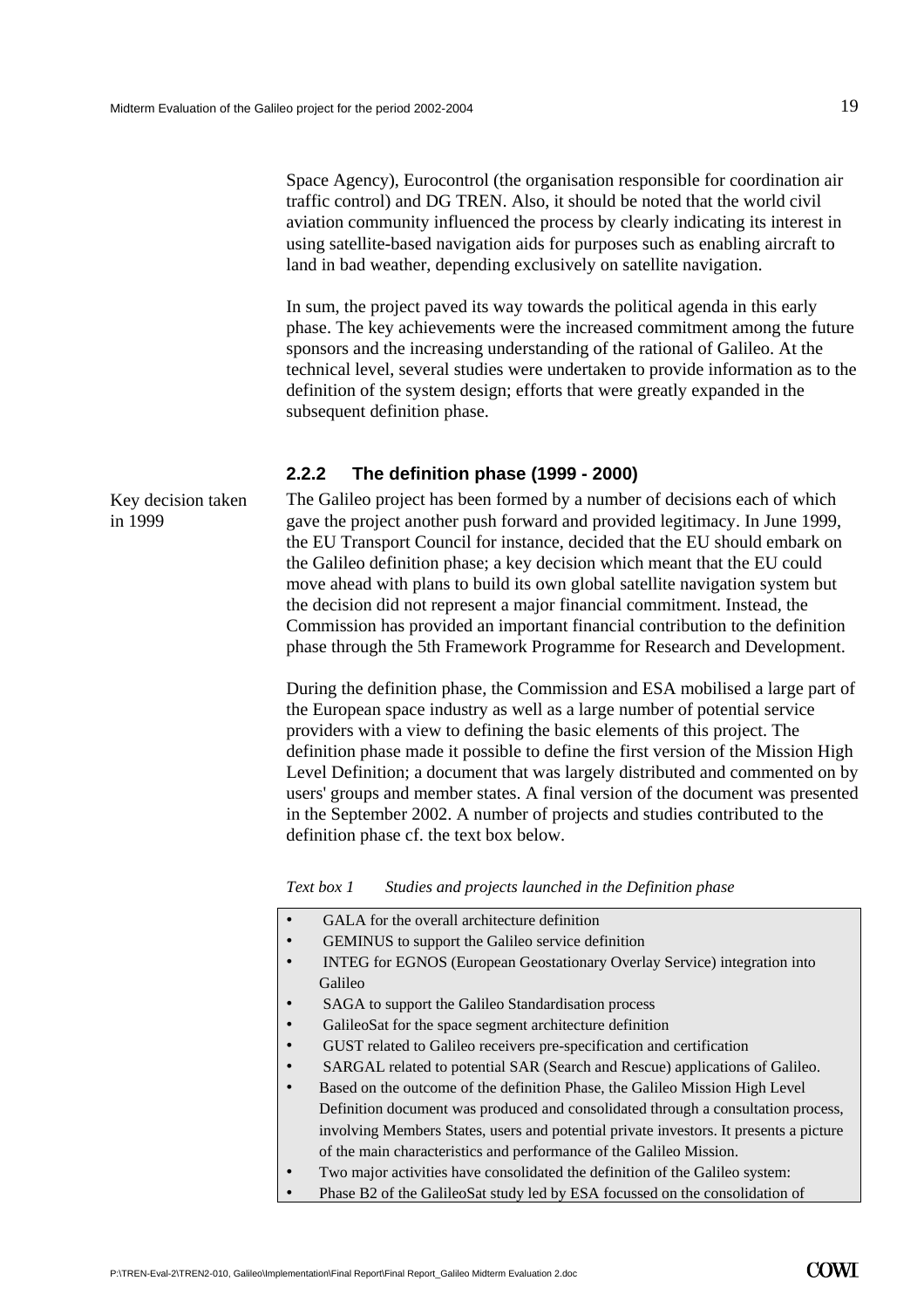mission and system requirements, system architecture and finalisation of phase B activities leading to the Preliminary System Design Review (PSDR).

• The Community-funded GALILEI project defined the overall service and user approach for Galileo, complementing the studies performed by ESA in the frame of the Galileo definition phase.

#### Institutional set-up: Towards a firmer structure

The institutional structure of the Galileo project was a matter of much consideration. It was often stated in Communications and Council decisions that Galileo, as a unique project, required a set-up that reflected this uniqueness, and effort was devoted to finding the right long-term set-up. However, until the right model could be agreed upon, the Galileo programme's management was shared between the Commission and ESA, each of whom managed a certain number of contracts intended to complete the programme's definition phase in accordance with their own administrative and budgetary rules. One particular consequence of this was that the Commission and ESA referred to two different 'steering committees'; the first consisting of the Member States [o](#page-21-0)f the European Union and the second of the Member States<sup>5</sup> of ESA which is broader than the former (COM (2000) 750 final).

For lack of a better structure, a Programme Management Board, made up of representatives of the Commission and ESA, sought to secure coordination. It also attempted to compile the results of the many activities and to draw up coordinated plans for the future. In view of the increasing complexity, it was nevertheless recognised that a firmer institutional set-up was required. It was therefore proposed to establish a structure with an organisation having a certain amount of legal and financial independence and being the contracting authority for Galileo (latter to become the Galileo Joint Undertaking).

Other achievements in this phase were the investigation of the cost-benefit ratio of Galileo which was concluded to be promising and a decision was made on the involvement of the private sector in Public-Private-Partnership. See Section [4.2.1](#page-51-1) for an analysis of this process.

#### **2.2.3 The development and validation phase (2002-2008)**

The development and validation phase (2002 – 2008) covers the detailed definition and subsequent manufacture of the various system components: satellites, ground components and user receivers. This validation required sending into orbit prototype satellites as from 2005 and the creation of a terrestrial infrastructure.

Historically, ESA has had little to do with the EU but in this phase ESA and EU worked closely together. The overall division of work was as follows: The EU was responsible for the political dimension and the high-level mission

Division of work between EU and ESA

 $\overline{a}$ 

<span id="page-21-0"></span><sup>&</sup>lt;sup>5</sup> ESA's 17 members are: Austria, Belgium, Denmark, Finland, France, Germany, Greece, Ireland, Italy, Luxembourg, the Netherlands, Norway, Portugal, Spain, Sweden, Switzerland and the United Kingdom.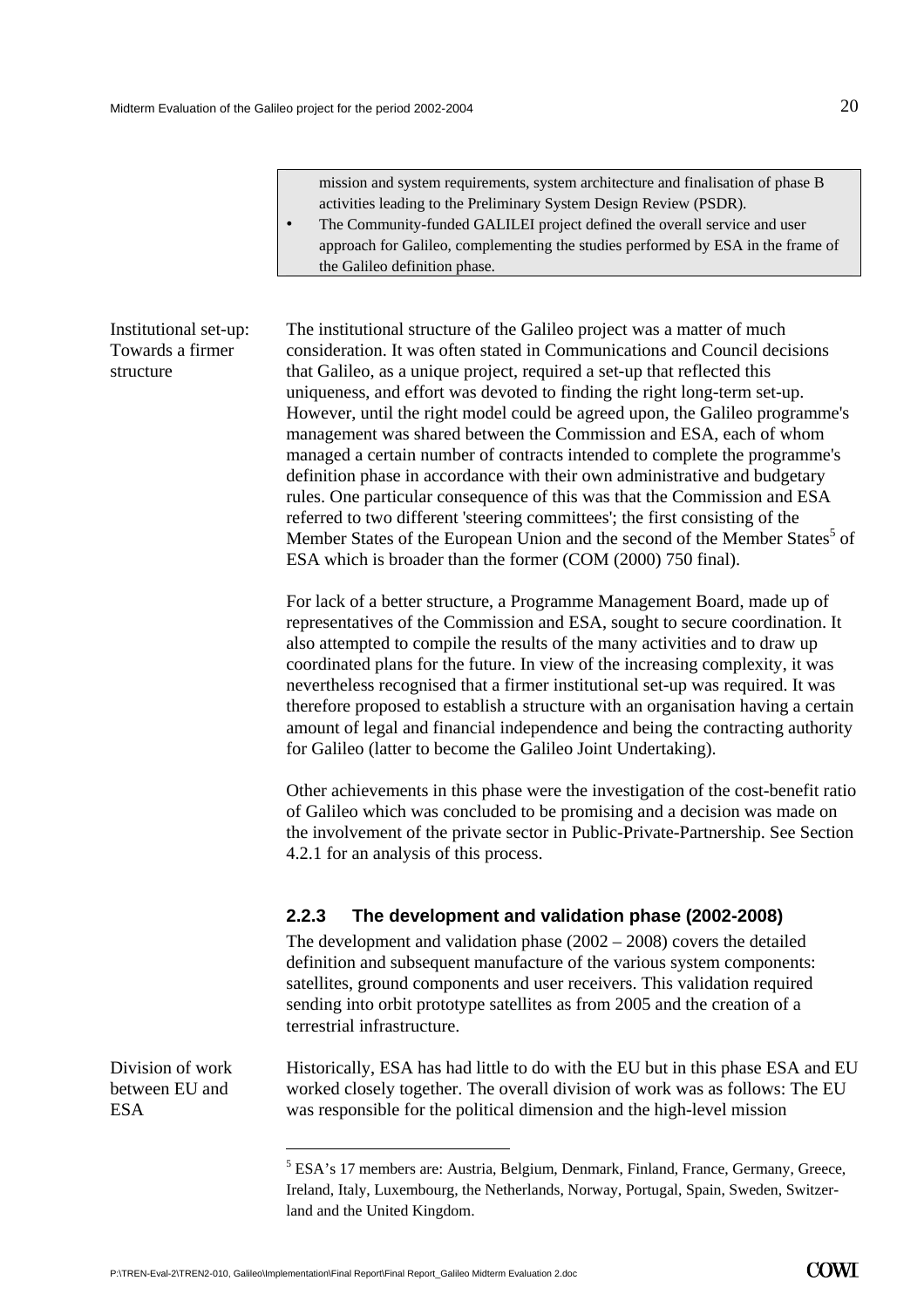|                                          | requirements and initiated studies on e.g. the overall architecture, the economic<br>benefits and the user needs. These include the GALILEI studies that address the<br>local architectures, interoperability and signals and frequencies. Moreover, they<br>provide a market observatory and cater for investigations into legal,<br>institutional, standardisation, certification and regulatory issues.                                                                                                                                                                                                                                                                                                                                                                                                                                |
|------------------------------------------|-------------------------------------------------------------------------------------------------------------------------------------------------------------------------------------------------------------------------------------------------------------------------------------------------------------------------------------------------------------------------------------------------------------------------------------------------------------------------------------------------------------------------------------------------------------------------------------------------------------------------------------------------------------------------------------------------------------------------------------------------------------------------------------------------------------------------------------------|
|                                          | ESA's responsibility covers the definition, development, and in-orbit validation<br>of the space segment and related ground element. Work on new technologies<br>needed for the constellation and the ground segment has continued at ESA's<br>technical centre, ESTEC in the Netherlands since a number of years already.<br>These critical technologies include the development of high precision clocks to<br>be installed on-board the satellites (applying rubidium and passive hydrogen<br>maser frequency standards), on-board timing units for steering the individual<br>clocks to a common Galileo System Time, signal generators to produce the<br>positioning signals that the Galileo spacecraft will broadcast; power amplifiers,<br>radio-frequency multiplexers and antennas and telecommand & telemetry<br>transponders. |
| Creation of Galileo<br>Joint Undertaking | The Regulation setting up the Galileo Joint Undertaking was adopted in May<br>2002 (Council Regulation no 876/2002). Most of the Development and<br>Validation phase was thus managed by the Galileo Joint Undertaking which<br>became fully operational mid 2003.                                                                                                                                                                                                                                                                                                                                                                                                                                                                                                                                                                        |
|                                          | The two main missions of the Joint Undertaking are to preside over the<br>implementation of the development phase and to prepare the subsequent stages<br>of Galileo. The Joint Undertaking prepared the structures designed to ensure<br>the management of the deployment and operation phases and determined the<br>conditions for financial participation by the private sector (in progress). The<br>organs of the Joint Undertaking are the Administrative Board (representatives<br>of the members), the Executive Committee and the Director. The seat of the<br>Joint Undertaking is Brussels. The founder members of the Joint Undertaking<br>are the European Community and the European Investment Bank. See chapter 4<br>for an analysis of GJU as a particular organisation model.                                           |
| Actors involved                          | The table below summaries the role of the public authorities involved with the<br>Development and Validation phase.                                                                                                                                                                                                                                                                                                                                                                                                                                                                                                                                                                                                                                                                                                                       |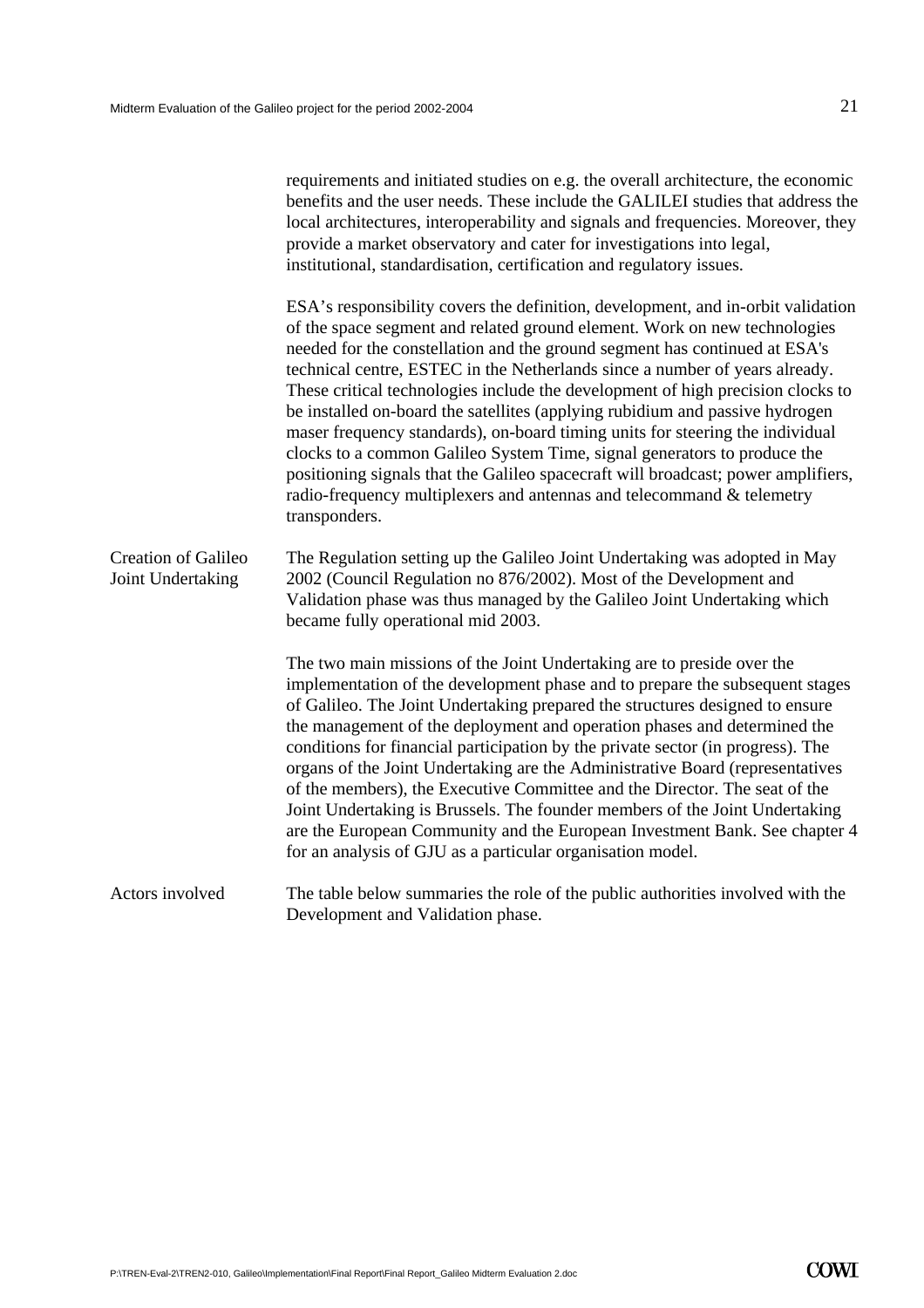| GJU                                                                                                                                                                                                                                                                                                                      | <b>ESA</b>                                                                                                                                                                                                                                          | <b>DG-TREN</b>                                                                                                                                                                                        |
|--------------------------------------------------------------------------------------------------------------------------------------------------------------------------------------------------------------------------------------------------------------------------------------------------------------------------|-----------------------------------------------------------------------------------------------------------------------------------------------------------------------------------------------------------------------------------------------------|-------------------------------------------------------------------------------------------------------------------------------------------------------------------------------------------------------|
| Oversees the<br>establishment of PPP<br>Supervises the<br>activities of the<br>development and<br>validation phase<br>Provides technical<br>management to<br>projects under the<br>EU's 6 <sup>th</sup> Framework<br>Programme for<br>Research and<br>Development<br>Manages the<br>integration of EGNOS<br>into Galileo | Implementation of In-<br>٠<br>Orbit validation<br>process<br>Launch of the first<br>٠<br>series of satellites for<br>the large-scale<br>demonstration of the<br>reliability of Galileo<br>system<br>Development and<br>testing of ground<br>segment | Initiate studies<br>٠<br>covering market, legal<br>and technical studies.<br>Oversee the progress<br>٠<br>of the project<br>The overall funding<br>programmes.<br>Presentations at<br>political level |

*Table 2.1 Role of public authorities' involved* 

#### Funding The European Commission had some difficulty trying to secure funding for this stage of the Galileo project. European Member States were wary of investing the necessary funds but, in late 2002, all EU MS became strongly in favour of Galileo, and as a result the project received sufficient funding. In March 2002, EU and ESA agreed to fund the project during this phase with an allocation of 1,100 M€ each allocating 550 M€ Recent progress reporting from the Commission (COM (2004) 112 final, COM Considerable

(2004) 636 final) clearly indicates the progression of the project, using expressions like 'the development phase is at a very advanced stage', advances 'have been considerable' and 'the programme is evolving as planned'. It is furthermore clearly said that all the conditions set by the Council for moving to the deployment phase have been met. But, it was also noted that confirmation is necessary in order to enable the GJU to complete the negotiation of the concession contract in the course of 2006 and to enable private-sector stakeholders to confirm their bids and financial commitments. As this has not yet been possible, the Development and Validation phase is prolonged to last till 2008. For a description of the level of goal fulfilment of this phase, see section [3.2.](#page-33-1) progress

#### **2.2.4 The deployment phase (2008-2010)**

The deployment phase will consist in gradually putting all the operational satellites into orbit from 2006 and in ensuring the full deployment of the ground infrastructure so as to be able to begin providing services as from 2008 and being fully operational from 2011 onwards.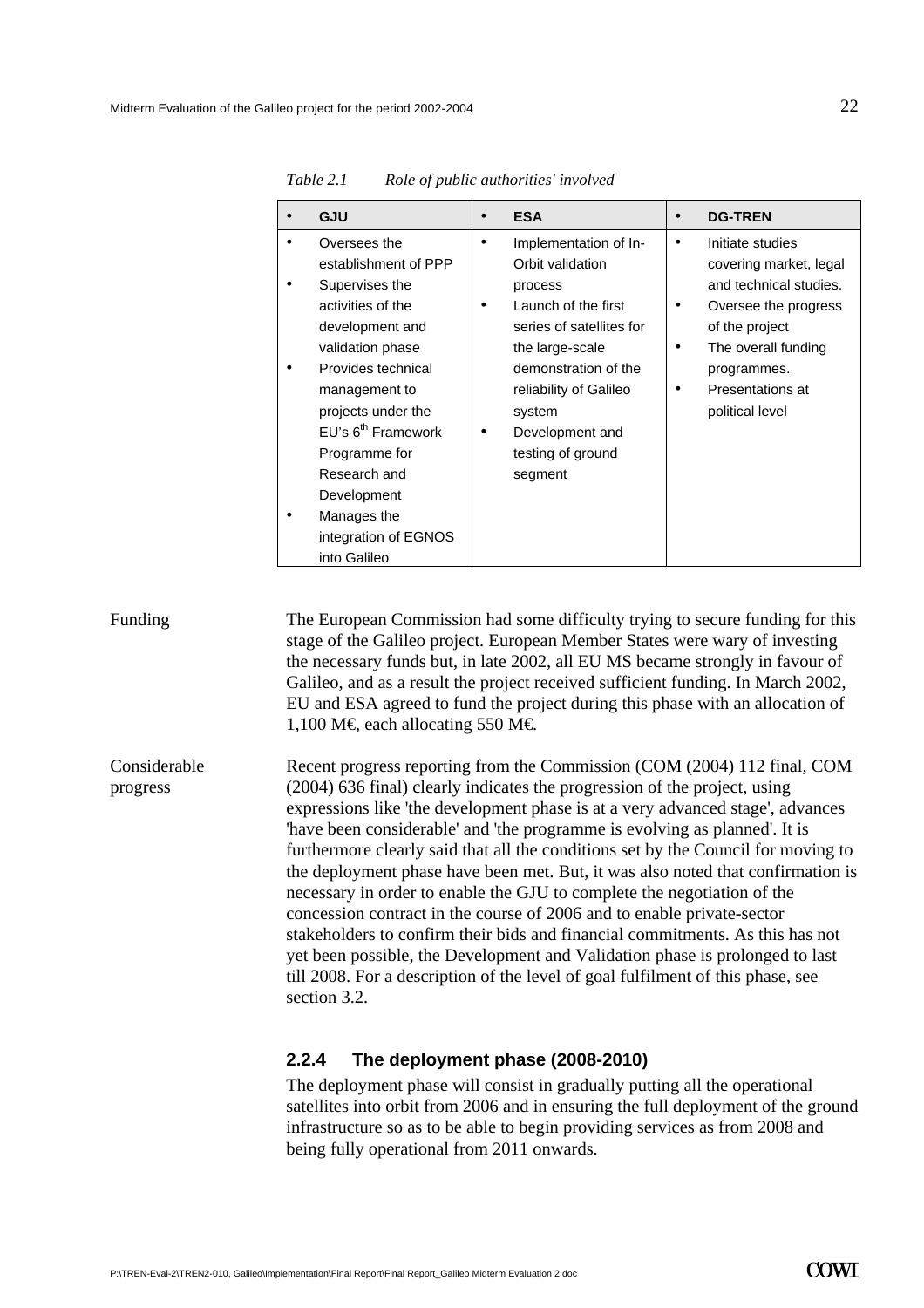| European GNSS<br>Supervisory<br>Authority | The institutional complexity of the Galileo project is repeatedly stressed in<br>various analysis and Communications and also the deployment phase will see a<br>new set-up: The European GNSS Supervisory Authority (GSA) was established<br>by a Council conclusion of 12 July 2004. The rationale of the establishment<br>rests with the need to ensure that essential public interests in this field are<br>adequately defended and represented. The structure is modelled on that of a<br>regulatory agency and external to the Commission. It completes the<br>institutional framework for European satellite radio navigation, and 'it signals<br>the Union's political will to implement the Galileo programme successfully and<br>make it definitive', as stated in COM (2004) 112 final. |
|-------------------------------------------|----------------------------------------------------------------------------------------------------------------------------------------------------------------------------------------------------------------------------------------------------------------------------------------------------------------------------------------------------------------------------------------------------------------------------------------------------------------------------------------------------------------------------------------------------------------------------------------------------------------------------------------------------------------------------------------------------------------------------------------------------------------------------------------------------|
|                                           | The Authority has been entrusted with the responsibility of:                                                                                                                                                                                                                                                                                                                                                                                                                                                                                                                                                                                                                                                                                                                                       |
|                                           | Managing the European satellite navigation programmes (such as Galileo<br>$\bullet$<br>and EGNOS) and controlling the use of the funds allocated to them;                                                                                                                                                                                                                                                                                                                                                                                                                                                                                                                                                                                                                                          |
|                                           | Being the licensing authority vis-à-vis the private concession holder<br>$\bullet$<br>responsible for implementing and managing the Galileo deployment and<br>operation phases and ensuring that the concession holder complies with the<br>concession contract;                                                                                                                                                                                                                                                                                                                                                                                                                                                                                                                                   |
|                                           | All matters related to the right to use the frequencies necessary to the<br>$\bullet$<br>operation of the systems, to the certification of the components of the<br>systems and to the systems' safety and security;                                                                                                                                                                                                                                                                                                                                                                                                                                                                                                                                                                               |
|                                           | Being the owner of all the tangible and intangible assets created or<br>$\bullet$<br>developed under the Galileo and EGNOS programmes;                                                                                                                                                                                                                                                                                                                                                                                                                                                                                                                                                                                                                                                             |
|                                           | Assisting the Commission in matters involving satellite radio-navigation,<br>$\bullet$<br>particularly in cases where legislative and regulatory measures prove<br>necessary.                                                                                                                                                                                                                                                                                                                                                                                                                                                                                                                                                                                                                      |
|                                           | The GSA is to be a Community agency located in one of the Member States of<br>the European Union. Until the final decision on location is taken, the Authority<br>will be provisionally located in Brussels.                                                                                                                                                                                                                                                                                                                                                                                                                                                                                                                                                                                       |
|                                           | Furthermore, a Centre for Security and Safety is to be established. Since the<br>start of the work on Galileo, matters connected with security of the system were<br>the subject of studies by two bodies, namely the Galileo System Security Board<br>under coordination by the European Commission and the Galileo Security<br>Advisory Board set up by the European Space Agency. It is foreseen that the<br>new Centre of Security and Safety will be placed under the direct responsibility<br>of the General Secretary of the Council/High Representative for the Common<br>Security and Foreign Policy.                                                                                                                                                                                     |
| Financing                                 | The costs of the deployment phase is expected to be $\epsilon$ . I billion which should<br>be borne mainly by the future system concessionaire $(\text{ } \in \text{ } 1.4 \text{ billion})$ . The<br>Transport Council has recommended that Community funding should not<br>exceed one third of the total financing of the deployment phase.                                                                                                                                                                                                                                                                                                                                                                                                                                                      |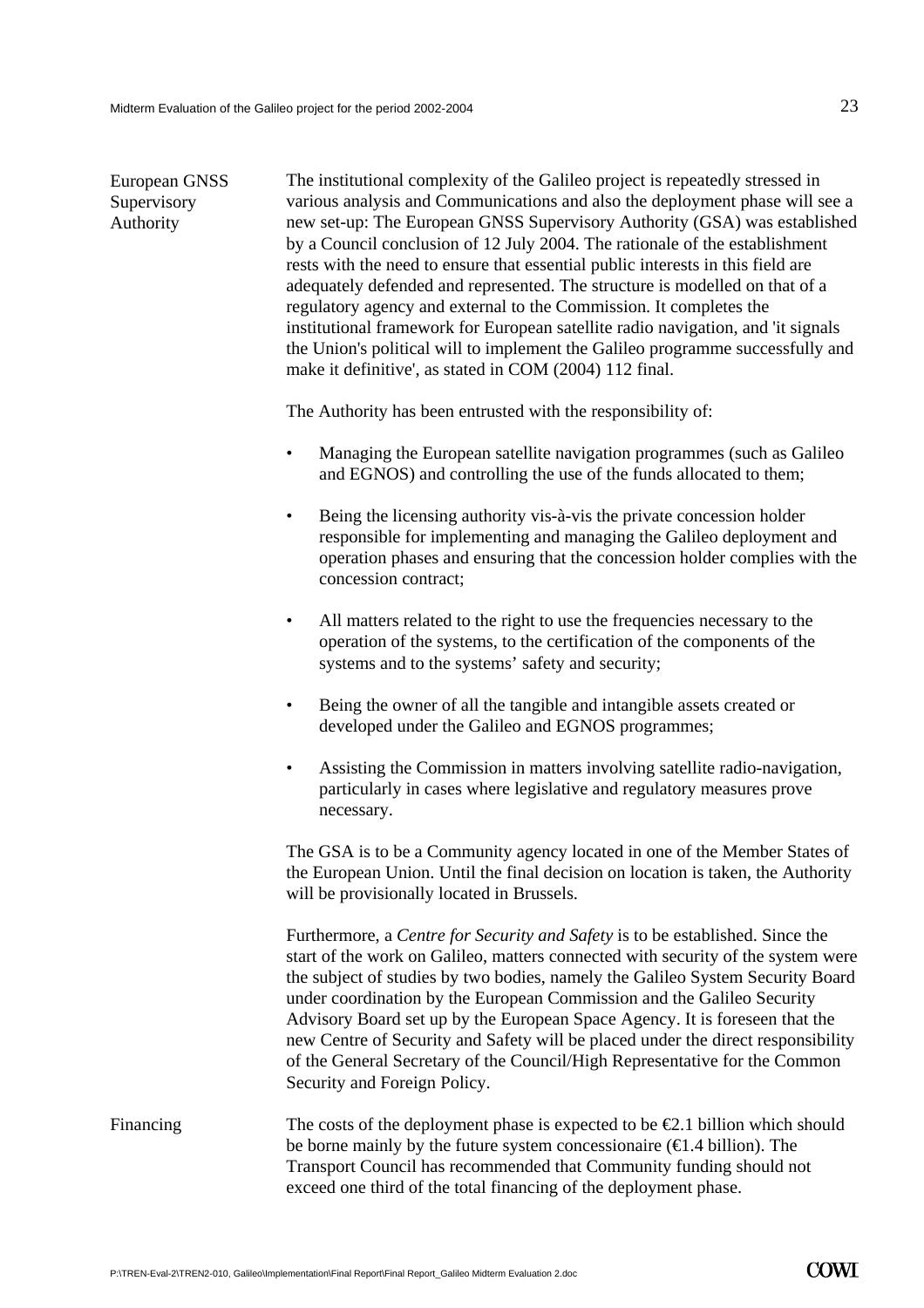#### **2.2.5 The operational phase (2011 onwards)**

In 2011, the Galileo project will be fully operational and the project - which at that time will be an operation rather than 'project' will be run by the concessionaire and with the European GNSS Supervisory Authority (GSA) being the main public actor.

#### **2.2.6 Summary**

The table below is a summary of the history of the Galileo project.

|                                      | Institutional set-<br>up                             | Key decisions                                                                                            | Main actors                            | Key<br>achievements                                                                                                                          |
|--------------------------------------|------------------------------------------------------|----------------------------------------------------------------------------------------------------------|----------------------------------------|----------------------------------------------------------------------------------------------------------------------------------------------|
| The earlier<br>phase (before         | No firm set-up.<br>Financing via                     | Initial 'go'<br>decisions (1994                                                                          | DG TREN,<br>ESA, Euro-                 | <b>EGNOS</b><br>development                                                                                                                  |
| 1999)                                | research<br>framework                                | and 1999)                                                                                                | control, aviation<br>community         | Increased<br>commitments                                                                                                                     |
|                                      | contracts                                            |                                                                                                          |                                        | Preliminary<br>definition                                                                                                                    |
| Definition phase<br>$(1999 - 2001)$  | DG TREN and<br>ESA plus                              | Creation of GJU                                                                                          | DG TREN,<br>ESA, space                 | Socio-economic<br>validation                                                                                                                 |
|                                      | coordination via<br>Programme<br>Management<br>Board |                                                                                                          | industry                               | Services and<br>system<br>architecture<br>defined                                                                                            |
| Validation<br>phase (2002 -<br>2008) | GJU as overall<br>manager                            | Several<br>decisions.<br>including<br>decision and<br>establishment<br>of Supervisory<br>Authority (GSA) | DG TREN, GJU<br>ESA, space<br>industry | GJU, planning<br>of PPP process,<br>international<br>agreements,<br>technical<br>progress,<br>launch of<br>satellites.<br>frequency<br>bands |
| Deployment<br>phase (2008-           | Supervisory<br>authority (GSA)                       |                                                                                                          | Supervisory<br>authority (GSA)         |                                                                                                                                              |
| 2010)                                | Concessionaire                                       |                                                                                                          | Concessionaire                         |                                                                                                                                              |
| Operational<br>phase (2011+)         | Supervisory<br>authority (GSA)                       |                                                                                                          | Supervisory<br>authority (GSA)         |                                                                                                                                              |
|                                      | Concessionaire                                       |                                                                                                          | Concessionaire                         |                                                                                                                                              |

*Table 2.2 Matrix showing Galileo history* 

#### Emerging issues

The overview gives rise to the following observations, most of which will be covered in detail in later sections of the report:

• Firstly, Galileo appears to be a success (according to the progress reporting by the Commission) but delays in the concession process have been noted.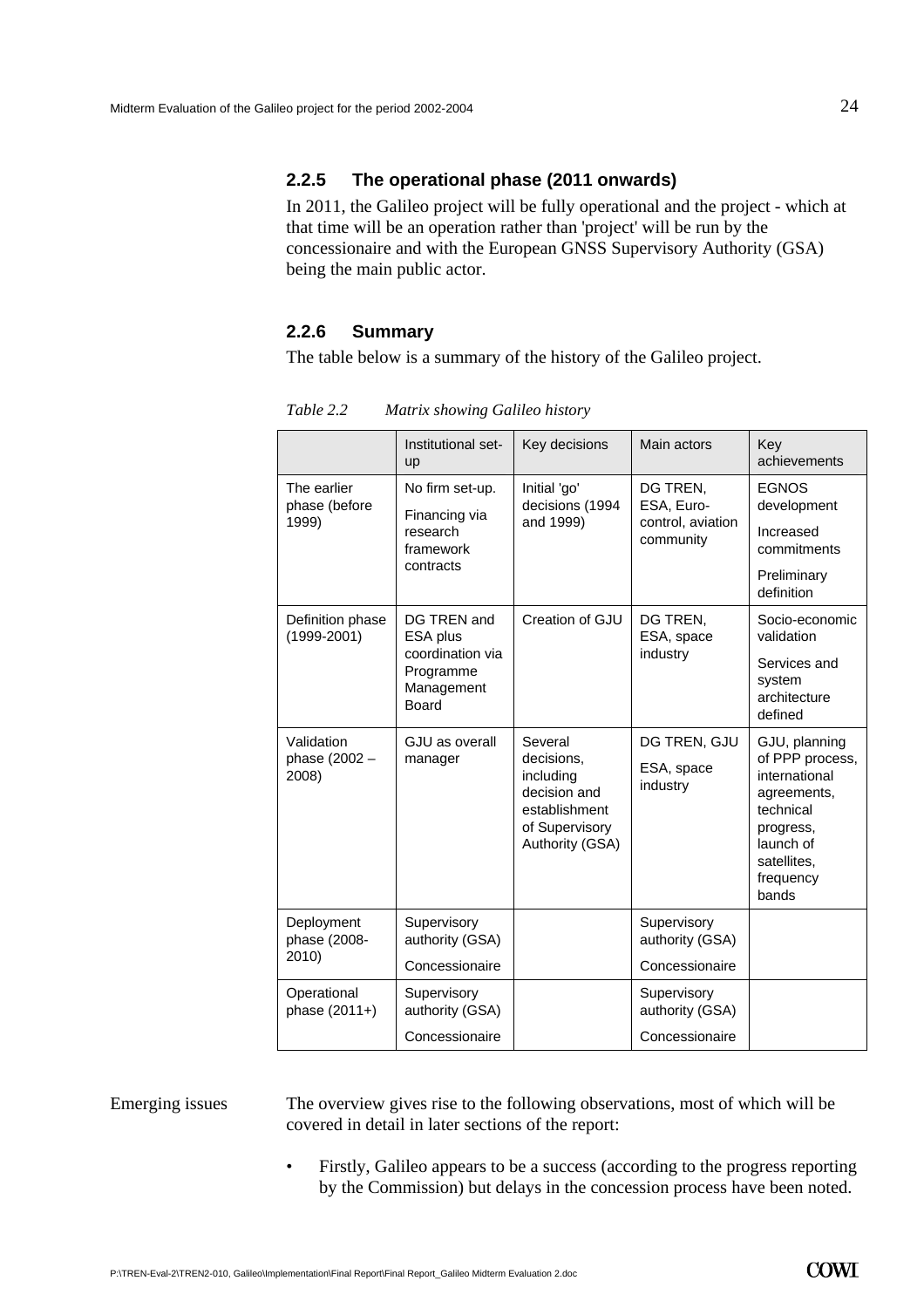- <span id="page-26-0"></span>The Galileo project is driven forward within a very complex institutional set-up at two levels: At the level of sponsors and decision makers (European institutions, Member States) and at the level of project management involving in particular ESA, DG TREN and GJU. It has been noted that the organisational set-up has deviated from phase to phase.
- Finally, it is observed that the decision-making process on Galileo really is - a process. Rather than speaking of *one* decision to launch Galileo it is accurate to talk of a series of decisions that progressively have given legitimacy to still more binding and essential operations. It that way decision-makers have gained confidence in the project and it has been progressively more difficult for them to withdraw their support.

#### **2.3 Funding of GNSS**

The context: TEN-T The involvement of the Commission and particularly DG TREN in the Satellite positioning was stated already in 1992 following a study that confirmed the need for Europe to be active in this sector. Prior to 2000, there was not a specific EU budget line for Global Navigation Satellite Systems. Research, studies and developments related to GNSS were funded through various sources such as [5th and 6th Framework Programme](http://www.cordis.lu/fp5/home.html) for Research and Development.

> It was later to become part of the TEN-T funding instrument according to which Community support can be granted to projects of common interest, identified within the framework of the TEN-T Guidelines. The TEN-T budgetary resources allocated by the Commission for the 2000-2006 period amounted to 4.6 billion EURO of which 4.17 billion are earmarked for Transport. The levels of project support are decided to be maximum 50% of the total study cost and up to 10% of total investment cost of projects. However, Community aid can possibly reach 20% of total investment in the case of, exactly, the Galileo system and cross-border sections of the Priority Projects started before 2010.

Since  $2001$ , Galileo is funded through the MIP<sup>[6](#page-26-1)</sup> while EGNOS is funded through annual commitments (non-MIP budget). In 2003, the Commission proposed to integrate EGNOS into the Galileo Programme<sup>[7](#page-26-2)</sup>.

l

<span id="page-26-1"></span> $6$  The purpose of the multi-annual indicative programme (MIP) is to give a clear indication of planned spending on major projects so that a certain level of funding will be provided by the Community throughout the implementation phase of the projects and to give a sufficient incentive and guarantee to potential investors. The Regulation on MIP (2001, 2654 final of 19/0/2001) also introduces the Commission's willingness to promote the recourse to private sources of funding and PPP initiatives in TEN-T projects. The MIP Decision of 2001 included the Galileo project with 550 M€.

<span id="page-26-2"></span><sup>7</sup> COM(2003) 123 final dated 19/3/2003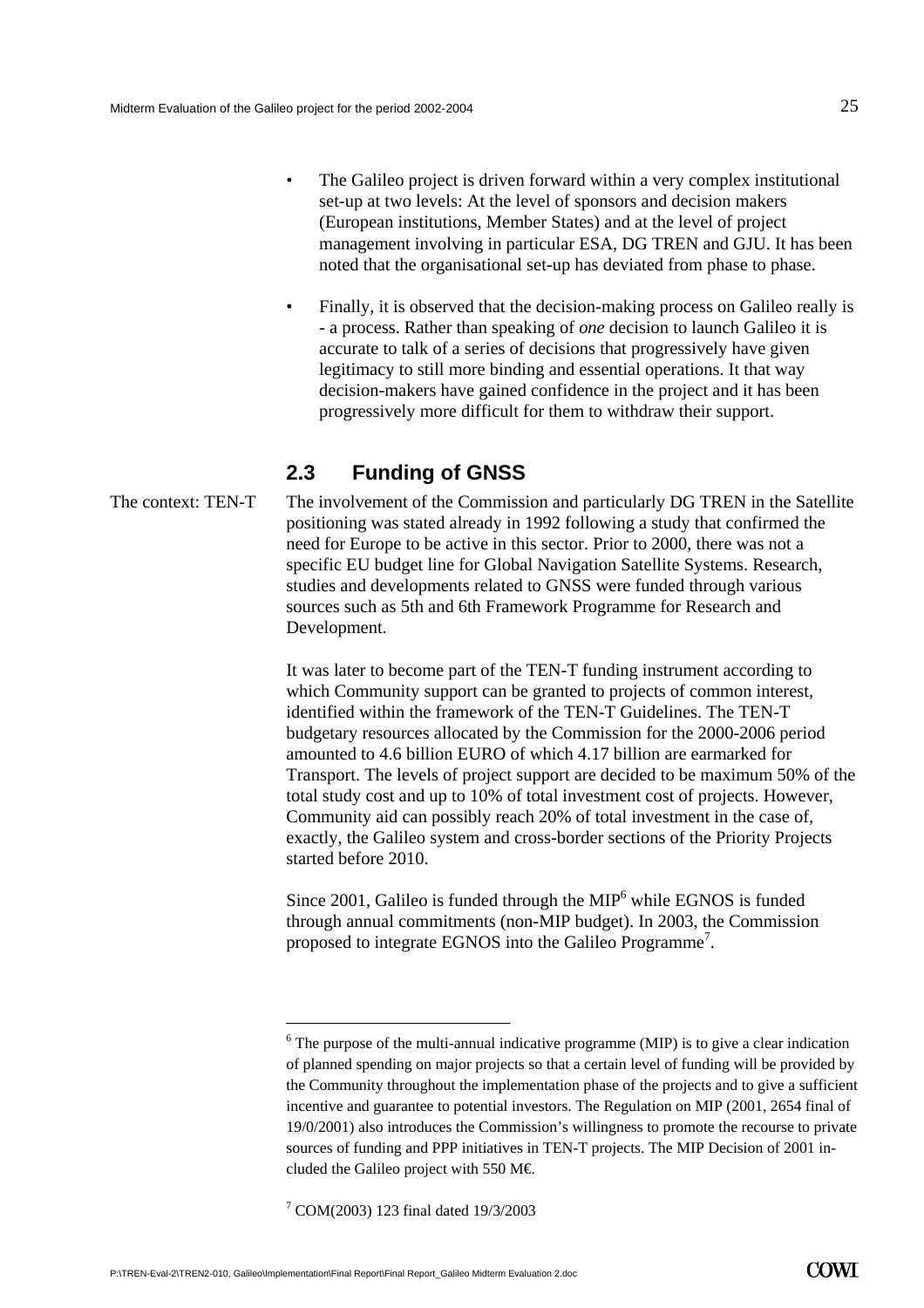| The cost of EGNOS | The EGNOS system has been developed by ESA and Eurocontrol with |
|-------------------|-----------------------------------------------------------------|
| (GNSS 1)          | financial support from the Commission.                          |

The total cost of development of EGNOS was estimated at the level of 310 M $\in$ up to end 2003. The total TEN-T EC contributions between 1995 and 2003 to EGNOS amounted to 116.4 M $\in$ 

The Community support to EGNOS (from TEN-T) over the period 1995-2004 amounted 130.4 M€ to which should be added 10 M€ requested from the 2005 annual budget<sup>8</sup>.

Since 2002 the GJU, being responsible for the integration of EGNOS into Galileo, submits annual applications for TEN-T financial interventions for EGNOS and implements the Commission Decisions.

The EGNOS system is in validation phase in order to achive its  $OQR<sup>9</sup>$  phase in March 2007. The total cost of EGNOS is now expected to amount around 616  $M\epsilon^{0}$  for the period 1995-2006. EC TEN-T contributions for the same period have been updated and will amount a maximum of 143 M€ by end 2006.

The Court of Auditor $11$  pointed out that the total TEN-T support for EGNOS until 2004 was above the maximum threshold of 20% allowed by the Regulation. However, following the decision the integration of EGNOS into Galileo, the sum of EU contributions granted for each programme by end 2006 will be below the maximum threshold of 20% of the total investment cost for GNSS as set forward in the TEN-T Regulation.

| <b>Phases of EGNOS</b>          | EC Contributions in $M \in$ |                                       |  |  |
|---------------------------------|-----------------------------|---------------------------------------|--|--|
|                                 | In $2003$                   | In 2006 (updated<br>estimates by GJU) |  |  |
|                                 | (COM (2003) 123 final)      |                                       |  |  |
| Estimated total Investment cost | 310 (up to 2003)            | 616                                   |  |  |
| EU contributions (1995-2003)    | 116.4                       | 143                                   |  |  |
|                                 |                             | (1995-2006)                           |  |  |

*Table 2.3 Financing of EGNOS* 

In sum, the table shows:

- that total investment cost for developing and deploying EGNOS system has been twice higher than estimated in 2003.
- that EC contributions to EGNOS committed over the period 1995-2006 will reach 143 million Euro which is lower that expected in 2003

 $\overline{a}$ 

<span id="page-27-0"></span><sup>&</sup>lt;sup>8</sup> Following Revision of the MIP, EGNOS was integrated into Galileo and therefore included in the MIP.<br><sup>9</sup> Operational Qualification Review

<span id="page-27-1"></span>

<span id="page-27-2"></span><sup>&</sup>lt;sup>10</sup> According to interview with GJU officials. <sup>11</sup> Special Report N°6/2005 on TEN-T.

<span id="page-27-3"></span>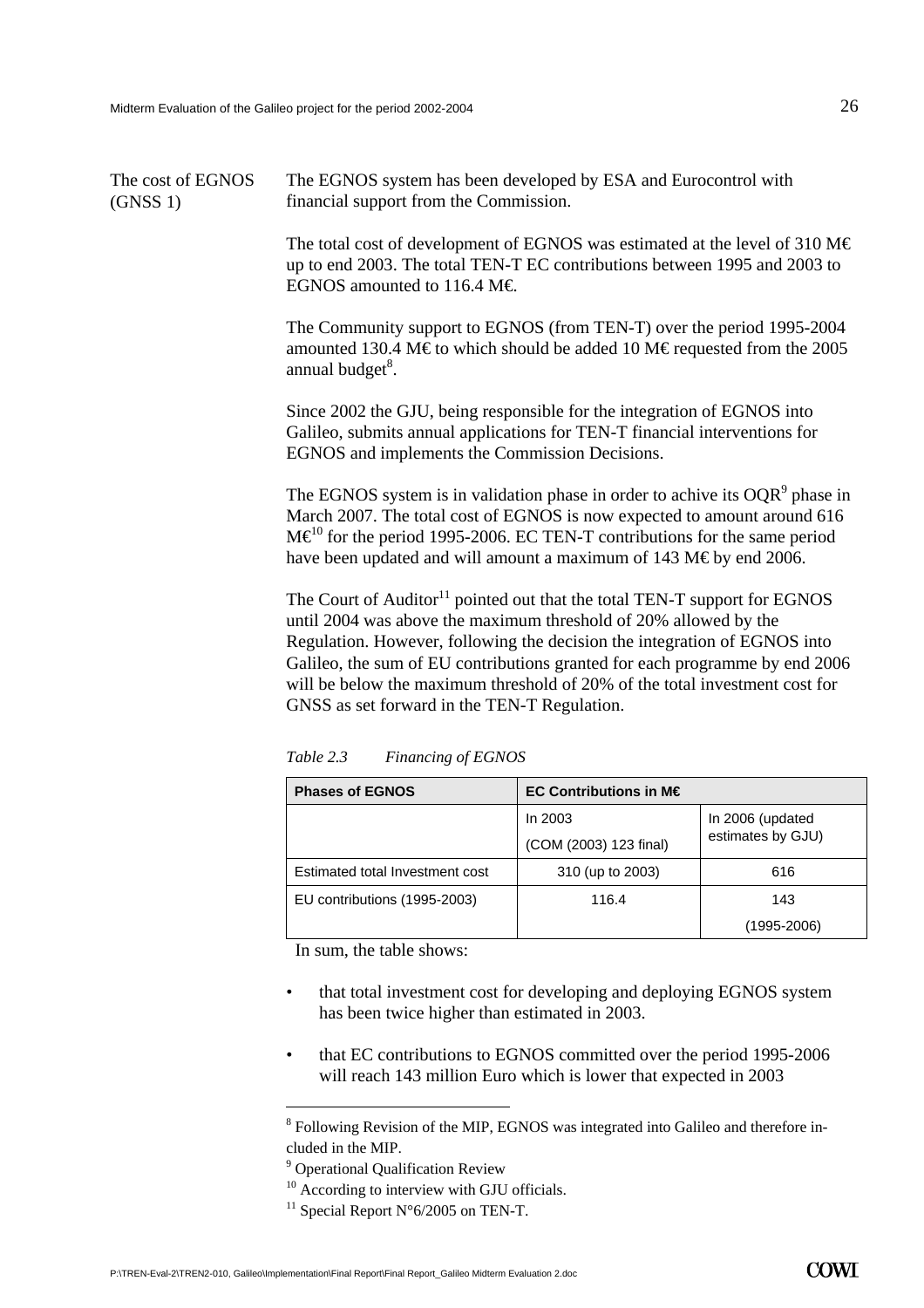|                                 | that savings are expected from the integration of EGNOS into Galileo<br>$\bullet$<br>when commercial operation will start but its level will be based on the<br>results of the negotiations with the future concessionaire.                                                                                                                                                                                                                                                                                                                                                               |  |  |  |  |
|---------------------------------|-------------------------------------------------------------------------------------------------------------------------------------------------------------------------------------------------------------------------------------------------------------------------------------------------------------------------------------------------------------------------------------------------------------------------------------------------------------------------------------------------------------------------------------------------------------------------------------------|--|--|--|--|
| The cost of Galileo<br>(GNSS 2) | The 2001 MIP (indicatively) earmarked EC contribution totalling 550 M $\epsilon$ to<br>Galileo for the period 2001-2006 which corresponds to approx. 20% of the MIP<br>budget for the same period. The total cost of the validation and development<br>phase for the period 2001-2005 was estimated to 1.100 M $\in$ Thus the EU<br>contribution for this phase was fixed to maximum 50%; the remaining 550<br>million being committed through ESA budget.                                                                                                                                |  |  |  |  |
|                                 | The 550 M $\epsilon$ was committed through annual instalments (5 standard MIP<br>Decisions) as follows:                                                                                                                                                                                                                                                                                                                                                                                                                                                                                   |  |  |  |  |
|                                 | 2001-EU-1501 A S (30 M $\oplus$ paid directly to ESA who was the applicant as<br>٠<br>the GJU was not existing at that time<br>2001-EU-1501 B (70 M $\oplus$ ); applied by, paid to and managed by the GJU<br>$\bullet$<br>2002-EU-1501A-S (170 M€); idem<br>$\bullet$<br>2003-EU-1501-S (80 M€); idem<br>$\bullet$<br>2004-EU-1501A-S (100 M€); idem<br>$\bullet$                                                                                                                                                                                                                        |  |  |  |  |
|                                 | Two additional Decisions were taken in 2005 and 2006 for a total of 100M $\in$<br>$(76+24)$ to support the estimated cost of the validation and development phase,<br>bringing the total EU contribution to the Development and Validation phase to<br>550 M€                                                                                                                                                                                                                                                                                                                             |  |  |  |  |
| Cost increases                  | Until 2004, the various Communication on Galileo were stating that according<br>to best estimates the total cost of the Galileo project for the period 2001-2007<br>would be 3,200 M€ Taking into account the 20% maximum TEN-T support for<br>GNSS, the EC contribution could reach 640M $\in$ The 2004 revision of the MIP<br>presented by the Commission proposed to allocate 680 Million to Galileo (20%<br>of 3,400M $\Theta$ <sup>12</sup> . Based on these provisions, a new request will be presented in<br>2006 for a grant of 130 M€for the first year of the deployment phase. |  |  |  |  |
|                                 | The deployment phase will be mainly financed by the Concessionaire. The<br>Commission will also contribute to the programme via a new financial<br>instrument for the Galileo Programme which means Galileo will have its own<br>budget line. <sup>13</sup> .                                                                                                                                                                                                                                                                                                                             |  |  |  |  |
|                                 | Based on revised costs estimates made by ESA and confirmed by GJU, the<br>Commission acknowledged in early 2005 that the development and validation<br>phase would cost up to 400 M€more than foreseen (see 4.3.1 for detailed<br>analysis of this issue), cf. table below.                                                                                                                                                                                                                                                                                                               |  |  |  |  |

 $\overline{a}$ 

<span id="page-28-0"></span> $12$  Annex I to Commission Decision C(2001) 2645 of 19 September 2001 as amended by Commission Decision C(2005) 213 final of 3 February 2005.<br><sup>13</sup> The discussions on financial perspectives for 2007-2013 are still in progress at the date of

<span id="page-28-1"></span>this report but according to interviews 900 Million Euro should be reserved for Galileo.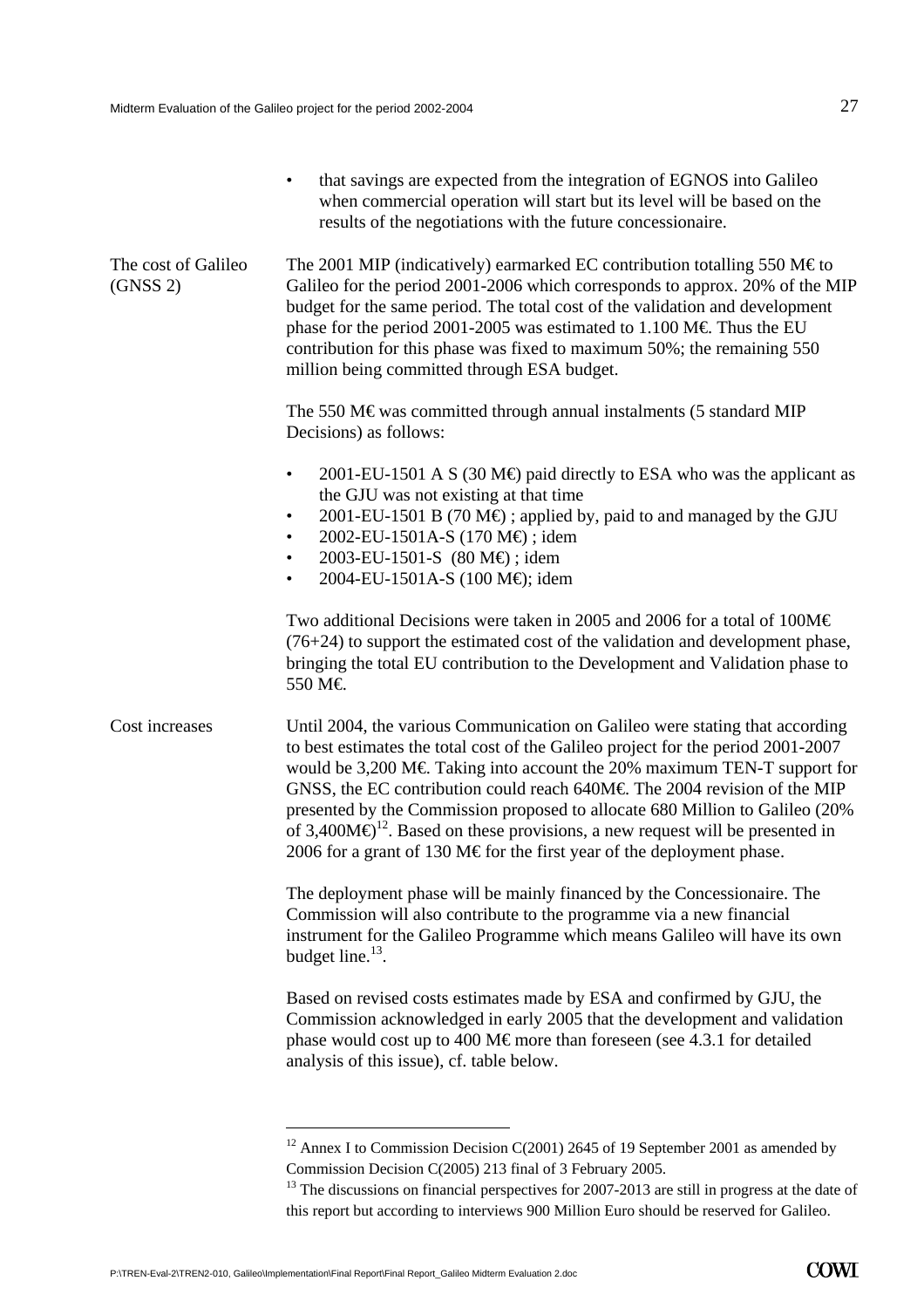| <b>Phases</b>                                | <b>Estimates up</b><br>till 2004 (M€) | <b>Current</b><br>estimates (M $\bigoplus$ |
|----------------------------------------------|---------------------------------------|--------------------------------------------|
| Development and validation phase (2001-2005) | 1,100                                 | 1,500                                      |
| Deployment phase (2006-2007)                 | 2,100                                 | 2,100                                      |
| Total                                        | 3,200                                 | 3,600                                      |
| MIP provisions for Galileo                   | 550                                   | 680                                        |
| Maximum TEN-T support (20%)                  | 640                                   | 720                                        |

*Table 2.4 Overview of cost increases* 

The table below summarizes the EU contributions to Galileo since 2001 and the expected Galileo budget line from 2007.

| Phases       | <b>Total</b><br>estimated<br>$cost$ in M $\epsilon$ | 2001 | 2002              | 2003 | 2004 | 2005 | 2006 | $2007 -$<br>2013                   | Total                            | Sources of co-<br>funding |
|--------------|-----------------------------------------------------|------|-------------------|------|------|------|------|------------------------------------|----------------------------------|---------------------------|
| Development  | 1.100                                               | 30   | 240<br>$(70+170)$ | 80   | 100  | 76   | 24   |                                    | 550                              | <b>TEN-T</b>              |
|              | (cost<br>overruns<br>400)                           |      |                   |      |      |      | 130  | 50<br>from<br><b>TEN-T</b><br>2007 | 200<br>(50% of<br>total<br>cost) | <b>TEN-T</b>              |
| Deployment   | 2.100                                               |      |                   |      |      |      |      | pm                                 | pm                               | <b>GSA</b>                |
| Exploitation | $220$ /year                                         |      |                   |      |      |      |      | pm                                 |                                  | not decided<br>yet        |

*Table 2.5 EU contribution to Galilo (M€)*

*Source: DGTREN* 

The table shows:

- that the EC contribution committed by end 2006 to the Galileo from TEN-T MIP budget will amount to 680 Million Euro (550+130) for the period 2000-2006 covering partly the cost overruns.
- that as the current TEN-T Regulation allows to found up to a maximum of 20% of the total investment cost, an additional TEN-T contribution of 50 Million Euro could be mobilized from the Commission either from MIP reserve, non-MIP budget in 2007.
- that annual cost of operation once the system is deployed is still not estimated with sufficient accuracy nor the level of EU contribution to be committed for this phase.

#### Following the integration of EGNOS and Galileo, the total cost investment for the development and deployment of the European GNSS programme is estimated to reach 4,216 M€ (616+3,600) for which the EU TEN-T contribution over the 2001-2006 period would amount to 803 M€ (143+680) which corresponds to a level of co-financing of 19 %. Total costs of GNSS 1 and 2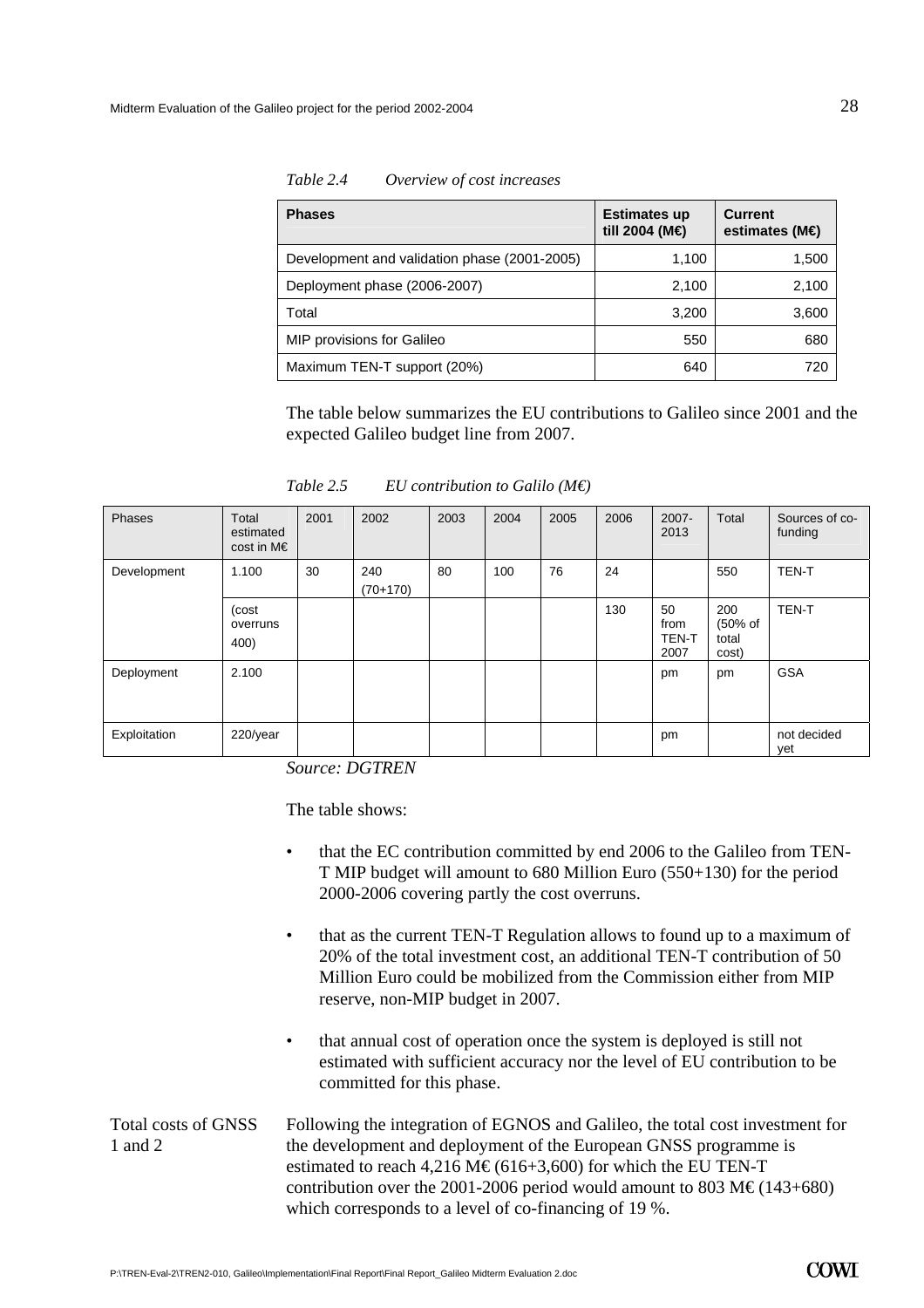### **3 Effectiveness**

<span id="page-30-0"></span>Purpose of chapter *The challenge* for all projects being composed of numerous different activities, like the Galileo project, is to secure that the individual activities converge towards a common objective. This is what effectiveness is about: the extent to which the objectives have been achieved. The chapter is structured so that it progressively answers the specific evaluation questions on effectiveness, which are listed in the text box below.

*Text box 2 Evaluation questions on effectiveness* 

| What are the objectives of the entire Galileo project, and what are in particular the |
|---------------------------------------------------------------------------------------|
| objectives of the development and validation phase?                                   |

- To what extent have the objectives of the development and validation phase been met?
- How effective has the process of concluding international agreements been, and what factors explain that is has been possible to conclude several important agreements in a relative short period of time?
- Which factors explain the apparent successful implementation of the development and validation phase in context of the broader Galileo programme in terms of commitment, delivery and progress?

#### **3.1 The objectives of Galileo**

#### **3.1.1 Objectives of the entire project**

A global system for civilian use

A review of relevant Communications and Council conclusions since 2000 shows that the overall objective has been constant, namely to establish a global navigation satellite system based on the following principles: targeted civilian use, offering a broad range of services, offering performance improvement compared to the GPS-system, and should involve public-private partnerships.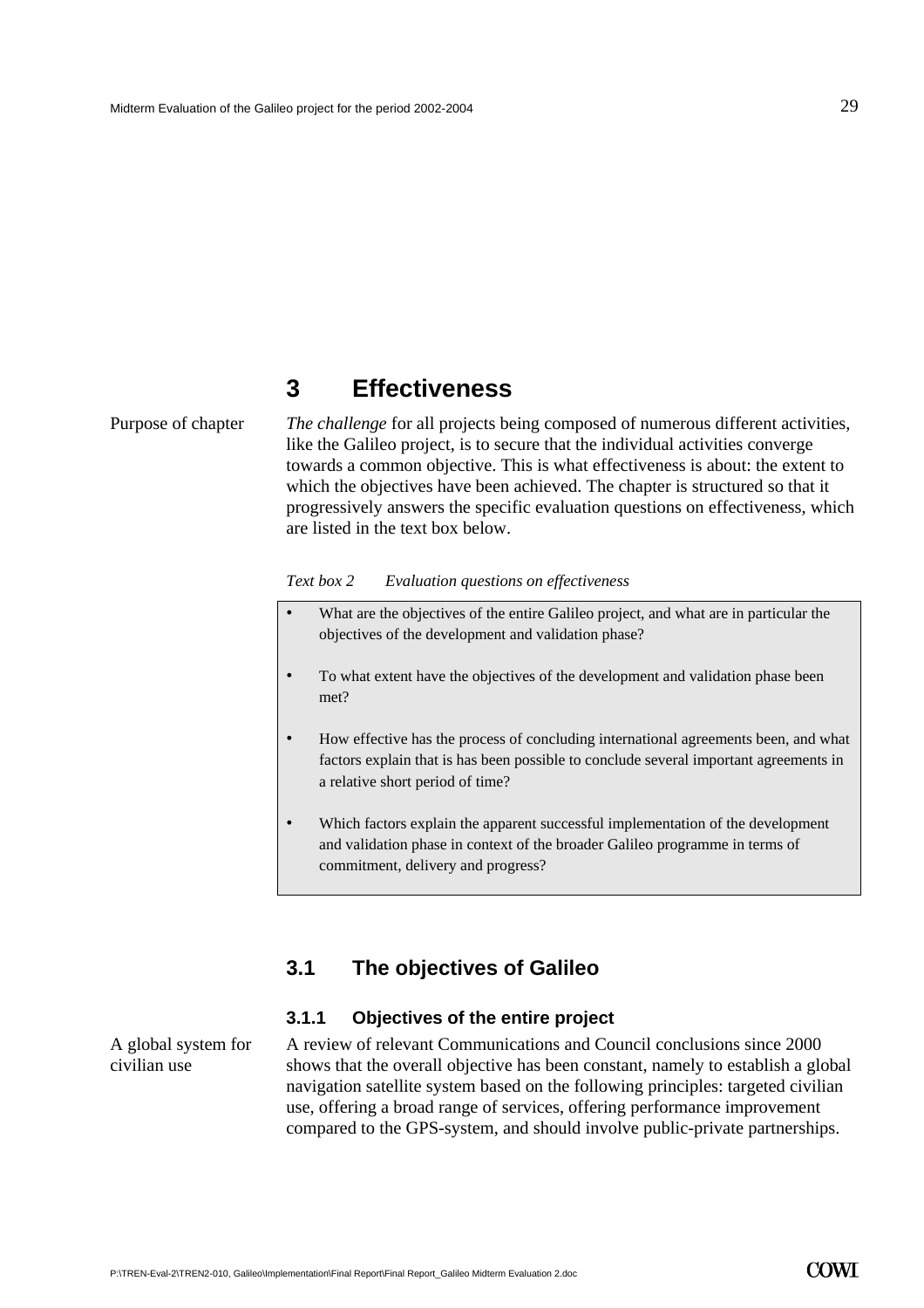The motivation of Galileo constantly focuses around three dimensions: the political, the economic and the technological dimension.<sup>[14](#page-31-0)</sup>

| The political<br>dimension | The formal documents seldom specify what is meant by the political<br>dimension. Review of documents and talks with experts show that the political<br>dimension can be disaggregated into the following specific elements:                                                                                                                                       |  |  |  |  |  |
|----------------------------|-------------------------------------------------------------------------------------------------------------------------------------------------------------------------------------------------------------------------------------------------------------------------------------------------------------------------------------------------------------------|--|--|--|--|--|
|                            | An external symbolic element: As well as being a technological<br>$\bullet$<br>achievement, Galileo will be a political statement of European<br>independence from the United States in GNSS. It proves to the outside<br>world the determination of the EU to be at the forefront of technological<br>development.                                               |  |  |  |  |  |
|                            | An internal symbolic element: Proving to Member States and European<br>$\bullet$<br>institutions that they have the ability to launch coordinated actions towards<br>achieve long-term objectives.                                                                                                                                                                |  |  |  |  |  |
|                            | Security dimension: Providing independence in satellite navigation.<br>$\bullet$                                                                                                                                                                                                                                                                                  |  |  |  |  |  |
|                            | Providing closer links with third countries: Via the completion/preparation<br>$\bullet$<br>of agreements with several third countries, the EU establishes strategic<br>links with a group of important countries.                                                                                                                                                |  |  |  |  |  |
| The economic<br>dimension  | The economic dimension can likewise be broken up into a number of more<br>specific elements which are the following:                                                                                                                                                                                                                                              |  |  |  |  |  |
|                            | Commercial potentials. Market and income potentials for European<br>$\bullet$<br>industry.                                                                                                                                                                                                                                                                        |  |  |  |  |  |
|                            | <i>Employment:</i> The number of jobs created as a result of the European<br>$\bullet$<br>system of satellite radio navigation should be in the region of 100 000.                                                                                                                                                                                                |  |  |  |  |  |
|                            | Social and welfare benefits: Satellite radio navigation will become part and<br>$\bullet$<br>parcel of the daily life of European citizens. A cost-benefit analysis<br>showed benefits of Euro 17.8 billion in NPV terms and costs at Euro 3.9<br>billion, implying a benefit: cost ratio of 4.6. This is regarded as a strongly<br>positive ratio. <sup>15</sup> |  |  |  |  |  |
| The technological          | The technological dimension can finally be summarised in the following points:                                                                                                                                                                                                                                                                                    |  |  |  |  |  |
| dimension                  | <i>Development:</i> To develop the technically most sophisticated navigation<br>$\bullet$<br>system available.                                                                                                                                                                                                                                                    |  |  |  |  |  |
|                            | Interoperability. To make Galileo interoperable with existing systems.                                                                                                                                                                                                                                                                                            |  |  |  |  |  |
|                            | <sup>14</sup> The latest progress reporting in fact begins by saying directly that 'The Galileo research<br>programme (Galileo programme) has a threefold dimension: it is technological, political<br>and economic' (COM, 2004, 112 final).                                                                                                                      |  |  |  |  |  |

<span id="page-31-1"></span><span id="page-31-0"></span><sup>15</sup> Cf. the study *Inception Study to Support the Development of a Business Plan for the GALILEO Programme*, PriceWaterhouseCoopers, at requst of DG TREN (2001).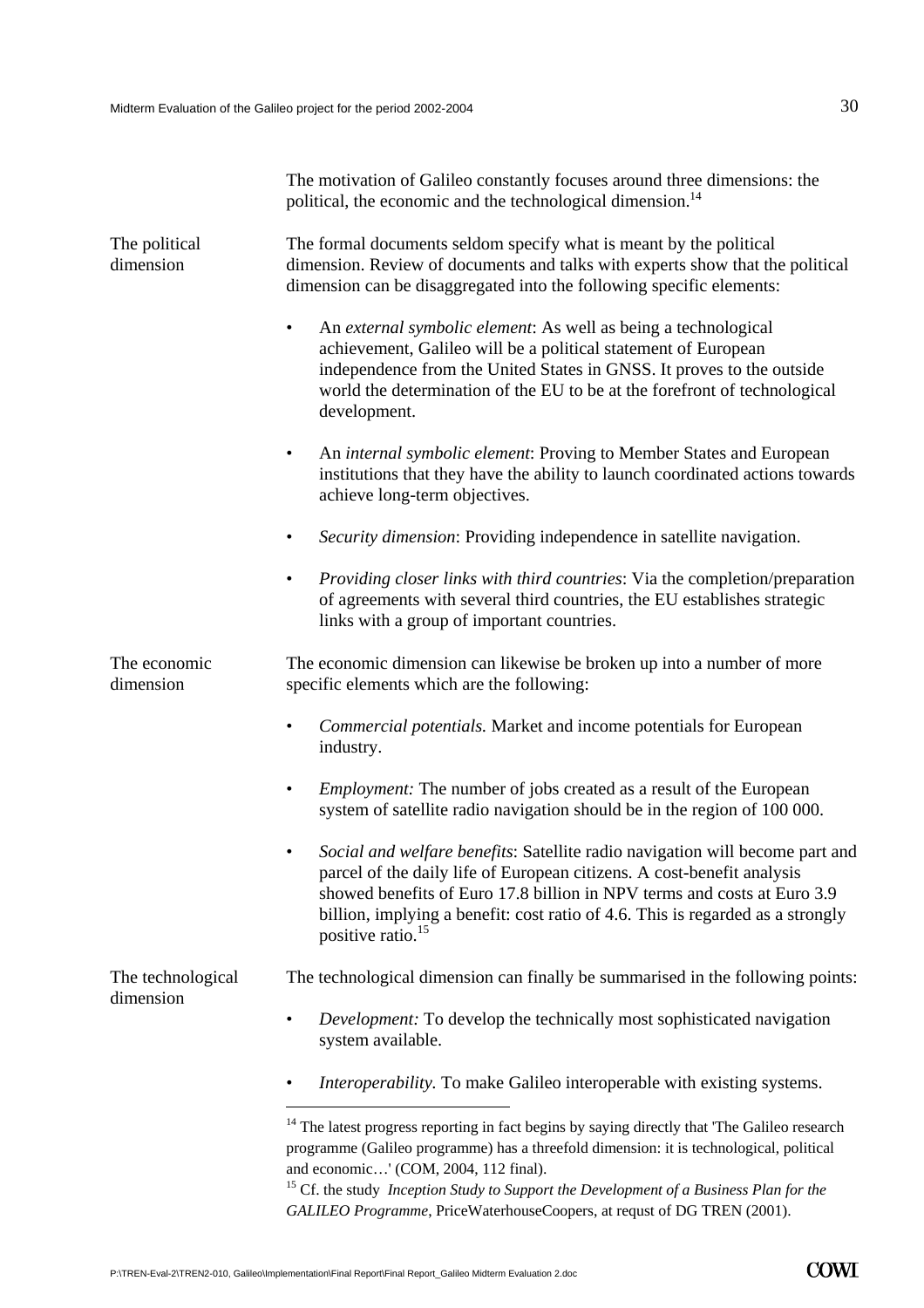#### **3.1.2 Objectives of the Development and Validation phase**

Four key matters The objective of the Development and Validation phase is, overall, to verify and test the assumptions made during the earlier definition phase, particularly with regard to the various components of the architecture of the Galileo system.

> The structure for describing the specific objectives are to the degree possible kept consistent with the most recent EU Commission progress reporting (COM (2004)636 final) that refers to four fundamental matters that needed to be settled in the Development and Validation phase. These matters are listed in the below table along with related objectives.

| Specific objectives (cf. EU<br>Commission progress reporting).                                                                                   | <b>Related sub-objectives</b>                                                                                                                                                                                     |
|--------------------------------------------------------------------------------------------------------------------------------------------------|-------------------------------------------------------------------------------------------------------------------------------------------------------------------------------------------------------------------|
| <b>International.</b> Agreement with USA on<br>interoperability of GPS and Galileo                                                               | To sign international agreements with<br>٠<br>countries having an interest in Galileo<br>and being commercially interesting<br>markets                                                                            |
| System development. Validation 'in<br>orbit' and the definition of services<br>offered                                                           | To define in detail the key segments<br>(space, ground, user)<br>To develop the satellites and the ground-<br>based components<br>To launch first satellite/validation in orbit<br>To integrate EGNOS and Galileo |
| <b>Financing and operation. Confirmation</b><br>that there will be significant contribution<br>from the private sector, including PPP<br>process | To prepare tender materials<br>To evaluate proposals<br>٠<br>To document revenue potentials and<br>commercial viability                                                                                           |
| <b>Management.</b> Structures for the<br>management of the system                                                                                | To set-up the Galileo Joint Undertaking<br>To prepare future management of the<br>system                                                                                                                          |

*Table 3.1 Objectives of the Development and Validation phase*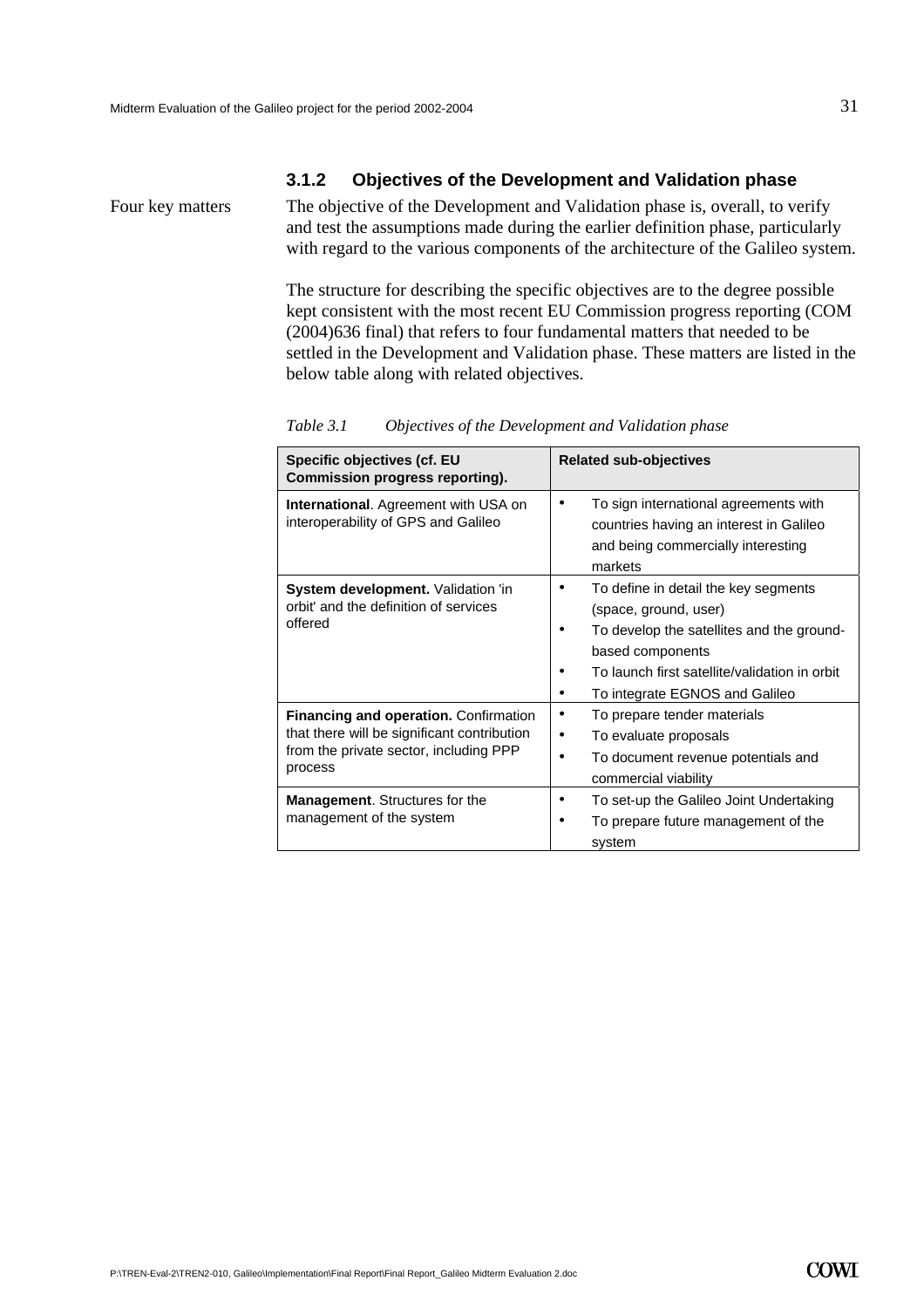#### <span id="page-33-1"></span><span id="page-33-0"></span>**3.2 Extent of goal fulfilment**

This section describes the extent of goal fulfilment of the development and validation phase.

| <b>Objectives of the</b><br><b>Development and</b><br><b>Validation phase</b>                                    | <b>Objectively verifiable</b><br>indicator                                                                                      | Level of goal fulfilment cf.<br>progress reporting                                                             |
|------------------------------------------------------------------------------------------------------------------|---------------------------------------------------------------------------------------------------------------------------------|----------------------------------------------------------------------------------------------------------------|
| Agreement with USA on<br>interoperability of GPS and<br>Galileo                                                  | Agreement signed 26/6-04<br>Press release (IP/04/805)                                                                           | High                                                                                                           |
| The definition of services<br>offered                                                                            | COM (2004)636 Final<br>Mission High Level<br>Definition Version 3.0<br>(ESA, September 2002)                                    | High                                                                                                           |
| Confirmation that there will<br>be significant contribution<br>from the private sector,<br>including PPP process | Transport Council Decision,<br>10 December 2004<br><b>Tender materials</b><br>Proposal submitted by<br><b>Merged Consortium</b> | Medium<br>Final confirmation on<br>private funding not yet<br>achieved, expected to be<br>achieved ultimo 2006 |
| Structures for the<br>management of the system                                                                   | Council Regulation (EC) No<br>1321/2004 setting up the<br><b>Supervisory Authority</b>                                          | High                                                                                                           |

*Table 3.2 Extent of goal fulfilment* 

On the US agreement The agreement was concluded 26 June 2004 on the promotion, provision and use of the two satellite-based navigation systems. The agreement allows each system to work alongside the other without interfering with its counterpart's signals. The agreement came about after more than four years of intensive talks. The five services were defined at an early stage (around 2002) and have remained; hence there is a high degree of stability in service definition. On definition of services offered The Galileo project is innovative therein that it was the first time a major European investment project was financed via a PPP arrangement. The PPP element was stressed at an early point in the decision-making process and the experts interviewed confirm that it was a precondition for political commitment from Member States. The PPP process is analysed in some detail in section [4.2.1.](#page-51-1) Here it suffices to say that the PPP process has advanced to a stage where GJU is preparing to enter a final agreement with the Merged Consortium  $(MC)^{16}$  during 2006 but a final confirmation of private funding and risk sharing On PPP process, etc.

 $\overline{a}$ 

<span id="page-33-2"></span><sup>&</sup>lt;sup>16</sup> In May 2005, the two bidders that could become the future concessionaire (Eurely consortium, iNavSat consortium) merged to become what is known as the Merged Consortium (MC). See further in Chapter 4.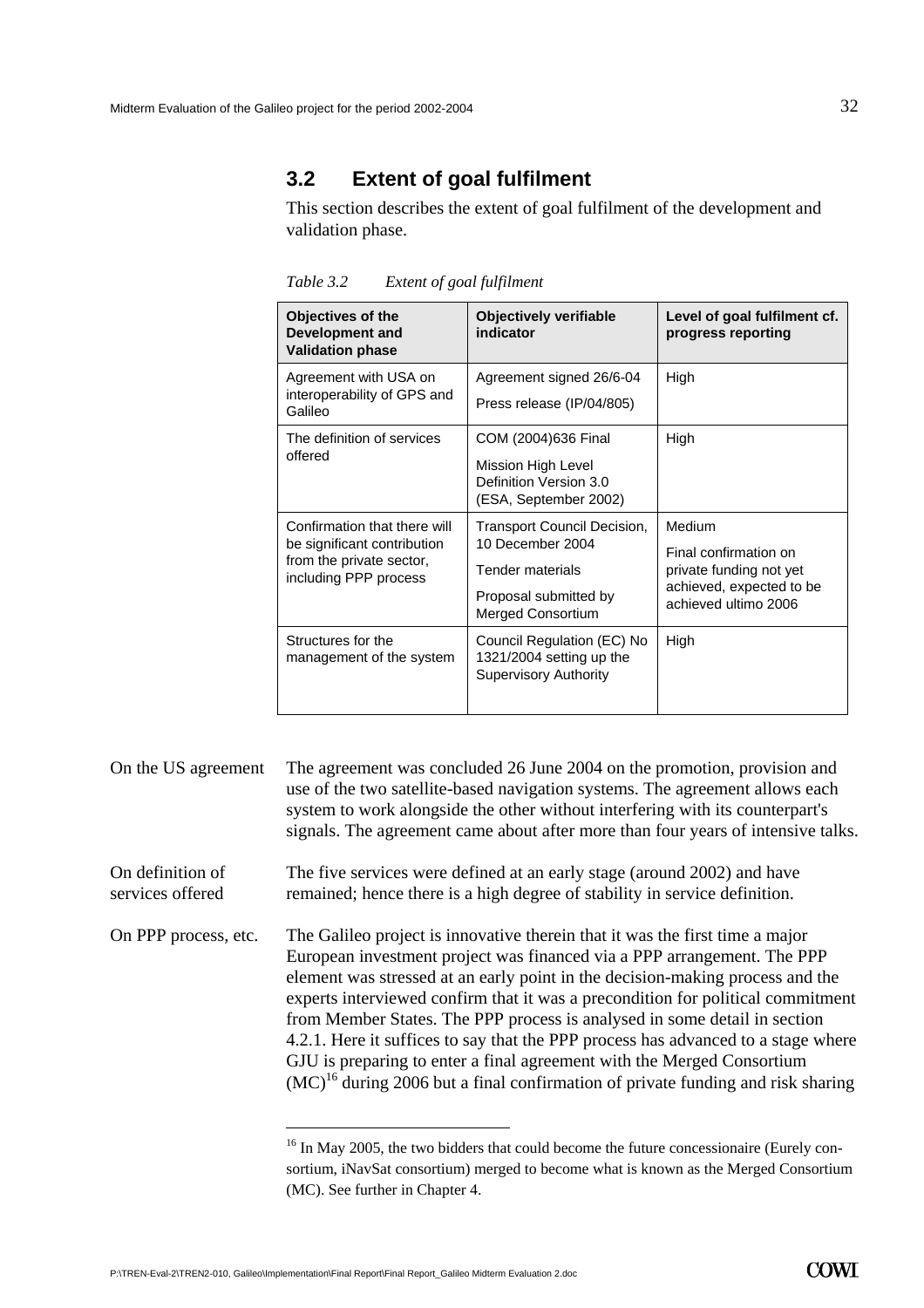has not been achieved within the time frame set by the relevant Transport Council Decision<sup>[17](#page-34-2)</sup>

<span id="page-34-0"></span>On Structures for the management of the system

The European GNSS Supervisory Authority was established by a Council conclusion of 12 July 2004. The GNSS Supervisory Authority has started to work and 15 persons are already employed.

#### **3.3 Effectiveness of concluding international agreements**

International cooperation has been an essential component in developing the Galileo programme, both in order to ensure maximum benefits from Galileo as a global satellite navigation project and from EGNOS with its regional dimension. This section describes the process of concluding international agreements. Motives

> The motives behind the international cooperation have been to ensure interoperability and compatibility with the existing systems, to open up for cooperation and partnerships with third countries and to define Galileo standards for use in international markets including legal aspects, promoting trade and European industrial know how, as well as installation of ground segments compliant with Galileo globally.

Status At present (May 2006) a number of cooperation agreements have been made between the EU and third countries from various regions of the world. [Table](#page-34-1) [3.3](#page-34-1) summarises the status of agreements made to date according to nature of the agreements and context as well as main future expected agreements.

| <b>Country</b>       | <b>Agreement between EC and MS</b>  | <b>Agreements with ESA/GJU</b> |
|----------------------|-------------------------------------|--------------------------------|
| China                | Agreement and ratification underway | GJU and ESA agreement          |
| <b>United States</b> | Agreement and ratification underway | ESA programme cooperation      |
| Israel               | Agreement and ratification underway | GJU agreement and ESA talks    |
| Ukraine              | Agreement signed                    | <b>ESA talks</b>               |
| India                | Agreement Initialled                | <b>ESA</b> agreement           |
| Russia               | Negotiations on hold                | ESA agreement                  |
| Morocco              | Agreement Initialled                |                                |
| Norway               | Negotiation underway                | Member                         |
| South Korea          | Agreement Initialled                |                                |
| Argentina            | Negotiation underway                |                                |
| Switzerland          | Planned                             | Member                         |
| Saudi Arabia         | Planned                             |                                |
| Canada               | Planned                             | Cooperation with ESA           |
| Others <sup>18</sup> | Initial stages/expected             |                                |

<span id="page-34-1"></span>*Table 3.3 Status of EU/MS agreements with Third Countries* 

 $\overline{a}$ 

<span id="page-34-2"></span> $17$  The Transport Council in December 2004 asked the GJU to complete the concession contract in the course of 2005.<br><sup>18</sup> E.g. Australia, New Zealand, Japan, Malaysia, Brazil.

<span id="page-34-3"></span>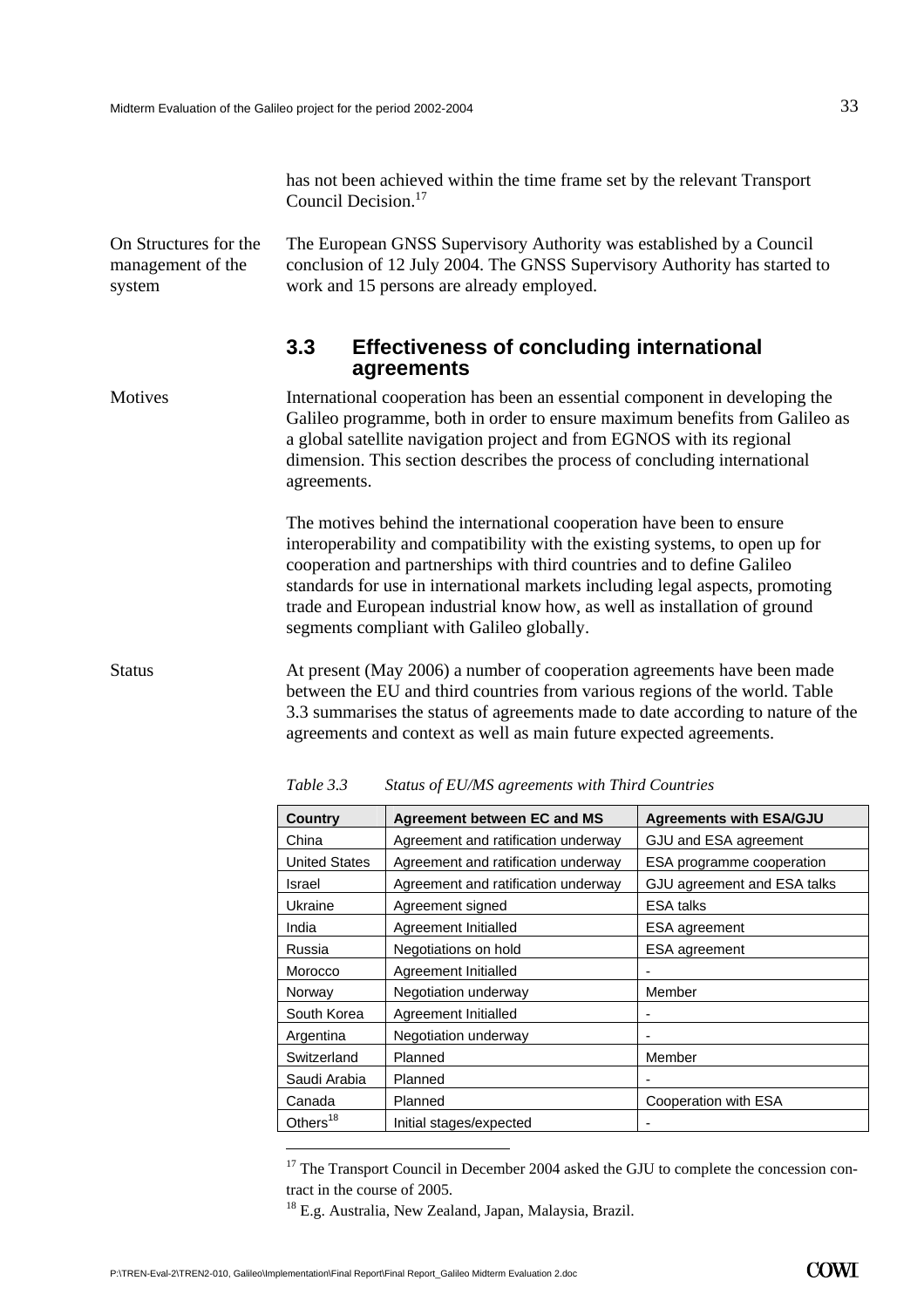| Agreement criteria           | The criteria for making agreements between the EU and third countries are the<br>following (criteria listed after importance):                                                                                                                                                                                                                                                                                                                                                                                                                                                                                                                                                                                                                                                     |  |  |
|------------------------------|------------------------------------------------------------------------------------------------------------------------------------------------------------------------------------------------------------------------------------------------------------------------------------------------------------------------------------------------------------------------------------------------------------------------------------------------------------------------------------------------------------------------------------------------------------------------------------------------------------------------------------------------------------------------------------------------------------------------------------------------------------------------------------|--|--|
|                              | The most important future markets from a commercial perspective (e.g.<br>$\bullet$<br>China, India)<br>ESA members not being EU Member States (e.g. Norway and<br>$\bullet$<br>Switzerland)<br>Neighbouring countries because of importance for energy and transport<br>$\bullet$<br>sector as well as inclusion to EGNOS (e.g. Russia, Ukraine, North Africa)<br>Achieve presence in Latin America (e.g. Brazil, Argentina)<br>$\bullet$<br>Achieve presence in Asia (South Korea being producer of semi-<br>$\bullet$<br>conductors)<br>Japan; developing own regional system but the door is open for further<br>$\bullet$<br>cooperation.<br>Africa; Galileo/EGNOS would be an important tool particular for aviation,<br>$\bullet$<br>rail and maritime navigation in Africa. |  |  |
| The content of<br>agreements | The agreements concluded with third countries mainly foresee their<br>participation in technical and industrial activities through participation to the<br>Galileo Joint Undertaking. The modalities of this participation are decided on a<br>case by case basis. However, typical elements in agreements are:                                                                                                                                                                                                                                                                                                                                                                                                                                                                    |  |  |
|                              | Definitions<br>$\bullet$<br>Principles of cooperation (such as mutual benefit, partnership, exchange of<br>$\bullet$<br>information)<br>List of the scope of cooperation (such as scientific research, training,<br>$\bullet$<br>market development, trade)<br>Principles and forms for industrial cooperation<br>$\bullet$<br>Activities on trade and market development (such as raise awareness of<br>$\bullet$<br>Galileo)<br>Principles for regional and local level ground system<br>$\bullet$<br>Framework for funding of the country's contribution towards the Galileo<br>$\bullet$<br>programme.                                                                                                                                                                         |  |  |
|                              | Sensitive activities, such as those affecting the security of the system, remain<br>outside the cooperation framework.                                                                                                                                                                                                                                                                                                                                                                                                                                                                                                                                                                                                                                                             |  |  |
| <b>EU</b> Involvement        | The cooperation agreements are signed between the third country and the<br>European Commission and the EU Member States as certain aspects of the<br>agreements are outside Commission competences (security etc.).                                                                                                                                                                                                                                                                                                                                                                                                                                                                                                                                                                |  |  |
|                              | In negotiating the various agreements, DG TREN takes the lead with input<br>from various services depending on issue (legal, trade, commercial, research).<br>ESA provides input mainly on the technical side and GJU took lead on the<br>partnership agreements (See below) with China and Israel.                                                                                                                                                                                                                                                                                                                                                                                                                                                                                |  |  |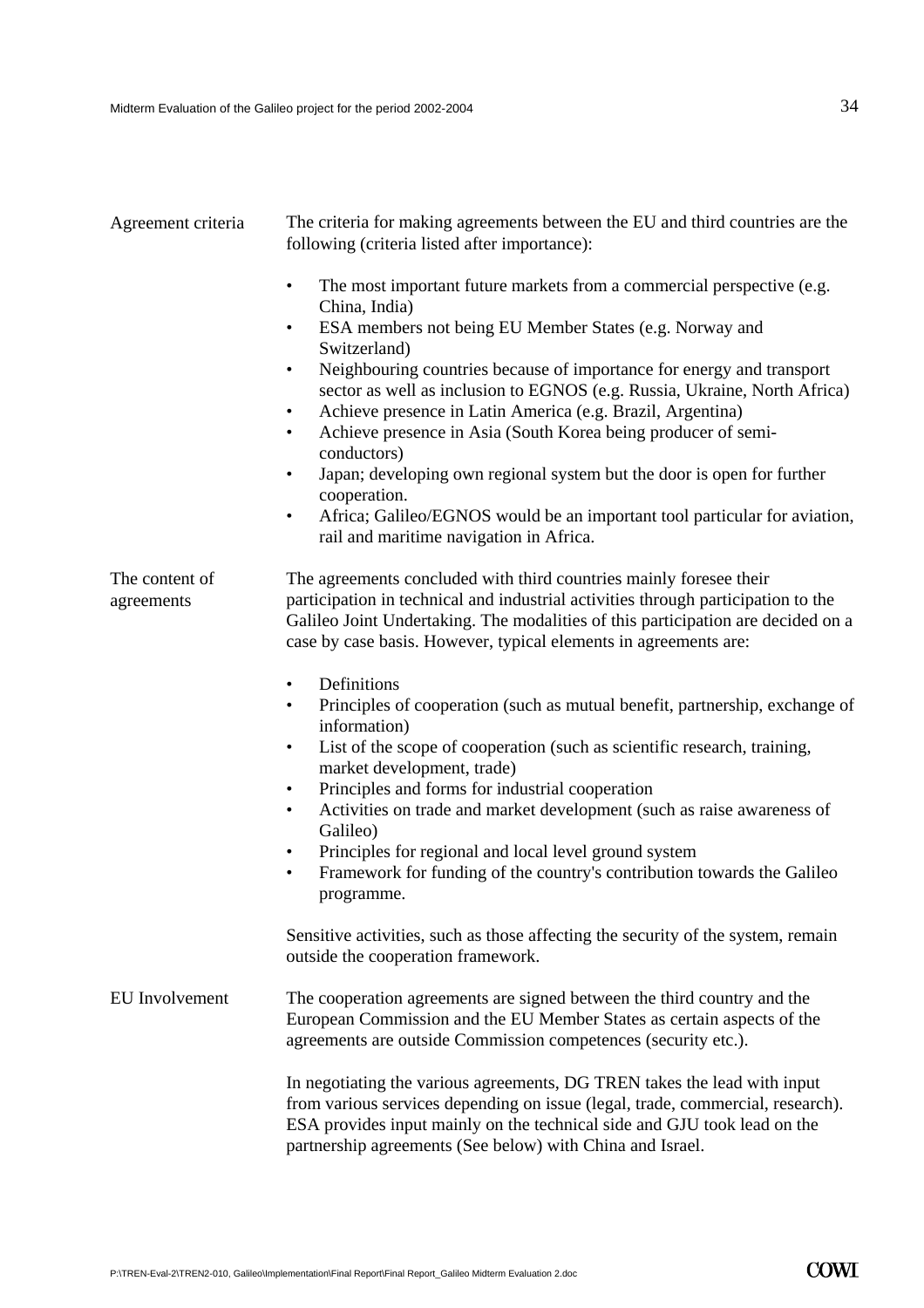#### **3.3.1 Four categories of cooperation**

In the following international cooperation is described in four simplified categories reflecting the nature, content and involvement by the respective third countries.

This section is based on interviews with DG TREN and GJU, DG TREN and GJU press releases on cooperation agreements (from website), the EU US 2004 cooperation agreement, communications, and the presentation: "International cooperation in Galileo $19"$ .

The first issues concern interoperability and compatibility between Galileo and GPS in the US and Glonass in Russia. The talks with the US and Russia began during the nineties, focussing on the issues of interoperability, compatibility, radio-frequencies, security and industrial collaboration. At the time EU was defining its satellite navigation strategy including EGNOS. Interoperability and compatibility with other systems

> The US responded to these ideas with discussion of cooperation within the framework of GPS, offering certain levels of independence and ownership on the EU side. The EU responded by calling for negotiations and outlining its seriousness in having a satellite navigation system, putting forward concrete issues such as GPS-Galileo interoperability, infrastructure etc. based on a number of different system solutions.

In the following years, up to 2003, negotiations were troublesome and in late 2001, the US presented its position on the advantages of discarding the Galileo project. It was first after the 2003 agreement with China that negotiations with the US seriously began to progress.

Following the improved relations, the EU and US reached the 2004 agreement "Promotion, Provision and use of Galileo and GPS satellite based navigation systems and related applications". The agreement ensured full compatibility between the two systems and joint civil standards. Today relations are characterised as being cooperative in the field of both technical and political issues.

Glonass and Galileo are based on two different logics; however it should be possible to agree on mutual functioning standards. It is also being discussed, to have EGNOS ground stations in Russia for better European coverage and to run combined stations for the European and Russian systems. Despite EU interest in achieving an agreement, negotiations have fluctuated with Russia and came to a halt in 2001/2002. Negotiations resumed in 2003, but were followed by a slowing down in pace during 2005. However recent meetings in 2006 are expected to result in a draft agreement, likely to reach a conclusion in the near future.

<span id="page-36-0"></span><sup>&</sup>lt;sup>19</sup> Presentation by DG TREN, 2006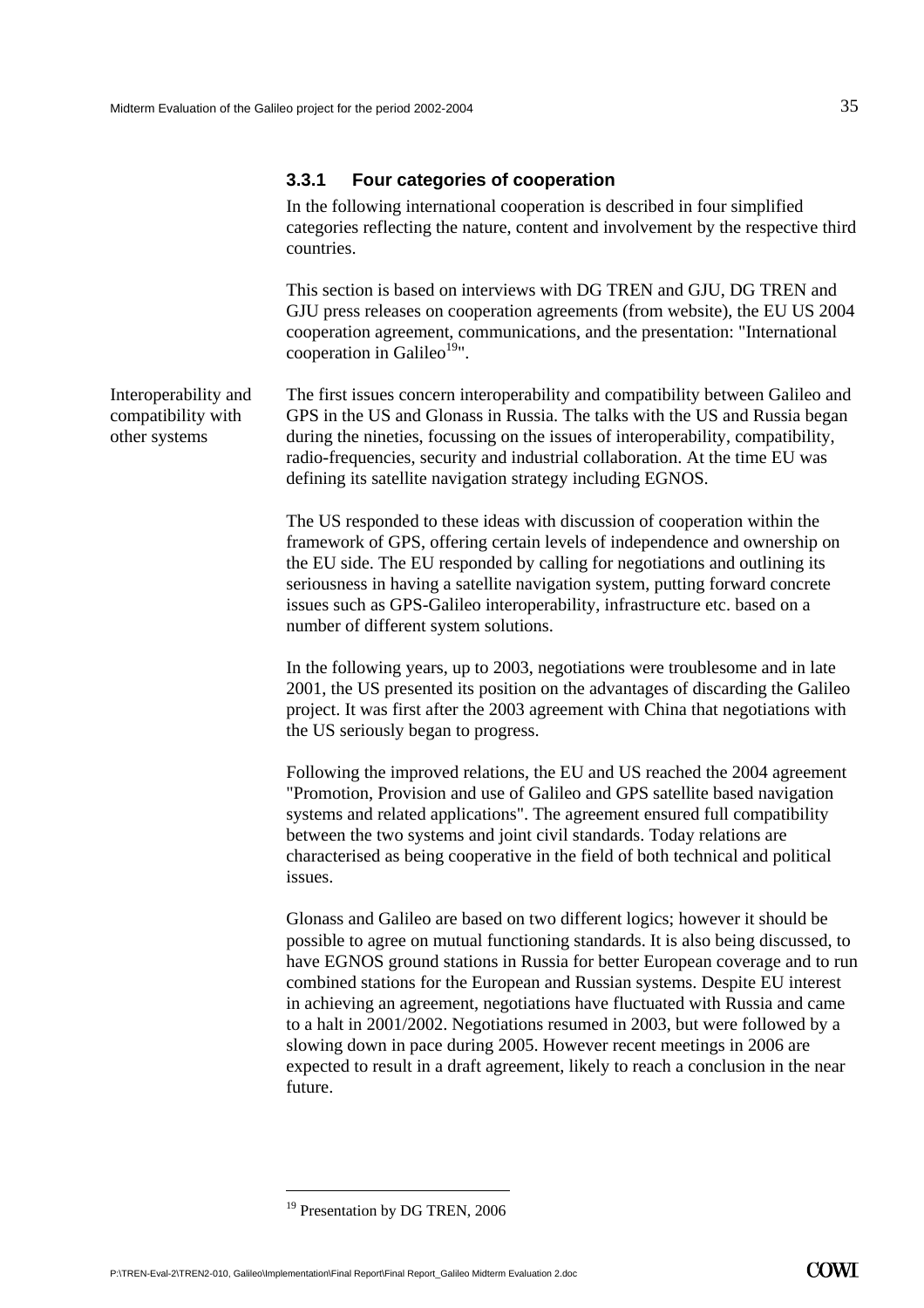| EU cooperation       |
|----------------------|
| agreements and co-   |
| funding partnership  |
| (bilateral approach) |

In addition to the EU cooperation agreements (See below), China and Israel have signed further partnership agreements involving funding and cooperation directly with GJU. GJU was responsible for these agreements, involving a direct entry fee as well as contributions in kind. China was the first country to sign an EU cooperation agreement on Galileo in 2003, followed by the GJU agreement on closer partnership and co-funding of Galileo. The strong commitment made by China reflects its interest in being part of a global satellite system and the potential market and industry growth related to such system. Also, it seems that the strong interest from China has accelerated EU leader's commitment and the US to Galileo.

Israel signed its initial cooperation agreement in 2004 followed by the GJU partner ship agreement, involving delivery of services/hardware in kind particularly contributing with its small but specialised high tech space industry. Israel will also be part of the coverage of EGNOS.

One of the main reasons for bilateral EU cooperation agreements is to ensure the Galileo standard, freedom of use of Galileo, ensuring market access and provision of services and to prevent limitations to the use of Galileo. Under the WTO/GATT agreements many services are mutually recognised, however, satellite navigation and services can be classified under Telecoms for which there are more restrictive or no agreements. Not all countries have committed themselves to the WTO/GATT agreements. Therefore the EU had a strong incentive for obtaining bilateral EU agreements in order to achieve the full market potential of Galileo. EU cooperation agreements (bilateral approach)

> In some countries, the use of satellite navigation systems is being discriminated against in various ways, in some cases it is prohibited (civil and commercial use) in others there are licensing requirements which include fees. Therefore, being a global navigation system, a primary motivation is to ensure access to Galileo.

> Several countries (China, India, Australia, Canada and Brazil) have planned or decided to build regional augmentation systems that are compatible with the Galileo system and GPS. For other countries close to or in longitude with the EU, these could take form as an extension of EGNOS by adding ground stations. There could be an interest in providing expertise and know how based on the European experience with EGNOS.

> Ukraine and Morocco are examples of neighbouring countries who have signed agreements to use Galileo and to be a part of EGNOS coverage. Norway and Switzerland are particular cases, both are members of ESA but not part of the European Union. To date, both countries have had strong involvement in the project through ESA. To continue this involvement during the operational phases, it will be important for both countries to sign agreements committing themselves to Galileo/EGNOS, which will be operated by a concessionaire under the control of GSA.

The EU have promoted Galileo and emphasized the importance of the global coverage of the system. However, third countries often contact the EU on their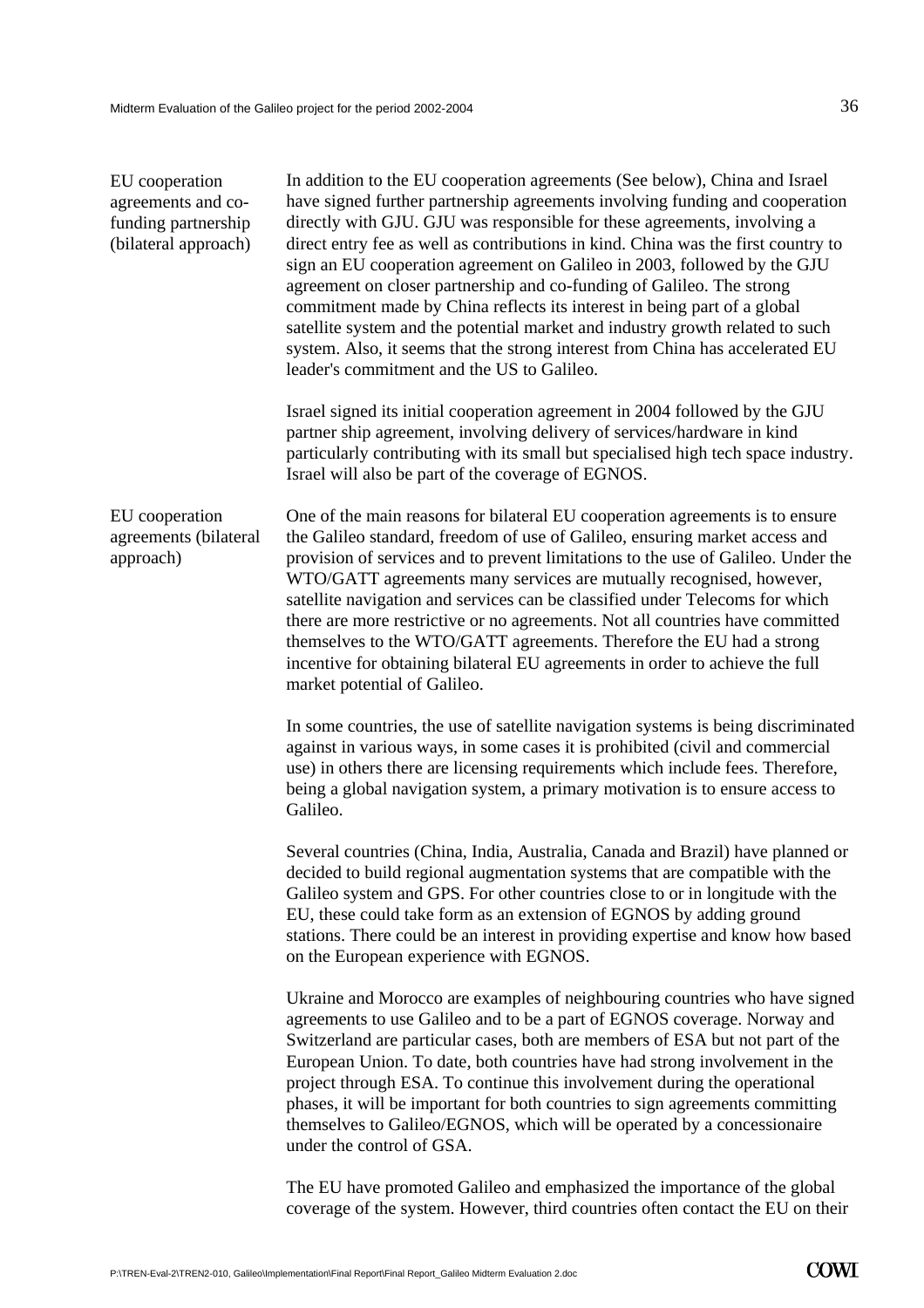|                                                                         | own initiative in order to obtain cooperation agreements. Media coverage<br>following the development of Galileo is seen as an important driver for this<br>interest. Also, third countries are aware that Galileo is being developed on the<br>principle of Global use and cooperation, allowing for strong involvement from<br>all countries. Finally, the predicted future market growth and job creation<br>related to satellite navigation and high tech research and industry is a major<br>motivation for third countries.                                                                                                                                                     |  |
|-------------------------------------------------------------------------|---------------------------------------------------------------------------------------------------------------------------------------------------------------------------------------------------------------------------------------------------------------------------------------------------------------------------------------------------------------------------------------------------------------------------------------------------------------------------------------------------------------------------------------------------------------------------------------------------------------------------------------------------------------------------------------|--|
| Regional<br>development<br>dimension                                    | The regional dimension of Galileo aims at extending coverage and use of<br>Galileo and EGNOS, particularly to the MEDA region, Latin America and Sub-<br>Saharan Africa. The regional agreements focus more on use of Galileo than<br>involvement in (developing) the system however, the agreements have a built-<br>in development aspect, often involving Commission external development<br>services <sup>20</sup> .                                                                                                                                                                                                                                                              |  |
|                                                                         | As an example, navigation systems are often of a poor standard in Africa,<br>therefore, having access to improved systems, would be beneficial in sectors<br>such as aviation, rail and maritime. The African civil aviation organisation<br>(ICAO/AFI) has agreed to extend EGNOS coverage to the African continent<br>with joint use of GPS and Galileo as next step of their GNSS plan. The<br>commercial value for EU industry is predicted to be limited in Africa.<br>However, it is foreseen that regional industry could invent and develop more<br>simplified applications, specifically targeted at the needs in Africa and at<br>affordable prices for the African market. |  |
|                                                                         | 3.3.2<br><b>Explaining progress</b>                                                                                                                                                                                                                                                                                                                                                                                                                                                                                                                                                                                                                                                   |  |
| <b>Factors explaining</b><br>progress in<br>concluding<br>international | Overall, the process of concluding agreements with third countries is an<br>interactive process based on third country demand, EU political demand to<br>have an open global system and the need to secure market access.                                                                                                                                                                                                                                                                                                                                                                                                                                                             |  |
| agreements                                                              | A main EU priority was that Galileo would be operational and compatible with<br>exiting systems. Despite highs and lows in the discussions and negotiations<br>with the two countries already possessing satellite navigation systems, it<br>resulted in the 2004 EU US agreement <sup>21</sup> on Galileo/GPS. This was one of the<br>important EU milestones.                                                                                                                                                                                                                                                                                                                       |  |
|                                                                         | China signed the first third country agreement which was a decisive moment in<br>the development of Galileo, showing its strong and early commitment. China<br>was followed by several other countries (India, Ukraine, Morocco etc) and<br>more countries are in the pipeline. As more third countries have committed<br>themselves to the Galileo system both technical and political risks have<br>declined, again increasing the attractiveness and increasing the market potential<br>of users and applications.                                                                                                                                                                 |  |

<span id="page-38-0"></span><sup>&</sup>lt;sup>20</sup> EuropeAid, DG DEV and RELEX

<span id="page-38-1"></span> $20$  "Promotion, Provision and use of Galileo and GPS satellite based navigation systems and  $21$ related applications"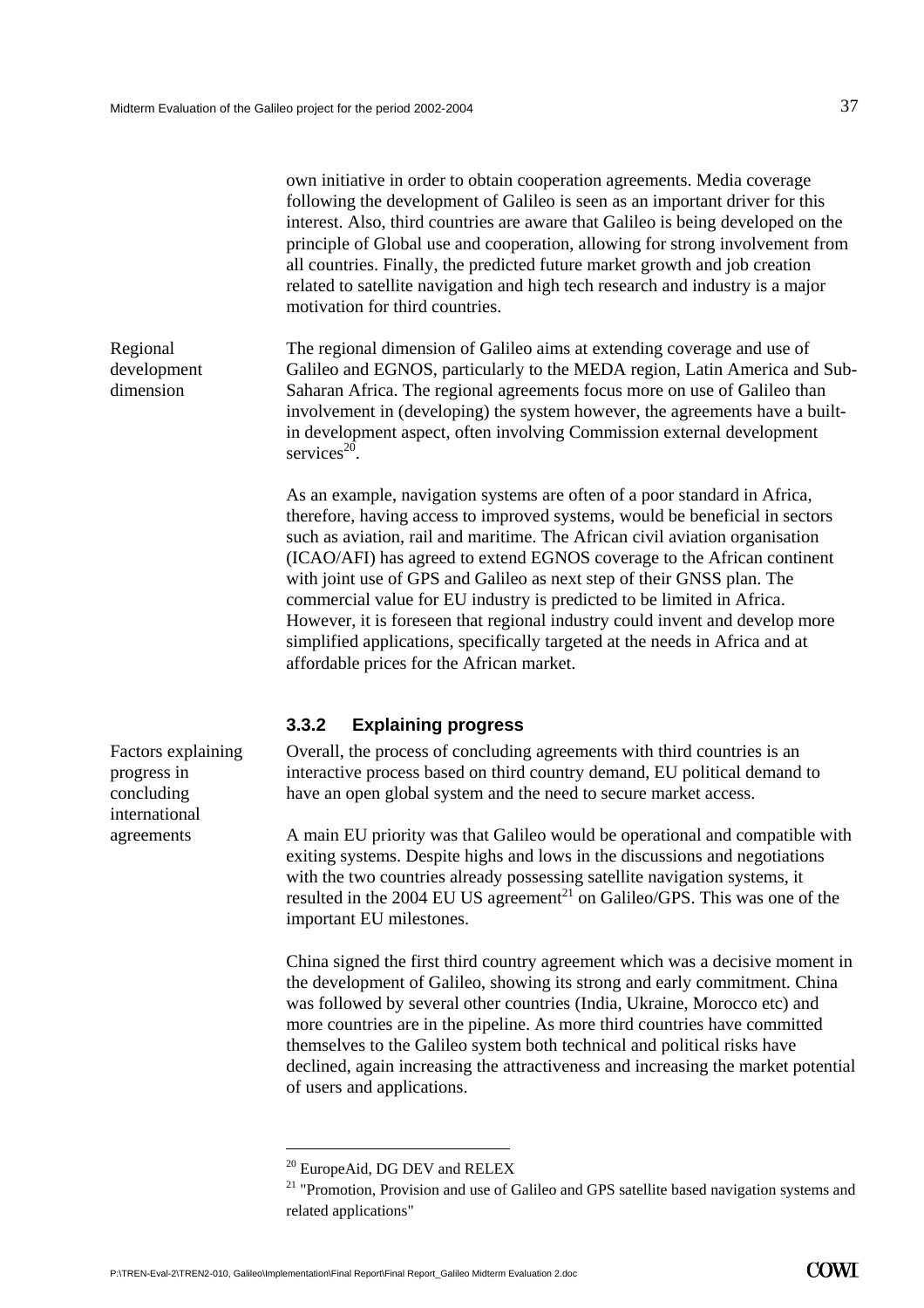For the EU it was particularly important to secure third country agreements, as Galileo is a newly introduced system. Market access and definition of standards are crucial. The interest of third countries has also been sparked by the potential of developing high tech navigation research and industry including the potential creation of jobs.

To facilitate international agreements, the EU established a framework for negotiations comprising criteria and priorities for negotiation and an overall content of agreements under which modalities can be agree upon depending on level of participation.

# **3.4 Explaining the progress of Galileo**

As stated, according to the progress reporting from the Commission (COM (2004) 112 final, COM (2004) 636 final), the progression of the project has been satisfactory. Interviews with DG TREN officials likewise give the impression that the progress of the projects has been extraordinary. In the same tone, DG TREN in July 2004 found that progress was 'excellent'.<sup>22</sup> It is therefore relevant to identify factors which explain the successful implementation of the development and validation phase in terms of commitment, delivery and  $\overline{p}$  progress<sup>23</sup>. In doing so, six hypotheses are advanced:

- 1 EGNOS
- 2 Politics

- 3 Social, economic and technological potentials
- 4 Implementation strategy
- 5 Institutional framework
- 6 Security and defence

Hypothesis 1: EGNOS stimulated interest in Galileo

Hypotheses on

progress

The earlier EGNOS project stimulated interest in Galileo project. The idea of European involvement in GNSS was stimulated by the development of the EGNOS system in the mid 1990's and related research and development activities.<sup> $24$ </sup> EGNOS was thus the technological driver behind Galileo which came to represent a logical continuation of Europe's involvement with satellite navigation.

<span id="page-39-1"></span> $^{23}$  An answer to this question is not only of relevance for an understanding of this particular programme but may also generate more general knowledge on enabling factors for successful cooperation between EU institutions and other institutions/stakeholders; hence the learning aspect is particularly interesting.

<span id="page-39-2"></span> $24$  EGNOS was adopted by the Council of the EU in 1994 in its resolution on the European contribution to the development of a global navigation satellite system. In 1996, satellite radio navigation was included in the Community guidelines of the trans-European transport network.

<span id="page-39-0"></span><sup>&</sup>lt;sup>22</sup> Cf. Granting of Community Financial Aid for Trans-European Transport Projects in the Framework of the Indicative Multi-annual Programme. Study appraisal for continuing actions, EU/2004/1501; signed 14 July 2004.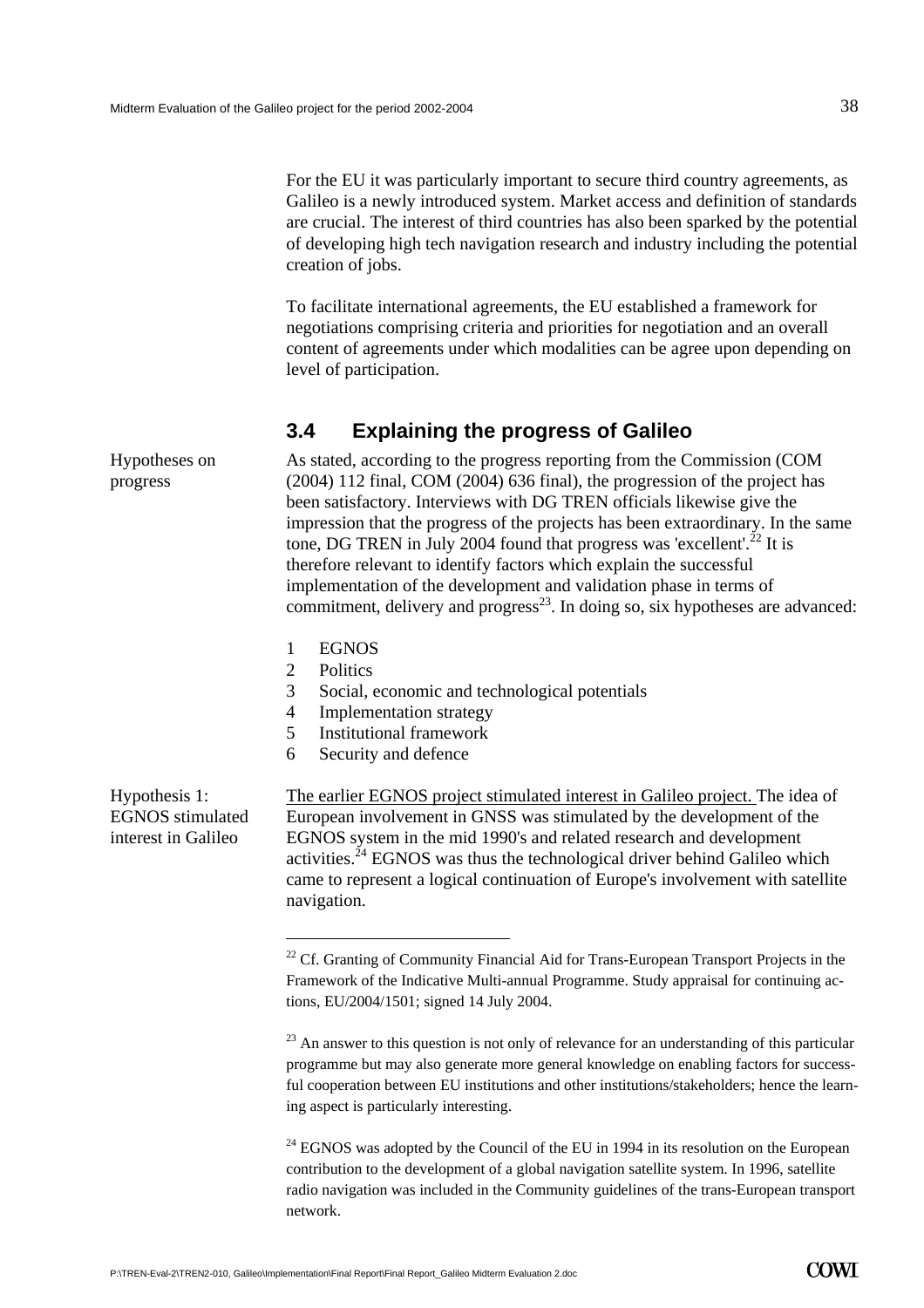|                                                                      | The evaluation shows that the spill-over from EGNOS to Galileo was an<br>important background factor. The most important influence of this factor<br>consists in its eye-opening function: EGNOS indicated the technological<br>potential of Galileo and also showed political decision-makers that Europe<br>could come to play a significant role in GNSS.                                                                                                                                                                                                                                                                                                                                                                                                                                                                                                                                                                                             |
|----------------------------------------------------------------------|----------------------------------------------------------------------------------------------------------------------------------------------------------------------------------------------------------------------------------------------------------------------------------------------------------------------------------------------------------------------------------------------------------------------------------------------------------------------------------------------------------------------------------------------------------------------------------------------------------------------------------------------------------------------------------------------------------------------------------------------------------------------------------------------------------------------------------------------------------------------------------------------------------------------------------------------------------|
| Hypothesis 2:<br>Politics                                            | The Galileo project is given high priority because of its political dimension.<br>The political dimension of Galileo consists of four elements: An external<br>symbolic element, an internal symbolic element, independence element, and a<br>wish to establish closer cooperation with third countries (cf. section 3.1.1). To<br>this should be added the widespread annoyance over what was perceived to be<br>US reluctance to involve Europe in the upgrading of the GPS system.<br>According to this hypothesis, it was the possibility to achieve the political<br>objective that drove the project forward.                                                                                                                                                                                                                                                                                                                                      |
|                                                                      | We have had confirmation that the political dimension has been essential and a<br>key factor in securing momentum. This is also evident from reviewing relevant<br>Transport Council decisions. It has also been noted by analysts that the<br>'European' nature of the project symbolises Europe as an actor which amounts<br>to more than the sum of its Member States government's decisions <sup>25</sup> , thereby<br>facilitating the active commitment of European institutions such as the EU<br>Parliament and the EU Commission. However, our compilation of viewpoints<br>indicates that it was not the political idea of Galileo per se that led to launch of<br>R &D activities to develop the necessary technology but rather the other way<br>round: technological perspectives were documented (e.g. via EGNOS) and only<br>subsequently were the political opportunities hereof perceived, and ultimately<br>concluded to be important. |
| Hypothesis 3:<br>Social, economic and<br>technological<br>potentials | Galileo project is given high priority because of its social, economic and<br>technological potentials. It is the argument that Galileo creates a range of<br>applications giving welfare benefits, in addition to fostering employment<br>opportunities. Furthermore, the Galileo project provides flesh-and-blood to the<br>Lisbon strategy intention of creating the knowledge-based economy, and these<br>potentials have functioned as persuasive arguments.                                                                                                                                                                                                                                                                                                                                                                                                                                                                                        |
|                                                                      |                                                                                                                                                                                                                                                                                                                                                                                                                                                                                                                                                                                                                                                                                                                                                                                                                                                                                                                                                          |

<span id="page-40-0"></span><sup>&</sup>lt;sup>25</sup> See for instance the article 'Galileo: A cornerstone of the European Space Effort', Xavier Pasco (2001): 'The GNSS initiative has been managed from the start at the European level, involving the European Space Agency and the European Union. As such, Galileo is perceived as an important step by the European institutions themselves in building their relationships with the European Member States. In many respects, Galileo can be considered as a "premiere" as far as European institutional life is concerned. Even if the multidimensional nature and the complexity of political Europe is often underestimated in the United States, it has appeared as a main driving and structuring force behind the program'. See also recent article (in European Voice, Vol. 12, No 14) by MEP Etelka Barsi-Pataky, European Parliament rapporteur for the report on the implementation of the deployment and commercial operating phases of Galileo. She write: 'Galileo is the first 'made in Europe' project that involves the EU as major partner in the Space application field'.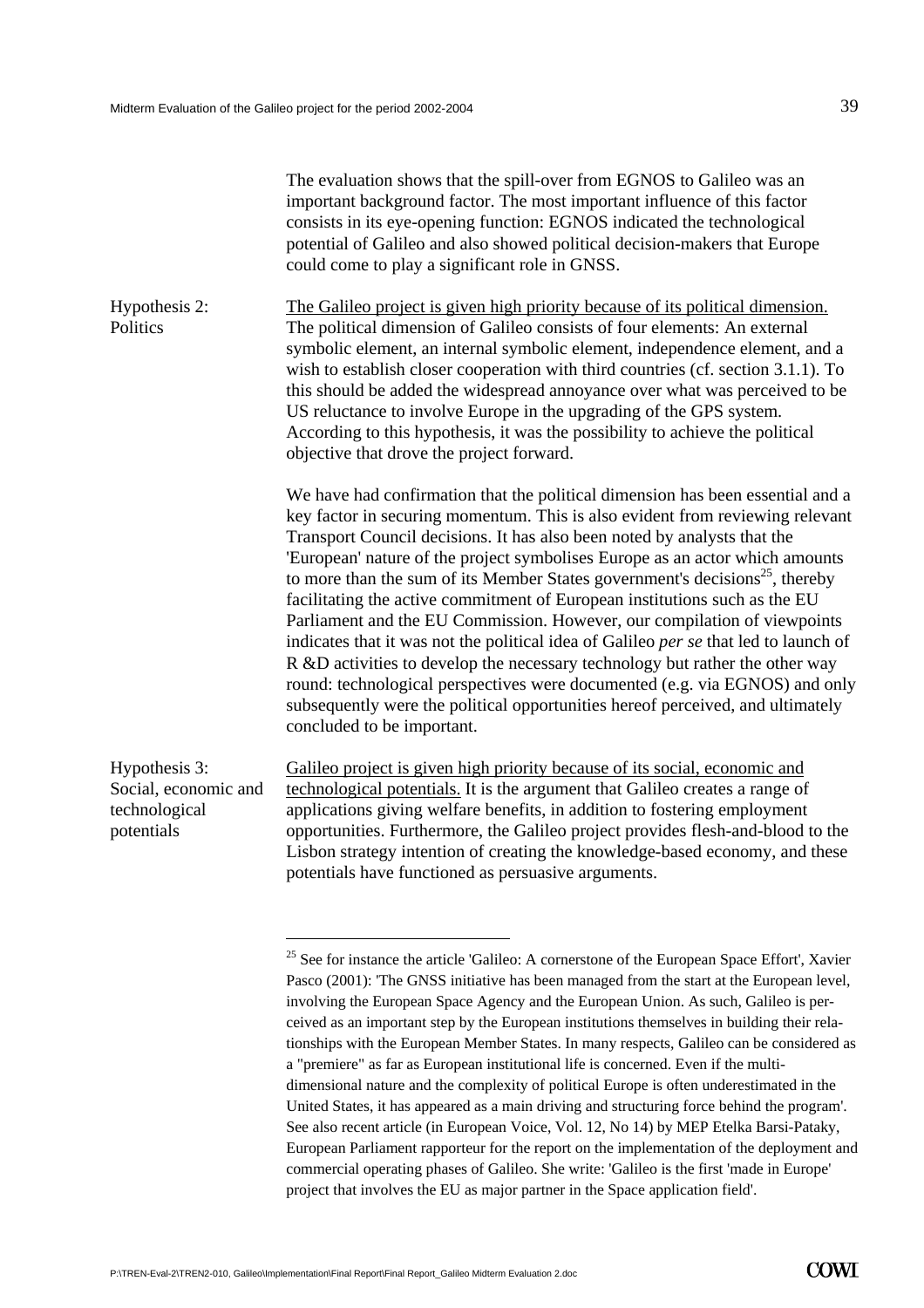|                                                 | We have received confirmation, that there is a widespread understanding<br>among national and European decision-makers that the broader potentials of<br>Galileo fuelled the progress of the project. But, as the full technological and<br>economic potential of Galileo was unknown when the idea of Galileo was<br>conceived, this hypothesis cannot explain the initiation of Galileo but only why<br>the interest was sustained. Hence, this factor only became important as a<br>driving force when it was justified that the potentials were immense (e.g. via<br>the 2001 and 2003 Price Waterhouse Coopers studies).                                                                                                                                  |
|-------------------------------------------------|----------------------------------------------------------------------------------------------------------------------------------------------------------------------------------------------------------------------------------------------------------------------------------------------------------------------------------------------------------------------------------------------------------------------------------------------------------------------------------------------------------------------------------------------------------------------------------------------------------------------------------------------------------------------------------------------------------------------------------------------------------------|
| Hypothesis 4:<br>The implementation<br>strategy | Galileo project progressed well because of a particular implementation strategy.<br>This hypothesis focuses on the content of the implementation strategy arguing<br>that the strategy was very well adapted to the challenge. The implementation<br>strategy can be summaries as follows:                                                                                                                                                                                                                                                                                                                                                                                                                                                                     |
|                                                 | Determination: High level of determination although the project in its<br>٠<br>entirety and the outcomes could not be foreseen from start. An above-<br>average willingness to accept risks.                                                                                                                                                                                                                                                                                                                                                                                                                                                                                                                                                                   |
|                                                 | An incremental planning approach: Solve problems when they arise rather<br>٠<br>than claiming full insight into all likely challenges.                                                                                                                                                                                                                                                                                                                                                                                                                                                                                                                                                                                                                         |
|                                                 | Step-by-step: Slicing the project into phases with specific output<br>٠<br>requirements, allowing a 'no-go' decision at the end of each phase.                                                                                                                                                                                                                                                                                                                                                                                                                                                                                                                                                                                                                 |
|                                                 | Tailor-made organisational design: The organisational design deviated<br>٠<br>from phase to phase reflecting the specific challenges. In particular, the<br>GJU was established for the Development and Validation phase as a<br>novelty in organisational design.                                                                                                                                                                                                                                                                                                                                                                                                                                                                                             |
|                                                 | Our compilation of viewpoints indicates that this factor has been essential and<br>is a key in understanding progress. Please note that a fuller analysis of the GJU<br>model is given in section 4.1                                                                                                                                                                                                                                                                                                                                                                                                                                                                                                                                                          |
| Hypothesis 5:<br>Institutional capacity         | Galileo project progressed well because of an effective macro-institutional<br>framework. While the previous hypothesis emphasised the 'narrower'<br>management aspects of the process, this hypothesis starts by arguing that, for a<br>project like this to be successful a number of capacities should exist: the<br>capacity to provide finance, the capacity to regulate, the capacity to pass<br>legislation, the capacity to high-level technological innovation, and the capacity<br>to provide legitimacy. These capacities were exactly brought into this process<br>by drawing on a number of institutions that all 'played their role'. ESA provided<br>technical insight, the Council and parliament political legitimacy and<br>regulation, etc. |
|                                                 | It is our understanding that this factor should be perceived as a framework<br>condition; a necessary but not sufficient factor. It was necessary therein that the<br>political and economic potentials could only be achieved because of the<br>framework.                                                                                                                                                                                                                                                                                                                                                                                                                                                                                                    |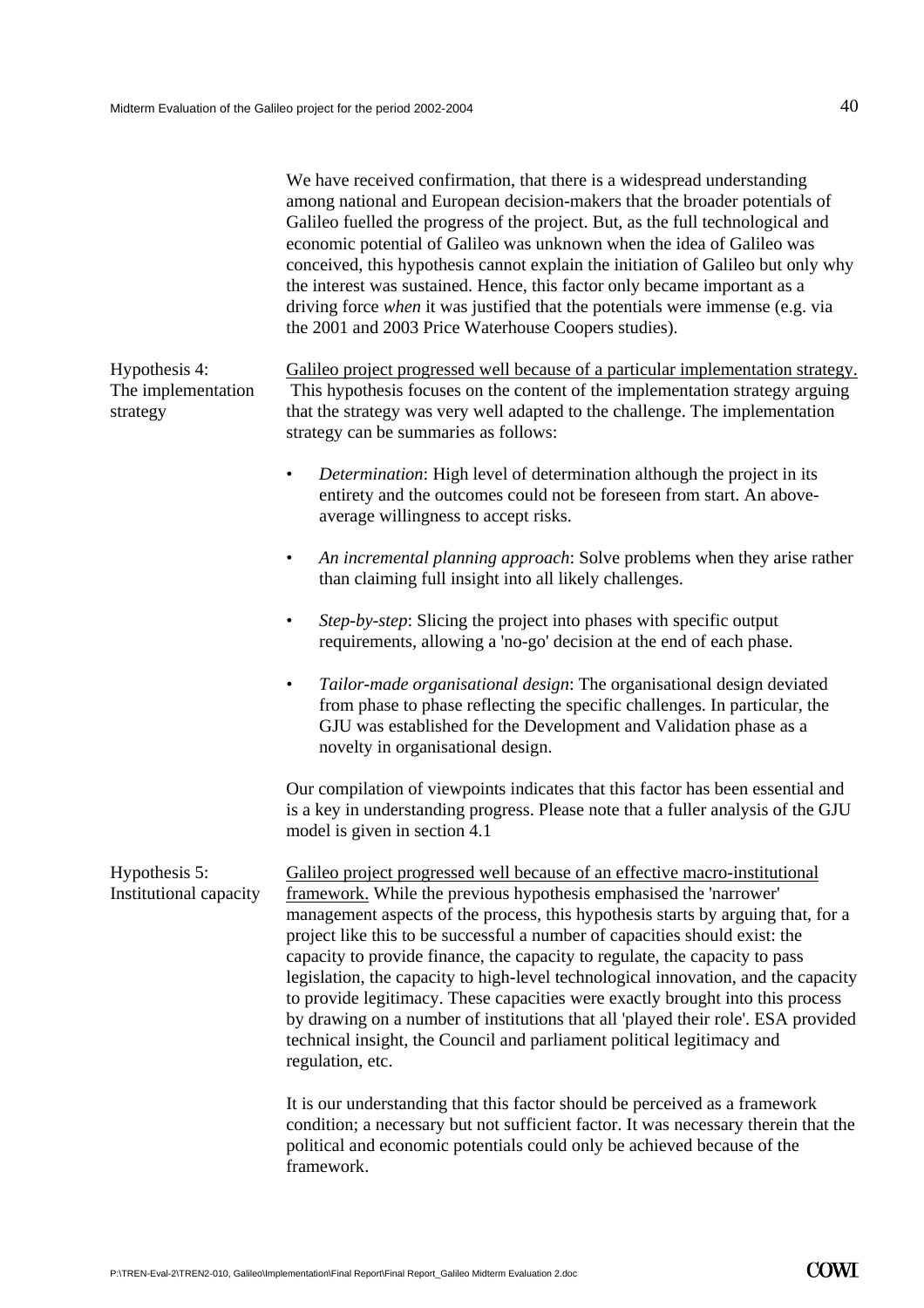Hypothesis 6: Security and defence Galileo project is given high priority because of its 'hidden' security and defence dimension. If the EU finds it necessary to undertake a security mission that the US does not consider to be in its interest, it will be incapable unless it has the satellite navigation technology that is now indispensable (Pasco, 2006). Following this line of reasoning, Galileo will underpin the common European defence policy that the Member States have decided to establish. Although designed primarily for civilian applications, Galileo will *also* add to the military capability, as said in an information note from DG TREN:

'And last but not least, Galileo will underpin the common European defence policy that the Member States have decided to establish. There is no question here of coming into conflict with the United States which is and will remain our ally, but simply a question of putting an end to a situation of dependence. If the EU finds it necessary to undertake a security mission that the US does not consider to be in its interest, it will be impotent unless it has the satellite navigation technology that is now indispensable. Although designed primarily for civilian applications, Galileo will also give the EU a military capability<sup>[26](#page-42-0)</sup>

According to the experts consulted, however, the security and defence dimension was not the driver behind establishing Galileo, cf. the following observation:

'Member States, and more particularly the Ministries of defence, have adopted quite a low profile, appearing more as spectators rather than as primary actors. They were hardly in a position to directly support Galileo, judged as it was a civilian program from A to Z, i.e. both at its inception and in its main ultimate goals'.  $27$ 

There are thus no indications that actors within the broader security-defencemilitary field were particular interesting in the project at an early point, nor to provide financing. Furthermore, the potential use of Galileo was not known in the initial phases at all.

<span id="page-42-0"></span><sup>26</sup> *Galileo, The European Project on Radio Navigation by Satellite*, 26 March 2002, European Commission, Directorate general Energy and Transport.

<span id="page-42-1"></span> $27$  Xavier Pasco (2001), Galileo: A cornerstone of the European Space Effort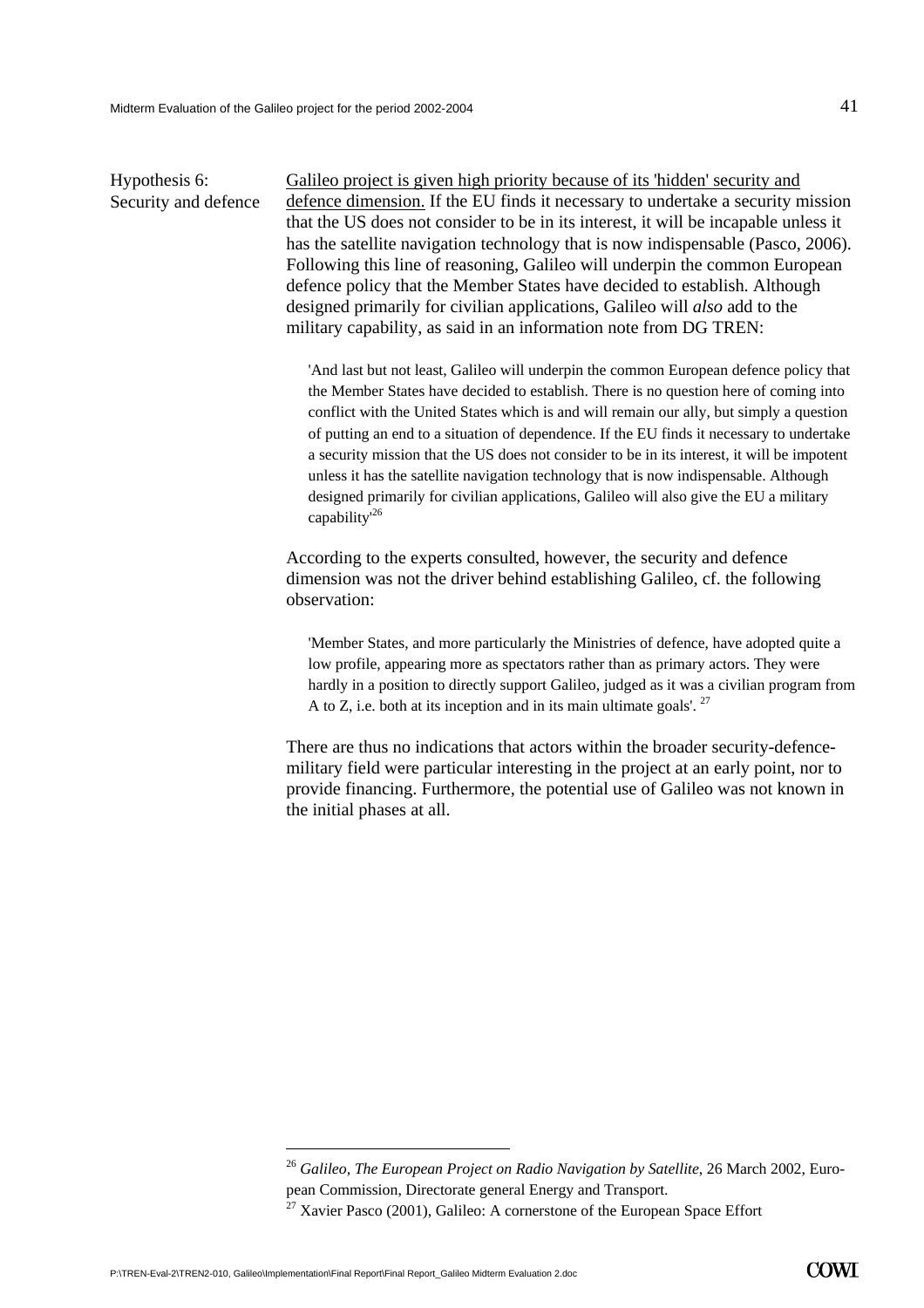#### Summary In this section, six hypotheses were forwarded in order to reflect on the reason why the Galileo progress has been significant.

*Table 3.4 Overview of the hypotheses and indication of their explanatory power*

| <b>Hypothesis</b> |                                                                                                           | Indication of explanatory power                                                                                   |  |
|-------------------|-----------------------------------------------------------------------------------------------------------|-------------------------------------------------------------------------------------------------------------------|--|
| 1                 | The earlier EGNOS project stimulated<br>interest in Galileo project                                       | Plausible explanation. In particular useful<br>for understanding why the Galileo project<br>was initiated at all. |  |
| 2                 | Galileo project is given high priority<br>because of its political dimension                              | Plausible explanation - a key factor.                                                                             |  |
| 3                 | Galileo project is given high priority<br>because of its social, economic and<br>technological potentials | Plausible explanation - a key factor                                                                              |  |
| 4                 | Galileo project progressed well because<br>of a particular implementation strategy                        | Plausible explanation - an enabling factor                                                                        |  |
| 5                 | Galileo project progressed well because<br>of an effective macro-institutional<br>framework               | Plausible explanation - an enabling factor                                                                        |  |
| 6                 | Galileo project is given high priority<br>because of its 'hidden' security and<br>defence dimension       | We have seen little evidence in support of<br>this hypothesis                                                     |  |

#### **Observations**

The discussion in this chapter has pointed to a combination of factors as decisive in moving the complex Galileo project from idea to plan to reality, cf. the figure below.

*Figure 3.1 Explaining the progress of Galileo project* 



In particular, the political and economic potentials have been important factors but only when the technological potentials were demonstrated via EGNOS. As these potentials became more documented and accepted, it was of crucial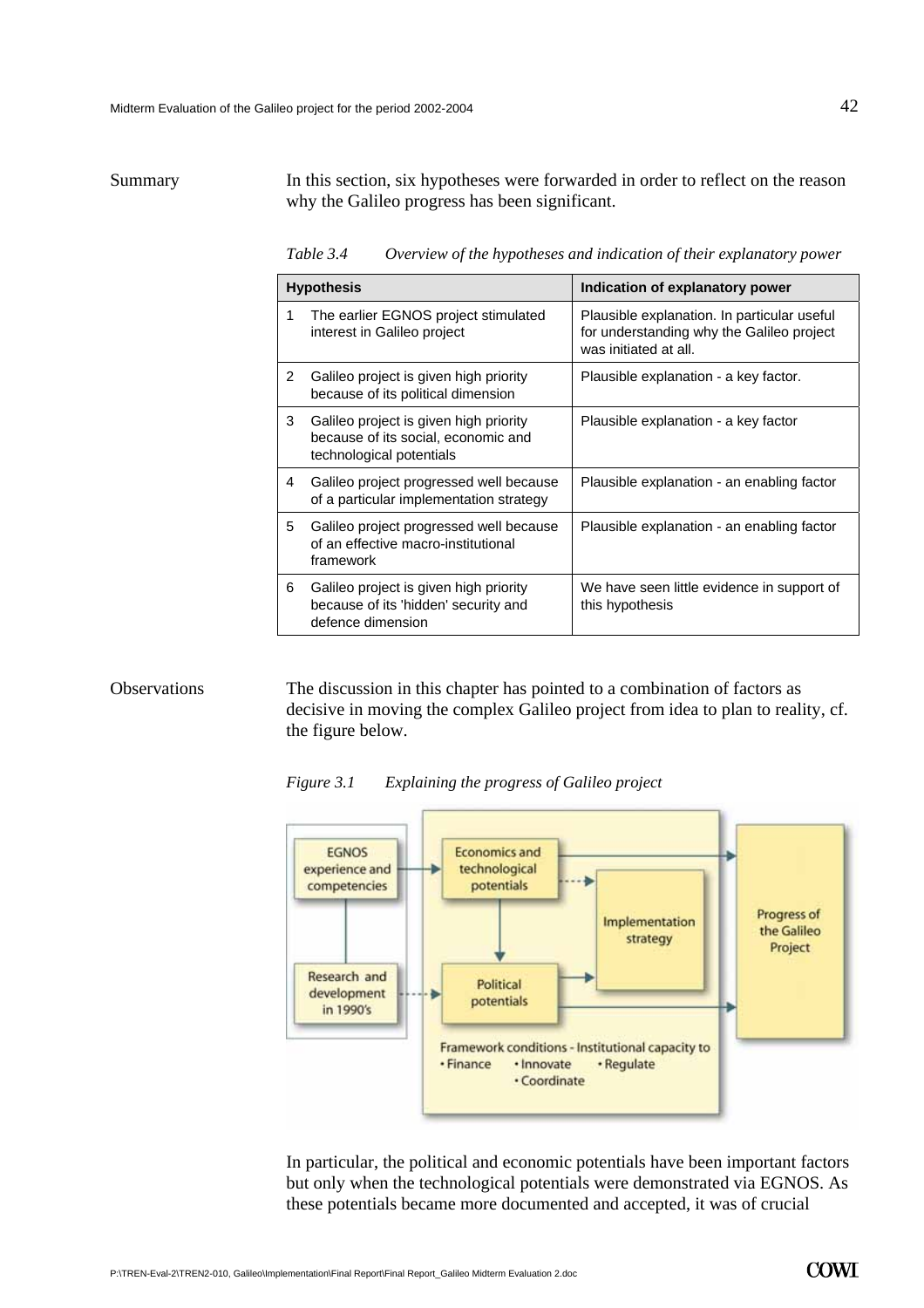importance to develop an effective implementation strategy. The strategy was prepared and applied and became thereafter an important factor in itself towards progress. Finally, the above-mentioned factors were effective because of the institutional framework.

Furthermore, a particular chronology should be noted. Some factors were decisive at different points in the long decision-making process: *first* technological evidence /perspectives generated via R&D and EGNOS. It initiated the wider interest among broader segments of actors, and gave the push to document the economic perspectives. When the socio-economic justification was in place, political perspectives were *then* at the forefront to push the project forward through the difficult phases requiring decisions on financing.

# **3.5 Conclusion**

- The overall objective of the Galileo project is to establish a global navigation satellite system based on the following principles: primarily for civilian use, offering a broad range of services, being a significant qualityimprovement compared to the GPS-system, and should involve publicprivate partnerships. The Galileo project is motivated by political, economic and technological potentials that in total create a richly faceted argumentation which many different actors can accept.
- In light of the technical and institutional complexity, the overall progress of the Galileo Project is good. A combination of factors has been decisive in moving the Galileo project from idea to plan to reality, in particular:
	- Galileo has progressed well because of the political and economic potential, and the effective implementation strategy. Moreover, an effective institutional framework was able to provide the necessary financing, regulation, innovation and coordination.
	- Certain factors were decisive at different points in the long decisionmaking process: Technological potentials were in the first place demonstrated via EGNOS and it sparked an interest among broader segments of actors. When the socio-economic justification later was in place, the political and commercial perspectives came to be at the forefront of the argumentation to bring the project forward through the difficult phases requiring decisions on financing.
- The level of goal fulfilment of the Development and Validation phase is, overall, high. Three out of four tasks (USA-agreement, service definition, and future regulatory structures) are successfully completed while the public-private partnership, being the fourth task, is not yet settled. Significant progress is being made in negotiating terms with the Merged Consortium but conclusions on risk allocation have not yet achieved.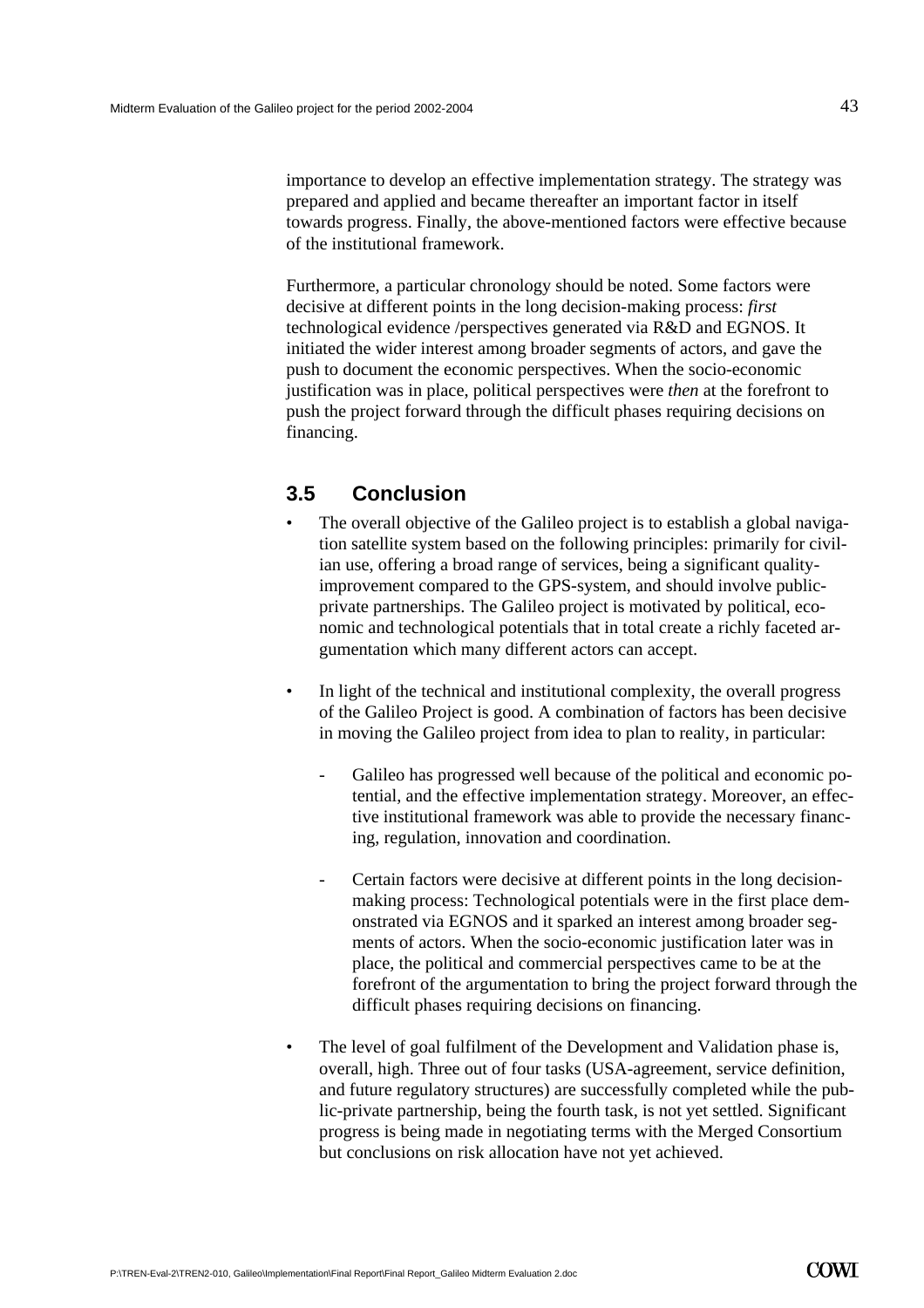• The process of concluding international agreements has been successful as several countries are committing themselves to be future users of Galileo.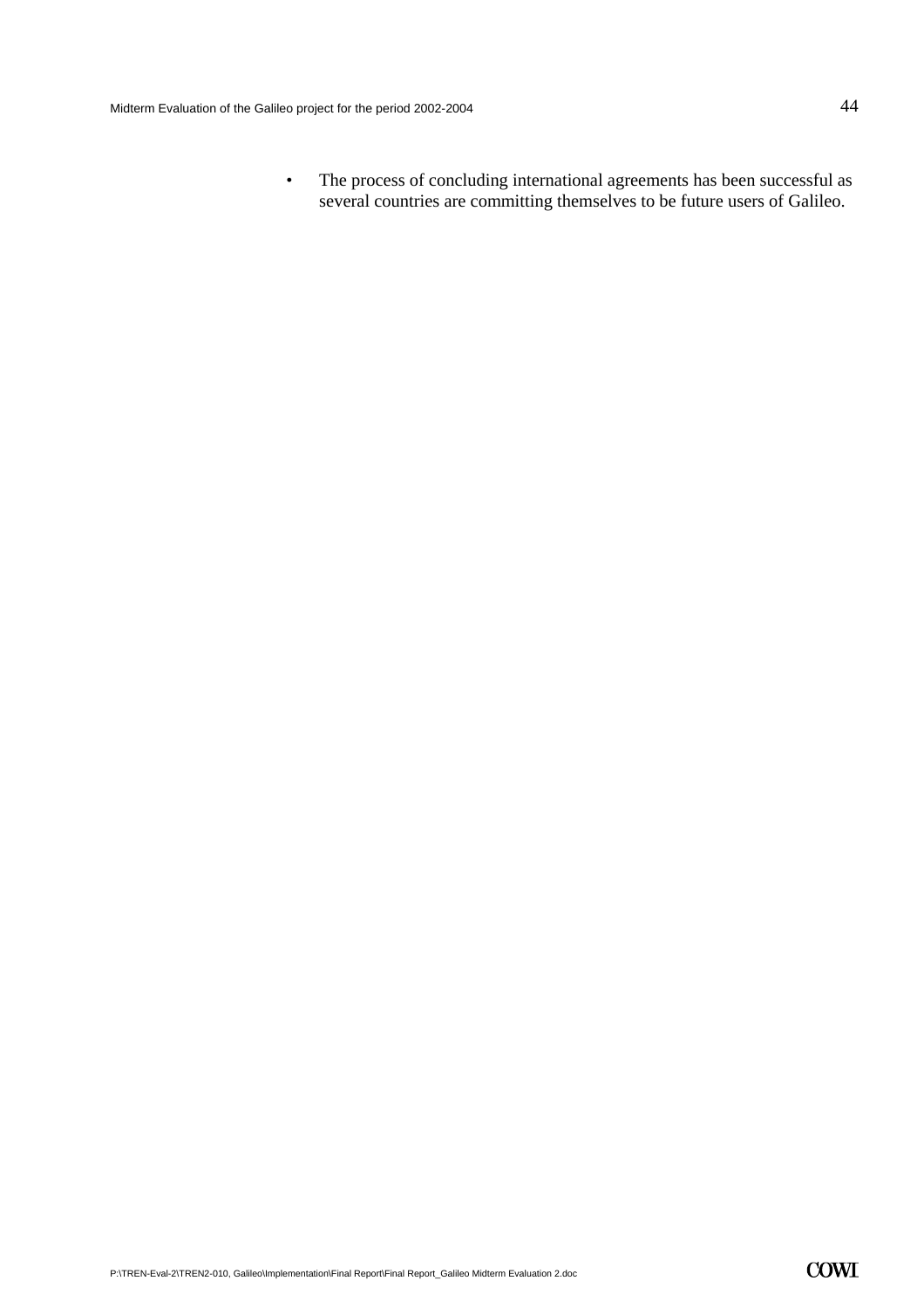# **4 Efficiency**

Purpose of chapter This chapter presents the evaluation results on efficiency: the extent to which desired effects are achieved at reasonable cost. A concise overall efficiency assessment cannot be given because of the uniqueness of the project making it difficult to establish a benchmark. It was tried to compare the Galileo development costs with the cost of the US GPS system but for a variety of reasons the comparison cannot be precise. Efficiency is therefore, in the context of this evaluation, defined as relating to the efficiency of the particular organisational model chosen (the GJU), the efficiency of the GJU in meeting its obligation and the efficiency in avoiding 'optimism bias' in the planning process.[28](#page-46-0) The chapter answers the specific evaluation questions listed in the text box.

#### *Text box 3 Evaluation questions on efficiency*

- Has the GJU, as an organisational structure, been efficient in the management of the development phase?
- Has the GJU been efficient in meeting its specific objectives?
	- in overseeing the establishment of a public private partnership
	- in developing a first series of satellites to ensure reliability of the Galileo system
	- in managing projects launched under the EU's  $6<sup>th</sup>$  Framework Programme
	- In managing the integration of EGNOS into Galileo
- What is the level of Level of cost overrun? (what mitigating measures have been installed)?

Furthermore, the development costs of Galileo are compared with the development costs of the GPS.

<span id="page-46-0"></span><sup>&</sup>lt;sup>28</sup> Although the efficiency assessment thereby in some aspects comes to resemble an effectiveness assessment, it was consistently throughout the evaluation tried to measure if the project could have been implemented in a more cost-effective way.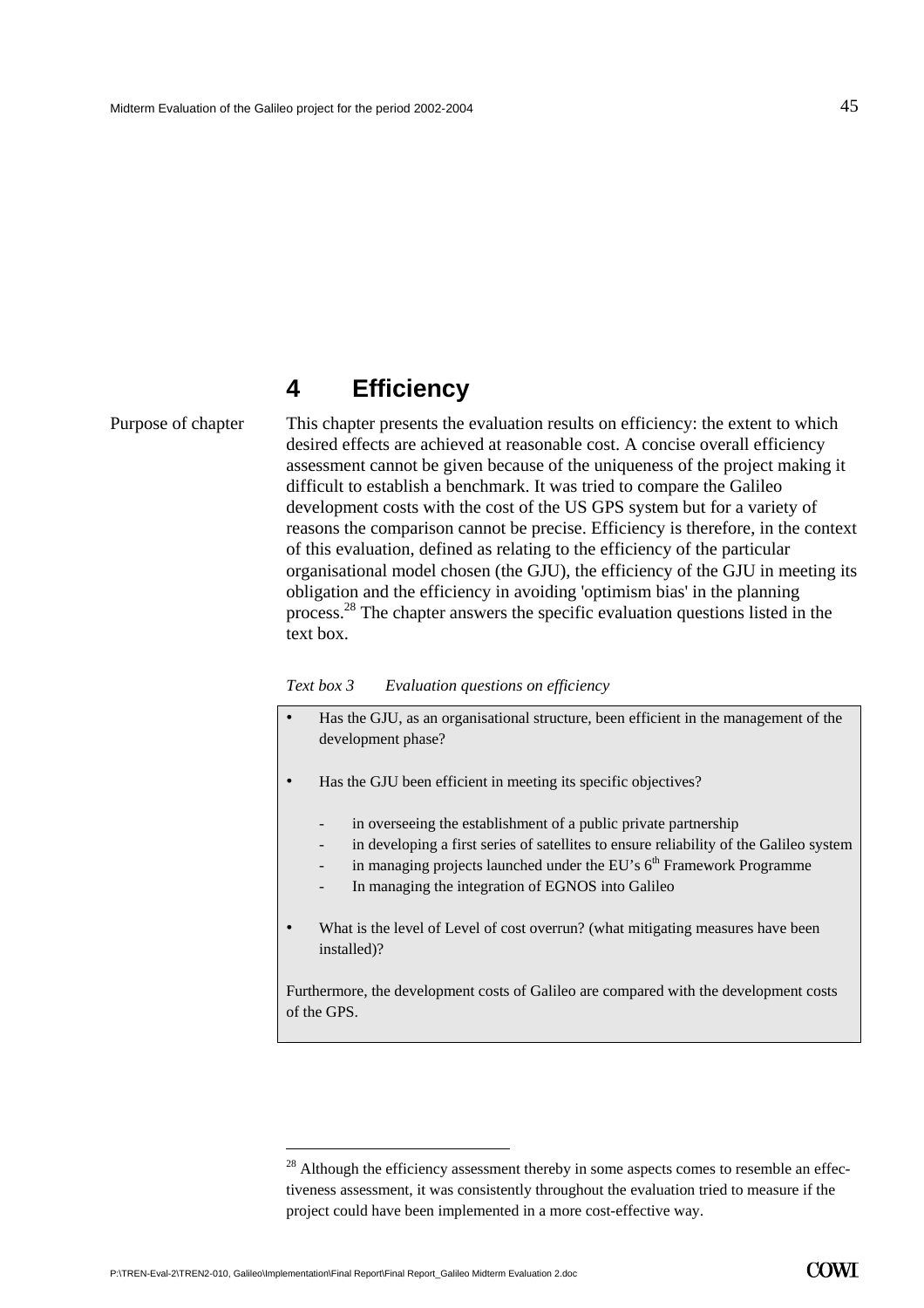# <span id="page-47-0"></span>**4.1 Efficiency of the GJU as new organisational model**

| Tailor-made<br>organisation | The first efficiency question concerns whether the organisational set-up with<br>the Galileo JU was efficient; a question of particular relevance as the Galileo<br>Joint Undertaking is an innovative, tailor-made organisational construction set<br>up in pursuant of Article 171 of the Treaty. It is mandated by the Council<br>Regulation (EC) No 876/2002 whereas Article 1 reads:                                                                                                             |  |  |
|-----------------------------|-------------------------------------------------------------------------------------------------------------------------------------------------------------------------------------------------------------------------------------------------------------------------------------------------------------------------------------------------------------------------------------------------------------------------------------------------------------------------------------------------------|--|--|
|                             | 'For the implementation of the development phase of the Galileo programme, a Joint<br>Undertaking within the meaning of Article 171 of the Treaty is hereby set up for at<br>period of four years. The aim of the Joint Undertaking shall be to ensure the unity of the<br>administrative and the financial control of the project for the research, development and<br>demonstration phase of the Galileo programme, and to this end mobilise the funds<br>assigned to that programme.'              |  |  |
| <b>Statutes</b>             | The statutes of the GJU specifies e.g.:                                                                                                                                                                                                                                                                                                                                                                                                                                                               |  |  |
|                             | The name and founding fathers (The European Community and the ESA)<br>$\bullet$<br>The main tasks (EGNOS integration, launch of satellites and associated<br>$\bullet$<br>activities, the PPP process, supervise the carrying out of all programmes)<br>That the GJU have legal personality<br>$\bullet$<br>The bodies of the GJU and the functions and modus operandi of these:<br>$\bullet$<br>Administrative board, Executive Committee (Secretariat), and the Director.                           |  |  |
|                             | No specific mention was made in the statutes that the Joint Undertaking would<br>operate as an international organisation in terms of VAT. Consequently,<br>Belgian law became applicable in matters concerning accounting, salaries and<br>employment conditions causing additional direct expenditure of 6.8 M $\epsilon$ in taxes<br>and operational costs <sup>29</sup> . The Belgium government counterbalanced this<br>expenditure by an initial extraordinary contribution to GJU of 5 M $\in$ |  |  |
|                             | The relation of the GJU wiz its institutional environment is illustrated in the<br>figure below.                                                                                                                                                                                                                                                                                                                                                                                                      |  |  |

<span id="page-47-1"></span><sup>&</sup>lt;sup>29</sup> Source: Court of Auditor Report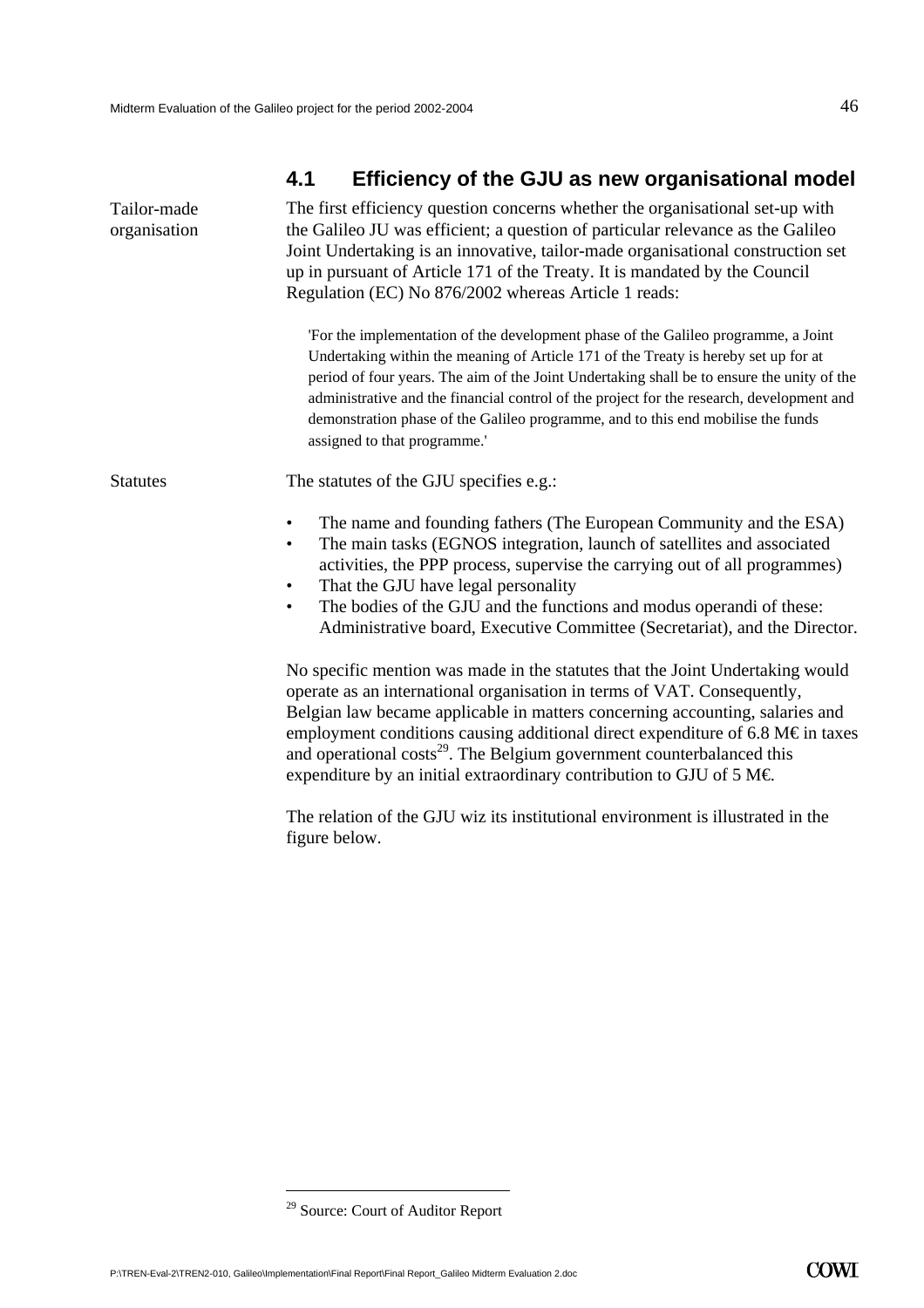

*Figure 4.1 The set-up of the Galileo Joint Undertaking* 

#### **4.1.1 Characterising the GJU as an organisational model**

In the regulation establishing the GJU, the new organisation is motivated in the following way:

'Taking into account the number of players who will need to be involved in this process, and the financial resources and technical expertise needed, it is vital to set up a legal entity capable of ensuring the coordinated management of the funds assigned to the Galileo programme during its development phase.'

The above motivation contains a number of concerns (underscored by the evaluator) which are clearly reflected in the chosen model. As an organisational model, thus, the GJU has three characteristics:

The GJU is a temporary organisation which is to exist for a short period of time during which it shall solve specified tasks. Temporary and targeted

It is a management body

GJU shall ensure consistency of a project that affects very disparate stakeholders (industry, Member States, European institutions, etc.) and which are funded by different political-administrative systems (ESA: Intergovernmental, EU Community: Unitary actor). It must also allow public and private resources to be combined for a joint objective, and the GJU shall be flexible enough to be able to manage research projects itself or to interact efficiently and proactively with other initiatives. The GJU is given a legal personality and can conclude contracts required to develop the Galileo system. The GJU is subject to its own regulation/statutes and can be efficient and flexible in matters of operation, recruitment, procurement etc.

Created by EU and ESA, the GJU's purpose was to move forward the planning process in spite of the extreme institutional complexity in its environment. The It shall reduce complexity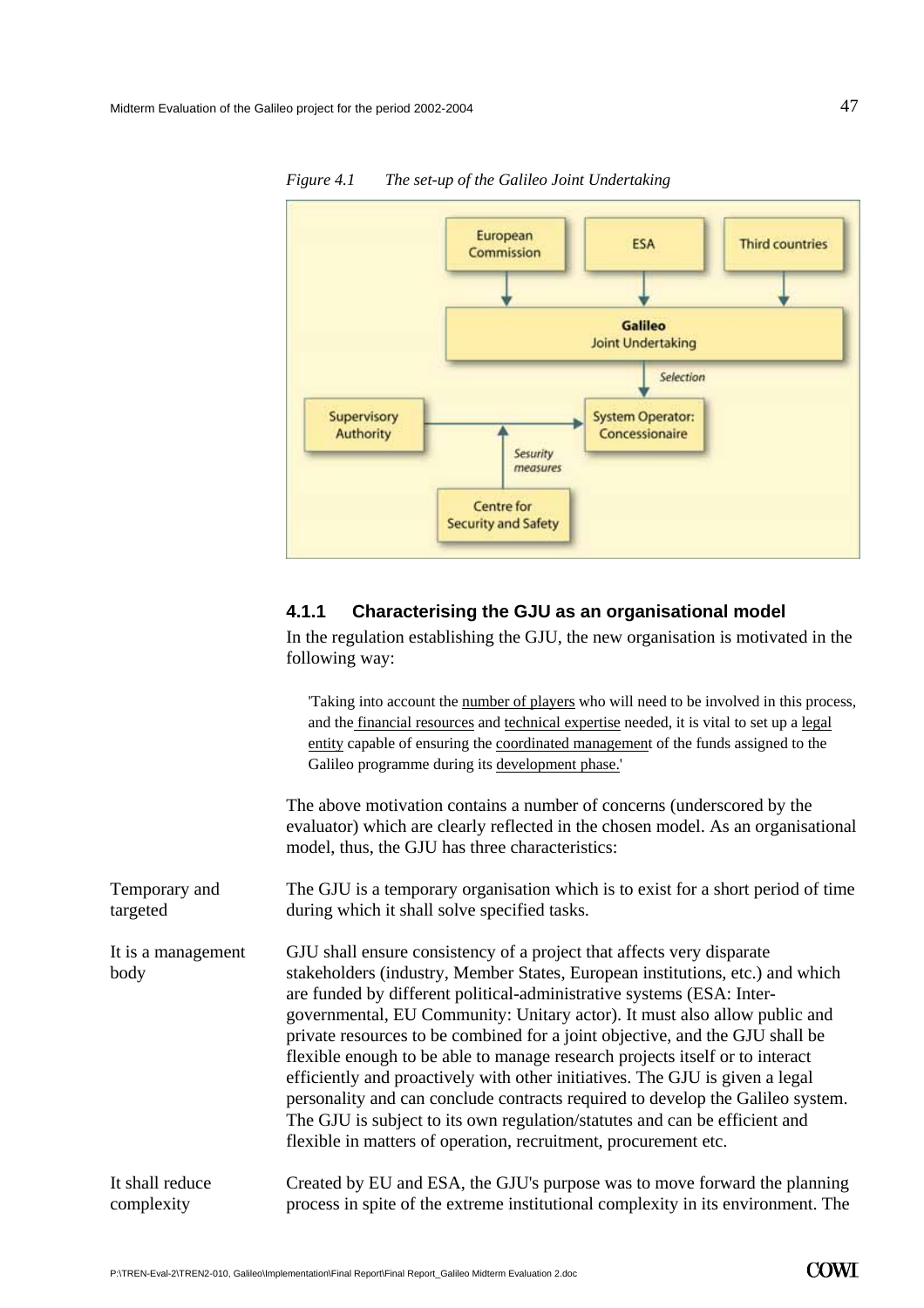meta-function of the GJU can thus be described as *complexity-reduction.* The GJU was set up as a 'slim businesslike entity', as it was expressed by a DG TREN official, and it was deliberately designed so as to be sheltered from the institutional complexity surrounding it. But it is also stressed that it is an executive body that needs to maintain close links with the relevant authorities, first and foremost the founding fathers.

In evaluating the GJU as a particular organisational model, it has been checked whether or not the GJU is subject to the provisions of Regulation 1049/2003 on Public access to EP, Council, and Commission documents. This regulation defines the principles, conditions, and limits of public or private interest governing the right of access to documents. The basic principle is to ensure the widest access to documents possible, in establishing rules for the easiest possible exercise of this right, and to promote good administrative practices on access to documents. All documents drawn up or received by institutions in all areas of activity of the European Union are covered by the provisions. Exceptions to this general rule are set forth in art. 4 and cover documents the disclosure of which may undermine the public interest regarding e.g. public security and defence and military matters. Public access to GJU information

> It can be confirmed that the establishment of the GJU does not constitute derogation from the obligations held in the above-mentioned regulation. The GJU is subject to the principles and obligations of Regulation 1049/2001 on public access to documents, since this legal framework is of a general nature directed to all the Community Institutions. This means that, basically, any natural and/or legal person domiciled within the Community may request for access to documents drawn up or received by the GJU. Restrictions in granting access to documents drawn up or received by the GJU must be founded in the exceptions described in the Council's Security Regulation 2001/264/EC laying down a more detailed intra-institutional framework for the management and classification of documents.

Could the Galileo project have moved forward more efficiently without an organisation like the GJU? Based on our talks with experts involved and our general knowledge of complex planning processes, the answer is predominantly negative. Firstly, the GJU is placed between ESA and the Commission (DG TREN), which are two organisations with different missions and cultures: ESA being the downstream technical space expert institution and the Commission being a political and regulatory institution. By creating a new organisation, both institutions could add core competences to the project while not constantly being in dialogue on everyday management matters. The evaluation confirms that the set-up has, overall, functioned well. In fact, the fact-finding for the evaluation gave examples of situation where the GJU has come to play a role in facilitating dialogue between the Commission and ESA on issues other than those related strictly to GJU. This is also an indication that the GJU has fulfilled its role as a coordination mechanism. Counterfactual description

> However, it must be noted that a few persons, while supporting the GJU model as such, nevertheless have felt that the GJU model would have been more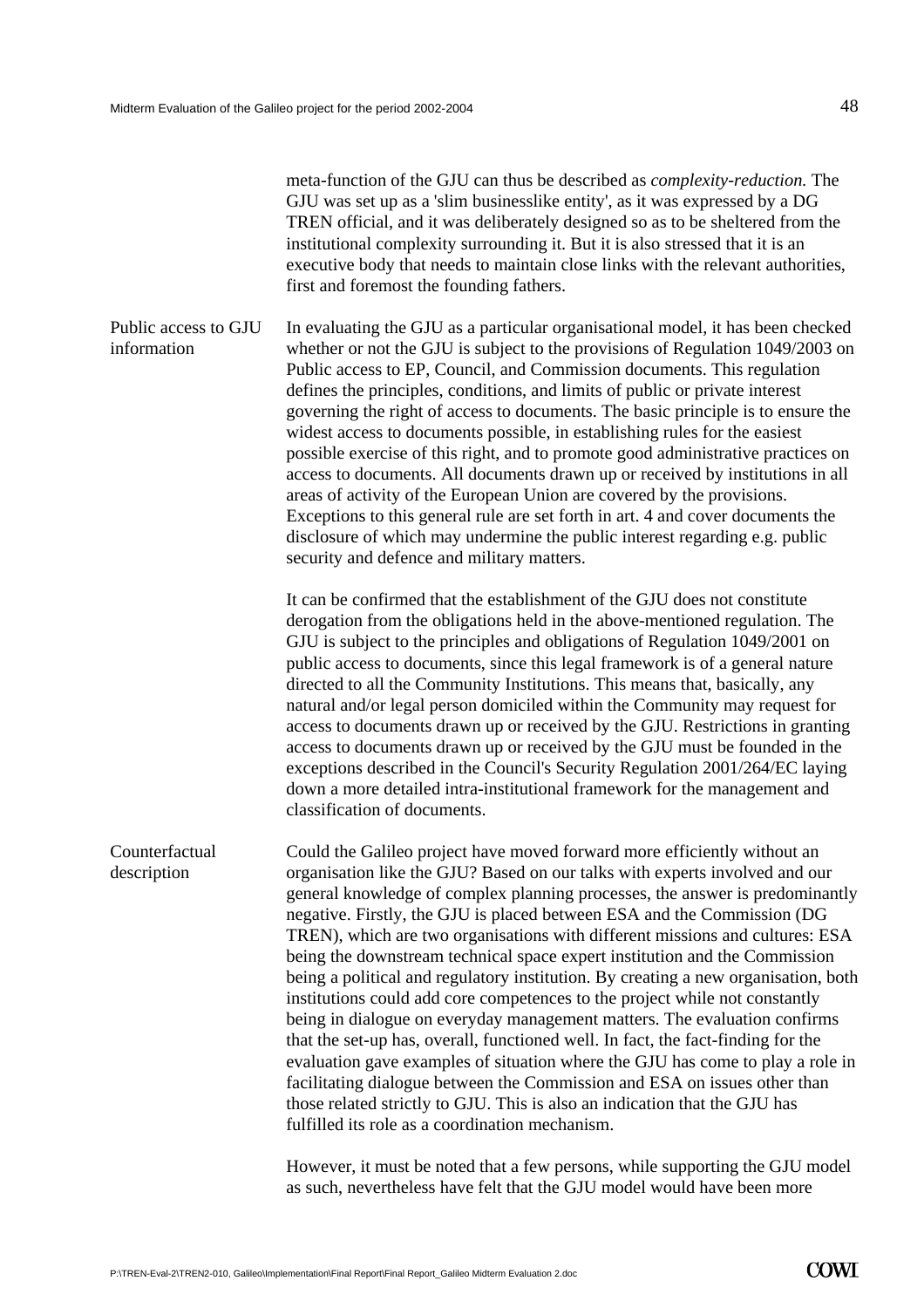appropriate if more partners were involved and if the duration of its existence was longer.

Secondly, the organisational model of GJU is rapidly being copied by the Commission in relation to the development of other main projects and it is being praised as an ideal-type organisation in relation to the institutional complexity confronting the launch of major initiatives at European level.

A recent Communication from the Commission to the Council on the proposal to set up a Joint Undertaking to develop the new generation of European air traffic management system, called  $SESAR<sup>30</sup>$ , makes explicit reference to the Joint Undertaking concept and calls it an effective tool 'which has proved its worth in the Galileo project'. We have also learned that the concept is under consideration for use with other projects characterised by public-private involvement, technological innovation, institutional complexity, and the phasing of activities.

*Text box 4 GJU - the first experience* 

The Galileo Joint Undertaking (GJU) was established as an organisation based on Article 171 of the EC Treaty, allowing for such time limited instrument. It was first time the EC used this Article to create an institution. Therefore it was also the first experience of the EC to create a statute under this Article. Whereas the Article 171 creates the basis of the statute it was not explicit stated that the GJU would be an "International Organisation" in terms of VAT, consequently Belgium law became applicable for matters concerning accounting, salaries and employment conditions.

### Highly efficient In summary, it is concluded that not only was the model efficient and suitable for the Galileo project, it was an innovation with far-reaching consequences as the model is being copied for use in other situations characterised by their institutional complexity and the need to ensure responsibility within a single, simple and flexible entity.

<span id="page-50-0"></span><sup>&</sup>lt;sup>30</sup> COM (2005) XXXXX. Communication from the Commission to the Council on the project to develop the new generation European air traffic management system (SESAR) and the establishment of the SESAR Joint Undertaking.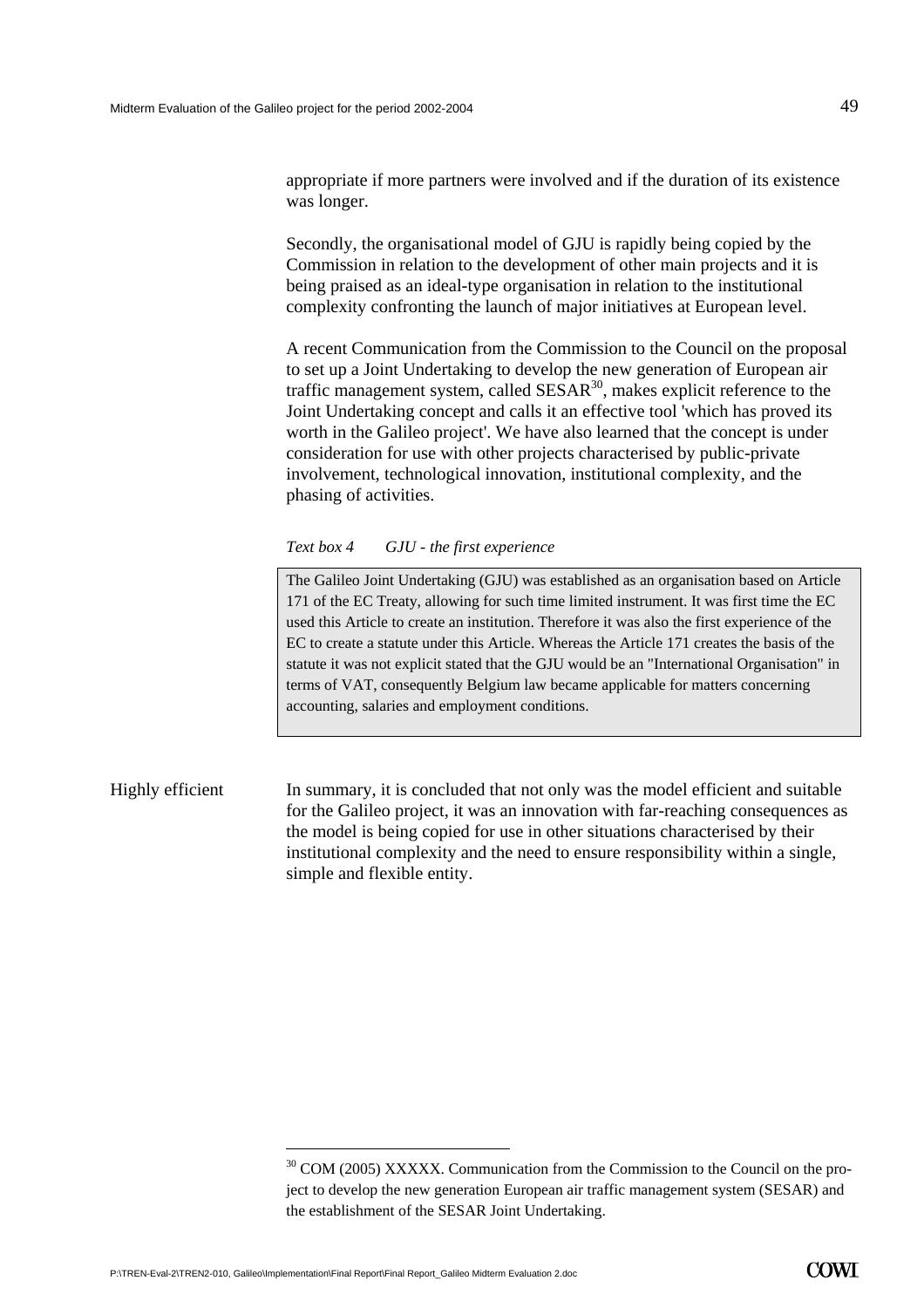### **4.2 Efficiency of GJU management**

This section analyses how efficient the GJU has been in meeting its main obligations.

#### **4.2.1 In managing the establishment of a private-public partnership**

Process of establishing PPP The first obligation is to oversee the establishment of a public private partnership between the public and the private sector in order to manage the Galileo Programme and to mobilise the required funds.

**In 2001**, the *Inception Study to Support the Development of a Business Plan for the Galileo Programme (PWC / TREN/B5/23-2001)* explored methods of structuring PPP in order to attract private sector investment at an early stage to minimize investment risk for the public sector. The study recommended that the PPP should be implemented by awarding a Concession to a private concessionaire.

**In 2003**, *Galileo Study Phase II ( PWC / 17 January 2003)* analysed selected issues, including the PPP process, the Intellectual Property Rights and Revenue Generating capacity of the Galileo Concessionaire and EGNOS. In relation to the PPP process, a number of criteria hereof were advanced. They are used below as benchmarks of the process.

In **October 2003**, the competitive process to obtain the Galileo concession, started. Four consortia answered the call for interest launched by the GJU. Two consortia remained in the running for the competitive negotiation task held from April 2004 to January 2005. On **1st March 2005**, the GJU invited the two consortia for parallel negotiations on the concession contract. The two consortia are Eurely (core members: Aena, Alcatel, Finmeccanica, Hispasat) and iNavSat (core members: EADS Space, Inmarsat, Thales).

In **May 2005**, the two consortia expressed their intention to join forces. GJU accepted the request subject to five requirements (e.g. legally binding confirmation that the MC should not have any legal problem in sharing responsibility; that the MC was not in an anti-competitive position; the formal decision-making power by the MC being guaranteed). The MC submitted a Joint Bid on **21st October 2005.** Negotiations between GJU and MC led to a General Agreement on Principles dated 17th February 2006. It is foreseen that Contract Close will be achieved ultimo 2006.

In **December 2005,** upon request of the Transport Council, the Commission initiated an independent *Reasoned Analysis of the Concession Contract* including a Public Sector Comparator / Value for Money Analysis. The objectives of the Reasoned Analysis is to assess the benefits from the concession contract in comparison with a public funding and implementation of the project through a Public Sector Comparator (PSC) and to assess the size of the contribution from the public sector and evaluate the risks incurred by the public sector. Some of the conclusions were rather critical.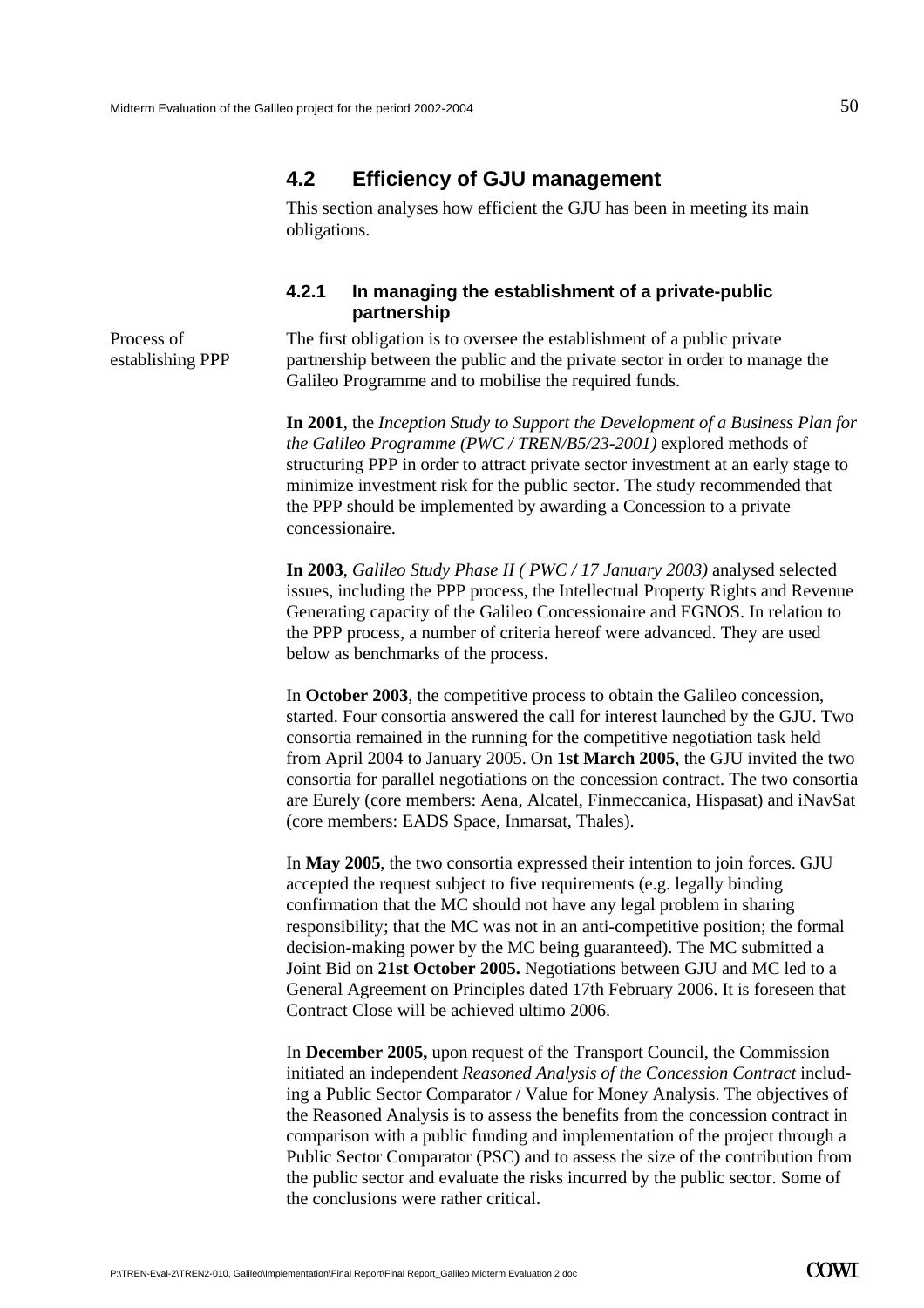## How efficient was GIU?

The discussion, documented in the following paragraphs, on efficiency is inspired by the criteria suggested by Price Waterhouse Coopers studies<sup>31</sup>. These suggestions are, principally, in line with DG TREN's own recommendations $32$ describe the PPP project cycle and the requirement which should be met in each phases.

| <b>Criteria</b>                                                                                                                               | <b>Assessment</b>                                                                                                                                                                                                                 |  |
|-----------------------------------------------------------------------------------------------------------------------------------------------|-----------------------------------------------------------------------------------------------------------------------------------------------------------------------------------------------------------------------------------|--|
| Initial study of various PPP models in order<br>to prepare a basis for selecting an optimal<br>model                                          | Was carried out in the form of the Price<br><b>Waterhouse Coopers studies</b>                                                                                                                                                     |  |
| Public Sector Comparator (PSC) to be<br>developed at an early stage in the process,<br>preferably prior to announcement of the<br>tender $33$ | PSC was constructed late in the process,<br>during contract negotiation after pressure<br>from one Member State. This meant that<br>was little possibility to influence the process<br>of the contract structure                  |  |
| Identify each risk and whether it should be<br>transferred to the Concessionaire, retained<br>by the public sector or shared.                 | It is unclear to what extent overall risk<br>analysis of the project were conducted in<br>the early stages of the project                                                                                                         |  |
|                                                                                                                                               | No risk matrix in the Merged Bid. Risk<br>allocation is still under negotiation.                                                                                                                                                  |  |
| A least two credible bidders for the role of<br>Concessionaire                                                                                | Two bidders merged, implying that there is<br>now only one bidder, the Merged<br>Consortium                                                                                                                                       |  |
| The ability of each competing<br>concessionaire to procure the Galileo<br>System in a cost effective manner                                   | The bidder is a consortium made up of the<br>companies who developed the project<br>(Galileo Industries). This means that the<br>concessionaire has little incentive to seek<br>alternative and more cost effective<br>solutions. |  |

*Table 4.1 Assessment of the PPP process against criteria* 

The following should be noted:

• GJU did not develop a Public Sector Comparator (PSC) at the early stage of the tendering process, where there was a greater possibility of influencing the process of the contract structure. It could be argued that the need to develop a PSC is reduced in this context as the option of a public sector undertaking of Galileo a priori was excluded (cf. Article 2 of the GJU statutes referring to the task to 'mobilise the public and private funds…'). However, this misses the point that the PSC, in any case, would have provided a benchmark against which to measure the overall benefit of

<span id="page-52-0"></span><sup>&</sup>lt;sup>31</sup> Inception Study for the Galileo Business Plan (2001) and Galileo Study Phase II Executive Summary (2003).<br><sup>32</sup> PPP: introduction, handbook, Recommendations and conclusions (PROFIT series: pri-

<span id="page-52-1"></span>vate operations and financing of the TEN's (task 11.5), NEI, 2001

<span id="page-52-2"></span> $33$  The Public Sector Comparator is a tool to quantify the costs and revenue generating potential of undertaking the project under public sector control.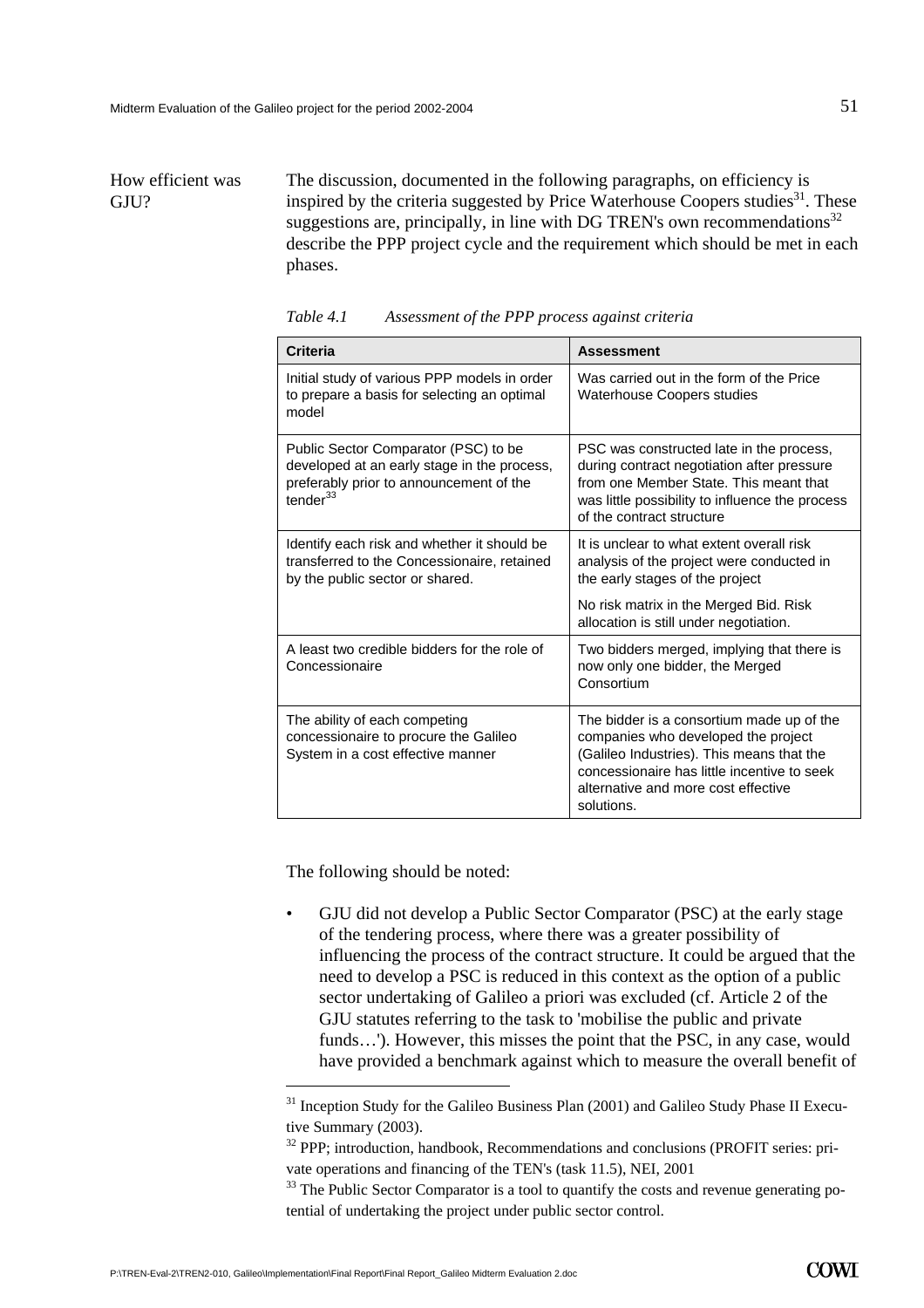|                                                               | private sector bids for the PPP and consequently improve the public sector<br>negotiating position. Developing a PSC will also create an additional<br>incentive for bidders to offer competitive solutions.                                                                                                                                                                                                                                                                                                                                                                                                   |
|---------------------------------------------------------------|----------------------------------------------------------------------------------------------------------------------------------------------------------------------------------------------------------------------------------------------------------------------------------------------------------------------------------------------------------------------------------------------------------------------------------------------------------------------------------------------------------------------------------------------------------------------------------------------------------------|
|                                                               | It is unclear to what extent the overall risk analysis of the project and risk<br>$\bullet$<br>allocation was established prior to the procurement of the concession. Risk<br>allocation is still under negotiation.                                                                                                                                                                                                                                                                                                                                                                                           |
|                                                               | GJU did ensure competition <i>i.e.</i> four consortiums pre-qualified and two<br>$\bullet$<br>consortium submitted bids.                                                                                                                                                                                                                                                                                                                                                                                                                                                                                       |
|                                                               | When the two bids merged, giving raise to concern over the possible<br>$\bullet$<br>monopoly position of the MC, GJU took action to ensure that the MC<br>would not be in an anti-competitive position.                                                                                                                                                                                                                                                                                                                                                                                                        |
| Negotiated<br>procedure                                       | In sum, competition between concession bidders is crucial towards achieving<br>value for money. In the context of Galileo it was clear that it would be difficult<br>to ensure competition due to the limited number of providers of the necessary<br>technology within Europe, and the difficulties of forecasting revenues.<br>Accordingly, negotiated procedure was recommended for the procurement of<br>the concession. This is a two-phased tender procedure, with the possibility for<br>post-tender negotiations on contract specifications, and to gradually reduce<br>number of competitors in time. |
|                                                               | 4.2.2<br>In preparing large-scale demonstration of the Galileo<br>system                                                                                                                                                                                                                                                                                                                                                                                                                                                                                                                                       |
|                                                               | The second obligation of GJU is to prepare through ESA a first series of satel-<br>lites to ensure the large-scale demonstration of the capabilities and reliability of<br>the Galileo system.                                                                                                                                                                                                                                                                                                                                                                                                                 |
| Role of GJU                                                   | ESA will be responsible for the definition, development and in-orbit validation<br>phase of the programme. Two test satellites and a set of four initial constella-<br>tion satellites will be developed, together with the necessary ground infrastruc-<br>ture and test user receivers for system validation purposes. It is also an impor-<br>tant goal to develop the receivers and local elements and to verify the frequency<br>allocation conditions imposed by the International Telecommunication Union.                                                                                              |
| Initial satellite<br>launched                                 | The first Galileo test satellite GIOVE-A satellite was launched December 28,<br>2005. January 12, 2006 the first Galileo navigation signals were transmitted by<br>GIOVE marking the first step towards full operability of Galileo.                                                                                                                                                                                                                                                                                                                                                                           |
| Frequencies secured                                           | This signal also secured the use of the frequencies allocated to Galileo. This<br>was an important milestone as 2006 was the deadline for securing the rights to<br>the frequencies.                                                                                                                                                                                                                                                                                                                                                                                                                           |
| Initial contract for<br>first 4 Galileo satel-<br>lite signed | Following these achievements ESA and Galileo Industries signed the contract<br>for the development and in-orbit validation of the first four satellites on 19<br>January 2006.                                                                                                                                                                                                                                                                                                                                                                                                                                 |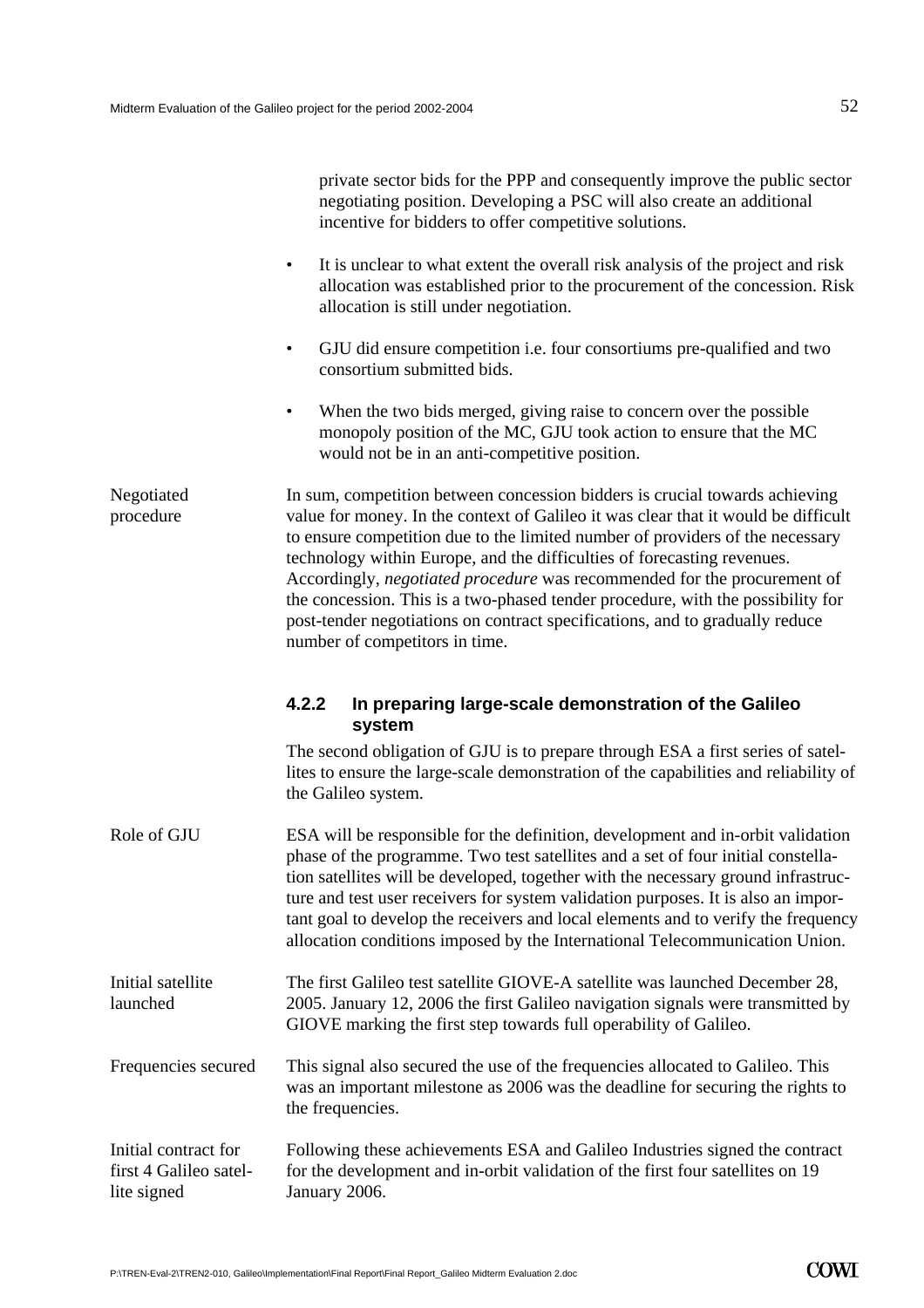|                    | This is the first step of the operational phase of Galileo and the four satellites<br>will be the minimum requirement to guarantee precision, positioning and syn-<br>chronisation over a selected area.                                                                                                                                                                                                                                                                                                                                                                                                             |  |
|--------------------|----------------------------------------------------------------------------------------------------------------------------------------------------------------------------------------------------------------------------------------------------------------------------------------------------------------------------------------------------------------------------------------------------------------------------------------------------------------------------------------------------------------------------------------------------------------------------------------------------------------------|--|
|                    | After the in-obit validation phase, the full deployment of Galileo will take place<br>by manufacturing and launching the remaining 26 satellites, including complet-<br>ing the ground segments (ground stations and service centres). This will be un-<br>dertaken by the concessionaire.                                                                                                                                                                                                                                                                                                                           |  |
| The process of GJU | The development and in orbit validation phase experienced delays mainly due<br>to political decision making, negotiations with the US on joint agreement and<br>new requirements leading to design changes particularly related to security<br>concerns raised by the Galileo Security Board.                                                                                                                                                                                                                                                                                                                        |  |
|                    | Despite these difficulties eventually leading to certain cost increases (See<br>Chapter 4.3.1), the continuation of the process and future funding was agreed<br>upon. Thus the overall aims of the development and in orbit validation phase<br>has been achieved or are on track, despite political difficulties and requirements<br>of design changes.                                                                                                                                                                                                                                                            |  |
|                    | Whereas overall the GJU is credited for its part in this process particularly ad-<br>ministration and financial control, therefore a high degree of efficiency, this<br>task in itself is very likely to have been administered as efficiently by DG<br>TREN (depending on availability of resources).                                                                                                                                                                                                                                                                                                               |  |
|                    | Managing projects under the 6 <sup>th</sup> Framework Programme<br>4.2.3                                                                                                                                                                                                                                                                                                                                                                                                                                                                                                                                             |  |
| Introduction       | The third obligation consists in managing projects launched under the EU's<br>6 <sup>th</sup> Framework Programme for Research and Development. The GJU has been<br>entrusted with the management of the EU contributions provided by the EU<br>R&D budget (6 <sup>th</sup> Framework Program) over the period 2002-2006. These 6FP<br>grants are meant to co-finance the User segment of Galileo which is of para-<br>mount importance for the success of Galileo for two reasons: the real market<br>for Galileo is in the User Segment and its development gives to Europe a chan-<br>ce to benefit from Galileo. |  |
|                    | There was no obvious benchmark for assessing GJU's managements of the 6th<br>FP as the Commission has been reluctant to externalise the management of its<br>research programmes since 2000 and no other Join Undertaking exists to date.                                                                                                                                                                                                                                                                                                                                                                            |  |

Since 2003, the GJU has organised 3 calls for proposals for a total grant budget of 110 M€ at EU level (6th FP), cf. the figure below.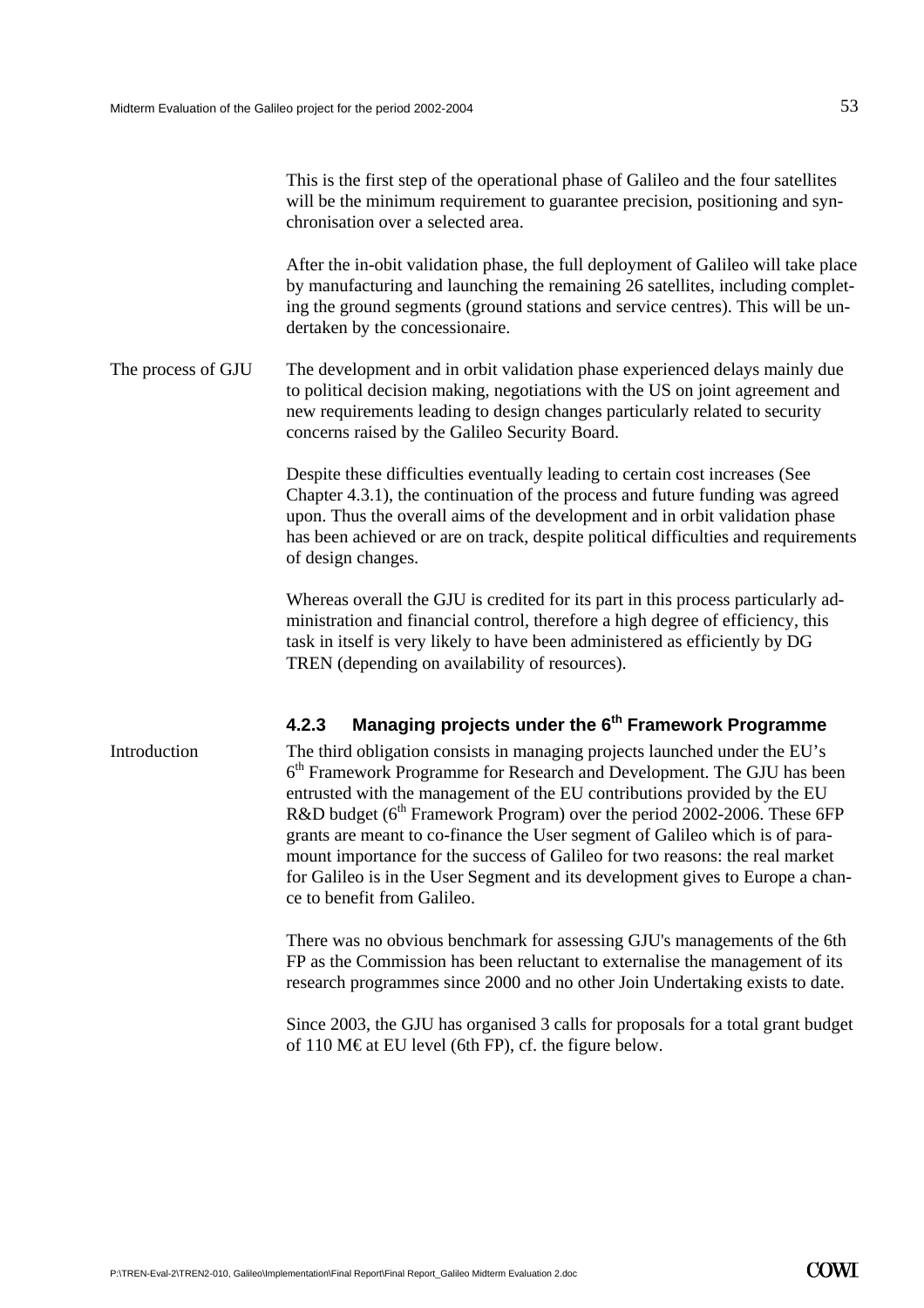

*Figure 4.2 Galileo Research and Development activities* 

The aims of the three calls for proposal

The first call for proposals focussed of the Applications and Services development based on EGNOS integrity and on development of tools and first receiver prototype

The second call was oriented towards projects contributing to the development of GNSS services and applications in several major user communities: all major transport domains, scientific and professional domains, agriculture, standardisation, activities complementing GalileoSat, time and geodesy Service Provision, etc. It also supported research projects aiming at the development of commercially oriented receivers (mass market receiver, Professional receiver, Safety of Life receiver, etc.)

The third call - results will be known by mid-2006 - are targeted to five specific themes:

- Tracking and Tracing Technologies for EU Regulated Services: Support to introduction of GNSS in existing or planned EU regulation and initiatives
- Galileo Applications in the Emergency Management: Consolidate the potential of Galileo in support to emergency management and promote its use in the user community
- Galileo Time and Synchronisation Applications: Support the introduction of GNSS in the Time and Synchronisation User Communities, and develop this market
- Public Regulated Service User Segment: Promote the use of PRS in different User Communities, analyse the different aspects linked to the use of PRS
- Education, Research and Innovation in the field of GNSS: Analyse and draft recommendation on the improvement of the European situation in term of education, research and innovation in the field of GNSS.

These projects, with a combined estimated budget of 110 MEUR, often complemented by national or regional budgets, will deliver many of the key technologies required for the implementation and operation of Galileo, and repre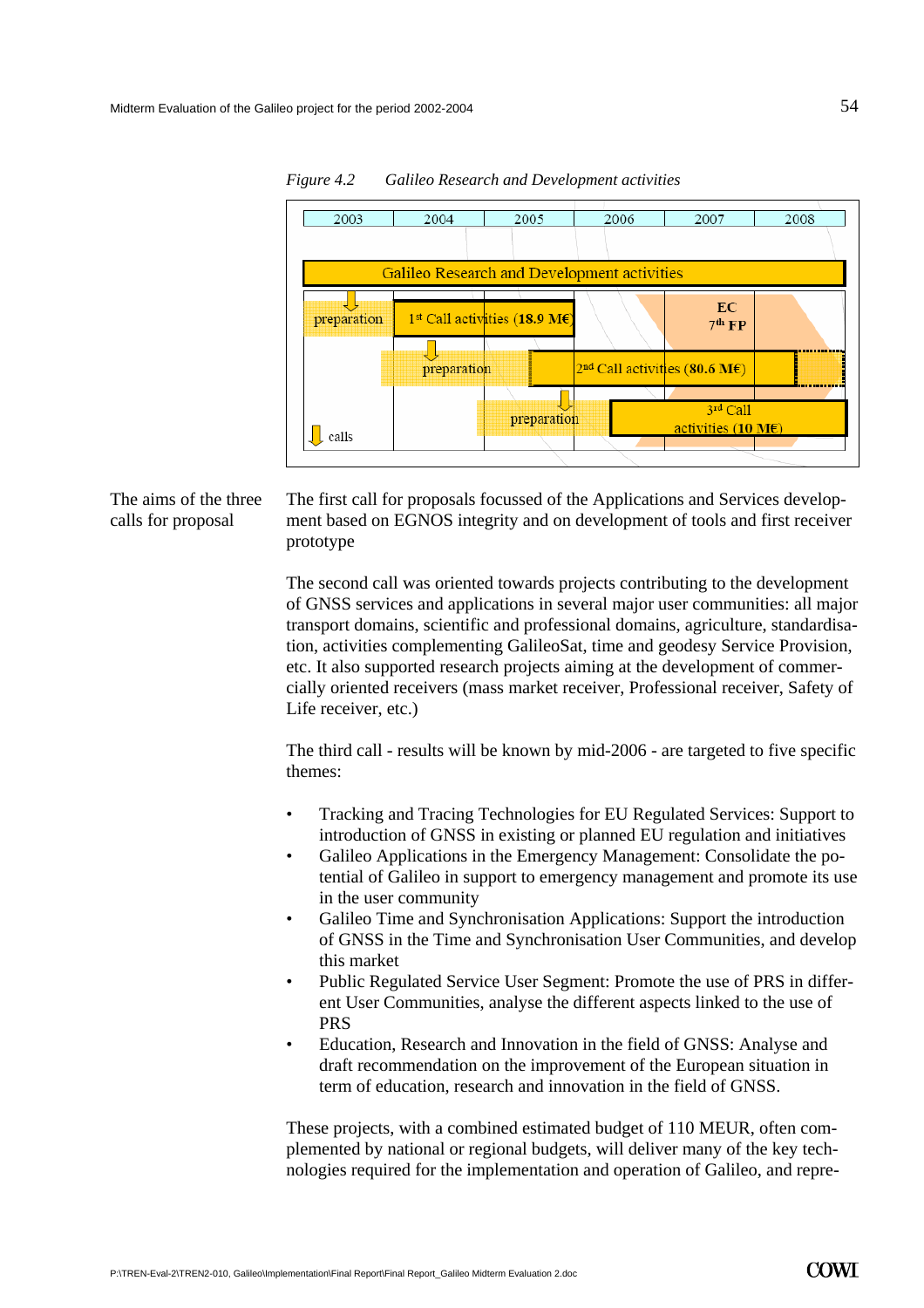sent another opportunity for the private sector to participate in the development of Galileo.

| GJU's management<br>activities | In order to fulfil this task, the GJU has organised the following management<br>activities:                                                                                                                                                                                                                                                                                                                                                                                                                                                                                                                                                                                                                                                                                                   |  |  |  |
|--------------------------------|-----------------------------------------------------------------------------------------------------------------------------------------------------------------------------------------------------------------------------------------------------------------------------------------------------------------------------------------------------------------------------------------------------------------------------------------------------------------------------------------------------------------------------------------------------------------------------------------------------------------------------------------------------------------------------------------------------------------------------------------------------------------------------------------------|--|--|--|
|                                | The GJU is responsible of the whole project cycle: preparation of the calls,<br>$\bullet$<br>publication of the calls on its own web site and not on CORDIS, organisa-<br>tion of information days, assessment and selection of proposals involving<br>external evaluators, contracting, monitoring and follow-up, disbursement<br>of the FP grants<br>The GJU has defined its own set of operating and procurement rules for the<br>$\bullet$<br>6th FP activities and contracts.<br>The funding levels of the 6 FP projects funded by the GJU are up to 50%<br>$\bullet$<br>with the following exceptions:<br>Costs for Management of the Consortium: up to 100%, with a maxi-<br>mum of 7% of the total costs<br>Non-commercial or non-profit organizations: up to 100%.<br>$\blacksquare$ |  |  |  |
|                                | For all calls, the participation of SME's shall correspond to at least 10% of the<br>total cost and the participation of research institutes shall correspond to at least<br>5% of the total cost.                                                                                                                                                                                                                                                                                                                                                                                                                                                                                                                                                                                            |  |  |  |
|                                | The interviews showed that the management of the 6 FP by GJU was perceived<br>as efficient and as on one domain where the GJU action was well received.                                                                                                                                                                                                                                                                                                                                                                                                                                                                                                                                                                                                                                       |  |  |  |
|                                | In theory the same activities could have been done internally in DGTREN if<br>sufficient staff had been hired or allocated to focus exclusively these tasks. The<br>fact that the 6FP activities have been managed and technically monitored by<br>dedicated and specialised GNSS experts within the GJU certainly contributed<br>to the efficient and timely achievement of this task.                                                                                                                                                                                                                                                                                                                                                                                                       |  |  |  |
| Summary and as-<br>sessment    | Results and outcomes of its management can be summarised as follows:                                                                                                                                                                                                                                                                                                                                                                                                                                                                                                                                                                                                                                                                                                                          |  |  |  |
|                                | GJU has launched more than 60 projects (including SMEs) dedicated to the<br>development of the User Segment for an overall budget of 170 M $\in$ (110M $\in$<br>financed by GJU)                                                                                                                                                                                                                                                                                                                                                                                                                                                                                                                                                                                                              |  |  |  |
|                                | According to GJU, more than 200 companies (including a large number of<br>$\bullet$<br>SME's) are now involved in the Galileo R&D activities financed by the<br>GJU and this represents 280 equivalent full-time persons are continuously<br>working in these projects                                                                                                                                                                                                                                                                                                                                                                                                                                                                                                                        |  |  |  |
|                                | The first call is ongoing for all activities that are all close to completion.<br>The second call is ongoing for all activities.                                                                                                                                                                                                                                                                                                                                                                                                                                                                                                                                                                                                                                                              |  |  |  |
|                                | The above leads us to assess that the GJU conducted this particular task quite<br>efficiently                                                                                                                                                                                                                                                                                                                                                                                                                                                                                                                                                                                                                                                                                                 |  |  |  |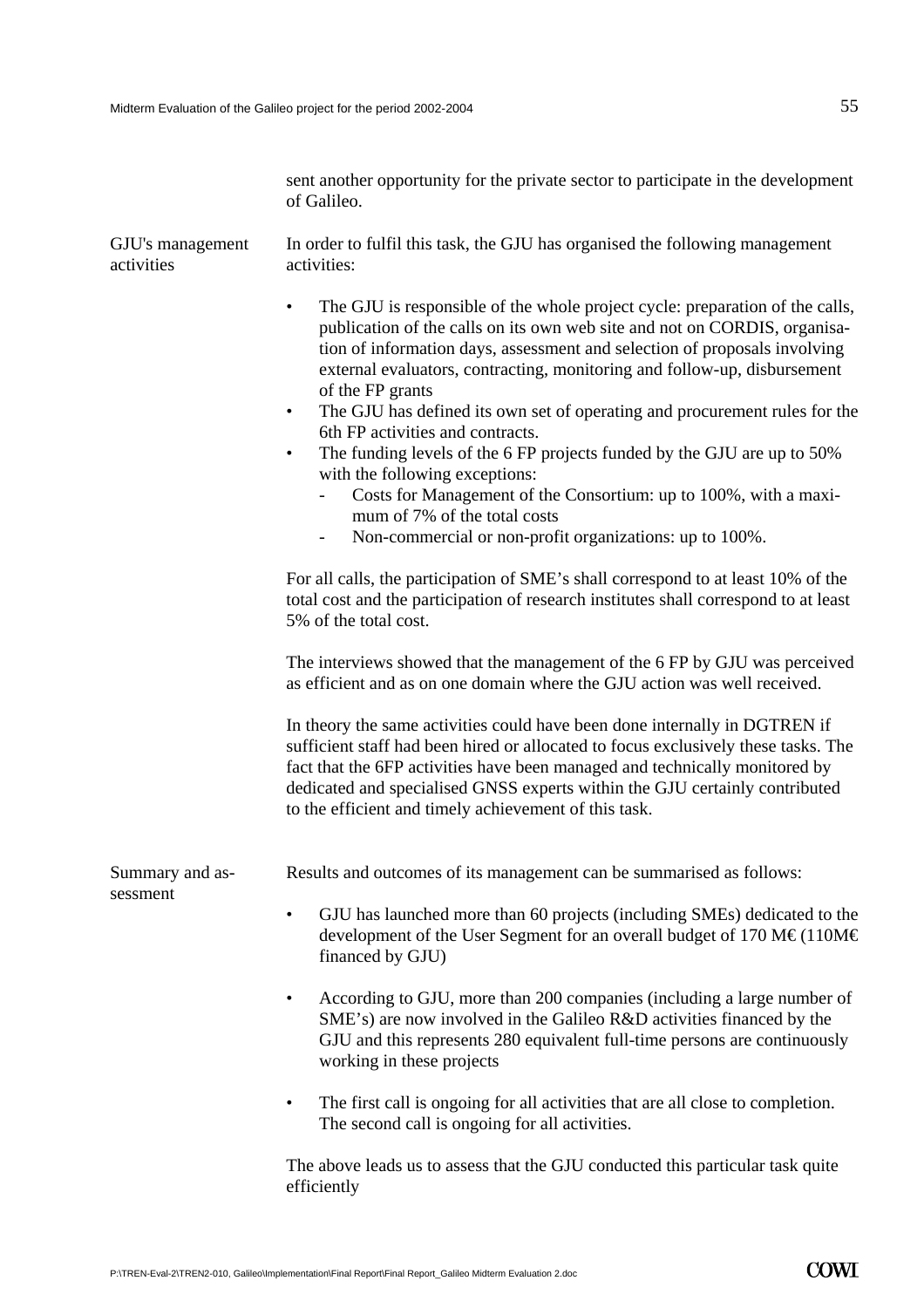#### **4.2.4 In managing the integration of EGNOS into Galileo**

Introduction The fourth obligation concerns the managing of the integration of EGNOS into Galileo. The Council had often reiterated the need to plan the integration of EGNOS into the Galileo programmes. This was formalised in the Communication of the Commission from  $2003<sup>34</sup>$  that was prepared in close collaboration with ESA, Eurocontrol, IATA and  $EOIG<sup>35</sup>$ . EGNOS should significantly contribute to the success of Galileo:

- Being a precursor to Galileo (the first stage of GNSS);
- Easing the implementation of Galileo
- Allowing the interoperability with GPS
- Exploring the market potentialities
- Allowing economies of scales during operation
- Favouring industrial development

*Text box 5 The EGNOS system and stakeholders* 

EGNOS is a joint project of the European Space Agency (ESA), the European Commission (EC) and Eurocontrol, the European Organisation for the Safety of Air Navigation (Tripartite Group).

The European Space Agency has overall responsibility for the design and development of the EGNOS system. It has placed a contract with a consortium lead by Alcatel Space of France to develop the system (the ground segment). When EGNOS is up and running, an operator will be selected to take responsibility for daily operations.

The European Commission is responsible for international cooperation and coordination and for making sure that the views of all modes of transport feed into EGNOS design and implementation.

Eurocontrol is defining the needs of civil aviation and playing a major role in testing the system. In addition, several national civil aviation operators and other organisations are supporting EGNOS development, testing and implementation.

Consisting of three geostationary satellites and a network of ground stations, EGNOS will achieve its aim by transmitting a signal containing information on the reliability and accuracy of the positioning signals sent out by the Global Positioning System (GPS) and the Global Orbiting Navigation Satellite System (GLONASS). It will allow users in Europe and beyond to determine their position to within 5 m compared with about 20 m at present, inform users of the errors in position measurements and warn of disruption to a satellite signal within six seconds.

Once operational, Egnos will offer 3 basic services:

- an open service (OS) available freely

- a commercial service (CDDS) available also via internet (encrypted)
- a safety of life service (SoL) offering guaranty and integrity to transport community

<span id="page-57-0"></span><sup>34</sup> COM (2003) 123 final

<span id="page-57-1"></span><sup>&</sup>lt;sup>35</sup> the EGNOS Operator and Infrastructure Group (EOIG) that is made up of Air Traffic Service Providers that invested in EGNOS - originally 100 million Euro.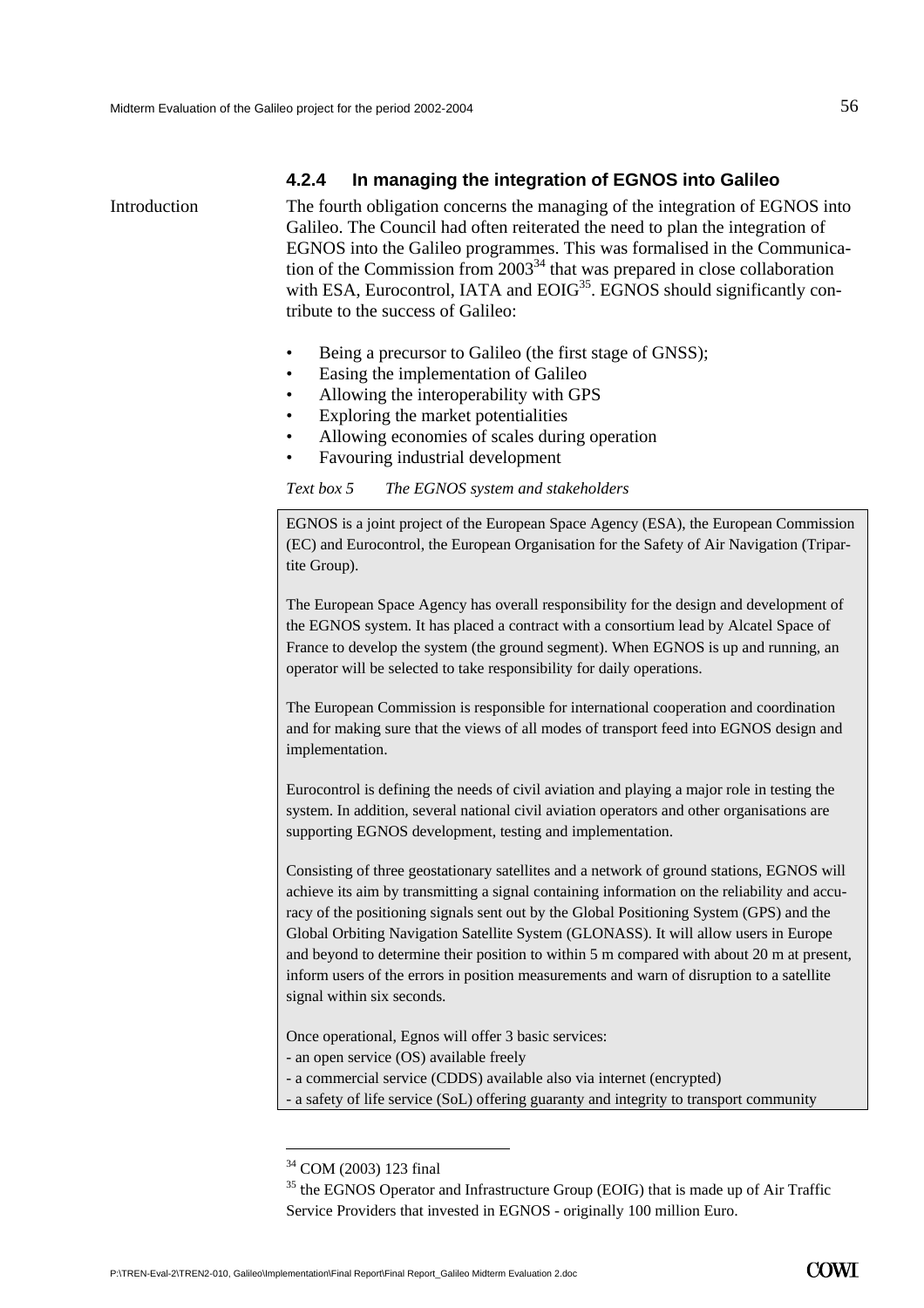|                       | In its conclusions of 5 June 2003, the Council has endorsed the integration of<br>EGNOS into Galileo and agreed that on a number of conditions including that<br>the EGNOS programme should be placed henceforth under the control of the<br>GJU that should be entrusted with:                                                                                                                                                                                                                                                                                      |
|-----------------------|----------------------------------------------------------------------------------------------------------------------------------------------------------------------------------------------------------------------------------------------------------------------------------------------------------------------------------------------------------------------------------------------------------------------------------------------------------------------------------------------------------------------------------------------------------------------|
|                       | the task of supervising the management of EGNOS after the programme<br>$\bullet$<br>"Operational Readiness Review" has been completed in April 2004,                                                                                                                                                                                                                                                                                                                                                                                                                 |
|                       | the conclusion of an agreement with an economic operator charged with<br>$\bullet$<br>operating EGNOS from April 2004 with due regard to the opinion of those<br>parties who contributed to the funding of the development and deployment<br>phases of the EGNOS system,                                                                                                                                                                                                                                                                                             |
|                       | making recommendations for suitable arrangements concerning ownership<br>$\bullet$<br>of EGNOS assets, intellectual property rights and commercial exploitation<br>rights.                                                                                                                                                                                                                                                                                                                                                                                           |
|                       | The discussion that follows will assess the efficiency of the GJU in achieving<br>this integration by analysing what has been achieved by the GJU as regards to<br>EGNOS management since the 2003 Council decision.                                                                                                                                                                                                                                                                                                                                                 |
| Daily management      | EU contributions in EGNOS programme are in practice managed by the GJU<br>since 2004 with two full time technical and one part time lawyer dedicated to<br>EGNOS management. This small team is supported by internal GJU staff and<br>external technical experts on an ad hoc basis. A contract has been signed be-<br>tween GJU and EC for this specific task specifying how GJU should coordinate<br>ESA and EUROCONTROL activities related to EGNOS.                                                                                                             |
|                       | The 2003 Communication estimated that EU contributions for the integration of<br>EGNOS into Galileo could reach up to 33 Million Euro a year from 2004 to till<br>2006. The GJU presented applications for TEN-T funding in 2004 and 2005 for<br>10 Million Euro respectively. The 2004 Decision was granted to GJU and dis-<br>tributed as follows:                                                                                                                                                                                                                 |
|                       | 8 M€to ESA (qualification of system operations, certification, system<br>evolutions)<br>1.1 M $\epsilon$ to EUROCONTROL for operation introduction in aviation domain<br>$\bullet$<br>0.9 M€for GJU own procurement needs.<br>$\bullet$                                                                                                                                                                                                                                                                                                                              |
|                       | The integrated management of both systems have also favoured the integration<br>at service provision level, both systems using same level definitions and com-<br>mon terminologies.                                                                                                                                                                                                                                                                                                                                                                                 |
| International aspects | GJU has pursued the extension of EGNOS to other parts of the world and more<br>particularly in the Mediterranean region, due to its geographic proximity and<br>economical relations with Europe. In this context, the European Commission<br>launched the Euro-MED GNSS 3-year programme of training and demonstra-<br>tion activities on satellite navigation services in the Mediterranean area along<br>with the relevant infrastructure development. Its management was entrusted to<br>GJU and includes the following activities using 4.5 million EURO coming |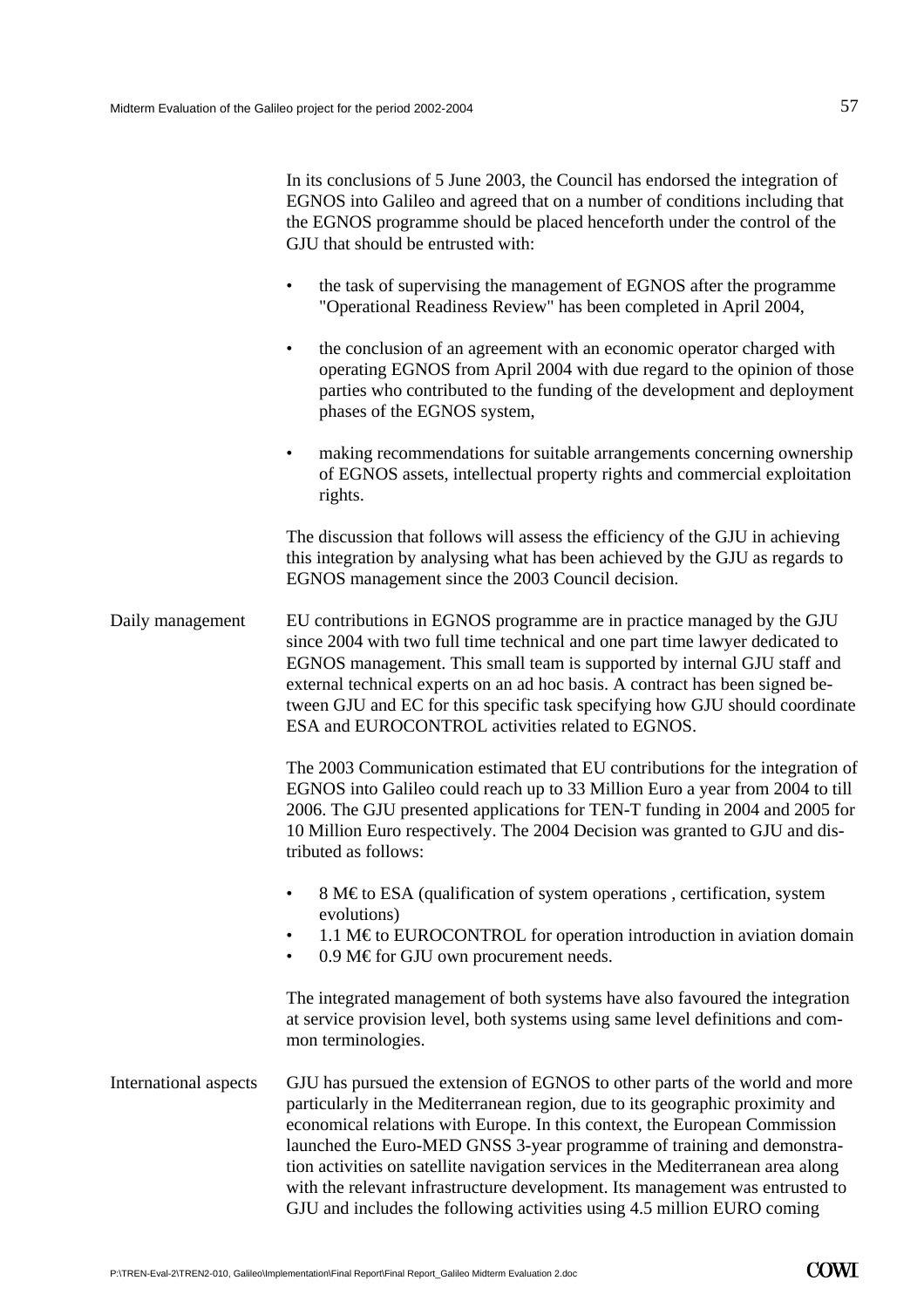from MEDA budget: GNSS Regional plan, training, services demonstration and GNSS Signal In Space provision.

The EGNOS system and infrastructure is currently owned by ESA. The GJU was entrusted to coordinate the discussion to transfer the future ownership of EGNOS infrastructure to GSA. Negotiations are currently taking place with EIOG and ESA and should lead to a EGNOS Framework agreement that will specify the conditions of ownership transfer and what ESA and EIOG will get as compensations or returns from their investment in EGNOS to date. Future ownership

The GJU has also the mandate to select an economic operator for the management of EGNOS. It was decided later that the Galileo Concessionaire will be also offered the concession of EGNOS (integration at concession level). GJU is negotiating with the Merged Consortium under which conditions he will operate EGNOS. GJU is also assisting in the discussion between ESA and the Concessionaire on the transfer ESA contracts with Immarsat (the lease of the 2 satellites), with Alcated (the ground segment) and ESSP (a consortium that has a 18 month contract to perform the operational validation of the system and complete and submit a Safety Case to the appropriate national (air safety) authorities. Another point of negotiation is the expected potential savings in operational costs when the 2 systems are operated by the same concessionaire. The operating of Galileo and EGNOS are estimated at respectively 220 million EURO and 33 million EURO per year. The PWC study has estimated that cost savings resulting from the integration could amount to 9% of combined operational costs. This point is still under negotiation. Operator of EGNOS management

Delays In term of availability of EGNOS services, the programme has been delayed compared with the initial planning. The ground segment has been developed in 2005, the certification of the system has been contracted in summer 2005. It is expected to have free availability of EGNOS Open Service, EGNOS Commercial service and SoL service by end 2007.

In summary, the efficiency of GJU in managing the integration of EGNOS can be summarized as follow: Summary and assessment

- Due to the unique nature of the GJU there was no reliable benchmark against which assess its level of efficiency when dealing with EGNOS integration and the efficiency assessment therefore is given based on interviews and Consultant views.
- The GJU has been fulfilling the tasks entrusted to him for the integration of EGNOS into Galileo. Taking into account the human resources made available, the GJU has managed to mobilise EU contributions from different programmes (although less than initially expected) and allocate the funds taking into account the international dimension of GNSS. The GJU in involved in facilitating transfer of EGNOS ownership and is negotiating operational costs and EGNOS integration with the Concessionaire.
- The results of the negotiations are still unknown to date as well as the level of potential savings. The result of these negotiations will probably be an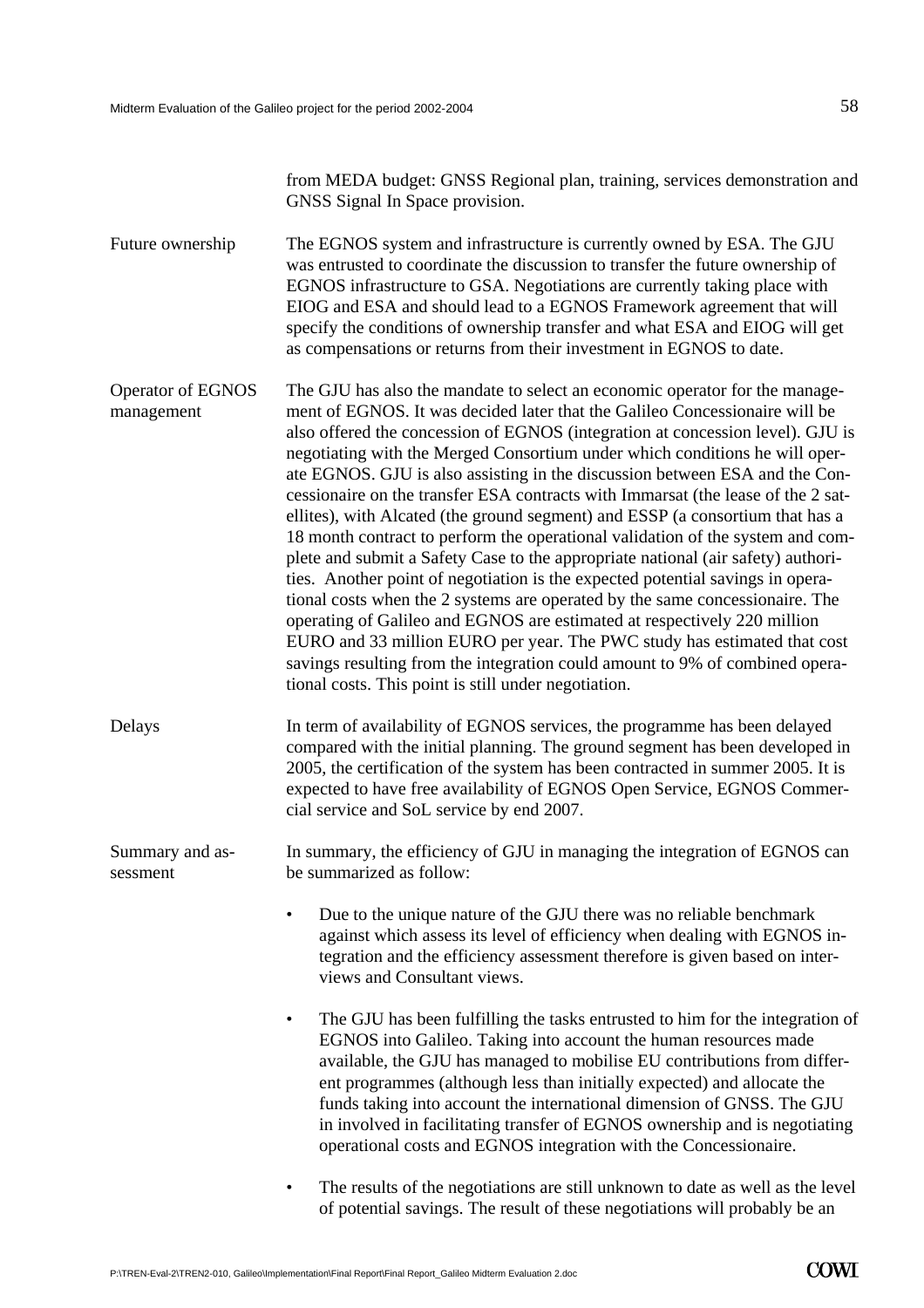Budget increase of

402 M€

indicator of the efficiency of the GJU in this particular task. The total cost estimated of EGNOS has increased from an estimate of 310 M€up to 2003 to reach 616 M€ over the entire period 1995-2006. The availability of the EGNOS services are slightly delayed compared to initial planning but should be available when Galileo concessionaire will start operations.

• The overall impression is that the GJU has been active in fulfilling its mandate regarding EGNOS integration with relative efficiency.

# **4.3 Efficiency in avoiding cost overrun**

When the Council decided, in March 2002, to launch the Development and Validation Phase the cost was estimated at a level of  $1,100 \text{ M} \in \text{The same}$ amount was included in the EC Communication on Galileo published 22 November 2000 (COM (2000)750 final). In 2005, the costs and financial needs were updated showing an overall cost increase of 402 M $\epsilon$ . The overall cost is now estimated at 1,557.4 M€ equivalent to 1,502 M€ in 2001 economic conditions. This is equal to an increase of app. 37%. The budget increase can be interpreted in two different ways.

The first version is the conventional interpretation of cost increases. It argues that the cost increase is not a cost overrun since it can be justified in design changes and delays imposed upon the project by political decision-makers *after* the budget was given. The Galileo Joint Undertaking in June 2005 explained the causes of the cost increase<sup>36</sup>, cf. the table below. It appears that the cost increase of 37% is due in particular to delays, new requirements and higher costs. Version 1: Cost increases are due to design changes

<span id="page-60-0"></span><sup>36</sup> *GJU analysis of the IOV phase additional costs and financial needs as presented by ESA,* Galileo Joint Undertaking, 22nd June 2005, version 4.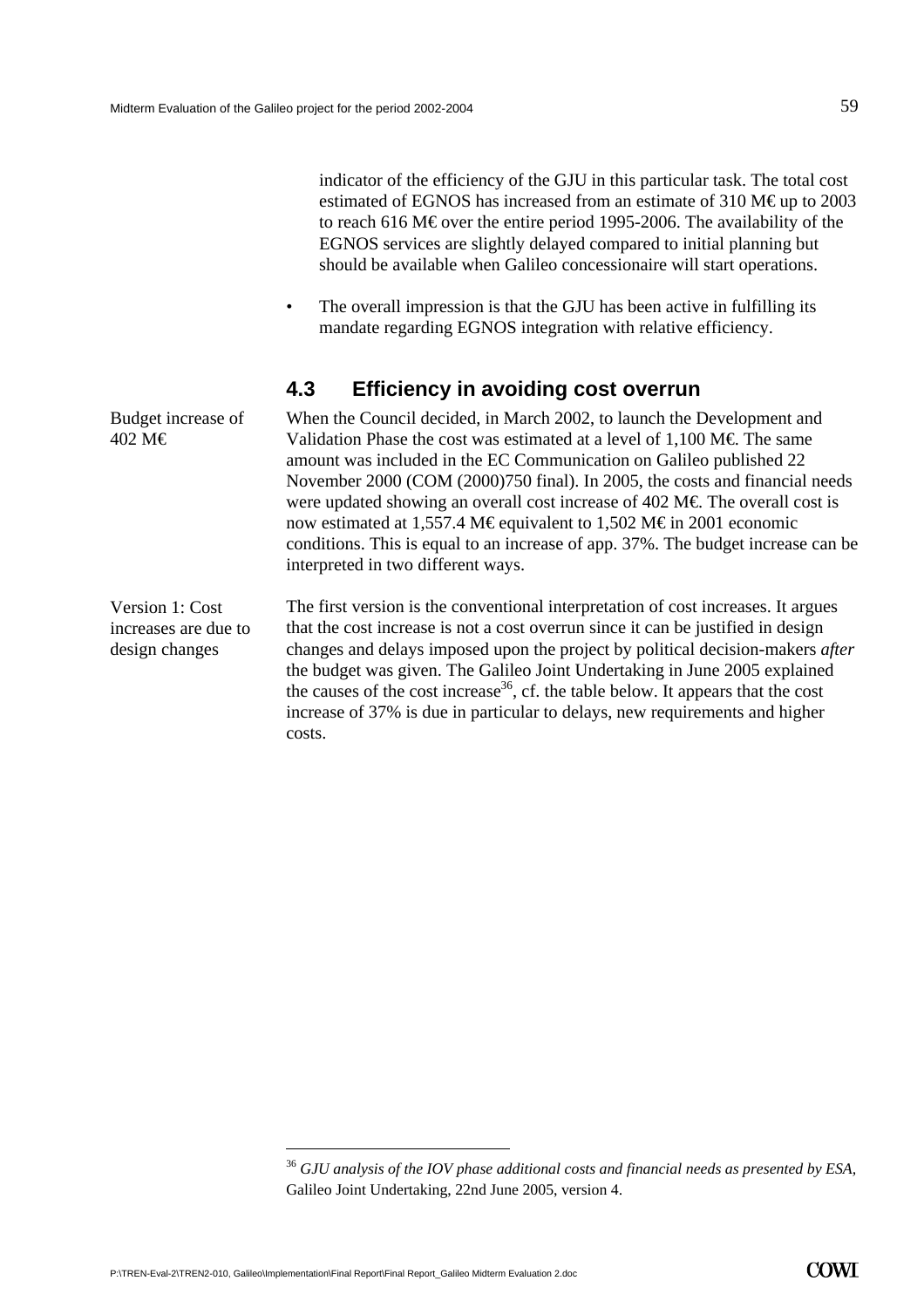| <b>Causes</b>                     | <b>Explanation</b>                                             | 2001<br>estimate | 2004<br>estimate |
|-----------------------------------|----------------------------------------------------------------|------------------|------------------|
| Delays                            | Delays have led to a<br>fragmentation of activities            | 110              | 214.7            |
| <b>Risk Mitigation</b>            | Risk mitigation measures at a<br>higher level than anticipated | 100              | 161              |
| Launchers                         | Market prices increase                                         | 90               | 112.5            |
| New requirements                  |                                                                | $\Omega$         | 151              |
| <b>IOV</b> (without security)     | Industrial proposal more costly<br>than anticipated            | 660              | 815              |
| Contingencies                     |                                                                | 87               | 53.2             |
| <b>ESA</b> contribution to<br>GJU |                                                                | $\Omega$         | 50               |
| Total costs <sup>37</sup>         |                                                                | 1,047            | 1,557.4          |

*Table 4.2 Evolution of costs, cf. GJU report, June 2005* 

Following this interpretation the level of cost overrun is very low.

Version 2: Design changes and delays could have been anticipated

The other interpretation is given by the emerging literature on *optimism bias;* a concept used to capture the fact that there seems to be a systematic tendency for planners to be over-optimistic when planning mega-projects. Optimism bias typically shows itself in the form of underestimation of outturn cost. Innovative projects such as Galileo are inherently risky due to the long planning horizon and complex interfaces.

According to this interpretation, the cost increases are caused by legitimate occurrences and circumstances such as design changes and delays imposed upon the project 'from outside'. However, it argues that such changes are not exceptional but on the contrary are the norm; the standard situation to be planned for. In other words; a planner must know, that he does not know. This information shall be used actively in the form of reference forecasting i.e. comparing a given project with outturn costs of a group of similar projects.<sup>38</sup> In doing so the planner moves away from treating design changes and delays as 'surprises' to seeing them as 'normality'.

l

<span id="page-61-1"></span><span id="page-61-0"></span>

<sup>&</sup>lt;sup>37</sup> 1,100 M€ initial budget less the 53 M€ for the definition phase.<br><sup>38</sup> Reference class forecasting consists in taking an 'outside-view' on the particular project being forecast. The outside view is established on the basis of information from a class of similar projects. The outside view does not try to forecast the specific events but instead places the project in a statistical distribution of outcomes from this class of reference projects. Reference class forecasting requires the following steps: i) identify relevant class of past projects (in the case of Galileo it could be IT-projects, and other innovative projects), ii) establish a probability distribution and iii) compare the specific project with the reference class distribution.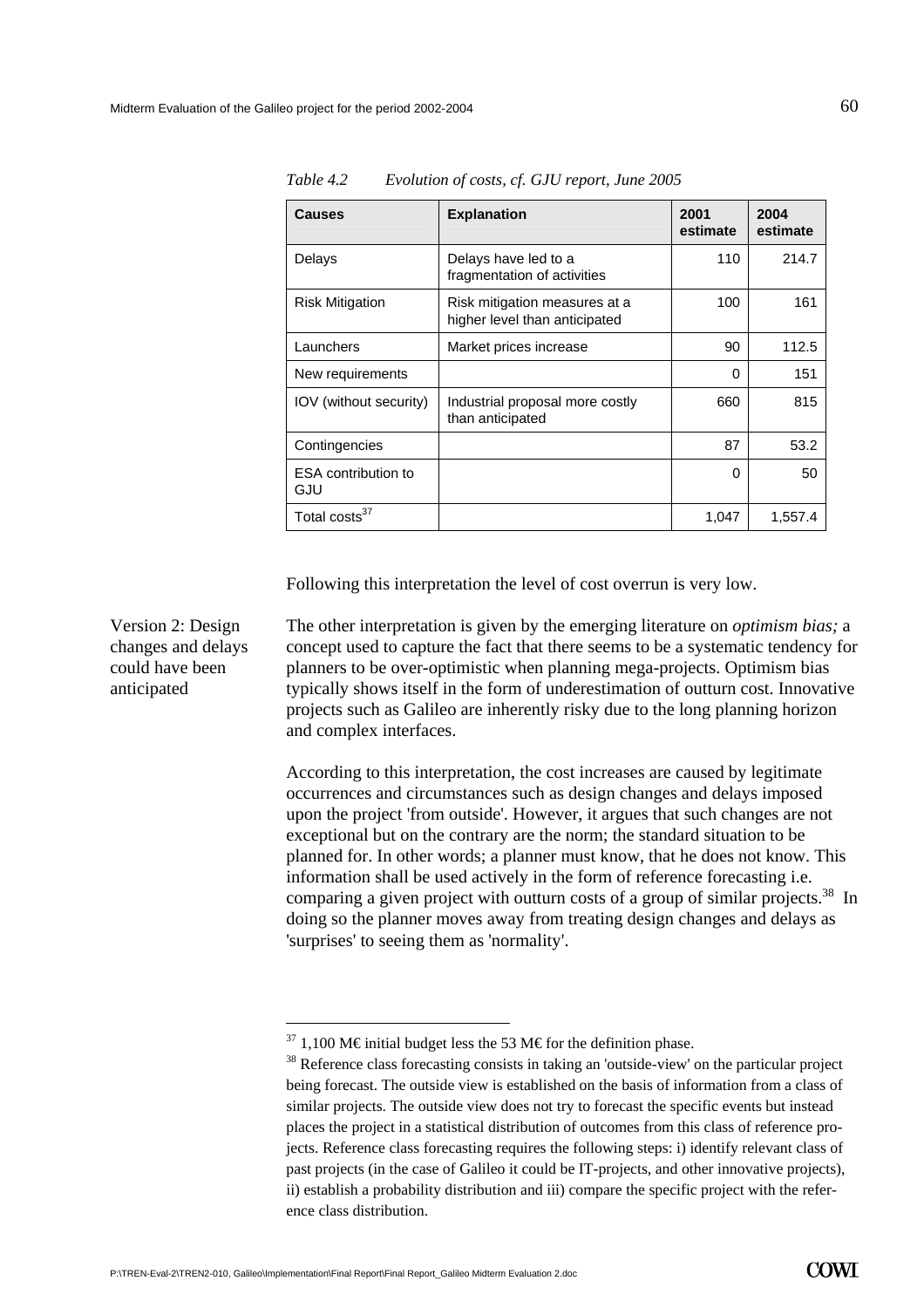Following this more critical interpretation, the development and validation phase sees a cost overrun in the range of 37%. While this is a significant cost overrun, it is by no means unusual, cf. the text box below.

*Text box 6 Putting the Galileo project into perspective: Levels of cost overruns* 

Empirical studies show that large infrastructure projects are likely to generate costoverrun, even though private involvement may reduce the uncertainty.

Bent Flyvbjerg *Megaprojects and Risk* (2003) has made a review of 280 public sector projects and concludes that cost overruns of 50 -100 % are common and cost overruns above 100% are not uncommon.[39](#page-62-0)

Galileo is a unique project, and it might be difficult to find projects which are fully comparable for reference budgeting, but it is interesting to note that development projects (for instance IT) often have cost overrun of up to 200%.

In addition to these two assumptions it should be mentioned that the continuous involvement and political priority of Member States have benefited Galileo in many ways but have had a delaying impact when waiting for Council decisions to be taken, leading to increase in cost as the rest of the project was on stand by in these situations.

Summary The efficiency of planning in regard to cost increases can be summarised as follows:

- The Galileo Development and Validation phase saw a cost increase of 37% in 2005 compared to the original 2001 budget. Design changes, higher costs and delays account for the increase.
- According to conventional planning practices, the level of cost overrun is very low as the cost increase mostly can be explained with reference to events occurring outside of the project.
- According to the 'optimism bias' school of planning the cost increase of 402 M€ should be seen as a cost overrun. It can be documented, empirically, that projects such as Galileo typically suffer from cost overrun for exactly those reasons mentioned (delays, design change, cost increases) and this information could have be incorporated into the planning phase via references forecasting. It would have demonstrated that the Galileo project - despite all its particularities - is in fact a 'traditional' project when it comes to likelihood of cost increases. Compared to similar types of projects (being innovative, complex, and with a long planning process) a level of cost overrun of 37% is not unusually high.

<span id="page-62-0"></span><sup>39</sup> See e.g. *Megaprojects and Risk: An Anatomy of Ambition*, 2003, by Bent Flyvbjerg, Nils Bruzelius, and Werner Rothengatter, and *Procedures for Dealing with Optimum Bias in Transport Planning: Guidance Document*, 2004, by Bent Flyvbjerg and COWI, for UK Department for Transport.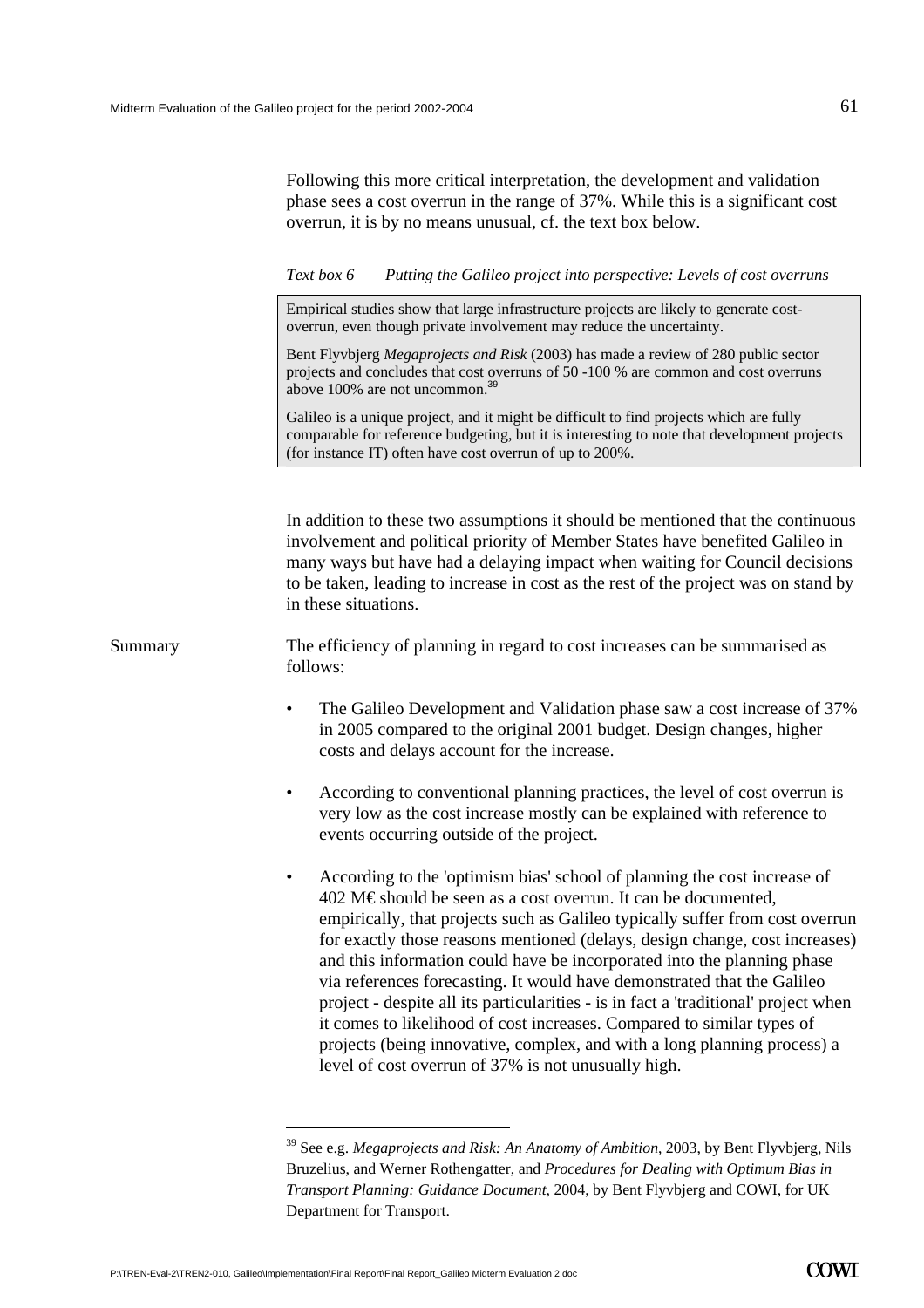### **4.4 Comparing with the GPS system**

This section seeks to benchmark the development and deployment cost of the Galileo system against the closest existing equivalent, the US made GPS (Global Positioning System). The comparison can by no means be complete, and the observations are of a very preliminary nature. It is based on expert assessments and a review of available information.<sup>40</sup> The table below gives a first overview of the two systems.

|                       | <b>GPS</b>                                                                                                                                                                                                                   | <b>GALILEO</b>                                                                                                                                                                                                                                                                                                  |
|-----------------------|------------------------------------------------------------------------------------------------------------------------------------------------------------------------------------------------------------------------------|-----------------------------------------------------------------------------------------------------------------------------------------------------------------------------------------------------------------------------------------------------------------------------------------------------------------|
| Nationality           | <b>USA</b>                                                                                                                                                                                                                   | European Union                                                                                                                                                                                                                                                                                                  |
| Launched              | 1995                                                                                                                                                                                                                         | 2011                                                                                                                                                                                                                                                                                                            |
| Coverage              | World wide                                                                                                                                                                                                                   | World wide                                                                                                                                                                                                                                                                                                      |
| <b>Status</b>         | Military (primarily)                                                                                                                                                                                                         | Civilian (primarily)                                                                                                                                                                                                                                                                                            |
| No of satel-<br>lites | $24 + 3$ back-up                                                                                                                                                                                                             | $27 + 3$ back-up                                                                                                                                                                                                                                                                                                |
| <b>Services</b>       | A Standard Positioning Service<br>available to all GPS users<br>A Precise Positioning Service is a<br>highly accurate military positioning,<br>velocity and timing service avail-<br>able to users authorized by the<br>U.S. | An open, basic service<br>A commercial service facilitating<br>offering enhanced performance<br>A Safety of Life Service of high<br>quality and integrity (aviation)<br>A search and rescue service that<br>will improve rescue services.<br>A public regulated service en-<br>crypted and resistant to jamming |
| User costs            | Standard service provided for free                                                                                                                                                                                           | The basic service provided for free                                                                                                                                                                                                                                                                             |

*Table 4.3 The GPS and Galileo* 

While some aspects of the systems are relatively identical, the systems have particularities that are not comparable e.g.:

- The GPS scope of military operations includes multiple dimensions that are not included in the Galileo project, cf. the table below. GPS system for instance includes larger satellites and a range of military functions that is not applicable in the Galileo project which is one of the reasons why the GPS system has been significantly more expensive than the Galileo project.
- Also it should be noted that GPS was developed long time before Galileo.

<span id="page-63-0"></span><sup>&</sup>lt;sup>40</sup> It has been the working method to compile available information and to have the estimates given in these documents discussed with some of the experts interviewed for this evaluation (see Annex 1 for list of experts interviewed). The following articles have been consulted: *'GPS History, Chronology, and Budgets'* (year) by RAND Corporation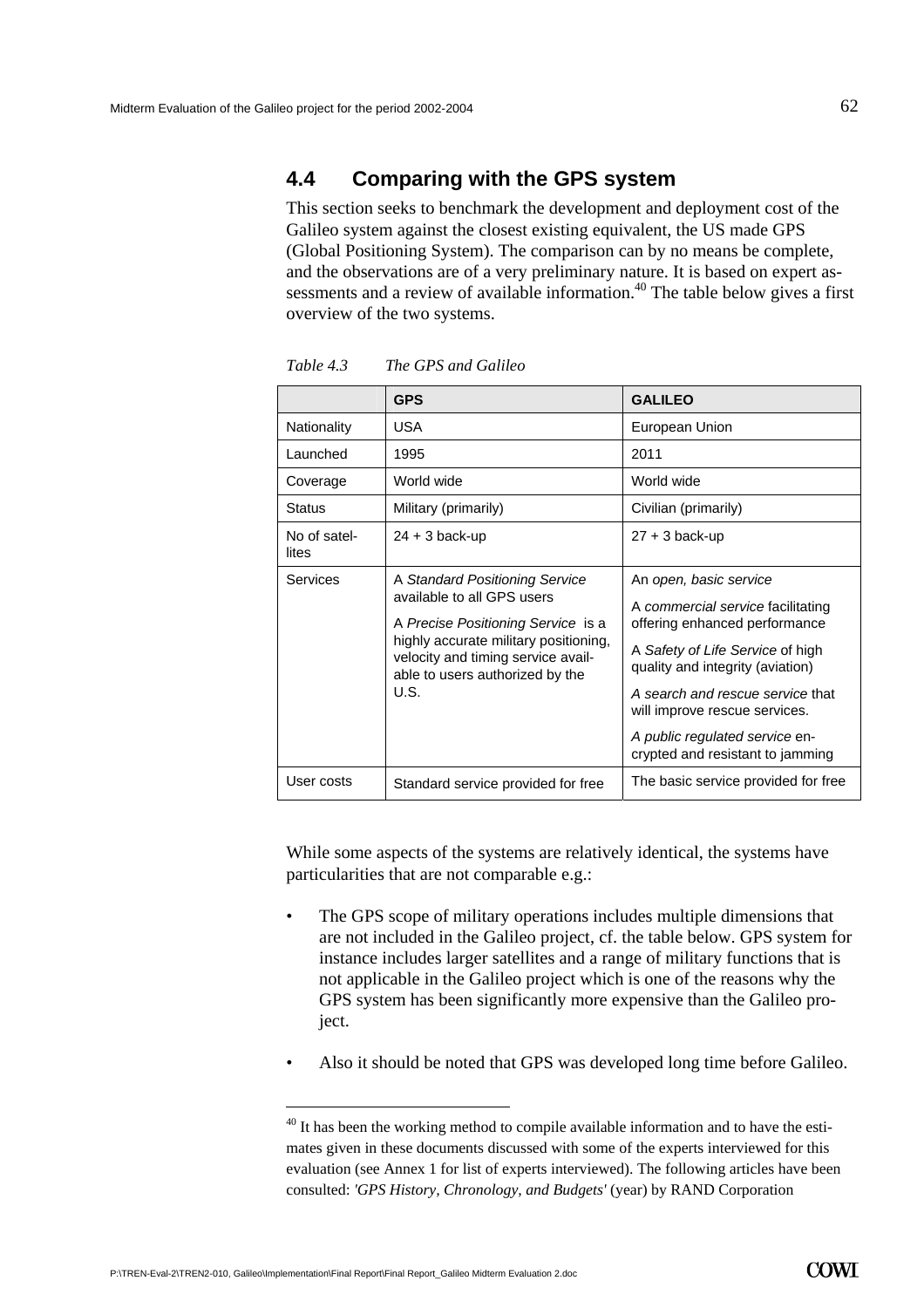With the above reservations in mind, the comparison of development and construction costs of the two systems are presented in the below table.

|                               | <b>GPS</b>                                                                                               | <b>Galileo</b>                |
|-------------------------------|----------------------------------------------------------------------------------------------------------|-------------------------------|
| Expected In-<br>vestment cost | In the range of 10 - 14 billion $$$<br>depending on sources of informa-<br>tion consulted                | 3.6 billion EUR               |
| Over the period               | 74 - 1997                                                                                                | 2001 - 2010                   |
|                               | WASS not included                                                                                        | <b>EGNOS</b> not included     |
|                               | Launch of satellites not included                                                                        | Launch of satellites included |
|                               | Additional to Galileo:                                                                                   |                               |
|                               | <b>NDS Nuclear Detection</b><br><b>System Radiation Protection</b><br>System Star War installa-<br>tions |                               |

*Table 4.4 Development and deployment costs (Billion EUR, 2000-prices)*

Estimates of the development and construction cost of GPS varies significantly, depending on time period included and dimensions included. The authors state that there is no an authoritative cost estimate which obviously makes a comparison with Galileo difficult.

The experts consulted for this evaluation have considered that it is not possible to compare the development costs of the two systems of the reasons stated above.

#### *Text box 7 The history of GPS*

GPS was born as a military tool. In 1993, 2 decades after it was conceived in the Pentagon, GPS became fully functional with the launching of its 24th satellite. The satellites are operated by the U.S. Air Force, which monitors them from five stations around the world. The Pentagon made the GPS system available for commercial use only after being pressured by the companies that built the equipment and saw the enormous potential market for it. As a compromise, however, the Pentagon initiated a policy known as selective availability, whereby the most accurate signals broadcast by GPS satellites would be reserved strictly for military and other authorized users.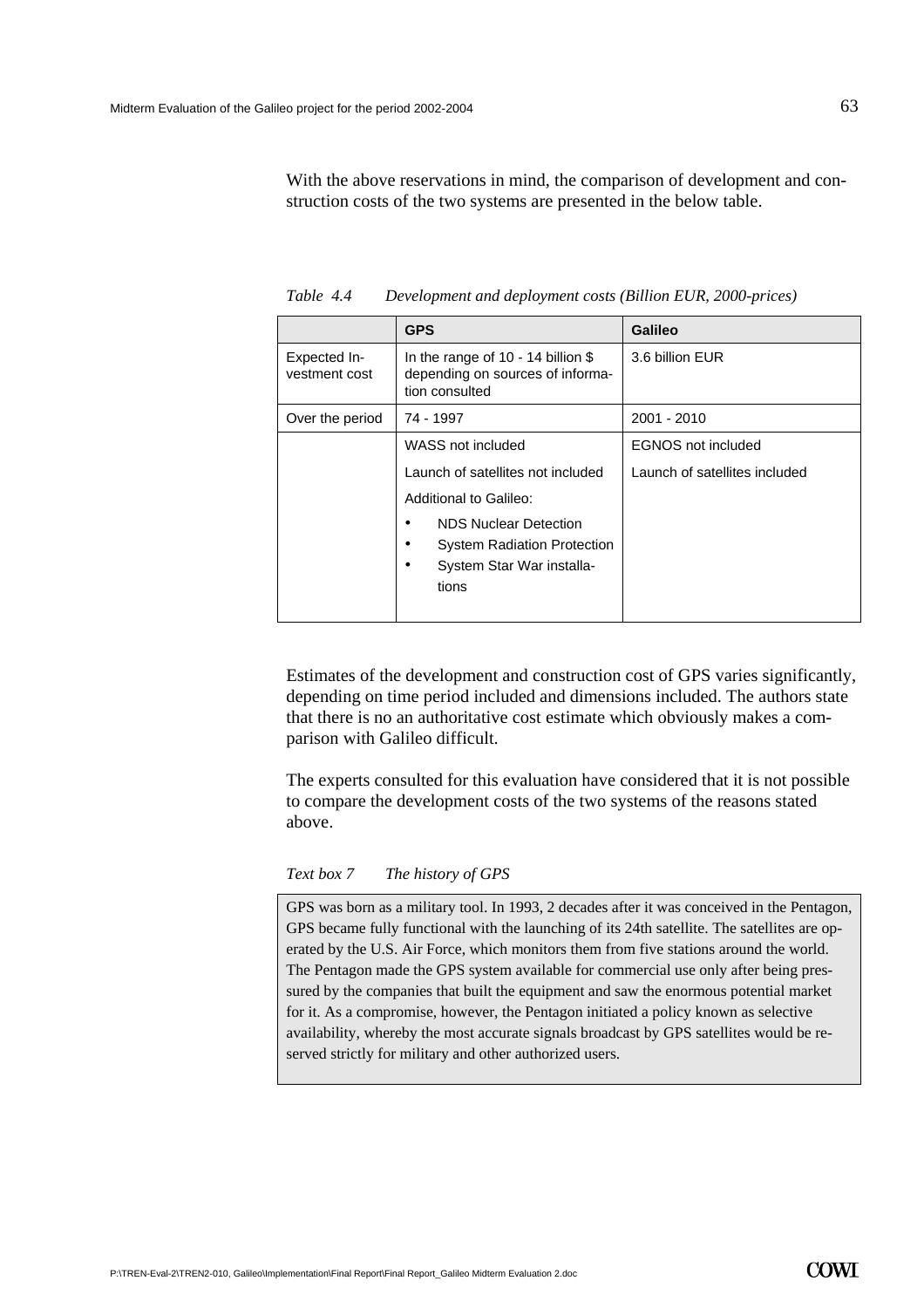### **4.5 Conclusions**

- The GJU was set-up by EU and ESA as a new organisational concept to run the everyday project implementation of the development and validation phase. As a particular structure - with the following characteristics: i) temporary, ii) management body, iii) complexity-reduction - the GJU has been efficient in the management of the Development and Validation phase. The model is now being used in other contexts.
- At an early stage it was decided by the Transport Council to establish a public-private partnership with a private concessionaire to manage the Galileo system. Measured against 'ideal' criteria for PPP processes, the process of selecting the concessionaire has been partly successful. Due to the limited number of providers of the necessary technology within Europe, and the difficulties of forecasting revenues, full competition could not be sustained until contract close. Accordingly negotiated procedure was recommended for the procurement of the concession. Risk allocation is still unclear at this late stage of contract negotiation. The GJU did not develop a Public Sector Comparator until late in the process.
- A series of satellites were launched to finalise the technological developments and to ensure the large scale demonstration of capabilities and reliability of the system. The role of GJU was to conclude an agreement with ESA who will carry out the activities and furthermore to administrate and carry out financial control. Thus the overall aims of the development and in orbit validation phase has been achieved or are on track, despite political difficulties and requirements of design changes. Overall GJU is credited for its part in this process on administration and financial control, however, this task alone would probably not justify setting up a joint undertaking.
- The EU's  $6<sup>th</sup>$  Framework Programme was meant to develop the user segment of Galileo. The task of administrative and financial management of the whole cycle of the calls of proposals was entrusted to GJU. Over a 4 year period, the GJU has been preparing, launching, selecting, managing and monitoring 3 calls for proposal resulting in a total expected cofinancing of 110 Million Euro. Selected activities of the first call are almost completed and all activities of the second acc are on-going. User applications and receivers have been developed opening potential private sector opportunities for EGNOS and Galileo. The same activities could have been done internally in DGTREN but the fact that the 6FP activities have been managed and technically monitored by dedicated and specialised GNSS experts within the GJU contributed to the efficient and timely achievement of this task.
- It is found to be correct to entrust the administrative and financial management of EU contributions to EGNOS to the GJU when the EU decided to integrate EGNOS into Galileo due to the skills and experience available within the GJU. The GJU acted efficiently as it initiated and carried out all the tasks requested by the Council. Most of them are still on-going.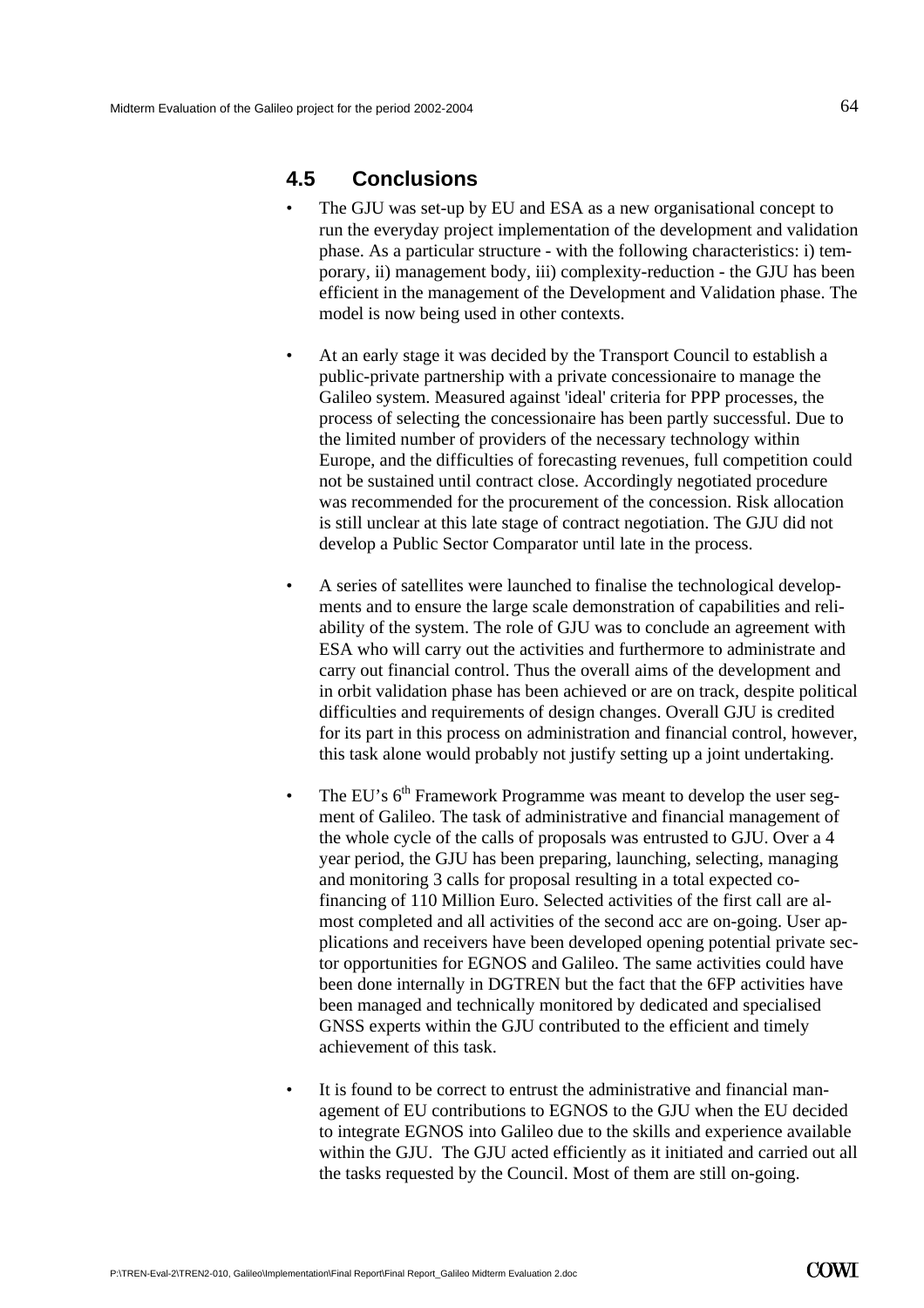- The cost of the development and validation phase increased from 1,100 M€ to 1,500 M€ (37%) in the course of implementation due to design changes, delays and cost increases. According to conventional planning practices, the level of cost overrun is very low as the cost increase mostly can be explained with reference to events occurring outside of the project. The cost increase can also be interpreted according to the 'optimism bias' school of planning leading to the conclusion that the cost increase of 402 M€ should be seen as a cost overrun.
- Since project launch, the budgeted cost of the entire Galileo project has been relatively constant. Currently, the development and deployment cost of GNSS - covering EGNOS (616 M $\oplus$  and Galileo (3,600 M $\oplus$  - is expected to amount to 4,216 M€ for which the EU TEN-T contribution over the 2001-2006 period will amount to 823 M€. However, ultimately, the EU contribution to the Galileo project will depend also on the outcome of the concession agreement negotiations for which there is still no conclusion.
- A preliminary comparison of the development costs of Galileo with GPS development costs was initiated as part of the evaluation; however with the results that a comparison for a variety of reasons cannot be undertaken in a meaningful manner within the scope of the evaluation. The GPS system, being the first satellite navigation system to be developed, was significantly more costly to develop than the Galileo system but it includes also several military components.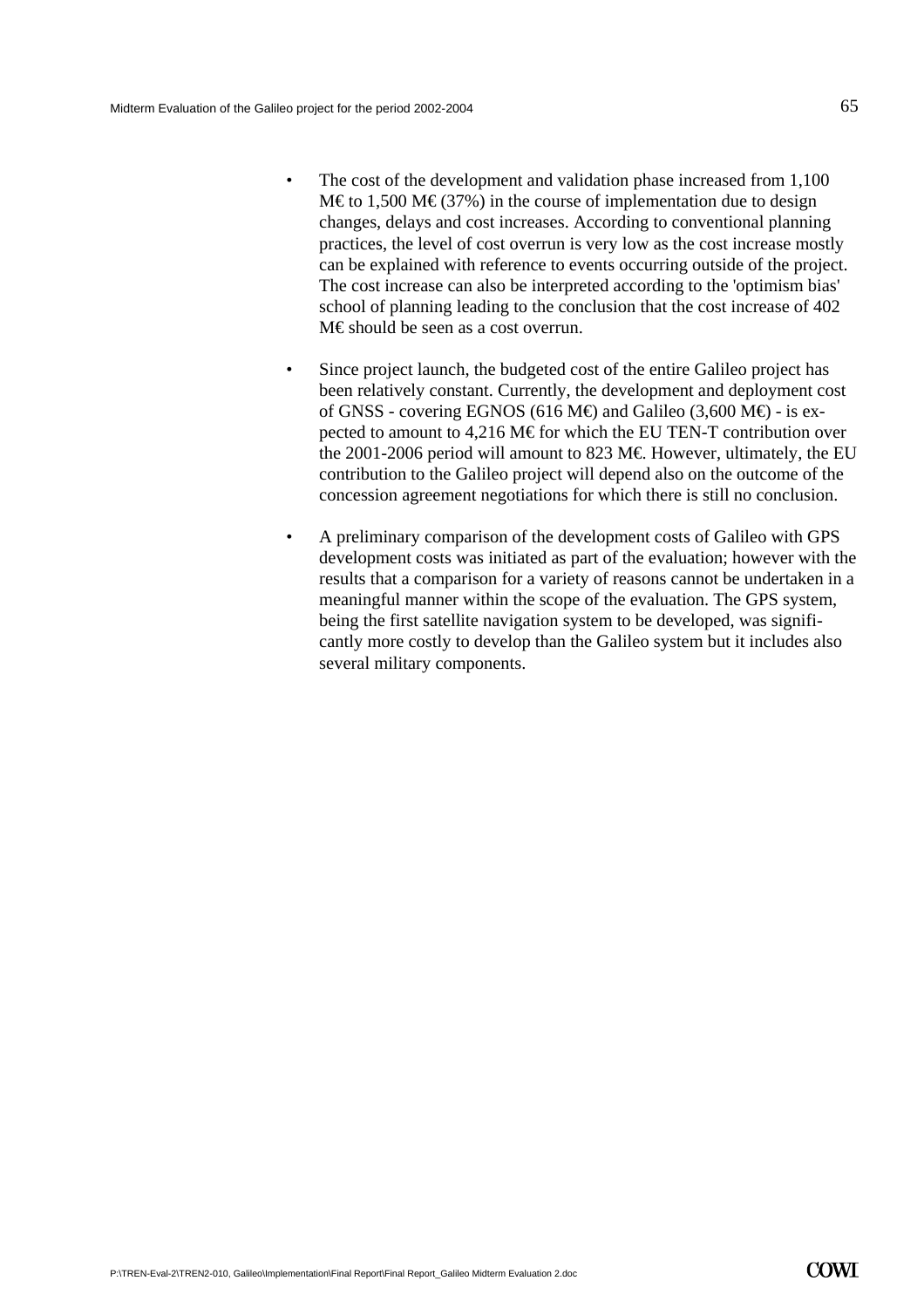# **5 Impact, Sustainability, Consistency**

Purpose of chapter

A mid-term evaluation cannot provide precise answers to the evaluation themes of impact and sustainability which by definition shall be analysed some time after an intervention has ended. Nevertheless, it is possible to make preliminary observations on impact, sustainability and the consistency with other policies.

### **5.1 Impact**

Impacts of an initial nature

The impact of a project describes the effects of an intervention on society. For the Galileo project, the effects will not materialise before the system becomes operational. However, the evaluation can present four initial impacts:

- **Management and organisation**. The development of a novel organisation form - the Joint Undertaking concept - is being copied and applied to other projects characterised by their institutional complexity and the need to ensure responsibility within a flexible entity. GJU has thus, organisationally, been an innovation with far-reaching consequences as the model is being copied for use in other situations. This is certainly an impact that was not foreseen.
- **Cooperation between EU Commission and ESA**. Historically, ESA has had little to do with the EU and the project has been a learning process in relation to cooperation between the two institutions where it has been necessary for the persons involved to recognise the different natures and core responsibilities of the two institutions. In the course of the evaluation it has often been mentioned that the common experience of the Galileo project will be useful with regards to future cooperation between the two institutions, e.g. in matters relating to the development of the EU Space Policy.

## **5.2 Sustainability**

Sustainability is the extent to which the positive effects are likely to last after an intervention has terminated. This chapter considers the sustainability of the achievements of the Development and Validation phase, cf. the below table.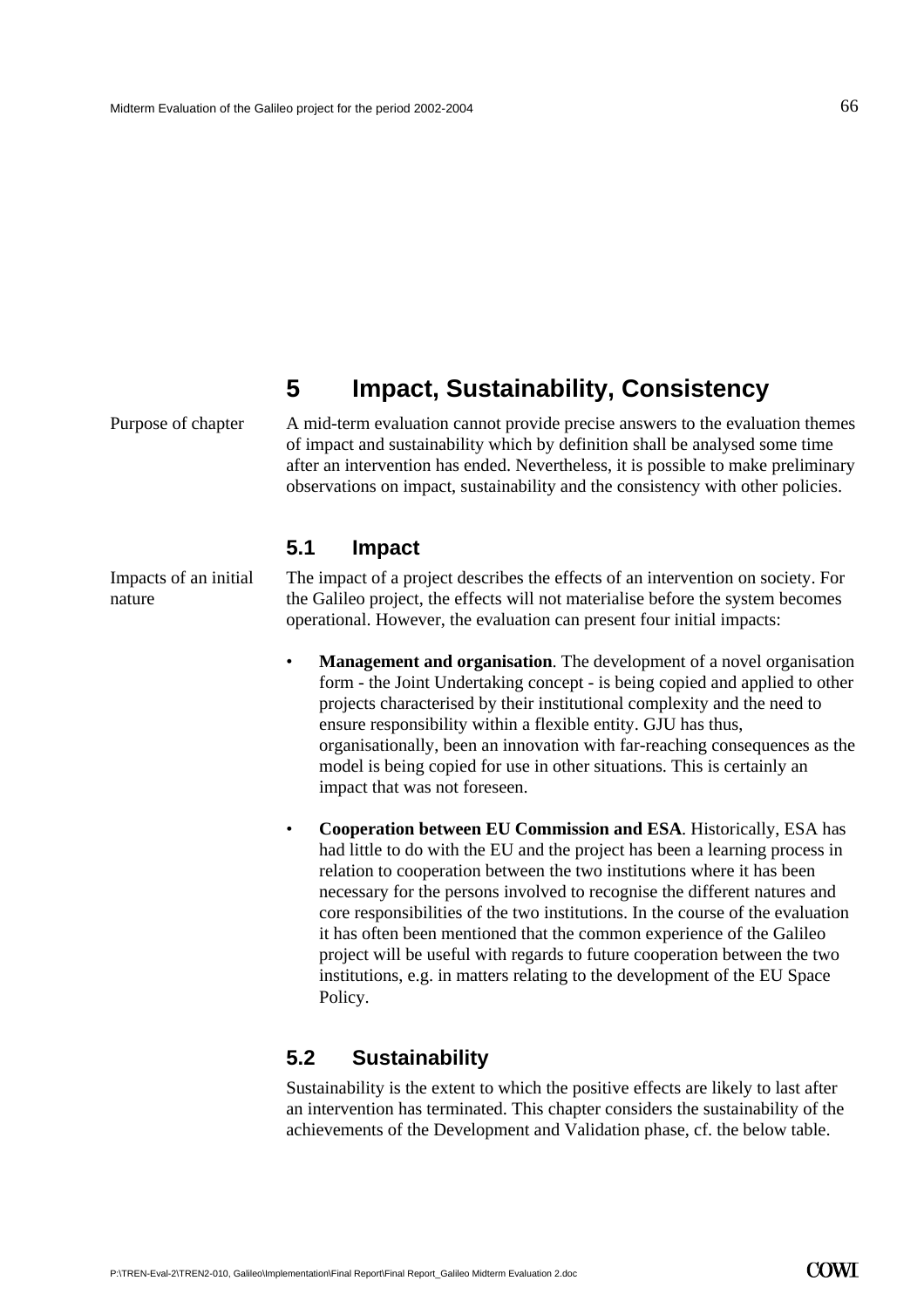| Table 5.1 | Sustainability of main achievements of the Development and Validation |
|-----------|-----------------------------------------------------------------------|
|           | phase                                                                 |

| <b>Objectives of the Development and</b><br><b>Validation phase</b>                                           | Level of sustainability                                                              |
|---------------------------------------------------------------------------------------------------------------|--------------------------------------------------------------------------------------|
| Agreement with USA on interoperability of<br><b>GPS and Galileo</b>                                           | High. Political prestige invested in the<br>agreement from both sides. <sup>41</sup> |
| The definition of services offered                                                                            | High. The service definition has remained<br>constant over time.                     |
| Confirmation that there will be significant<br>contribution from the private sector,<br>including PPP process | Cannot be assessed before outcome of<br>negotiations are known.                      |
| Structures for the management of the<br>system                                                                | High. The GSA is operating.                                                          |

#### High level of sustainability

Overall, the sustainability is high, and this is also to be expected since the main activities of the Development and Validation phase, obviously, are planned so as to deliver outputs that will be used in the subsequent phases.

The USA agreement was signed with high-level political commitment, and the interoperability of the two systems will be sustained. The overall service definitions is likewise maintained and a high level of sustainability also is found on the future organisation set-up in the form of the establishment of GSA. A remaining, possibly problematic, factor is the sustainability of the PPP agreement. A judgement cannot be made as the outcome of ongoing negotiations is not yet known.

# **5.3 Consistency with other EU Policies**

This section aims at determining to which degree the realisation of the Galileo project will support and contribute to the fulfilment of the objectives of the following key EU policies/strategies: the Lisbon Strategy, Sustainable Development strategy, the Transport Policy and the Space Policy.

It is currently not possible to measure the final outcome and impact of Galileo on the other policies. Instead for each policy area indicators have been proposed that can be used in the future to check for consistency.

The Lisbon Strategy was reviewed during the Spring European Council March 2005, in which EU leaders agreed on the renewed Lisbon Strategy prioritising growth and jobs. The Commission 2006 Annual Progress Report on the Lisbon Strategy "Time to move up a gear" further identifies four priority actions, being: investment in education, research and innovation; freeing up SMEs; em-Lisbon Strategy

<span id="page-68-0"></span><sup>&</sup>lt;sup>41</sup> US Secretary of State Colin Powell, for instance, hailed the U.S.-EU agreement on Global Positioning System (GPS)-Galileo cooperation as a 'remarkable achievement' at a signing ceremony June 26 in Shannon, Ireland, during a U.S.-EU Summit.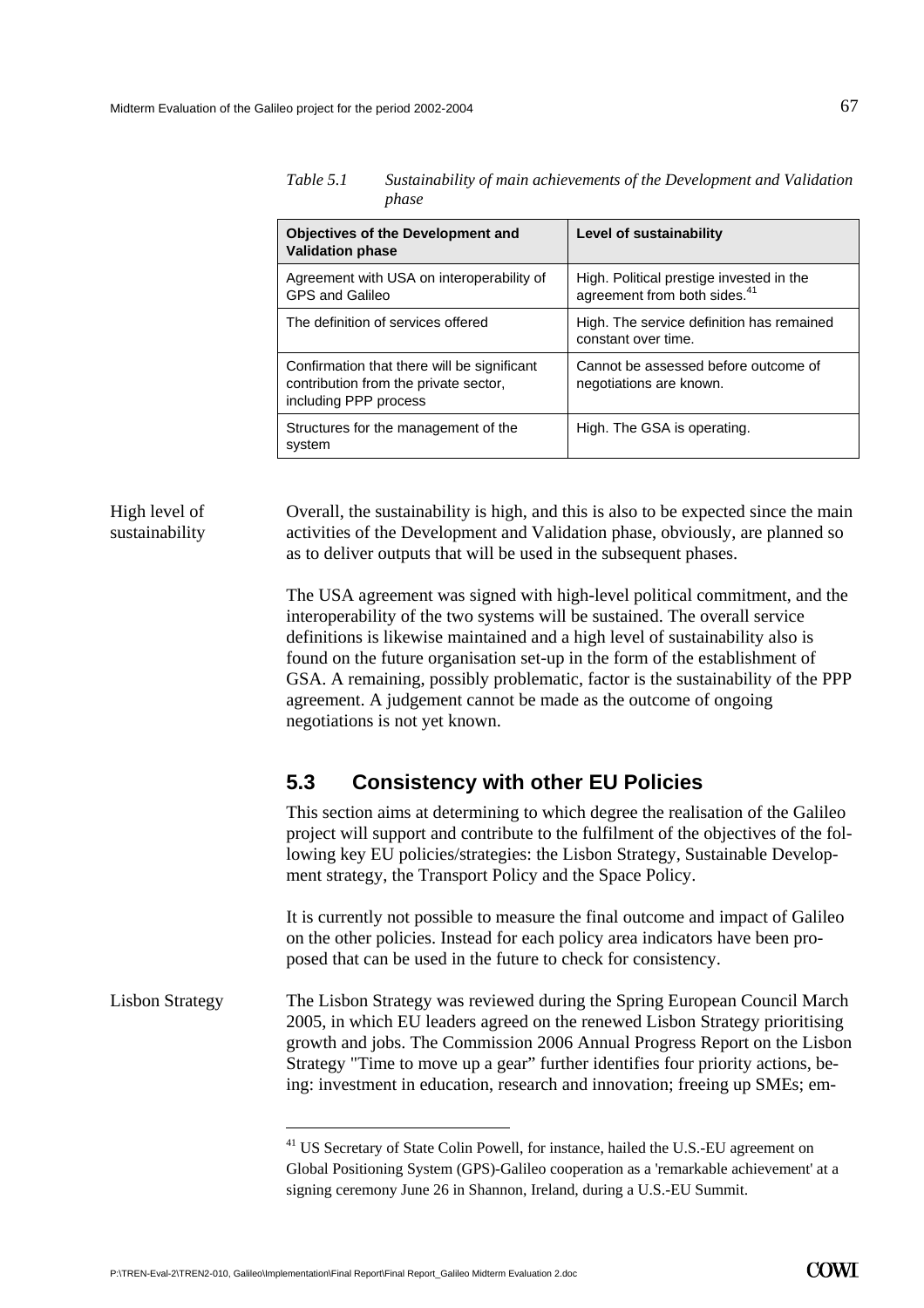|                                       | ployment policies to get people into work; and guaranteeing a secure and sus-<br>tainable energy supply. The European Parliament fully supports Galileo and in<br>a resolution dated 29 January 2004, stresses "the enormous significance of<br>Galileo for the European Union's industrial, transport, technological and envi-<br>ronmental development, and hence at the same time for the achievement of the<br>strategic goals set in Lisbon"                                                                                                                                  |
|---------------------------------------|------------------------------------------------------------------------------------------------------------------------------------------------------------------------------------------------------------------------------------------------------------------------------------------------------------------------------------------------------------------------------------------------------------------------------------------------------------------------------------------------------------------------------------------------------------------------------------|
|                                       | Galileo has technological, political and economic dimensions related to the<br>Lisbon strategy. All sectors of the economy and society are affected by the de-<br>velopment of Galileo. Further the development of EGNOS and of Galileo has<br>increased incitement for expansion of the application industry related to satel-<br>lite navigation and according to estimates, the related application industry is<br>growing at an annual rate of 25% and the number of jobs created as a result of<br>the Galileo programme should be in the region of $100,000$ . <sup>42</sup> |
|                                       | In conclusion it is found that the Galileo project has a high level of consistency<br>with the Lisbon strategy in aiming at creating growth and jobs through invest-<br>ment in research and innovation and creating employment.                                                                                                                                                                                                                                                                                                                                                   |
|                                       | An indicator of Galileo compliance with Lisbon Strategy could be turnover and<br>employment in business linked to Galileo technology <sup>43</sup> .                                                                                                                                                                                                                                                                                                                                                                                                                               |
| Sustainable Devel-<br>opment Strategy | The EU's Sustainable Development Strategy 2005-2010 <sup>44</sup> aims to bring about a<br>high level of environmental protection, social equity and cohesion, economic<br>prosperity and active promotion of sustainable development worldwide. Given<br>the inter-linkages between Sustainable Development Strategy and the Lisbon<br>strategy it not surprising that Galileo also supports several actions proposed by<br>the Commission in its reviewed strategy for Sustainable Development.                                                                                  |
|                                       | In addition to the growth and jobs issues described under the Lisbon Strategy<br>Galileo also provides benefits in the transport sector and innovations within<br>satellite technology is directly addressed under actions related to sustainable<br>transport. Also Galileo will be a useful tool for environmental monitoring re-<br>ductions risks (ex. transport of dangerous goods) as well as having potential for<br>regional development in third countries (e.g. expansion of Egnos to Africa).                                                                           |
|                                       | Numerous applications and uses of Galileo hand some of these should be men-<br>tioned here being directly beneficial sustainable development: agriculture and<br>fisheries (precision, monitoring etc.), energy sector (energy infrastructure,<br>power distribution etc.), improvement of maritime and rail navigation.                                                                                                                                                                                                                                                           |
|                                       | It is assessed that depending on usage Galileo can have a high contribution to<br>Sustainable Development, not only in the EU, but globally.                                                                                                                                                                                                                                                                                                                                                                                                                                       |
|                                       | <sup>42</sup> Communication 14.07.2004 COM(2004) 477 final<br><sup>43</sup> DG TREN INDIC report September 2004<br><sup>44</sup> COM(2005) 658 final, 13.12.2005: Communication from the Commission to the Council                                                                                                                                                                                                                                                                                                                                                                 |

<span id="page-69-2"></span><span id="page-69-1"></span><span id="page-69-0"></span>and the European Parliament - On the review of the Sustainable Development Strategy - A platform for action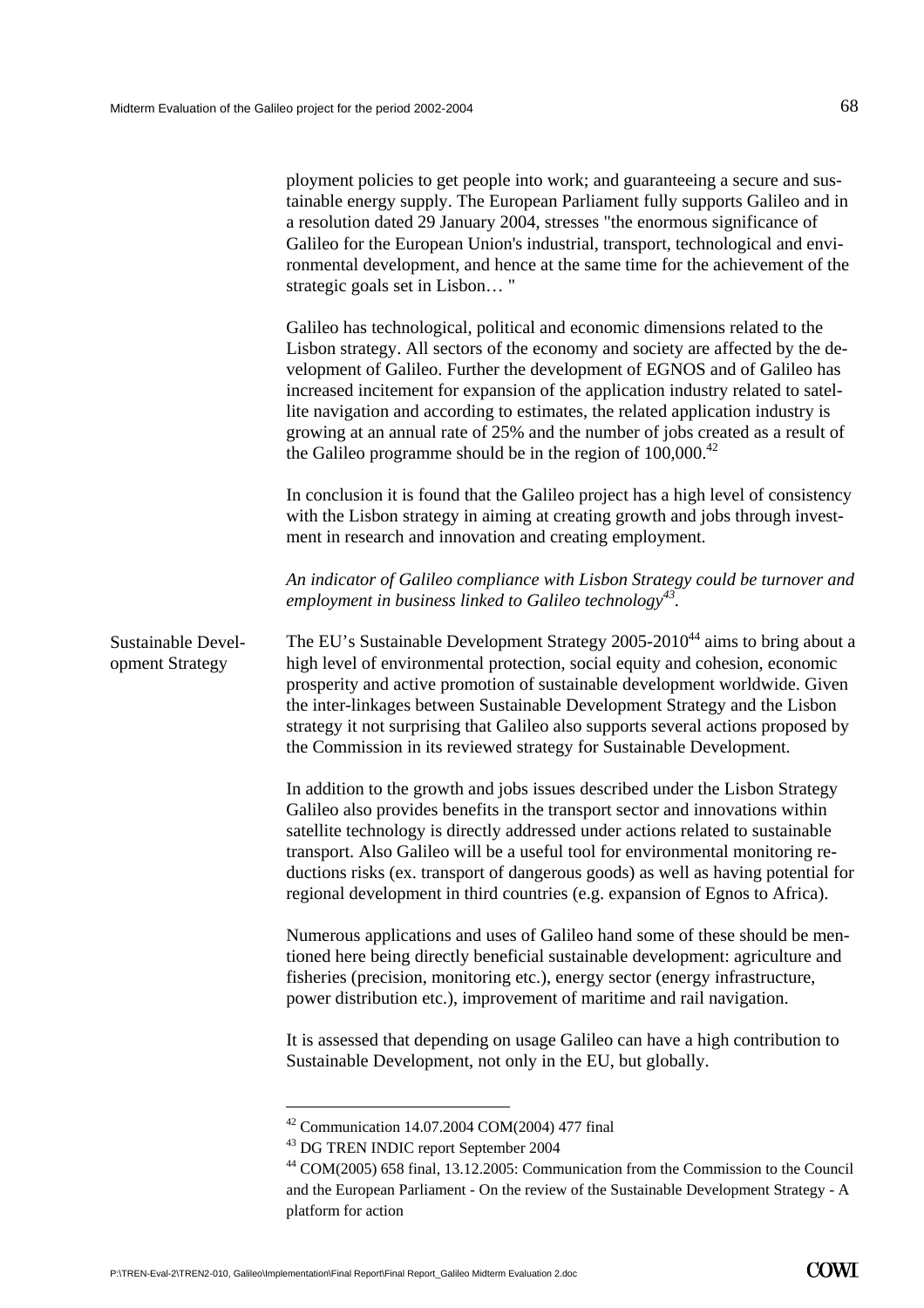|                               | Indicators are as Lisbon above plus improved environmental monitoring, re-<br>duction in emissions from transport sector.                                                                                                                                                                                                                                                                                                                                                                                                                                                                                                                                                                                                                                                                                                    |
|-------------------------------|------------------------------------------------------------------------------------------------------------------------------------------------------------------------------------------------------------------------------------------------------------------------------------------------------------------------------------------------------------------------------------------------------------------------------------------------------------------------------------------------------------------------------------------------------------------------------------------------------------------------------------------------------------------------------------------------------------------------------------------------------------------------------------------------------------------------------|
| <b>Transport Policy</b>       | Satellite navigation systems are an integral part of the 2001 White Paper on<br>transport "Time to Decide". The paper states the motive of having an independ-<br>ent satellite navigation system reducing the reliance on GPS and Glonas. The<br>transport uses of satellite navigation are vast, covering all sectors e.g. road, rail,<br>maritime and aviation sectors. The more significant types of use in transport are<br>related to road navigation, freight management, ratification of infrastructures<br>and transport safety.                                                                                                                                                                                                                                                                                    |
|                               | Galileo receives its EU funding through the TEN T budget illustrating the close<br>connection with the transport sector. However, from 2007 Galileo will have its<br>own budget line.                                                                                                                                                                                                                                                                                                                                                                                                                                                                                                                                                                                                                                        |
|                               | Indicators could be reduction in congestion and reduction of accidents and es-<br>pecially fatalities due to more rapid and effective emergency service <sup>45</sup> .                                                                                                                                                                                                                                                                                                                                                                                                                                                                                                                                                                                                                                                      |
| EU Space Policy <sup>46</sup> | Galileo has had a significant effect on the development of an EU Space Policy<br>both in terms of industrial space programme and the reorientation of research<br>programmes.                                                                                                                                                                                                                                                                                                                                                                                                                                                                                                                                                                                                                                                |
|                               | The 2003 White Paper on EU Space Policy aims to explore the benefits of<br>space technologies, to support EU policies and objectives and achieve faster<br>economic growth, job creation and industrial competitiveness, enlargement and<br>cohesion, sustainable development and security and defence. The paper calls<br>for increased funding and expenditure to develop space technology, infrastruc-<br>tures and applications and to support research and development within this field<br>in line with the Galileo project. Europe already possesses many capabilities to<br>develop services and applications related to space industry. However, if the EU<br>does not continue its commitment to have an active policy within this area it is<br>foreseen to lose competitiveness and market share in this sector. |
|                               | Indicators could be the turnover of European based space industry, research<br>budget available to European space industry and turnover in Galileo applica-<br>tion industry.                                                                                                                                                                                                                                                                                                                                                                                                                                                                                                                                                                                                                                                |
| Other policies                | Galileo may be consistent or inconsistent with other EU policies, such as agri-<br>culture, civil right, health, banking sector, etc. However it is not dealt with here<br>in greater detail as it is linked to Galileo through the use of the system and par-<br>ticularly applications and therefore relates to satellite navigation in general and<br>also GPS.                                                                                                                                                                                                                                                                                                                                                                                                                                                           |
| Summary of findings           | Overall, Galileo is found to have the potential to be consistent with other EU<br>policies. The Lisbon and Sustainable Development Strategies and the Transport<br>and Space policies explicitly describe Galileo or the use of satellite navigation                                                                                                                                                                                                                                                                                                                                                                                                                                                                                                                                                                         |
|                               |                                                                                                                                                                                                                                                                                                                                                                                                                                                                                                                                                                                                                                                                                                                                                                                                                              |

<span id="page-70-0"></span> $^{45}$  DG TREN INDIC report September 2004<br> $^{46}$  COM (2003) 673 of 11.11.2003

<span id="page-70-1"></span>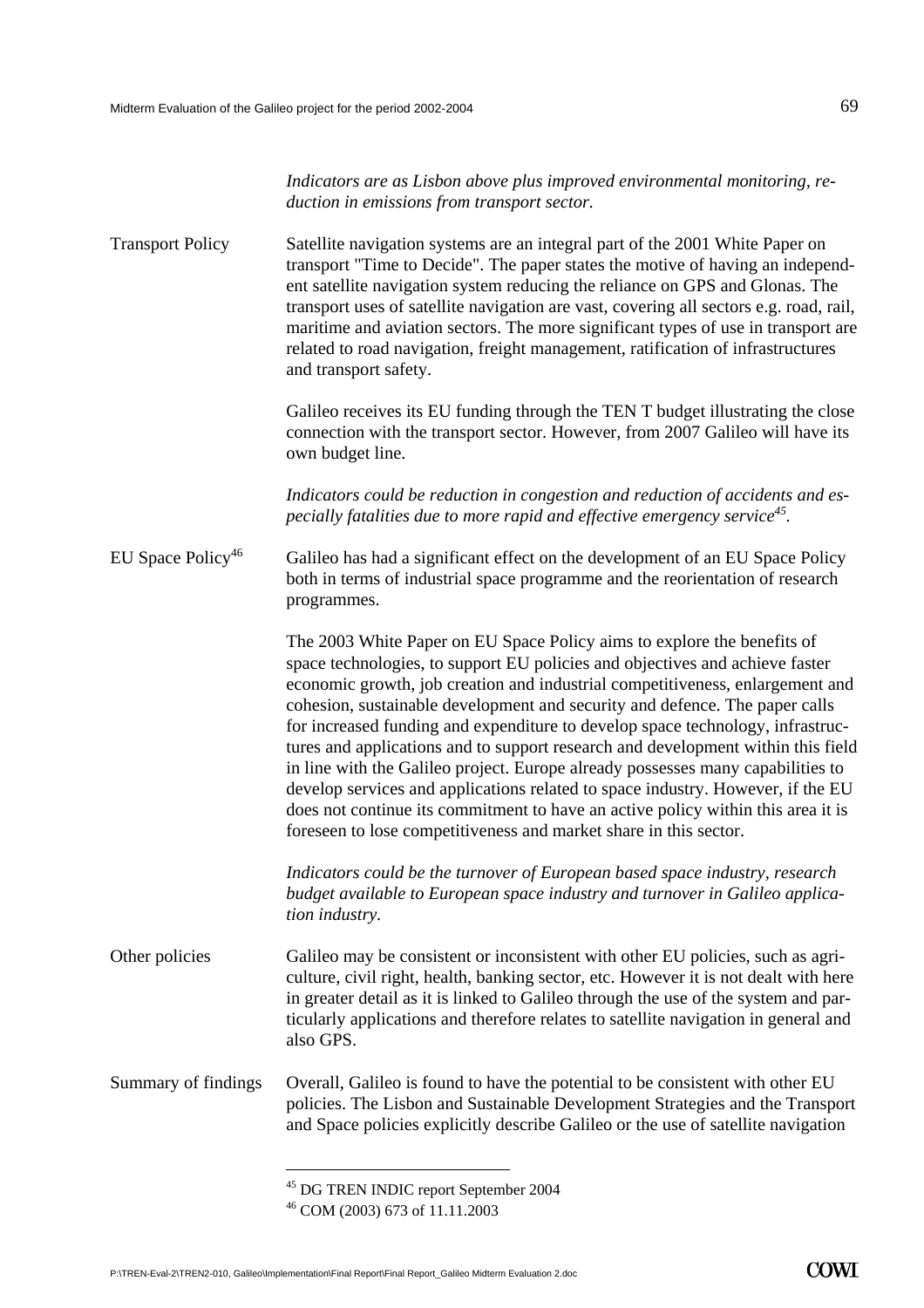technology as a tool to tackle the identified barriers within these policies and strategies.

| <b>Policy Area</b>                                                                          | <b>Expected level of consistency</b>                                                                                                                                        | Indicators to be used to<br>measure consistency                                                                                                                       |
|---------------------------------------------------------------------------------------------|-----------------------------------------------------------------------------------------------------------------------------------------------------------------------------|-----------------------------------------------------------------------------------------------------------------------------------------------------------------------|
| Lisbon Strategy on<br>employment, eco-<br>nomic reform and<br>social cohesion <sup>47</sup> | EU revised strategy addresses<br>investments in technology and<br>Galileo expectations ids develop-<br>ment of possibly 100.000 jobs                                        | Turnover and employment<br>in business linked to Galileo<br>technology                                                                                                |
| Sustainable Devel-<br>opment Strategy<br>2005-2010                                          | EU revised strategy refers to Gali-<br>leo particularly in the field of envi-<br>ronmental monitoring                                                                       | As Lisbon + improved envi-<br>ronmental monitoring, re-<br>duction in emissions                                                                                       |
| Transport Policy -<br>2001 White Paper                                                      | Galileo is defined within the 2001<br>White Paper on Transport an is<br>therefore integral with transport<br>policy                                                         | Indicators could be reduc-<br>tion in congestion and re-<br>duction of accidents and<br>especially fatalities due to<br>more rapid and effective<br>emergency service |
| Space policy - 2003<br>EU White Paper on                                                    | Galileo will and have already con-<br>tributed to research and turnover in<br>the European space industry both<br>with regards to satellites, launching<br>and applications | Turnover of European<br>based space industry, re-<br>search budget available to<br>European space industry<br>and turnover in Galileo ap-<br>plication industry       |

*Table 5.2 Overview and summary of findings* 

## **5.4 Conclusion**

- A judgement on the impact of the Galileo project can be given only after the system has been in operation for a few years. Some initial impacts can be observed; the most significant one being the impact of the Joint Undertaking organisational model.
- The consistency of the Galileo project with 'neighbouring policies' has been reviewed preliminarily to be high and indicators suitable for checking consistency with policies have been suggested.
- The sustainability of the main achievements of the Development and Validation phase is high, with the exemption that the result of the PPP process in unknown.

<span id="page-71-0"></span> $47$  Launched by the Lisbon Council in March 2000 and revised at the Spring European Council March 2005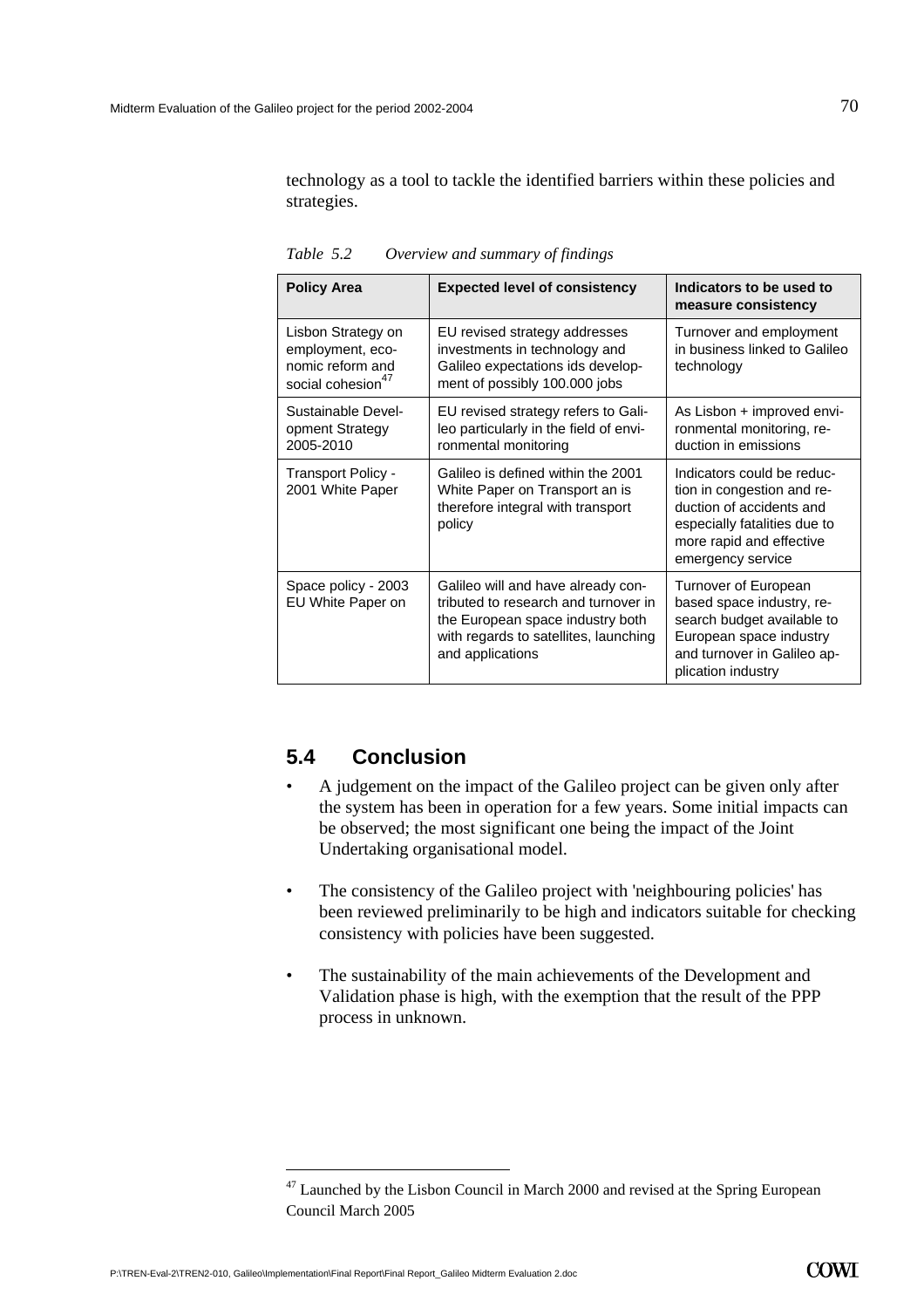## **6 Conclusion**

This *Mid-term evaluation of the Galileo project for the period 2002-2004* has had the aim of evaluating the implementation of the development and validation phase of Galileo during the period 2002-2004. In order to do so, it has been necessary to acquire a broader understanding of the entire Galileo project, and parts of the evaluation therefore cover the entire project.

The evaluation is organised so as to answer ten specific evaluation questions that were established in the inception phase of the evaluation. The conclusions in this chapter answer these questions and the chapter also provides a broader reflection on the evaluation results.

|                               | On effectiveness                                                                                                                                                                                                                                                                                                                                                                                                                                                                                                              |  |  |
|-------------------------------|-------------------------------------------------------------------------------------------------------------------------------------------------------------------------------------------------------------------------------------------------------------------------------------------------------------------------------------------------------------------------------------------------------------------------------------------------------------------------------------------------------------------------------|--|--|
| The objectives                | Evaluation question 1: What are the objectives of Galileo, and in particular the<br>objectives of the development and validation phase?                                                                                                                                                                                                                                                                                                                                                                                       |  |  |
|                               | The overall objective of the Galileo project is to establish a global navigation<br>satellite system based on the following principles: primarily for civilian use,<br>offering a broad range of services, being a significant quality-improvement<br>compared to the GPS-system, and should involve public-private partnerships.<br>The Galileo project is motivated by political, economic and technological po-<br>tentials that in total create a richly faceted argumentation which many different<br>actors can accept. |  |  |
| Level of goal-<br>fulfilment  | Evaluation question 2: To what extent have the objectives of the development<br>and validation phase been met?                                                                                                                                                                                                                                                                                                                                                                                                                |  |  |
|                               | The level of goal fulfilment of the Development and Validation phase is, over-<br>all, high. Three out of four tasks (USA-agreement, service definition, and future<br>regulatory structures) are successfully completed while the public-private part-<br>nership, being the fourth task, is not yet completed. Significant progress is be-<br>ing made in negotiating terms with the Merged Consortium but conclusions on<br>risk allocation have not yet been achieved.                                                    |  |  |
| International agree-<br>ments | Evaluation question 3: How effective has the process of concluding interna-<br>tional agreements been, and what factors explain that is has been possible to<br>conclude several important agreements in a relative short period of time?                                                                                                                                                                                                                                                                                     |  |  |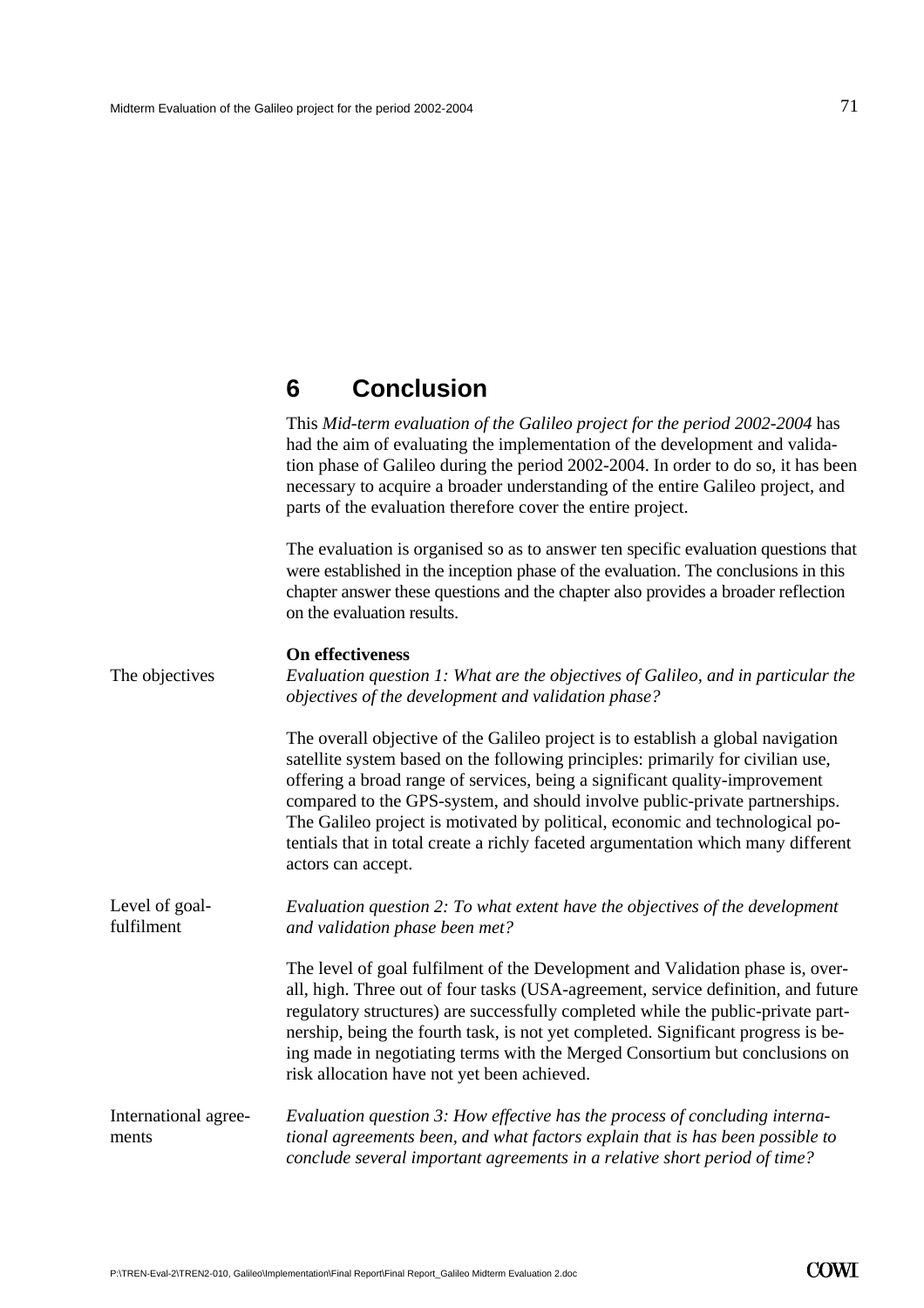The process of concluding international agreements has been successful as several countries are committing themselves to be future users of Galileo. For the EU it was particularly important to secure third country agreements, Galileo being a new system introduced. Market access and definition of standards are crucial. The interest of third countries has also been sparked by the potential of developing high tech navigation research and industry including the potential creation of jobs. To facilitate international agreements, the EU established a framework for negotiations comprising criteria and priorities for negotiation and an overall content of agreement

*Evaluation question 4: Which factors explain the successful implementation of the development phase in terms of commitment, delivery and progress?*  Explaining the progress

> A combination of factors has been decisive in moving the Galileo project from idea to plan to reality, cf. the figure below.



*Figure 6.1 Explaining the progress of Galileo project* 

In particular, the political and economic potentials of the Galileo project have been important drivers. As these potentials became still more documented and accepted it was of crucial importance to develop an effective implementation strategy. The strategy was prepared and applied and became thereafter a factor in if self of importance for progress. The above-mentioned factors were effective because of the institutional framework which provided finance, regulation, innovation and coordination.

### **On efficiency**

The GJU model *Evaluation question 5: Has the GJU, as a particular organisational structure, been efficient in the management of the development phase?*

> As noted in relevant EU Commission Communications and articles on Galileo and also orally expressed by experts interviewed for this evaluation, the Galileo project is a special project in terms of technological, political and institutional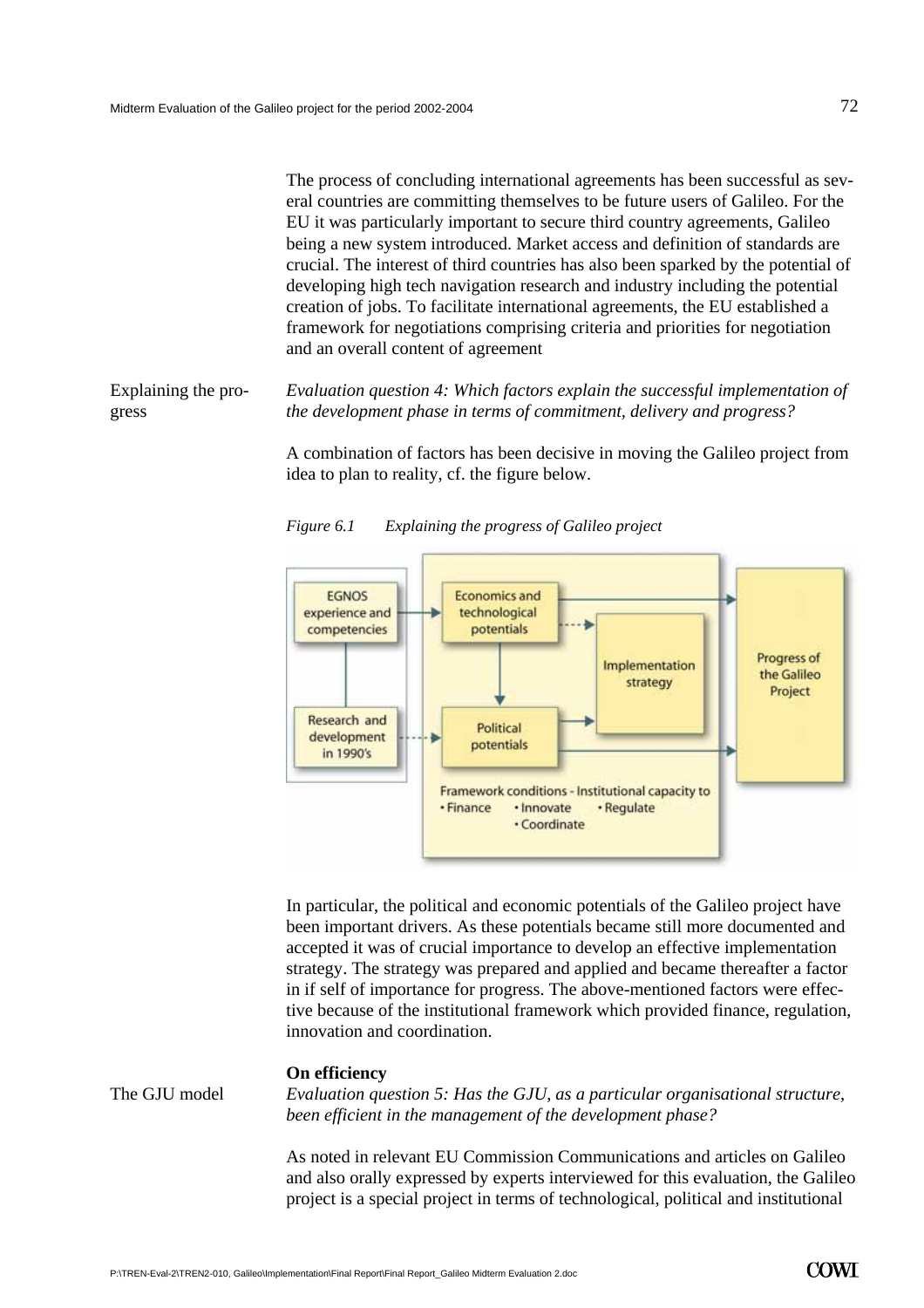complexity. The project execution is therefore requiring effective coordination and cooperation between the key actors involved; DG TREN, ESA, and the Galileo Joint Undertaking (GJU). The GJU was set-up by EU and ESA as a new organisational concept to run the everyday project implementation of the development and validation phase. As a particular structure - with the following characteristics: i) temporary, ii) management body, iii) complexity-reduction the GJU has been efficient in the management of the Development and Validation phase. The model is now being used in other contexts.

#### *Evaluation question 6: Has the GJU been efficient in meeting its specific objectives?* Efficiency of GJU

## *6.1 In overseeing the establishment of a PPP?*

At an early stage it was decided by the Transport Council to establish a publicprivate partnership with a private concessionaire to manage the Galileo system. Measured against 'ideal' criteria for PPP processes, the process of selecting the concessionaire has been partly successful. Due to the limited number of providers of the necessary technology within Europe, and the difficulties of forecasting revenues, full competition could not be sustained until contract close. Accordingly *negotiated procedure* was recommended for the procurement of the concession. Risk allocation is still unclear at this late stage of contract negotiation. The GJU did not develop a Public Sector Comparator until late in the process.

## *6.2. In preparing first series of satellites to test reliability of Galileo system?*

A series of satellites were launched to finalise the technological developments and to ensure the large scale demonstration of capabilities and reliability of the system. The role of GJU was to conclude an agreement with ESA who will carry out the activities and furthermore to administrate and carry out financial control. Thus the overall aims of the development and in orbit validation phase has been achieved or are on track, despite political difficulties and requirements of design changes. Overall GJU is credited for its part in this process on administration and financial control, however, this task alone would probably not justify setting up a joint undertaking.

## *6.3 In management of projects under the EU's 6th Framework Programme?*

The 6FP contributions were meant to develop the user segment of Galilleo. The task of administrative and financial management of the whole cycle of the calls of proposals was entrusted to GJU. Over a 4 year period, the GJU has been preparing, launching, selecting, managing and monitoring 3 calls for proposal resulting in a total expected co-financing of 110 Million Euro. Selected activities of the first call are almost completed and all activities of the second acc are ongoing. User applications and receivers have been developed opening potential private sector opportunities for EGNOS and Galileo. The same activities could have been done internally in DG TREN but the fact that the 6FP activities have been managed and technically monitored by dedicated and specialised GNSS experts within the GJU contributed to the efficient and timely achievement of this task.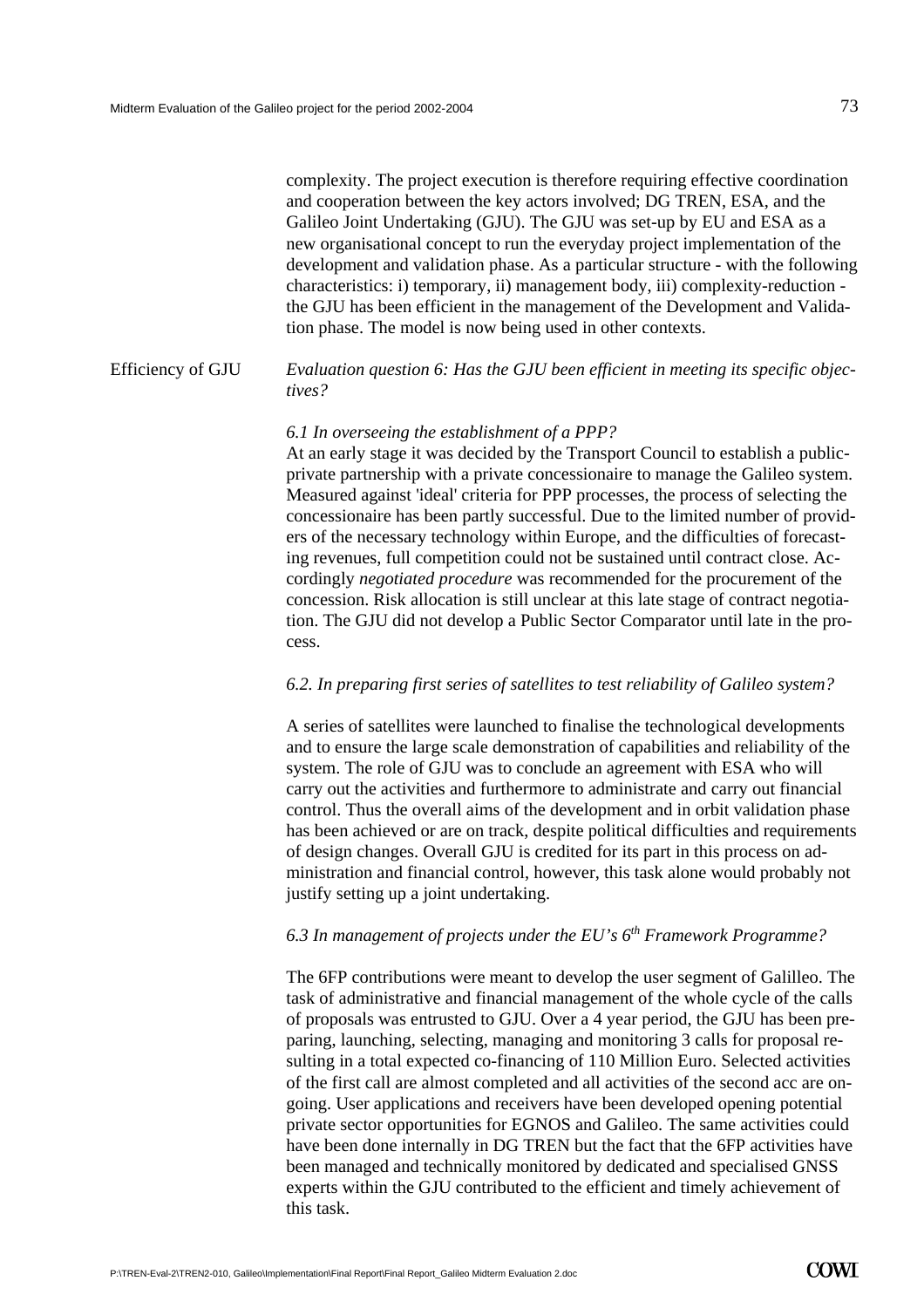### *6.4 In managing the integration of EGNOS into Galileo?*

It is found to be correct to entrust the administrative and financial management of EU contributions to EGNOS to the GJU when the EU decided to integrate EGNOS into Galileo due to the skills and experience available within the GJU. The GJU acted efficiently as it initiated and carried out all the tasks requested by the Council. Most of them are still on-going but achievements are expected in a year or 2.

#### *Evaluation question 7: What is the level of cost overrun of the development and validation phase?*  Level of cost overrun

The cost of the development and validation phase increased from  $1,100 \text{ M}\text{Eto}$  $1,500 \text{ M} \in (37\%)$  in the course of implementation due to design changes, delays and cost increases. According to conventional planning practices, the level of cost overrun is very low as the cost increase mostly can be explained with reference to events occurring outside of the project. The cost increase can also be interpreted according to the 'optimism bias' school of planning leading to the conclusion that the cost increase of 402 M€ should be seen as a cost overrun.

Since project launch, the budgeted cost of the entire Galileo project has been relatively constant. Currently, the development and deployment cost of GNSS covering EGNOS (616 M $\oplus$  and Galileo (3,600 M $\oplus$  - is expected to amount to 4,216 M€ for which the EU TEN-T contribution over the 2001-2006 period will amount to 823 M $\epsilon$ . However, ultimately, the EU contribution to the Galileo project will depend also on the outcome of the concession agreement negotiations for which there is still no conclusion.

A preliminary comparison of the development costs of Galileo with GPS development costs was initiated as part of the evaluation; however with the results that a comparison for a variety of reasons cannot be undertaken in a meaningful manner within the scope of the evaluation. The GPS system, being the first satellite navigation system to be developed, was significantly more costly to develop than the Galileo system but it includes also several military components. Comparing with GPS?

### **On impact**

Impact *Evaluation question 8: What will be the likely impact of Galileo and in particular the impact of the development and validation phase?* 

> A judgement on the impact of the Galileo project can be given only after the system has been in operation for a few years. Some initial impacts can be observed; the most significant one being the impact of the Joint Undertaking organisational model.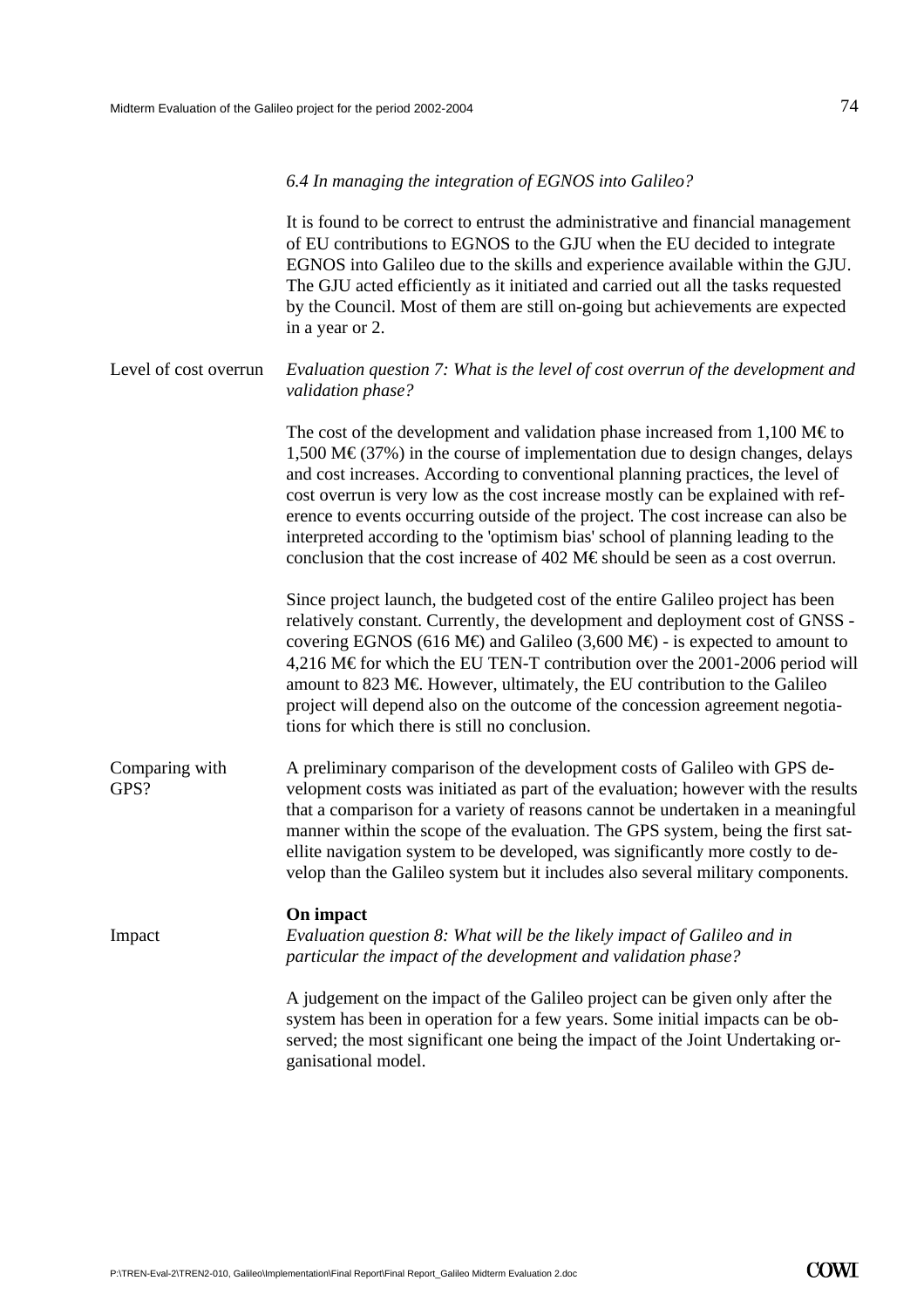| Sustainability | On sustainability<br>Evaluation question 9: To what extent will the results generated in the<br>Development and Validation phase be used in the subsequent phase?                                                                                                                                                                                                                                                                                                      |  |  |
|----------------|------------------------------------------------------------------------------------------------------------------------------------------------------------------------------------------------------------------------------------------------------------------------------------------------------------------------------------------------------------------------------------------------------------------------------------------------------------------------|--|--|
|                | The sustainability of the main achievements of the Development and Validation<br>phase is high, with the exemption that the result of the PPP process in un-<br>known.                                                                                                                                                                                                                                                                                                 |  |  |
| Consistency    | On consistency<br>Evaluation question 10: To what extent is the Galileo project consistent with<br>other key EU policies?                                                                                                                                                                                                                                                                                                                                              |  |  |
|                | Galileo is found to be consistent with other main EU policies e.g. the Lisbon<br>Strategy and Sustainable Development strategies and being integral part of both<br>Transport Policy and a pillar of European Space Policy. It is premature to<br>measure the final outcome and impact of Galileo on the other policies as it will<br>first be operational by 2010 however for each policy area indicators have been<br>proposed based on Strategies and White Papers. |  |  |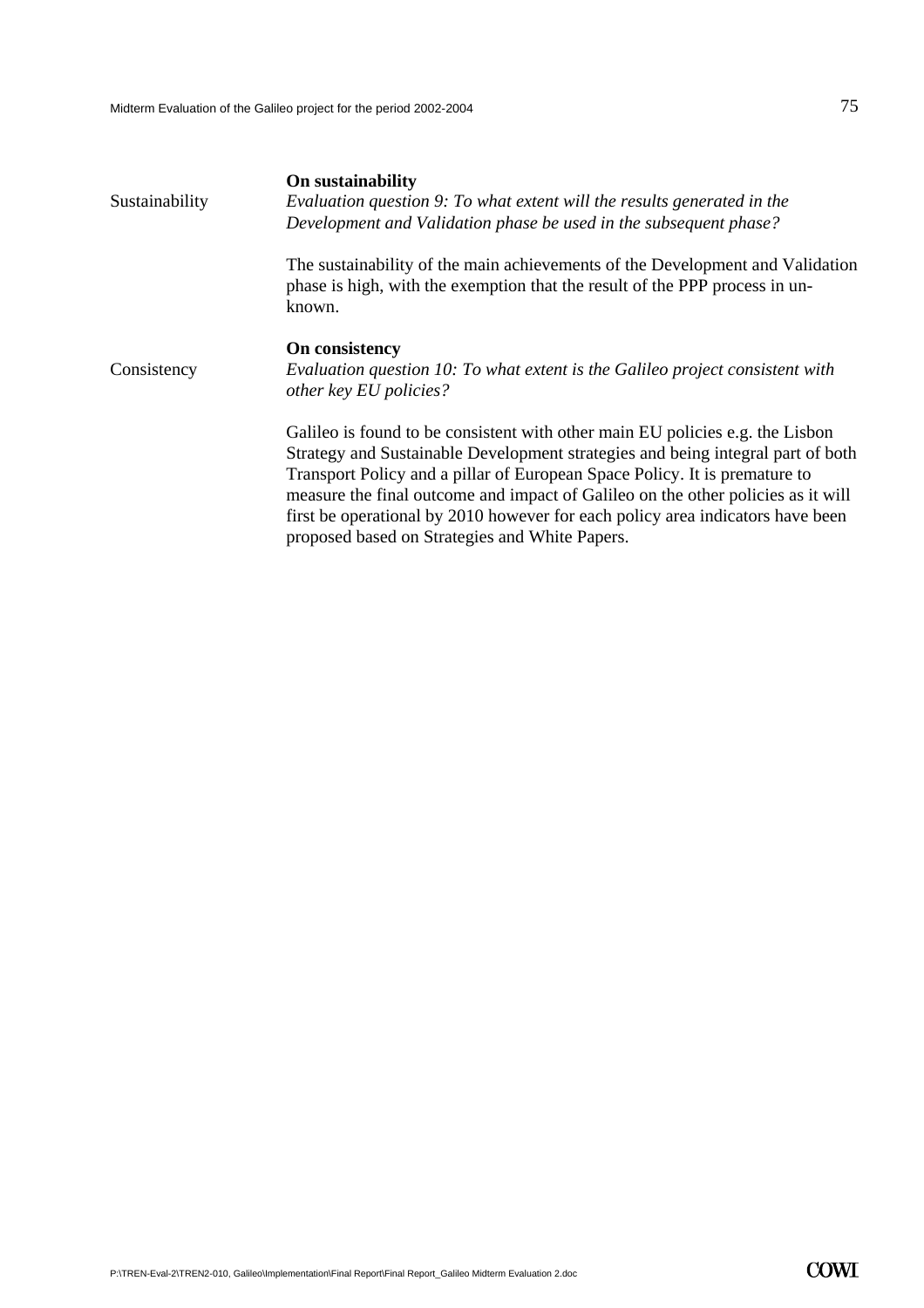## **7 Recommendations**

In the light of the evaluation findings, the following recommendations have been made for consideration in the future implementation of the Galileo project and related projects:

- **Lessons learned.** It is concluded that the progress of the Galileo project has been good, and that the progress is due to, among other factors, the implementation strategy applied. It should be considered how to make best use of the experience gained by planning and implementing the Galileo project. The experience of the Galileo planning process might useful to consider in the preparation of the large technological and growth initiatives wherein Europe wants to have a leading role in the near future (SESAR, ITER….).
- **Reference forecasting**. Mega-projects are notoriously difficult to budget. Although the Galileo project has been relatively successful in that respect, it should nevertheless be considered to apply reference forecasting for projects of a similar character to avoid cost overrun. Also other methods that are developed in the wake of recent years' increasing focus on optimism bias in mega-projects planning can be suggested.
- **Monitor consistency with EU policies.** It is suggested to establish indicator and collect statistics at EU level (if not already available) to measure the impact of Galileo once operational particularly related to turnover and employment in Galileo related industries and markets etc.
- **PPP**. It is recommend to enhance the supervision of the concession process in the final stages to ensure fair conditions for the public sector (and perhaps private) given that there is only one concessionaire left.
- **Homepages and access to information.** The Galileo project homepages hosted by DG TREN, GJU and ESA provides a wealth of useful information on the Galileo project targeted a wide audience. It is recommended to update the homepages as follows:
	- the DG TREN homepage
		- provide an updated time schedule (avoiding statements like 'GALILEO will be fully operable in 2008 at the latest')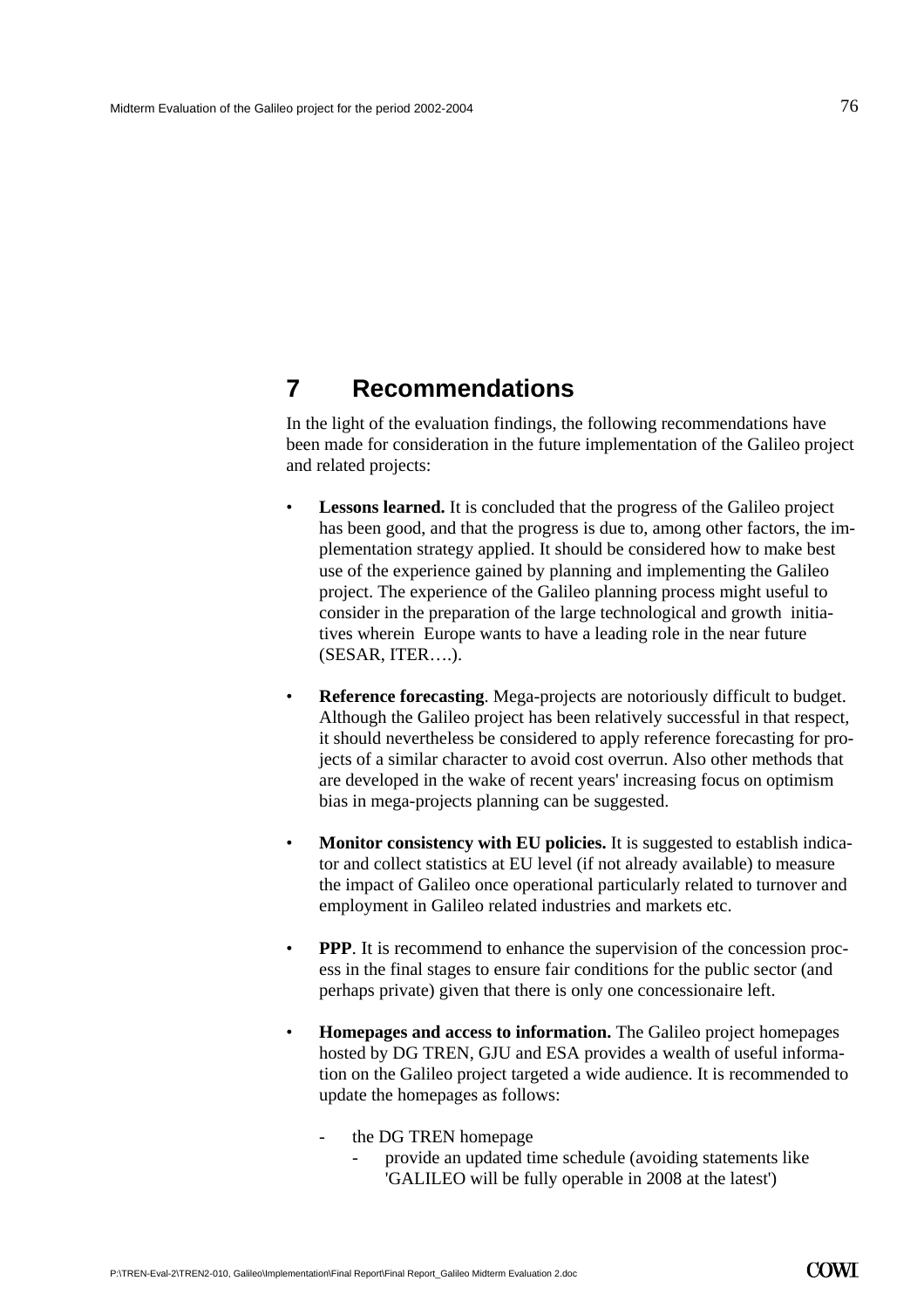- make explicit statements and explanations on satellite navigation systems and privacy concerns, e.g. likelihood of the Galileo system to be misused, thereby adding to the legitimacy of the system
- The GJU homepage
	- provide more information on the costs and budgets (easy to understand breakdown of budgets)
	- make progress reporting to the Commission available.
- **Keeping the momentum.** Taking into account the experience gained by the GJU and the progresses made to date, it appears important to achieve a smooth transfer of GJU activities to a GSA with adequate staffing and budget.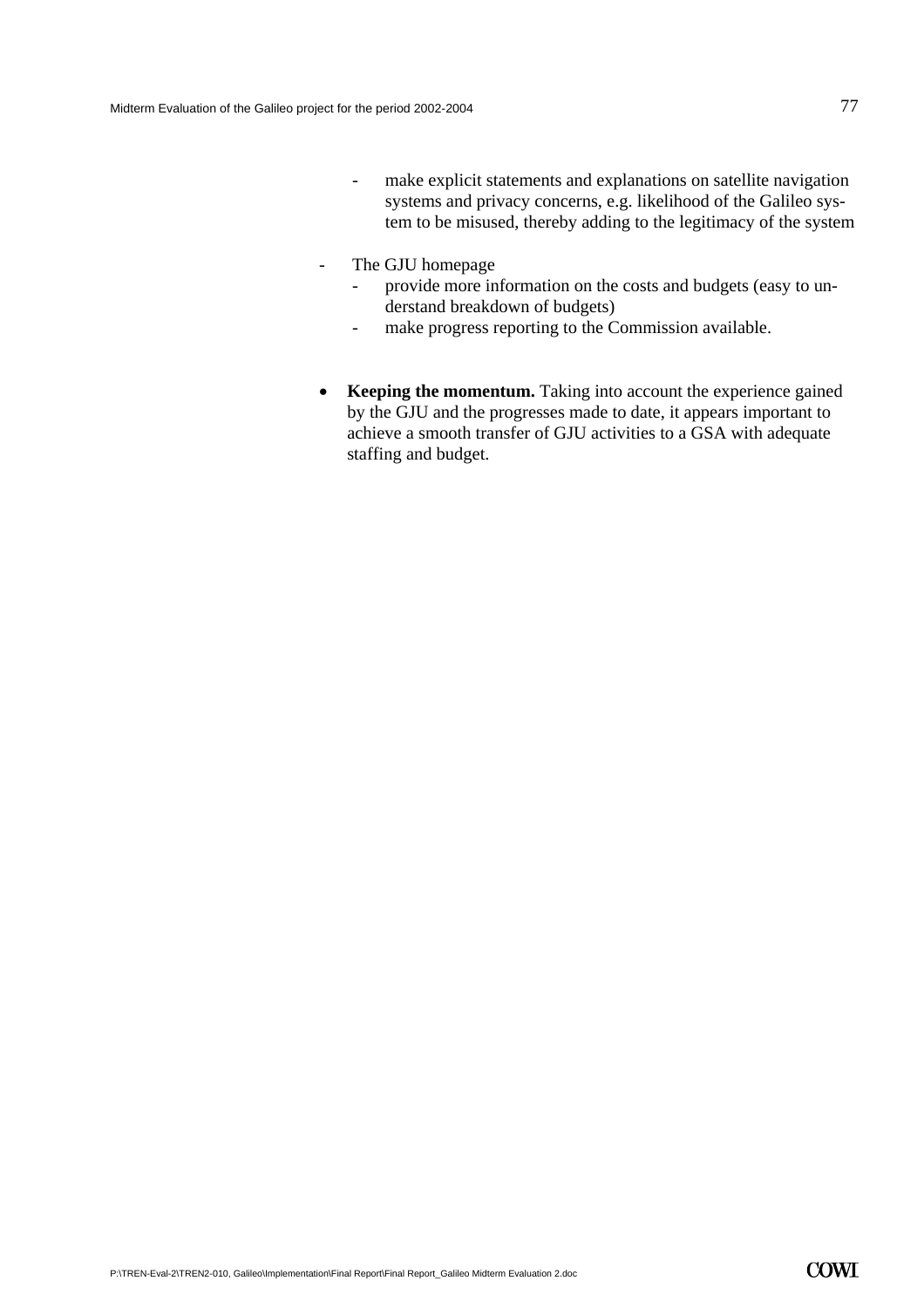| <b>Name</b>               | Authority, organisation   |
|---------------------------|---------------------------|
| Olivier Onidi             | <b>DG TREN</b>            |
| Catherine Kavvada         | DG TREN                   |
| Paul Flament              | <b>DG TREN</b>            |
| Eero Ailio                | <b>DG TREN</b>            |
| Luc Tytgat                | <b>DG Enterprise</b>      |
| René Oosterlinck          | European Space Agency     |
| Didier Faivre             | European Space Agency     |
| <b>Olivier Meert</b>      | Galileo Joint Undertaking |
| Rui Tarraco Margalha      | Galileo Joint Undertaking |
| <b>Francisco Salabert</b> | Galileo Joint Undertaking |

# **Appendix 1 Persons interviews**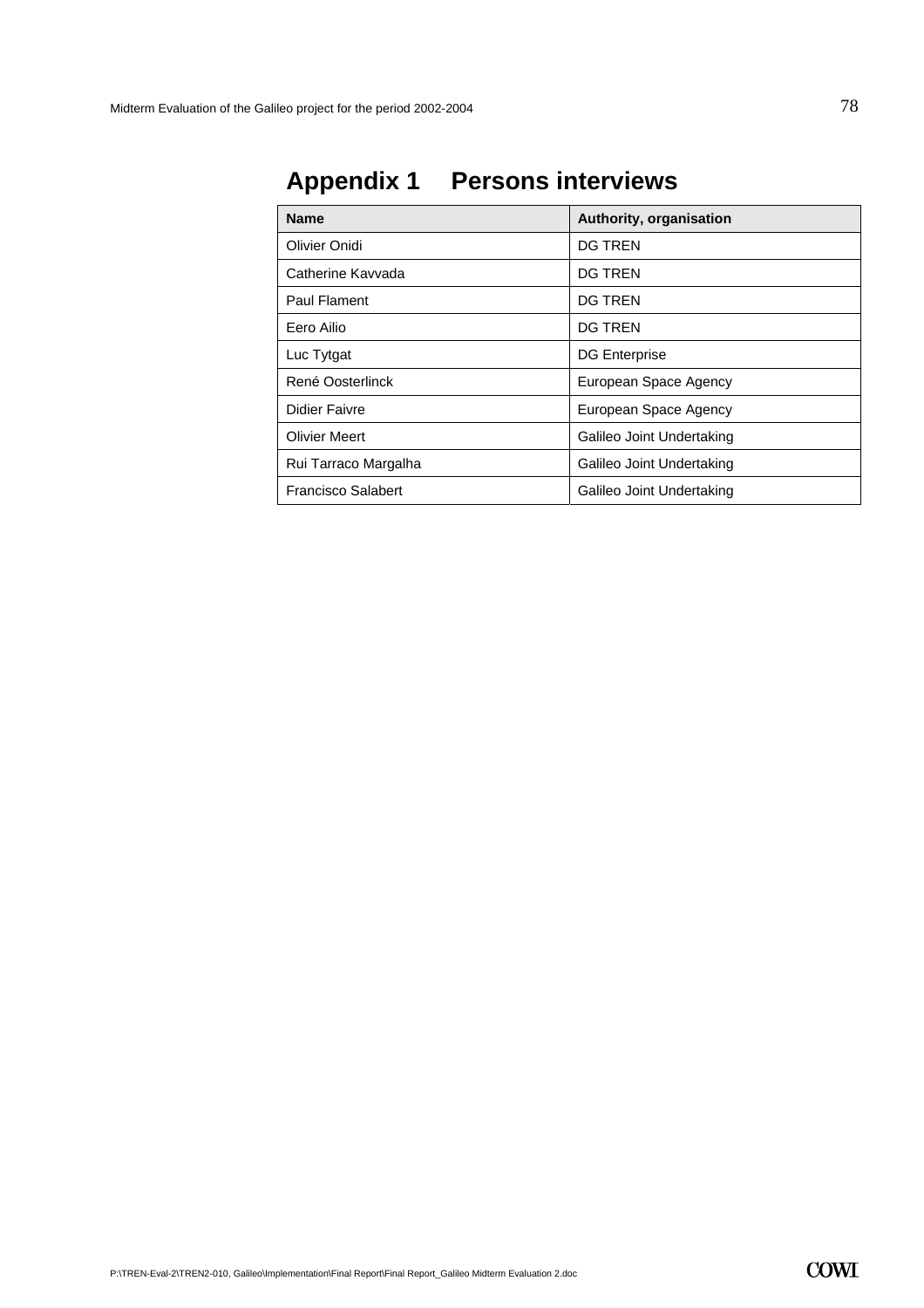## **Appendix 2 Materials consulted**

In the below, the materials consulted are grouped into four categories; namely:

- Council conclusion on Galileo
- EU Commission Communications on Galileo
- Homepages
- Articles and reports

## **Council conclusions on Galileo:**

- 10.12.2004. Conclusion of the Transport Council
- 10.07.2004 Conclusions of the Transport Council
- 15.07.2004Press release "New Funding for the trans-European energy and transport networks, Galileo and Marco Polo from 2007 to 2013"
- Proposal for a EUROPEAN PARLIAMENT AND COUNCIL REGULATION on the implementation of the deployment and commercial operating phases of the European programme of satellite radio navigation COM (2004) 477
- 12.07.2004 Council regulation (EC) No  $1321/2004$  of 12 July 2004 on the establishment of structures for the management of the European satellite radio-navigation programmes
- 07.07.2004. Draft Council Joint Action on aspects of the operation of the European satellite radio navigation system affecting the security of the European Union
- 18.06.2004. European Global Navigation Satellite System (GNSS). Council conclusions-
- 31.07.2003. Proposal for a Council Regulation on the establishment of structures for the management of the European satellite radio navigation programme
- 05.06.2003. Council Conclusions on the integration of the EGNOS programme in the Galileo programme.
- 05.12.2002. Council Conclusions on Galileo
- 28.05.2002. Council Regulation (EC) No 876/2002 of May 2002 setting up the Galileo Joint Undertaking.
- 26.03.2002. Council Conclusions on GALILEO
- 05.04.2001. Council Resolution on Galileo.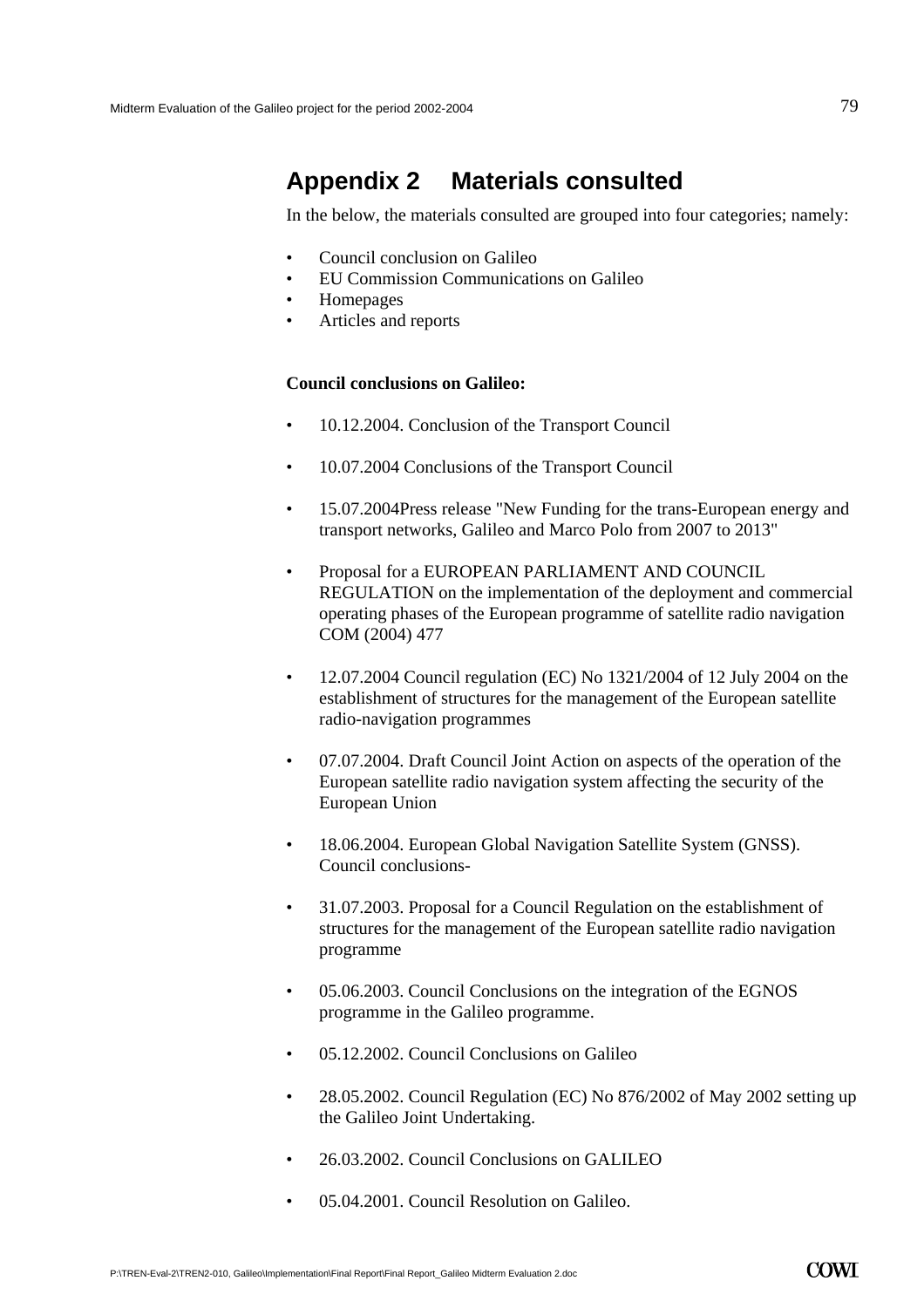## **EU Commission Communications on Galileo**

- 07.10.2004. Communication (2004) 636: Moving to the deployment and operational phases of the European satellite radio-navigation programme
- 19.02.2004. Commission Communication to the European Parliament and the Council " Progress report on the GALILEO research programme as at the beginning of 2004"
- 23.04.2003. Commission Communication: Developing the trans-European transport network: Innovative funding solutions - Interoperability of electronic toll collection systems - Proposal for a Directive of the European Parliament and of the Council on the widespread introduction and interoperability of electronic road toll systems in the Community
- 19.03.2003. Commission Communication to the European Parliament and the Council: Integration of the EGNOS programme in the Galileo programme
- 24.09.2002. Commission Communication to the European Parliament and the Council: State of progress of the Galileo programme
- 05.12.2001. Commission Working Document: Progress report on the GALILEO programme
- 22.11.2000. Commission Communication to the Council and the European Parliament on GALILEO
- 10.02.1999. Commission Communication: GALILEO Involving Europe ina new Generation of Satellite Navigation Services
- European Commission; Press releases relating to the Galileo project
- European Commission; COM (2005) XXXXX. Communication from the Commission to the Council on the project to develop the new generation European air traffic management system (SESAR) and the establishment of the SESAR Joint Undertaking.

## **Homepages**

- DG TREN on Galileo: http://ec.europa.eu/comm/dgs/energy\_transport/galileo/intro/index\_en.htm
- ESA on Galileo: http://www.esa.int/esaNA/index.html
- Galileo Joint Undertaking: http://www.galileoju.com/page.cfm?voce=m&idvoce=301&plugIn=1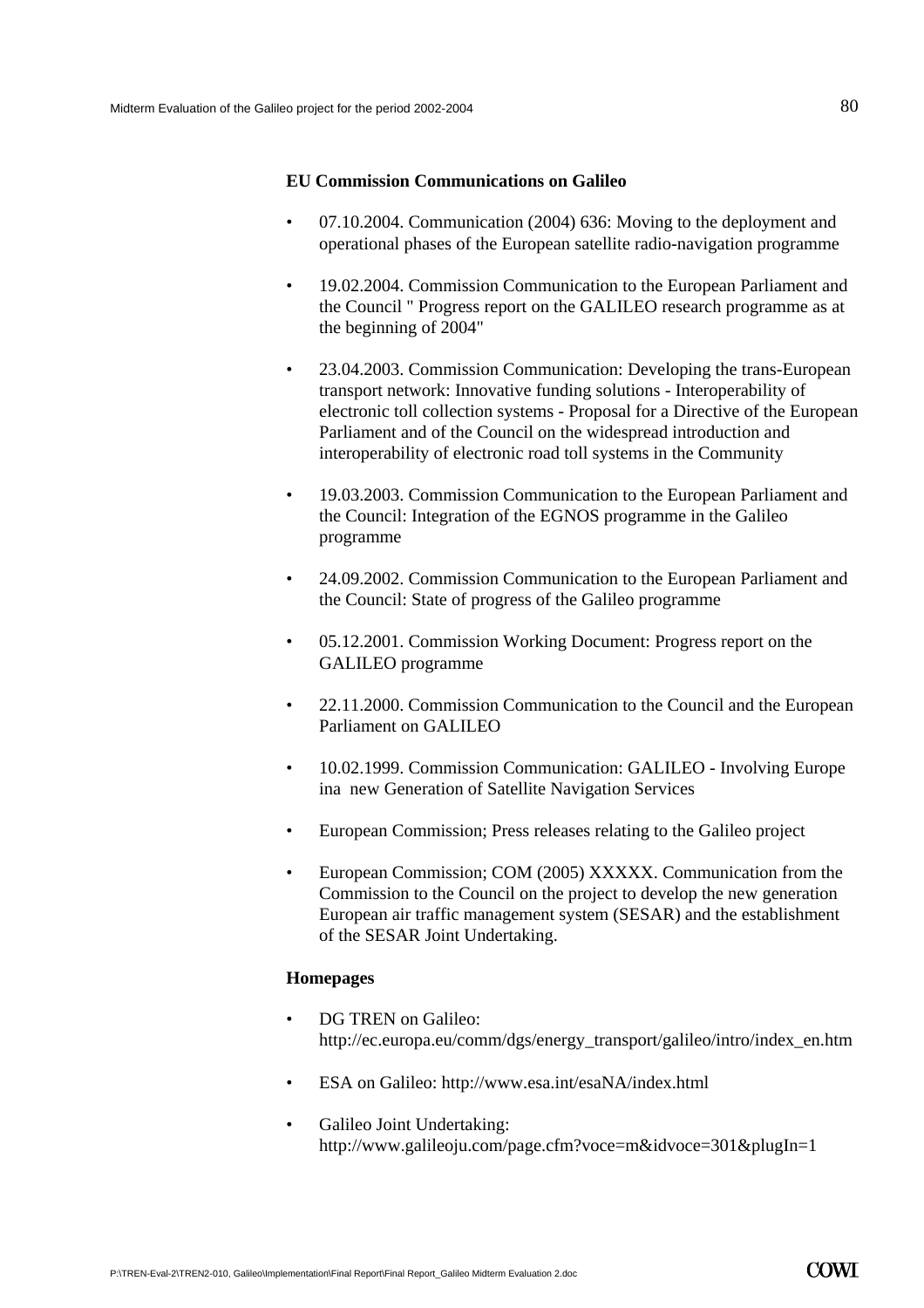## **Articles and report**

Flyvbjerg, Bent & Nils Bruzelius, and Werner Rothengatter (2003) Megaprojects and Risk: An Anatomy of Ambition

Flyvbjerg, Bent & COWI A/S (2004) Procedures for Dealing with Optimum Bias in Transport Planning: Guidance Document, for UK Department for Transport.

Galileo Joint Undertaking (2005) GJU analysis of the IOV phase additional costs and financial needs as presented by ESA, 22nd June 2005, version 4.

Lembke, Johan (2001) The Politics of Galileo, European Union Center, Center for West European Studies, European Policy Paper No. 7.

Pasco, Xavier (2006). Galileo: A cornerstone of the European Space Effort, Commentary, to be found at the homepage of the Eisenhower Institute, http://www.eisenhowerinstitute.org/index.htm

PriceWaterhouse Coopers (2001) Inception Study for the Galileo Business Plan

PriceWaterhouse Coopers (2003) Galileo Study Phase II Executive Summary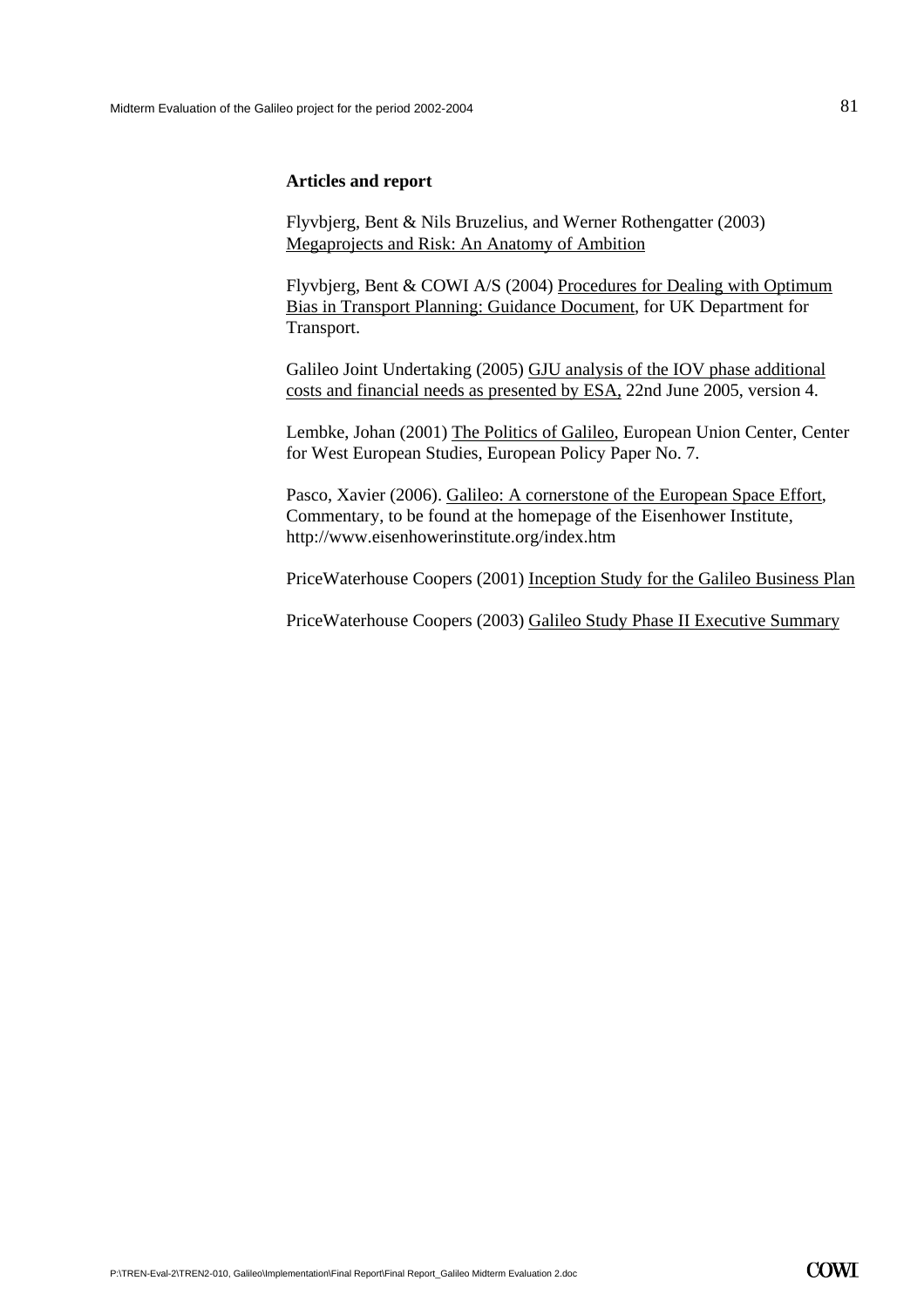|                | <b>Evaluation question</b>                                                                                                                                                                                                | Data sources used                                                    | Benchmark used to arrive at a<br>judgement                                                                                                                                                                                                                           |
|----------------|---------------------------------------------------------------------------------------------------------------------------------------------------------------------------------------------------------------------------|----------------------------------------------------------------------|----------------------------------------------------------------------------------------------------------------------------------------------------------------------------------------------------------------------------------------------------------------------|
|                |                                                                                                                                                                                                                           | (most important = bold)                                              |                                                                                                                                                                                                                                                                      |
| $\mathbf{1}$   | What are the objectives of Galileo,<br>and in particular the objectives of<br>the development and validation<br>phase                                                                                                     | <b>Formal documents</b><br>(Communications and Council<br>Decisions) | No benchmark as such. Formal<br>documents used to extract<br>hierarchy of objectives.                                                                                                                                                                                |
|                |                                                                                                                                                                                                                           | Reports, articles and studies on<br>Galileo                          |                                                                                                                                                                                                                                                                      |
|                |                                                                                                                                                                                                                           | <b>Interviews</b>                                                    |                                                                                                                                                                                                                                                                      |
|                |                                                                                                                                                                                                                           | Other relevant topic literature                                      |                                                                                                                                                                                                                                                                      |
|                |                                                                                                                                                                                                                           | Evaluator's own assessment                                           |                                                                                                                                                                                                                                                                      |
| $\overline{2}$ | To what extent have the objectives<br>of been met?                                                                                                                                                                        | <b>Formal documents</b><br>(Communications and Council<br>Decisions) | Compare level of achievements with<br>the formal documents describing<br>the objectives                                                                                                                                                                              |
|                |                                                                                                                                                                                                                           | Reports, articles and studies on<br>Galileo                          |                                                                                                                                                                                                                                                                      |
|                |                                                                                                                                                                                                                           | <b>Interviews</b>                                                    |                                                                                                                                                                                                                                                                      |
|                |                                                                                                                                                                                                                           | Other relevant topic literature                                      |                                                                                                                                                                                                                                                                      |
|                |                                                                                                                                                                                                                           | Evaluator's own assessment                                           |                                                                                                                                                                                                                                                                      |
| 3              | How effective has the process of<br>concluding international agreements<br>been, and what factors explain that<br>is has been possible to conclude<br>several important agreements in a<br>relative short period of time? | <b>Formal documents</b><br>(Communications and Council<br>Decisions) | Compare achieved outcome with<br>the initial expectations                                                                                                                                                                                                            |
|                |                                                                                                                                                                                                                           | Reports, articles and studies on<br>Galileo                          |                                                                                                                                                                                                                                                                      |
|                |                                                                                                                                                                                                                           | <b>Interviews</b>                                                    |                                                                                                                                                                                                                                                                      |
|                |                                                                                                                                                                                                                           | Other relevant topic literature                                      |                                                                                                                                                                                                                                                                      |
|                |                                                                                                                                                                                                                           | Evaluator's own assessment                                           |                                                                                                                                                                                                                                                                      |
| $\overline{4}$ | Which factors explain the<br>successful implementation of the<br>development phase in terms of<br>commitment, delivery and<br>progress?                                                                                   | Formal documents<br>(Communications and Council<br>Decisions)        | No benchmark used. Instead an<br>analytical description is set forth on<br>the basis of hypotheses.                                                                                                                                                                  |
|                |                                                                                                                                                                                                                           | Reports, articles and studies on<br>Galileo                          | An assessment is made of the<br>plausibility of the hypotheses                                                                                                                                                                                                       |
|                |                                                                                                                                                                                                                           | <b>Interviews</b>                                                    |                                                                                                                                                                                                                                                                      |
|                |                                                                                                                                                                                                                           | Other relevant topic literature                                      |                                                                                                                                                                                                                                                                      |
|                |                                                                                                                                                                                                                           | <b>Evaluator's own assessment</b>                                    |                                                                                                                                                                                                                                                                      |
| 5              | Has the GJU, as a particular<br>organisational structure, been<br>efficient in the management of the<br>development phase?                                                                                                | Formal documents<br>(Communications and Council<br>Decisions)        | i) Compare whether an alternative<br>set-up could have been more<br>efficient (counter-factual<br>description)<br>ii) Analyse whether the JU as a<br>model will be reproduced, i.e. will be<br>used for other purposes, thereby<br>indicating its general potentials |
|                |                                                                                                                                                                                                                           | Reports, articles and studies on<br>Galileo                          |                                                                                                                                                                                                                                                                      |
|                |                                                                                                                                                                                                                           | <b>Interviews</b>                                                    |                                                                                                                                                                                                                                                                      |
|                |                                                                                                                                                                                                                           | Other relevant topic literature                                      |                                                                                                                                                                                                                                                                      |
|                |                                                                                                                                                                                                                           | <b>Evaluator's own assessment</b>                                    |                                                                                                                                                                                                                                                                      |
| 6              | Has the GJU been efficient in                                                                                                                                                                                             | see below                                                            | See below                                                                                                                                                                                                                                                            |

# **Appendix 3 Data and benchmarks**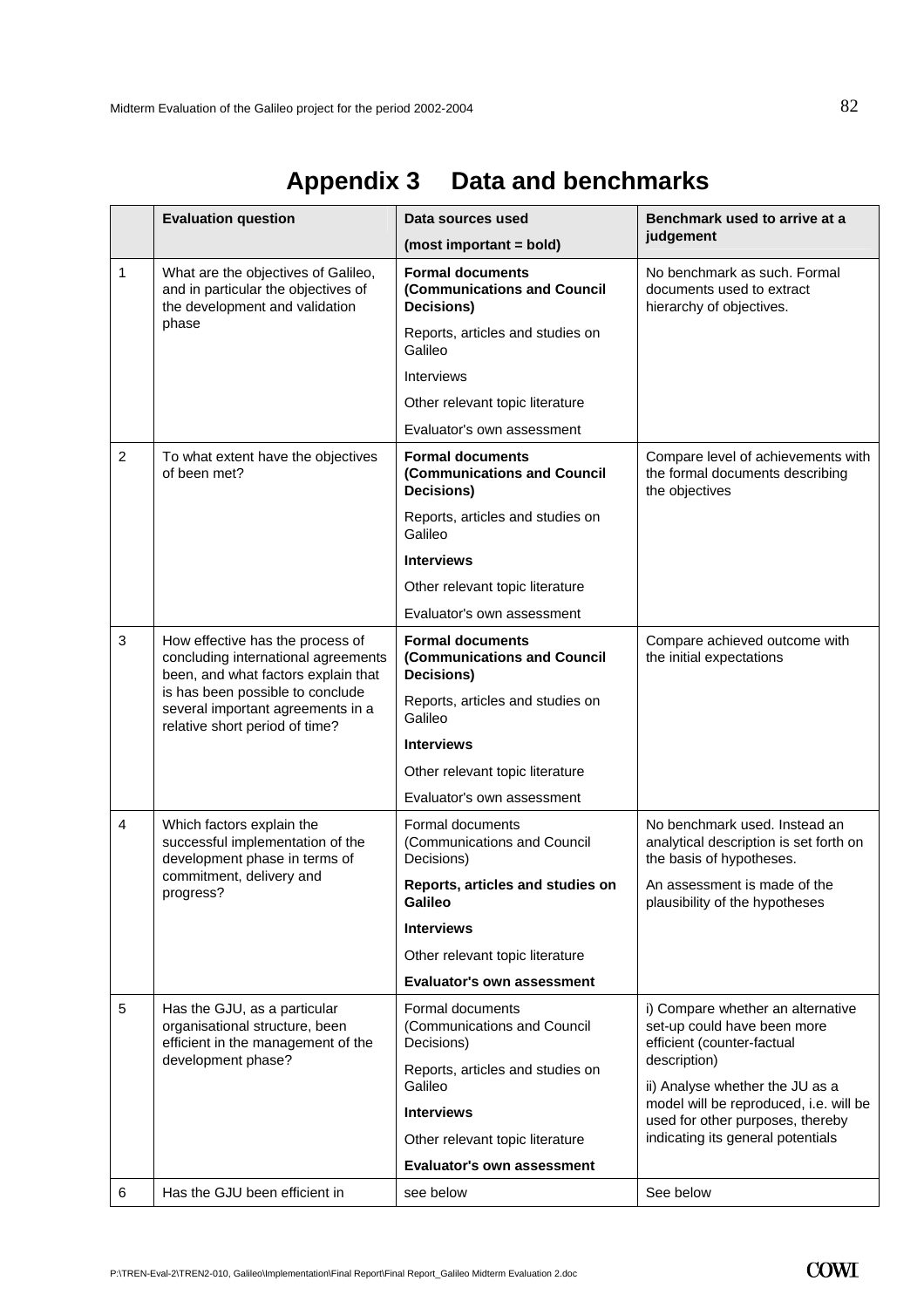|                | <b>Evaluation question</b>                                                                                                                                                                         | Data sources used                                                    | Benchmark used to arrive at a                                                                                                                                            |
|----------------|----------------------------------------------------------------------------------------------------------------------------------------------------------------------------------------------------|----------------------------------------------------------------------|--------------------------------------------------------------------------------------------------------------------------------------------------------------------------|
|                |                                                                                                                                                                                                    | (most important = bold)                                              | judgement                                                                                                                                                                |
|                | meeting its specific objectives:                                                                                                                                                                   |                                                                      |                                                                                                                                                                          |
| 6.1            | in overseeing the establishment of a<br>public private partnership between<br>the public and the private sector in<br>order to manage the Galileo<br>Programme and mobilise the<br>required funds? | Formal documents<br>(Communications and Council<br>Decisions)        | Compare Galileo PPP process with<br>generally accepted criteria for the<br>planning of a PPP process (The<br>PWC Business case study and<br>internal DG TREN guidelines) |
|                |                                                                                                                                                                                                    | Reports, articles and studies on<br>Galileo                          |                                                                                                                                                                          |
|                |                                                                                                                                                                                                    | <b>Interviews</b>                                                    |                                                                                                                                                                          |
|                |                                                                                                                                                                                                    | Other relevant topic literature                                      |                                                                                                                                                                          |
|                |                                                                                                                                                                                                    | Evaluator's own assessment                                           |                                                                                                                                                                          |
| 6.2            | in preparing through ESA a first<br>series of satellites to ensure the<br>large-scale demonstration of the<br>capabilities and reliability of the<br>Galileo system?                               | Formal documents<br>(Communications and Council<br>Decisions)        | No benchmark available                                                                                                                                                   |
|                |                                                                                                                                                                                                    | Reports, articles and studies on<br>Galileo                          |                                                                                                                                                                          |
|                |                                                                                                                                                                                                    | <b>Interviews</b>                                                    |                                                                                                                                                                          |
|                |                                                                                                                                                                                                    | Other relevant topic literature                                      |                                                                                                                                                                          |
|                |                                                                                                                                                                                                    | Evaluator's own assessment                                           |                                                                                                                                                                          |
| 6.3            | in management of projects<br>launched under the EU's<br>6 <sup>th</sup> Framework Programme)                                                                                                       | Formal documents<br>(Communications and Council<br>Decisions)        | No benchmark available                                                                                                                                                   |
|                |                                                                                                                                                                                                    | Reports, articles and studies on<br>Galileo                          |                                                                                                                                                                          |
|                |                                                                                                                                                                                                    | Interviews                                                           |                                                                                                                                                                          |
|                |                                                                                                                                                                                                    | Other relevant topic literature                                      |                                                                                                                                                                          |
|                |                                                                                                                                                                                                    | Evaluator's own assessment                                           |                                                                                                                                                                          |
| 6.4            | In managing the integration of<br><b>EGNOS into Galileo.</b>                                                                                                                                       | Formal documents<br>(Communications and Council<br>Decisions)        | No clear benchmark available<br>Compare with objectives given by                                                                                                         |
|                |                                                                                                                                                                                                    | Reports, articles and studies on<br>Galileo                          | Council decision                                                                                                                                                         |
|                |                                                                                                                                                                                                    | Interviews                                                           |                                                                                                                                                                          |
|                |                                                                                                                                                                                                    | Other relevant topic literature                                      |                                                                                                                                                                          |
|                |                                                                                                                                                                                                    | Evaluator's own assessment                                           |                                                                                                                                                                          |
| $\overline{7}$ | What is the level of cost overrun of<br>the development and validation<br>phase?                                                                                                                   | <b>Formal documents</b><br>(Communications and Council<br>Decisions) | Compare observed cost-overrun<br>level with the cost overrun level of a<br>sample of international large-scale<br>projects (Literature on optimism<br>bias)              |
|                |                                                                                                                                                                                                    | Reports, articles and studies on<br>Galileo                          |                                                                                                                                                                          |
|                |                                                                                                                                                                                                    | <b>Interviews</b>                                                    |                                                                                                                                                                          |
|                |                                                                                                                                                                                                    | Other relevant topic literature                                      |                                                                                                                                                                          |
|                |                                                                                                                                                                                                    | Evaluator's own assessment                                           |                                                                                                                                                                          |
| 8              | What will be the likely impact of<br>Galileo and in particular the impact                                                                                                                          | <b>Formal documents</b><br>(Communications and Council               | Comparing the anticipated impact<br>(as described in formal documents)                                                                                                   |